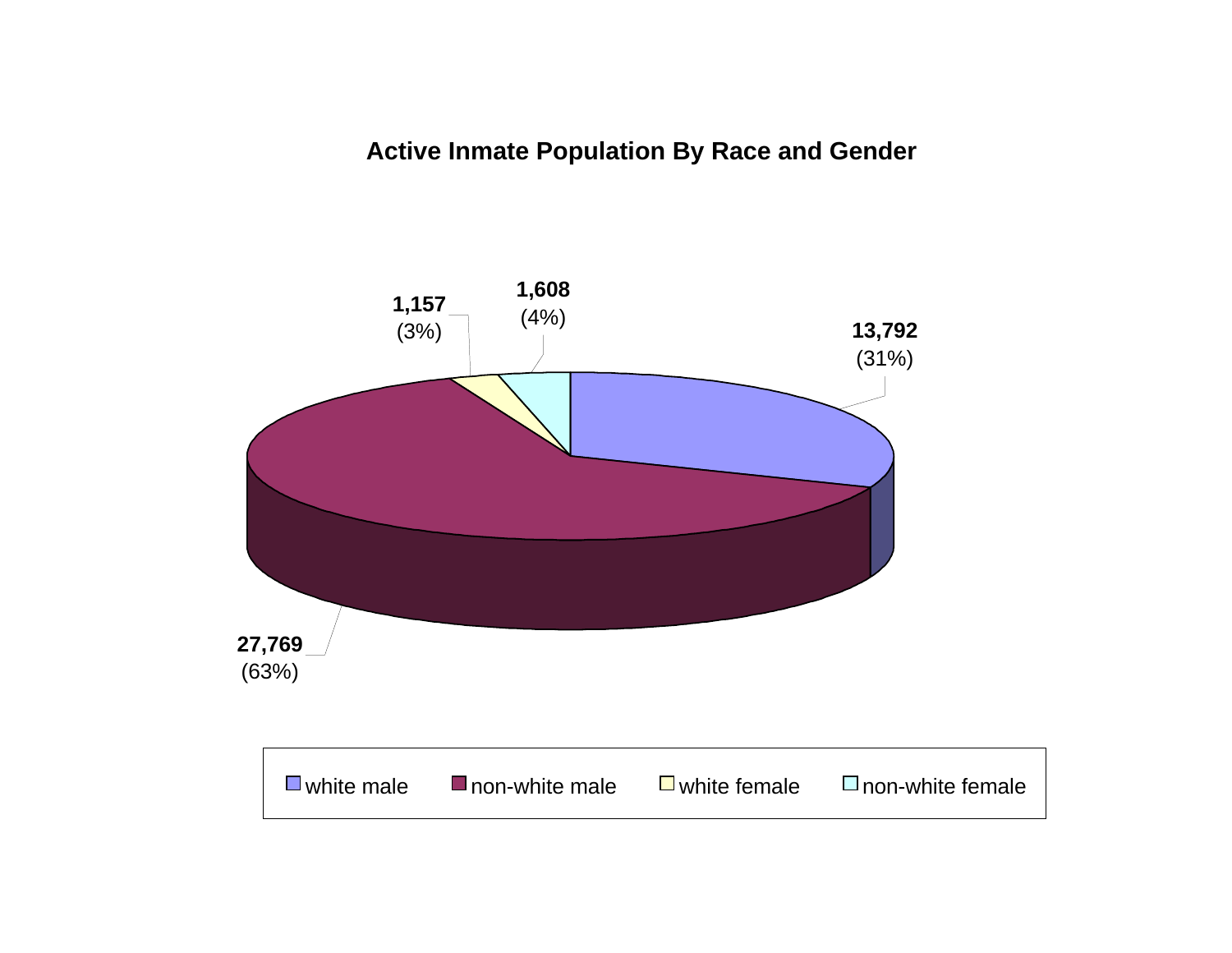# **Active Inmates By Security Status**

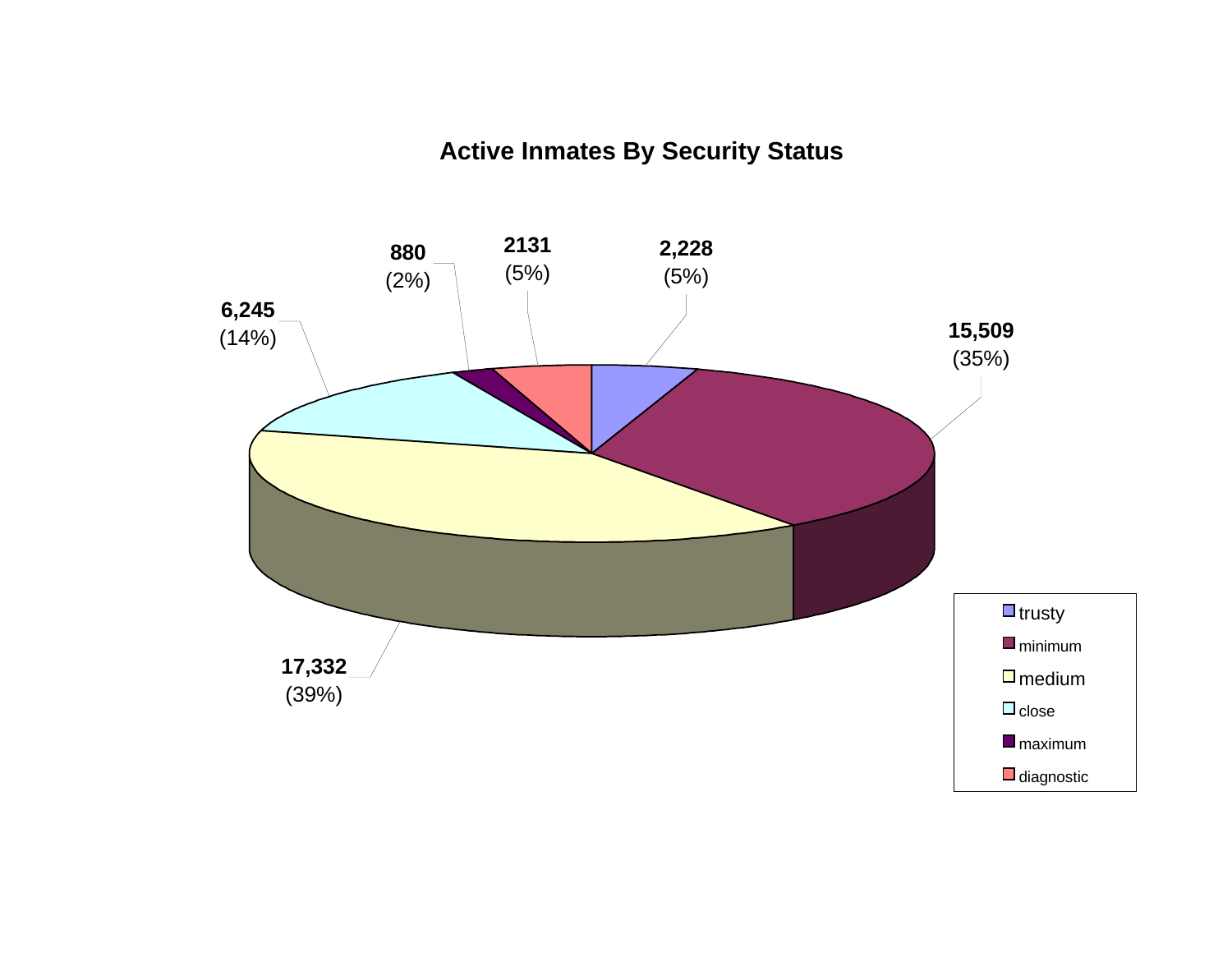

# **Active Inmates Prison Sentence In Years**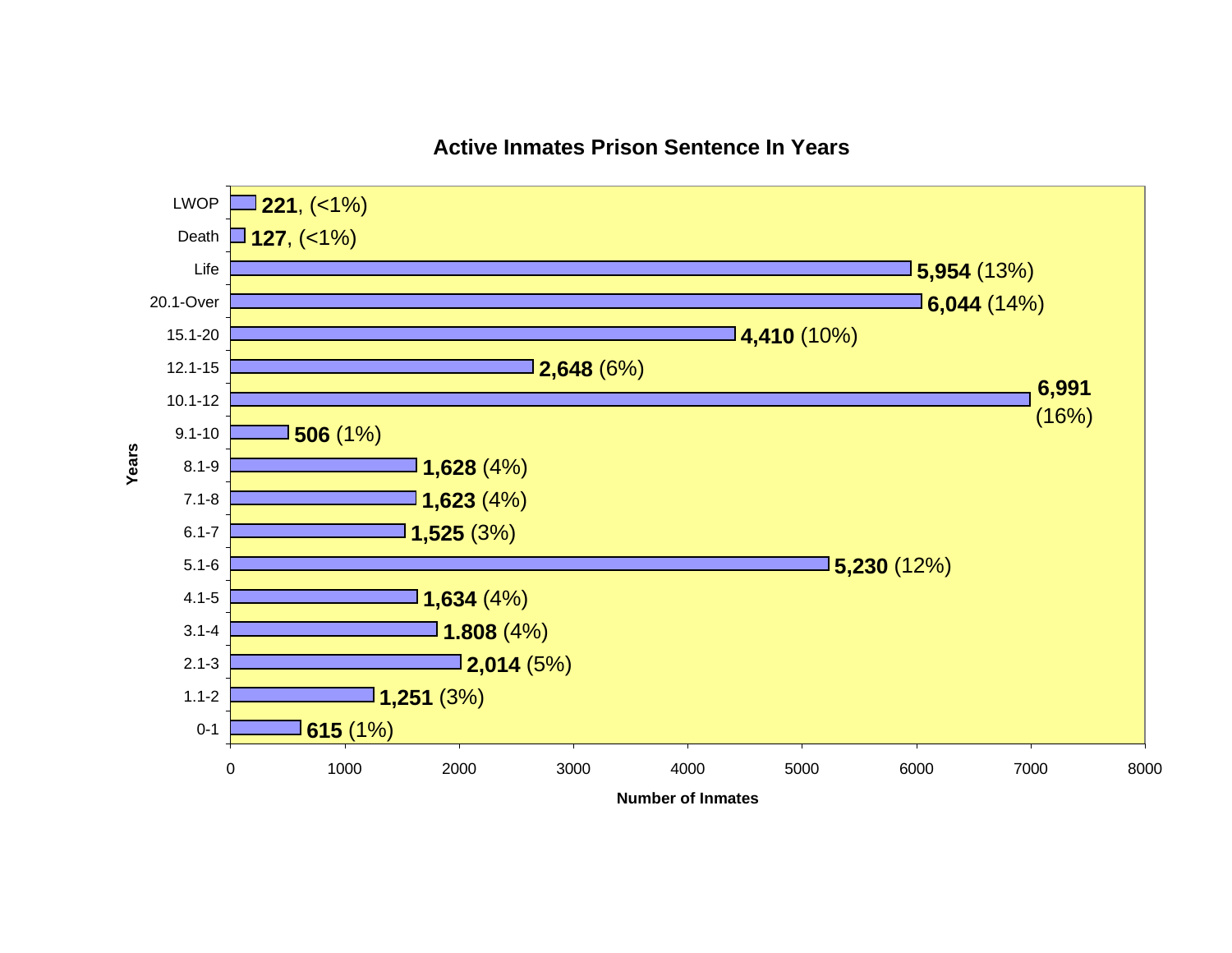**Active Inmates Who Have Probation To Follow Prison**

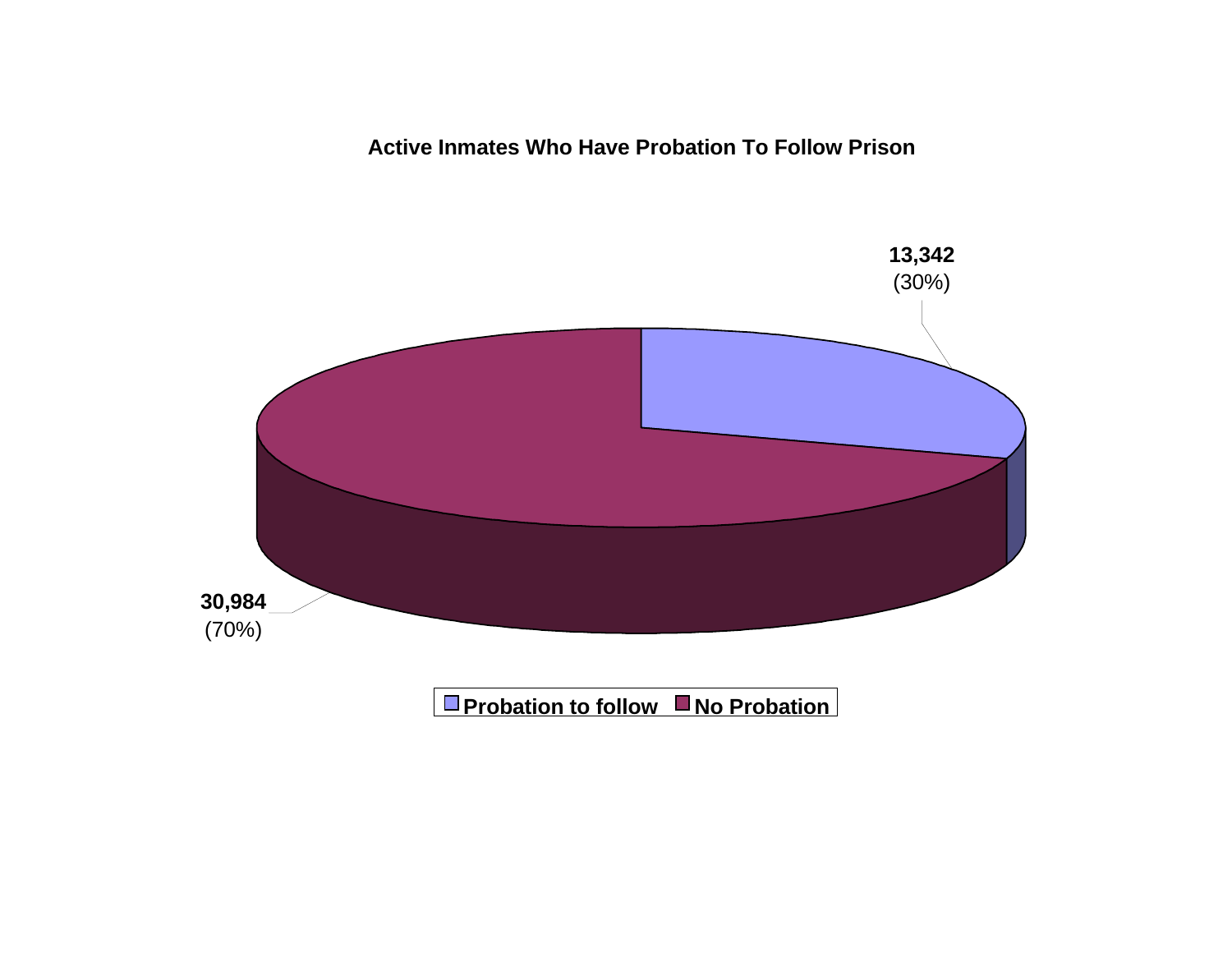**Active Inmates Grouped By Institution**

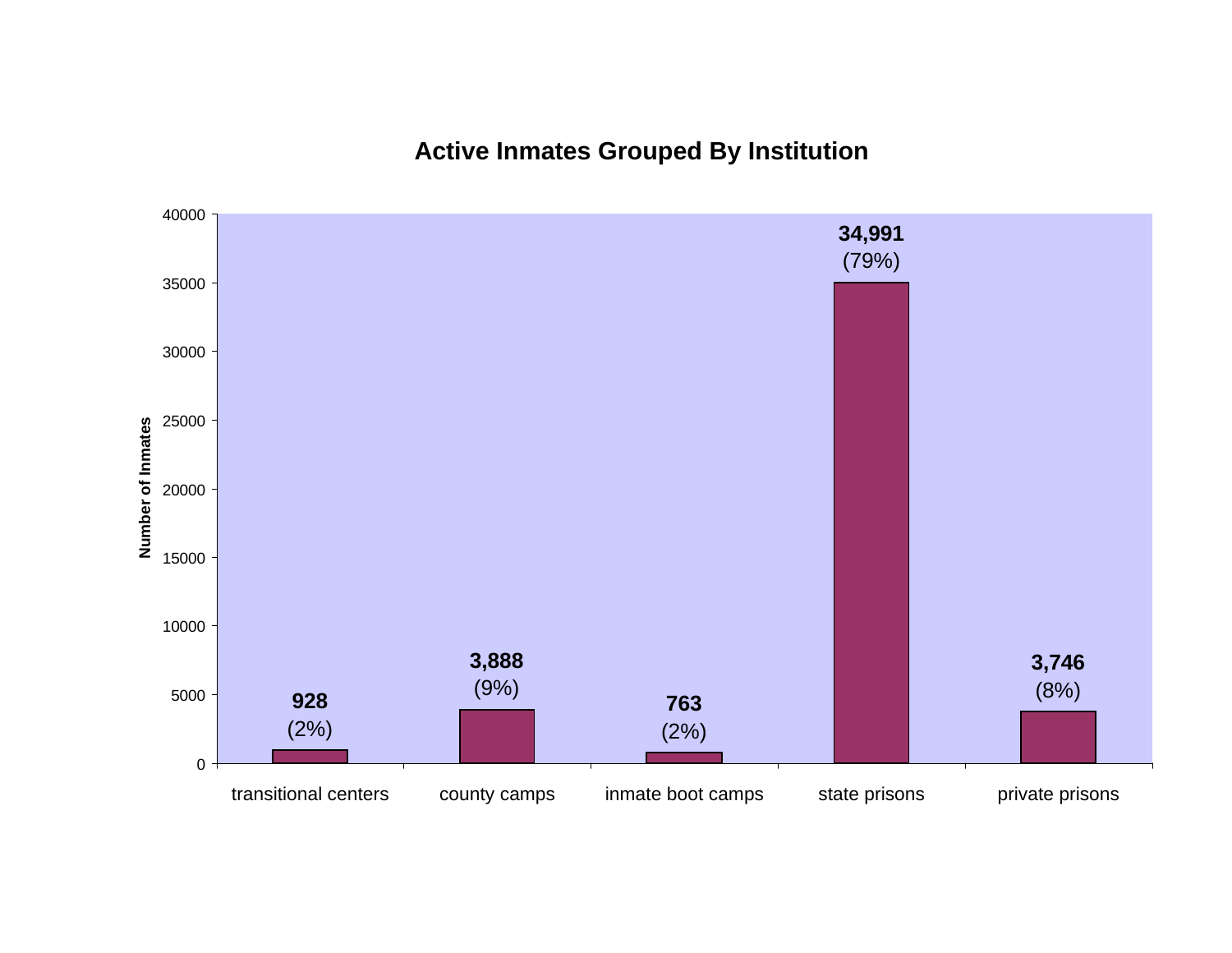# **Active Inmates By Most Serious Crime Type**

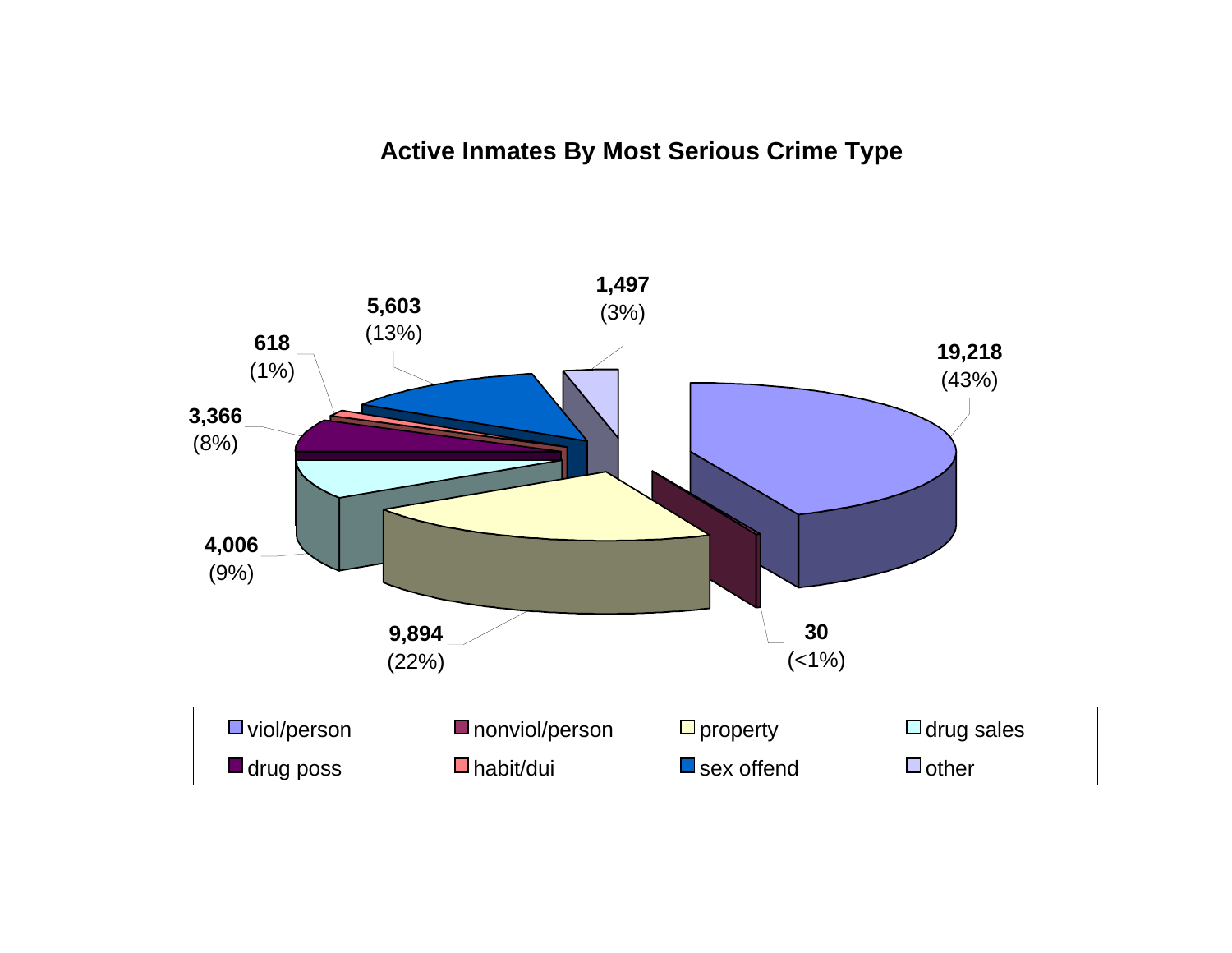Georgia Department of Corrections Page 1 Run 12/18/00 Office of Planning and Analysis

#### Inmate statistical profile

TABLE OF CONTENTS FOR ACTIVE PRISONERS EXCLUDING JAIL

 TITLE PAGE ----- ---- RACE AND SEX............................ 2 Culture Fair IQ Scores.................. 3 Self-Rpt Socioeconomic Class............ 4 Self-Rpt Environment To Age 16.......... 5 Self-Rpt Education Level................ 6 Functional Reading Level (WRAT Scores).. 7 Functional Math Level (WRAT Scores)..... 8 Functional Spelling Level (WRAT Scores). 9 Self-Rpt Guardian Status To Age 16......10 Self-Rpt Employment Status Before Prison11 Self-Rpt Marital Status At Admission....12 Self-Rpt Number Of Children At Admission13 Self-Rpt Religious Affiliation..........14 Self-Rpt Family Behavior Patterns \*.....15 Inmate Diagnostic Behavior Problem \*....16 Physical Profile (General Condition)....17 Security Status...........................18 Number Of Sentences.....................19 Number Of Disciplinaries................20 Number Of Escapes........................21 Number Of Prior Georgia Incarcerations \*22 Number Of Transfers.....................23 County Of Conviction....................24 Circuit Of Conviction...................29 Home County.............................31 Prison Sentence In Years................36 Probation To Follow Prison..............37Admission Type.............................38 Release Type...............................39 Inst By Group.............................40 Institution.............................41 Misdemeanors And Felonies...............44 Crimes By Group.........................45 Most Serious Offense....................46 Most Serious Crime Type.................53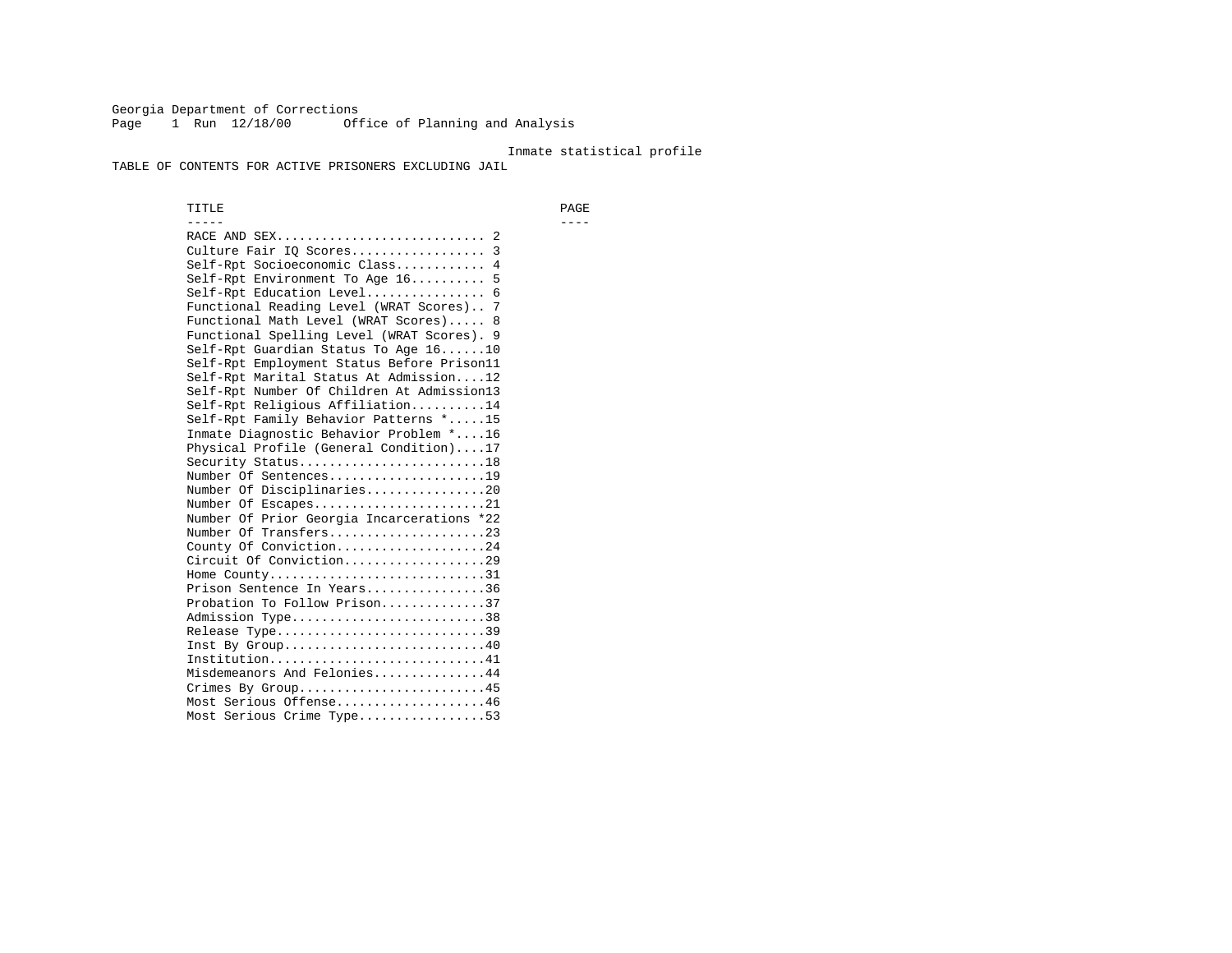Georgia Department of Corrections<br>Page 2 Run 12/18/00 Off Office of Planning and Analysis

# Inmate statistical profile

Sample: ACTIVE PRISONERS EXCLUDING JAIL **Requestor:** Statistics Active inmates 12/18/2000

RACE AND SEX by current age & sex

|                  |                                                 |    |                  | M E N          |                  |       |                  |                |                |              |                |         |                  | <b>WOMEN</b>   |                  |         |                  |        |                  |       |                    |       |
|------------------|-------------------------------------------------|----|------------------|----------------|------------------|-------|------------------|----------------|----------------|--------------|----------------|---------|------------------|----------------|------------------|---------|------------------|--------|------------------|-------|--------------------|-------|
| RACE AND SEX     | Age<br>$00 - 21$                                |    | Age<br>$ 22-39 $ |                | Age<br>$ 40-54 $ |       | Age<br>$8 55-99$ |                | Men<br>% Total | ွေ           | Age<br>  00-21 |         | Age<br>$ 22-39 $ |                | Age<br>$ 40-54 $ |         | Age<br>$8 55-99$ |        | Women<br>% Total |       | Grand<br>% Total % |       |
| WHITE MALE       | 1046                                            | 28 | 7732             | 30             | 4138             | 39    | 876              | 57             | 13792          | 33           | $\Omega$       | 0       |                  | 01             | 0                |         |                  |        |                  |       | 13792 31           |       |
| NON WHITE MALE   | 2697                                            |    | 72 17884         | 70             | 6523             | 61    | 665              |                | 43 27769       | 67           | $\mathbf 0$    | 0       | $\mathbf 0$      | 0 <sup>1</sup> | 0                | 0       | 0                | 0      | 0                | 0     | 27769              | 63    |
| WHITE FEMALE     | $\Omega$                                        |    | $\Omega$         | $\Omega$       | $\Omega$         | 0     | $\Omega$         |                | $\Omega$       | $\Omega$     | 73             | 43      | 749              | 42             | 300              | 41      | 35               | 55     | 1157             | 42    | 1157               | 3     |
| NON WHITE FEMALE | 0                                               | 0  | 0                | $\overline{0}$ | $\mathbf 0$      | 0     | 0                | 0 <sup>1</sup> | 0              | $\mathbf{0}$ | 95             | 57      | 1054             | 58             | 430              | 59      | 29               | 45     | 1608             | 58    | 1608               | 4     |
| Total reported   | 3743 100 25616 100 10661 100 1541 100 41561 100 |    |                  |                |                  |       |                  |                |                |              |                | 168 100 | 1803 100         |                |                  | 730 100 |                  | 64 100 | 2765 100         |       | 44326 100          |       |
| Percent reported | 100.0                                           |    |                  | 100.0          |                  | 100.0 |                  | 100.0          |                | 100.0        |                | 100.0   |                  | 100.0          |                  | 100.0   |                  | 100.0  |                  | 100.0 |                    | 100.0 |
| NOT REPORTED     | $\mathbf 0$                                     |    | $\Omega$         |                | 0                |       | 0                |                | 0              |              | 0              |         | $\Omega$         |                | $\mathbf 0$      |         | $\mathbf 0$      |        | $\Omega$         |       | 0                  |       |
| Total            | 3743                                            |    | 25616            |                | 10661            |       | 1541             |                | 41561          |              | 168            |         | 1803             |                | 730              |         | 64               |        | 2765             |       | 44326              |       |
|                  |                                                 |    |                  |                |                  |       |                  |                |                |              |                |         |                  |                |                  |         |                  |        |                  |       |                    |       |
| AVERAGE AGE      | 19.91                                           |    | 30.29            |                | 45.03            |       | 60.82            |                | 34.27          |              | 19.92          |         | 31.35            |                | 44.43            |         | 59.44            |        | 34.76            |       | 34.30              |       |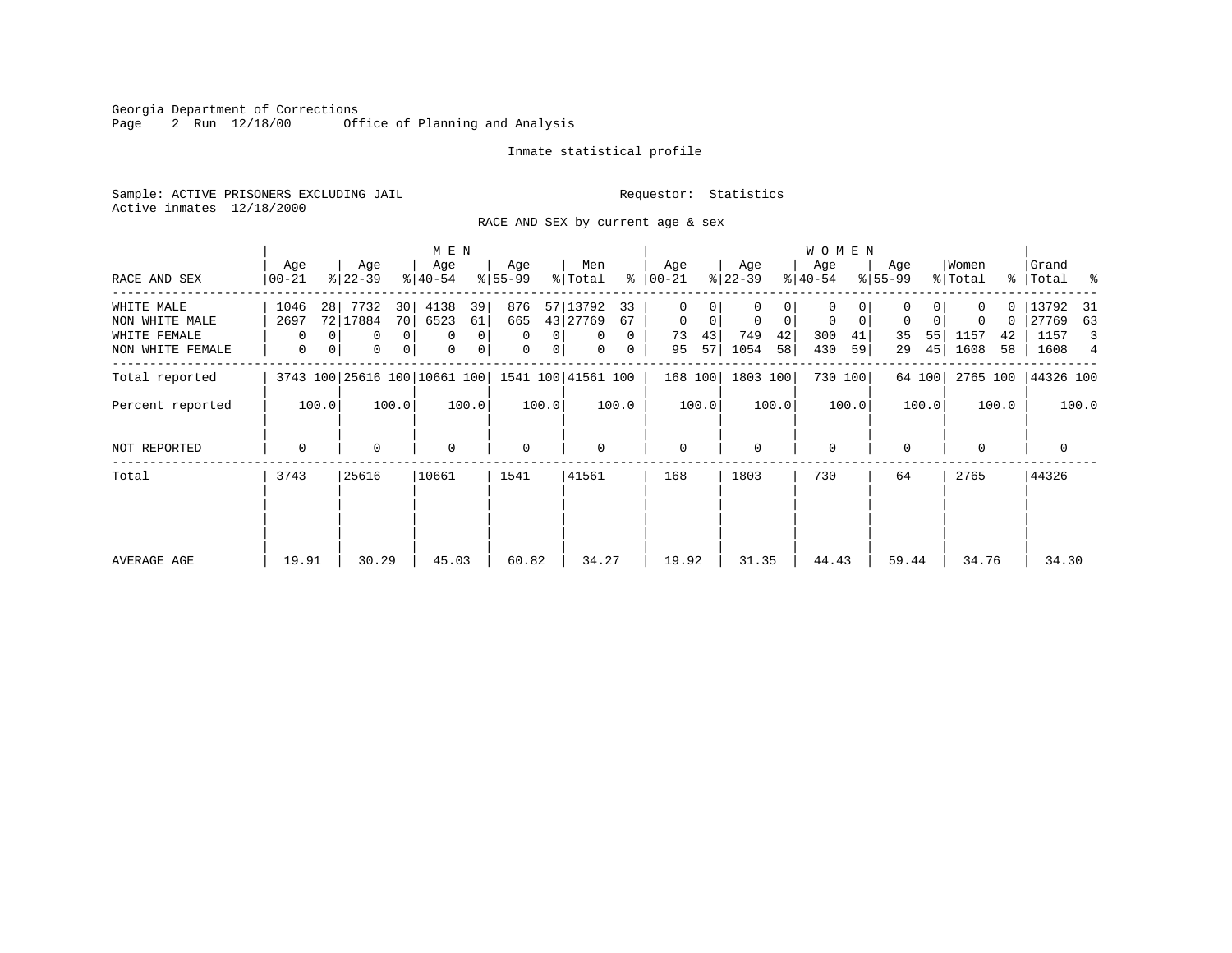#### Georgia Department of Corrections Page 3 Run 12/18/00 Office of Planning and Analysis

# Inmate statistical profile

|  |                           | Sample: ACTIVE PRISONERS EXCLUDING JAIL |  |
|--|---------------------------|-----------------------------------------|--|
|  | Active inmates 12/18/2000 |                                         |  |

Culture Fair IQ Scores by current age & sex

Requestor: Statistics

| IQ Score                  | Age<br>$00 - 21$ |      | Age<br>$ 22-39 $             |          | M E N<br>Age<br>$ 40-54 $ |         | Age<br>$8 55-99$ |      | Men<br>% Total     |         | Age<br>$8   00 - 21$ |      | Age<br>$ 22-39 $ |          | W O M E N<br>Age<br>$ 40-54 $ |          | Age<br>$8 55-99$ |          | Women<br>% Total |          | Grand<br>%   Total % |      |
|---------------------------|------------------|------|------------------------------|----------|---------------------------|---------|------------------|------|--------------------|---------|----------------------|------|------------------|----------|-------------------------------|----------|------------------|----------|------------------|----------|----------------------|------|
| LESS THAN 70<br>70 AND UP | 98<br>3505       |      | 997<br>97 23616              | 4 <br>96 | 811<br>9251               | 8<br>92 | 102<br>1295      |      | 2008<br>93 37667   | 5<br>95 | 3<br>153             | 2    | 208<br>98 1493   | 12<br>88 | 194<br>503                    | 28<br>72 | 18<br>41         | 31<br>69 | 423<br>2190      | 16<br>84 | 2431<br>39857 94     | -6   |
| Total reported            |                  |      | 3603 100 24613 100 10062 100 |          |                           |         |                  |      | 1397 100 39675 100 |         | 156 100              |      | 1701 100         |          |                               | 697 100  |                  | 59 100   | 2613 100         |          | 42288 100            |      |
| Percent reported          |                  | 96.3 |                              | 96.1     |                           | 94.4    |                  | 90.7 |                    | 95.5    |                      | 92.9 |                  | 94.3     |                               | 95.5     |                  | 92.2     |                  | 94.5     |                      | 95.4 |
| NOT REPORTED              | 140              |      | 1003                         |          | 599                       |         | 144              |      | 1886               |         | 12                   |      | 102              |          | 33                            |          | 5                |          | 152              |          | 2038                 |      |
| Total                     | 3743             |      | 25616                        |          | 10661                     |         | 1541             |      | 41561              |         | 168                  |      | 1803             |          | 730                           |          | 64               |          | 2765             |          | 44326                |      |
|                           |                  |      |                              |          |                           |         |                  |      |                    |         |                      |      |                  |          |                               |          |                  |          |                  |          |                      |      |
|                           |                  |      |                              |          |                           |         |                  |      |                    |         |                      |      |                  |          |                               |          |                  |          |                  |          |                      |      |
| AVERAGE IQ                | 100.23           |      | 99.93                        |          | 96.07                     |         | 93.42            |      | 98.75              |         | 99.46                |      | 92.63            |          | 83.97                         |          | 81.19            |          | 90.47            |          | 98.24                |      |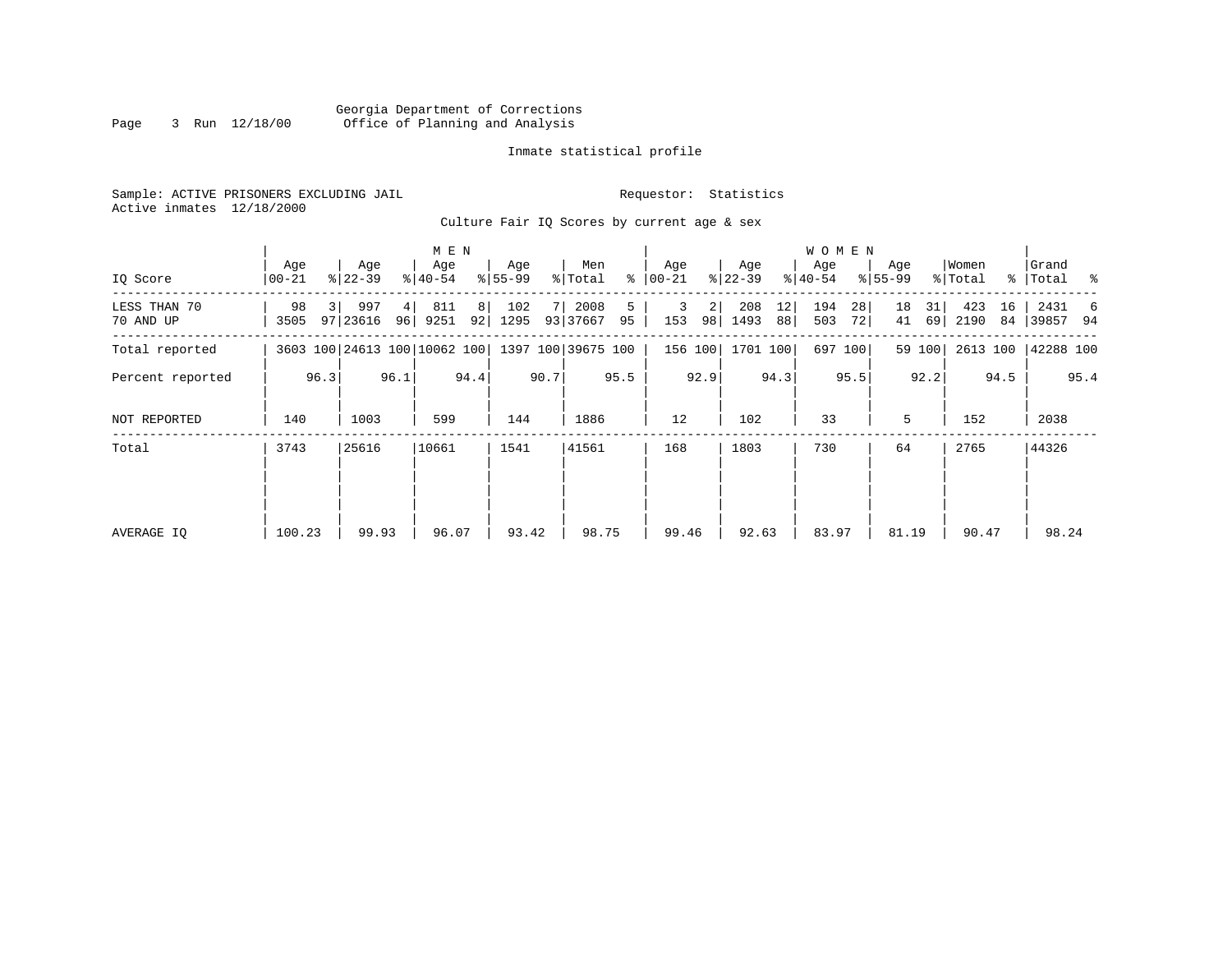# Georgia Department of Corrections<br>4 Run 12/18/00 Office of Planning and Analysis Page 4 Run 12/18/00 Office of Planning and Analysis

# Inmate statistical profile

Sample: ACTIVE PRISONERS EXCLUDING JAIL **Requestor:** Statistics Active inmates 12/18/2000

Self-Rpt Socioeconomic Class by current age & sex

|                     |          |                 | M E N     |      |                              |      |             |      |                    |      |           |      | <b>WOMEN</b> |      |           |         |                |                |          |      |           |                          |
|---------------------|----------|-----------------|-----------|------|------------------------------|------|-------------|------|--------------------|------|-----------|------|--------------|------|-----------|---------|----------------|----------------|----------|------|-----------|--------------------------|
|                     | Age      |                 | Age       |      | Age                          |      | Age         |      | Men                |      | Age       |      | Age          |      | Aqe       |         | Age            |                | Women    |      | Grand     |                          |
| Socioeconomic Class | $ 00-21$ |                 | $8 22-39$ |      | $8 40-54$                    |      | $8155 - 99$ |      | % Total            | နွ   | $00 - 21$ |      | $ 22-39 $    |      | $8 40-54$ |         | $8 55-99$      |                | % Total  |      | %   Total | $\sim$ $\approx$         |
| WELFARE             | 303      | 9 <sup>1</sup>  | 1933      | 8    | 679                          |      | 81          | 6    | 2996               | 8    | 27        | 16   | 286          | 16   | 81        |         |                | 2 <sub>1</sub> | 395      | 14   | 3391      | 8                        |
| OCC EMPLOY          | 335      | 10              | 2196      |      | 533                          | 5    | 43          | 3    | 3107               | 8    |           |      | 14           |      | 4         |         | $\overline{a}$ |                | 21       |      | 3128      |                          |
| MINIMUM STD         | 1495     | 44              | 9718      | 39   | 4265                         | 42   | 693         |      | 48 16171           | 41   | 53        | 32   | 596          | 34   | 295       | 41      | 32             | 53             | 976      | 36   | 17147     | -40                      |
| MIDDLE              | 1289     | 38 <sup>1</sup> | 10578     | 43   | 4669                         | 46   | 624         |      | 43 17160           | 43   | 83        | 50   | 837          | 47   | 330       | 45      | 22             | 37             | 1272     | 47   | 18432     | 43                       |
| OTHER               | 13       | 0 <sup>1</sup>  | 182       |      | 73                           |      | 17          |      | 285                |      | 3         | 2    | 43           | 2    | 17        | 2       | 3              | 5              | 66       | 2    | 351       | $\overline{\phantom{1}}$ |
| Total reported      |          |                 |           |      | 3435 100 24607 100 10219 100 |      |             |      | 1458 100 39719 100 |      | 167       | 100  | 1776 100     |      |           | 727 100 |                | 60 100         | 2730 100 |      | 42449 100 |                          |
| Percent reported    |          | 91.8            |           | 96.1 |                              | 95.9 |             | 94.6 |                    | 95.6 |           | 99.4 |              | 98.5 |           | 99.6    |                | 93.8           |          | 98.7 |           | 95.8                     |
| NOT RPTD            | 308      |                 | 1009      |      | 442                          |      | 83          |      | 1842               |      |           |      | 27           |      | 3         |         | 4              |                | 35       |      | 1877      |                          |
| Total               | 3743     |                 | 25616     |      | 10661                        |      | 1541        |      | 41561              |      | 168       |      | 1803         |      | 730       |         | 64             |                | 2765     |      | 44326     |                          |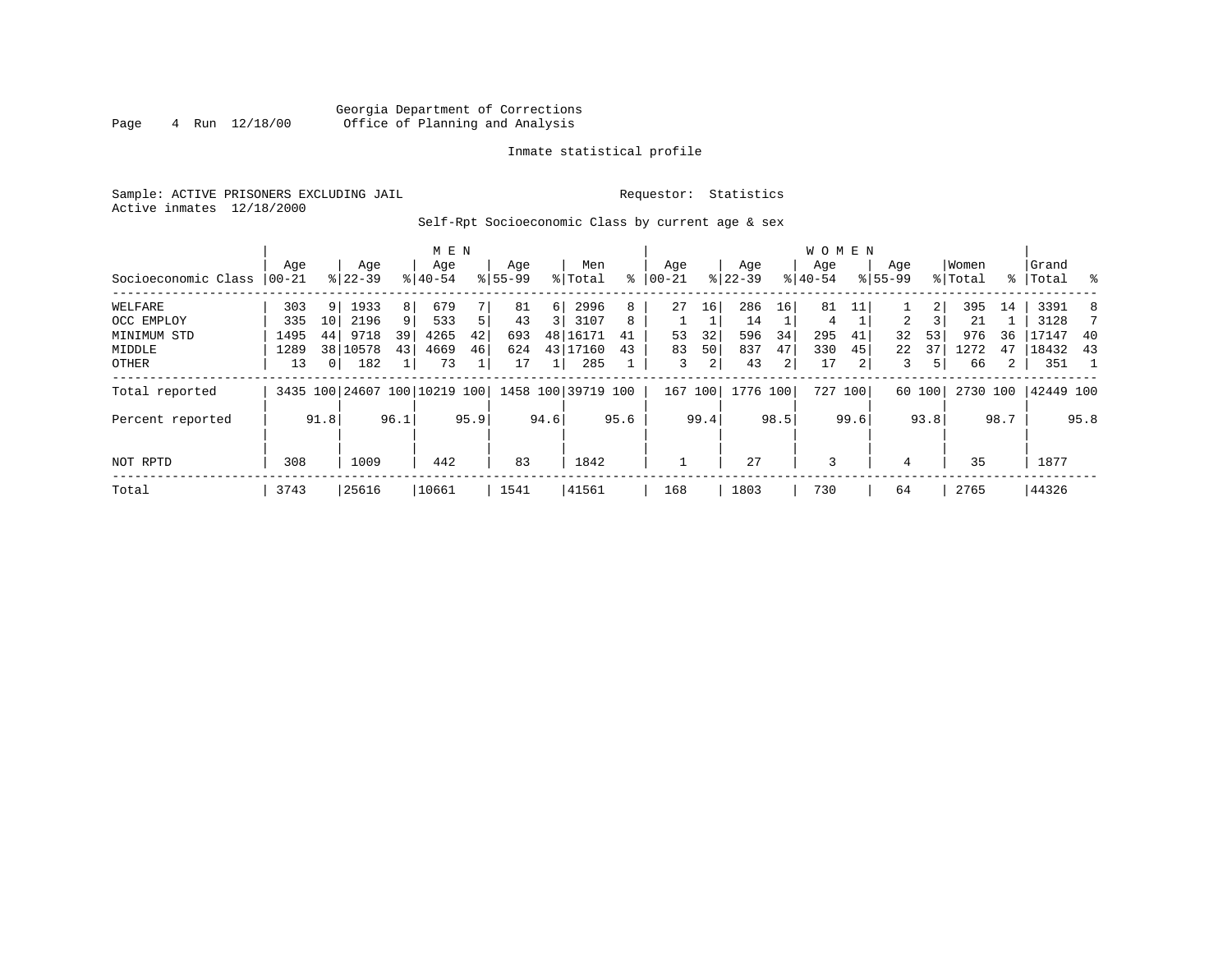# Georgia Department of Corrections Page 5 Run 12/18/00 Office of Planning and Analysis

# Inmate statistical profile

Sample: ACTIVE PRISONERS EXCLUDING JAIL **Requestor:** Statistics Active inmates 12/18/2000

Self-Rpt Environment To Age 16 by current age & sex

|                  |                  |          |                    |      | M E N                        |      |                    |                |                    |      |                 |      |                  |      | <b>WOMEN</b>     |      |                    |        |                  |      |                    |      |
|------------------|------------------|----------|--------------------|------|------------------------------|------|--------------------|----------------|--------------------|------|-----------------|------|------------------|------|------------------|------|--------------------|--------|------------------|------|--------------------|------|
| Environment      | Age<br>$00 - 21$ |          | Age<br>$8122 - 39$ |      | Age<br>$8140 - 54$           |      | Age<br>$8155 - 99$ |                | Men<br>% Total     | ⊱    | Age<br>$ 00-21$ |      | Age<br>$ 22-39 $ |      | Aqe<br>$8 40-54$ |      | Age<br>$8155 - 99$ |        | Women<br>% Total |      | Grand<br>%   Total | ႜ    |
|                  |                  |          |                    |      |                              |      |                    |                |                    |      |                 |      |                  |      |                  |      |                    |        |                  |      |                    |      |
| RURAL/FARM       | 22               |          | 597                | 2    | 707                          |      | 287                | 19             | 1613               | 4    | 3               | 2    | 63               | 4    | 49               |      | 11                 | 19     | 126              | 5.   | 1739               |      |
| RURAL/NFARM      | 99               |          | 1556               | 6    | 721                          |      | 118                | 8              | 2494               | 6    | 22              | 13   | 193              | 11   | 50               |      | 4                  |        | 269              | 10   | 2763               | 6    |
| S.M.S.A          | 1329             | 37       | 9172               | 37   | 3616                         | 35   | 406                | 27             | 14523              | 36   | 30              | 18   | 308              |      | 134              | 18   | 12                 | 21     | 484              | 18   | 15007              | 35   |
| URBAN            | 760              | 21       | 4461               | 18   | 1685                         | 16   | 170                | 11             | 7076               | 17   | 54              | 33   | 522              | 29   | 248              | 34   | 11                 | 19     | 835              | 31   | 7911               | 18   |
| SMALL TOWN       | 1378             | 38       | 9081               | 36   | 3591                         | 35   | 499                |                | 34 14549           | 36   | 55              | 33   | 683              | 38   | 238              | 33   | 17                 | 29     | 993              | 36   | 15542              | - 36 |
| OTHER            | 16               | $\Omega$ | 140                |      | 60                           |      |                    | $\overline{0}$ | 223                |      | 2               |      | 12               |      |                  |      | 3                  | 5      | 24               |      | 247                | -1   |
| Total reported   |                  |          |                    |      | 3604 100 25007 100 10380 100 |      |                    |                | 1487 100 40478 100 |      | 166 100         |      | 1781 100         |      | 726 100          |      |                    | 58 100 | 2731 100         |      | 43209 100          |      |
| Percent reported |                  | 96.3     |                    | 97.6 |                              | 97.4 |                    | 96.5           |                    | 97.4 |                 | 98.8 |                  | 98.8 |                  | 99.5 |                    | 90.6   |                  | 98.8 |                    | 97.5 |
|                  |                  |          |                    |      |                              |      |                    |                |                    |      |                 |      |                  |      |                  |      |                    |        |                  |      |                    |      |
| NOT RPTD         | 139              |          | 609                |      | 281                          |      | 54                 |                | 1083               |      | 2               |      | 22               |      | 4                |      | 6                  |        | 34               |      | 1117               |      |
| Total            | 3743             |          | 25616              |      | 10661                        |      | 1541               |                | 41561              |      | 168             |      | 1803             |      | 730              |      | 64                 |        | 2765             |      | 44326              |      |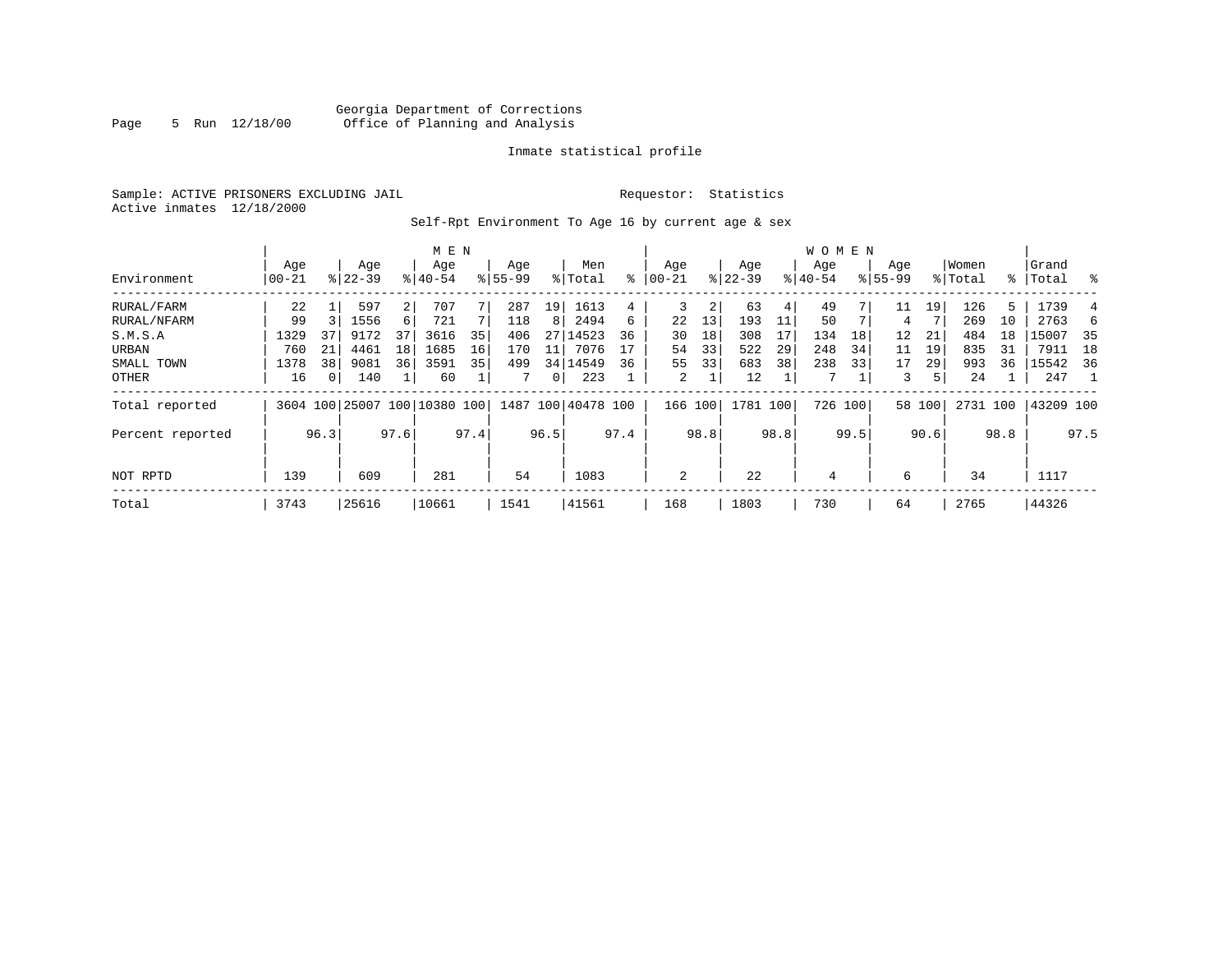# Georgia Department of Corrections Page 6 Run 12/18/00 Office of Planning and Analysis

# Inmate statistical profile

Sample: ACTIVE PRISONERS EXCLUDING JAIL **Requestor:** Statistics Active inmates 12/18/2000

Self-Rpt Education Level by current age & sex

| Education Level<br>  00-21<br>48<br>LESS THAN GRADE 7<br>GRADE 7<br>108<br>GRADE 8<br>492 | $\overline{3}$<br>14 | $ 22-39 $<br>416<br>2                           | $8140 - 54$<br>463 | $8 55-99$ |           | % Total | ွေ   |          |      |           |      |           |      |                |        |          |      |           |      |
|-------------------------------------------------------------------------------------------|----------------------|-------------------------------------------------|--------------------|-----------|-----------|---------|------|----------|------|-----------|------|-----------|------|----------------|--------|----------|------|-----------|------|
|                                                                                           |                      |                                                 |                    |           |           |         |      | 00-21    |      | $ 22-39 $ |      | $ 40-54 $ |      | $8 55-99$      |        | % Total  |      | %   Total | ႜ    |
|                                                                                           |                      |                                                 |                    | 4         | 310<br>21 | 1237    | 3    | $\Omega$ |      | 21        |      | 22        |      | 10             | 16     | 53       |      | 1290      |      |
|                                                                                           |                      | 578                                             | 2<br>358           | 3         | 122<br>8  | 1166    | 3    | 4        | 2    | 54        | 3    | 16        |      | 2              | 3      | 76       | 3    | 1242      |      |
|                                                                                           |                      | 2008                                            | 898                |           | 10<br>154 | 3552    | 9    | 21       | 13   | 159       | 9    | 52        |      | 4              |        | 236      |      | 3788      | 9    |
| GRADE 9<br>938                                                                            | 26                   | 3876<br>15                                      | 1244               | 12        | 10<br>146 | 6204    | 15   | 37       | 22   | 238       | 14   | 66        |      | $\overline{2}$ |        | 343      | 13   | 6547      | 15   |
| 1046<br>GRADE 10                                                                          | 29                   | 5462<br>22                                      | 1669               | 16        | 150<br>10 | 8327    | 21   | 44       | 27   | 300       | 17   | 87        | 12   | 10             | 16     | 441      | 16   | 8768      | 20   |
| GRADE 11<br>727                                                                           | 20                   | 5066<br>20                                      | 1379               | 13        | 114<br>8  | 7286    | 18   | 35       | 21   | 297       | 17   | 87        | 12   | 6              | 10     | 425      | 16   | 7711      | 18   |
| GRADE 12<br>206                                                                           |                      | 5225<br>21                                      | 2574               | 25        | 282<br>19 | 8287    | 20   | 17       | 10   | 308       | 18   | 175       | 25   | 11             | 18     | 511      | 19   | 8798      | -20  |
| MORE THAN GRADE 12<br>40                                                                  |                      | 2438<br>10                                      | 1816               | 17        | 15<br>219 | 4513    | 11   | 7        | 4    | 382       | 22   | 204       | 29   | 16             | 26     | 609      | 23   | 5122 12   |      |
| Total reported                                                                            |                      | 3605 100 25069 100 10401 100 1497 100 40572 100 |                    |           |           |         |      | 165 100  |      | 1759 100  |      | 709 100   |      |                | 61 100 | 2694 100 |      | 43266 100 |      |
| Percent reported                                                                          | 96.3                 | 97.9                                            |                    | 97.6      | 97.1      |         | 97.6 |          | 98.2 |           | 97.6 |           | 97.1 |                | 95.3   |          | 97.4 |           | 97.6 |
| 138<br>NOT REPORTED                                                                       |                      | 547                                             | 260                |           | 44        | 989     |      | 3        |      | 44        |      | 21        |      | 3              |        | 71       |      | 1060      |      |
| Total<br>3743                                                                             |                      | 25616                                           | 10661              | 1541      |           | 41561   |      | 168      |      | 1803      |      | 730       |      | 64             |        | 2765     |      | 44326     |      |
|                                                                                           |                      |                                                 |                    |           |           |         |      |          |      |           |      |           |      |                |        |          |      |           |      |
| AVG EDUCATION LEVEL                                                                       | 9.73                 | 11.03                                           | 11.57              |           | 9.85      | 11.01   |      | 10.43    |      | 12.62     |      | 13.33     |      | 11.90          |        | 12.66    |      | 11.11     |      |

\* NOTE: THE FIELD LABLED "LESS THAN GRADE 7" WAS CORRECTED IN MARCH 1989: MISSING DATA FOR INMATES STILL IN DIAGNOSTICS NOW HAS BEEN REMOVED FROM THIS FIELD AND IDENTIFIED AS "NOT REPORTED" INFORMATION.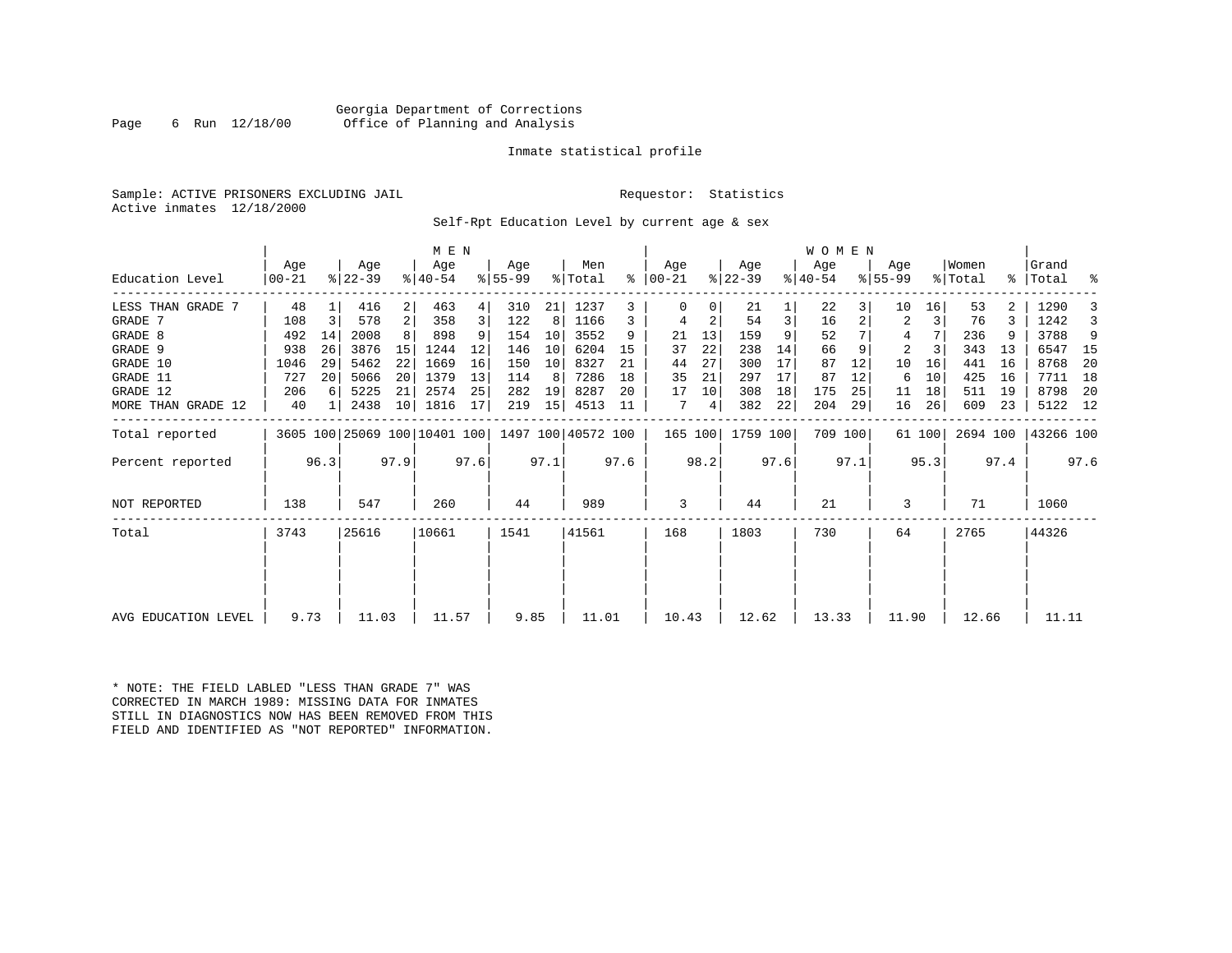# Inmate statistical profile

Sample: ACTIVE PRISONERS EXCLUDING JAIL **Requestor:** Statistics Active inmates 12/18/2000

Functional Reading Level (WRAT Scores) by current age & sex

|                    |                  |                |                  | M E N          |                                                 |      |                  |                |                |      |                |      |                  | <b>WOMEN</b> |                  |         |                    |        |                  |      |                    |       |
|--------------------|------------------|----------------|------------------|----------------|-------------------------------------------------|------|------------------|----------------|----------------|------|----------------|------|------------------|--------------|------------------|---------|--------------------|--------|------------------|------|--------------------|-------|
| WRAT Reading Score | Age<br>$ 00-21 $ |                | Age<br>$ 22-39 $ |                | Age<br>$ 40-54 $                                |      | Aqe<br>$8 55-99$ |                | Men<br>% Total | ႜ    | Age<br>  00-21 |      | Age<br>$ 22-39 $ |              | Age<br>$ 40-54 $ |         | Age<br>$8155 - 99$ |        | Women<br>% Total |      | Grand<br>%   Total | း - န |
| LESS THAN GRADE 6  | 1460             | 40             | 9623             | 39             | 4524                                            | 45   | 674              |                | 48 16281       | 41   | 37             | 24   | 470              | 28           | 217              | 31      | 20                 | 33     | 744              | 28   | 17025              | 40    |
| 6TH THRU 8TH GRADE | 753              | 21             | 5523             | 22             | 2139                                            | 21   | 235              | 17             | 8650           | 22   | 33             | 21   | 333              | 20           | 135              | 19      | 11                 | 18     | 512              | 20   | 9162               | 22    |
| GRADE 9            | 297              | 8              | 2021             | 8 <sup>1</sup> | 675                                             |      | 96               |                | 3089           | 8    | 19             | 12   | 124              |              | 42               |         |                    | 12     | 192              |      | 3281               | 8     |
| GRADE 10           | 170              |                | 1016             |                | 353                                             |      | 43               | 3              | 1582           |      | 10             | 6    | 56               | 3            | 23               |         | 3                  |        | 92               |      | 1674               | 4     |
| GRADE 11           | 165              |                | 950              |                | 352                                             |      | 48               | 3              | 1515           | 4    | 5              |      | 64               |              | 33               |         | $\overline{2}$     |        | 104              |      | 1619               | 4     |
| GRADE 12           | 481              | 13             | 3608             | 15             | 1529                                            | 15   | 246              | 18             | 5864           | 15   | 13             | 8    | 145              | 9            | 34               |         | 5                  | 8      | 197              |      | 6061 14            |       |
| MORE THAN GRADE 12 | 281              | 8 <sup>1</sup> | 1936             | 8              | 441                                             | 4    | 52               | 4 <sup>1</sup> | 2710           |      | 39             | 25   | 509              | 30           | 213              | 31      | 12                 | 20     | 773              | 30   | 3483               | 8     |
| Total reported     |                  |                |                  |                | 3607 100 24677 100 10013 100 1394 100 39691 100 |      |                  |                |                |      | 156 100        |      | 1701 100         |              |                  | 697 100 |                    | 60 100 | 2614 100         |      | 42305 100          |       |
| Percent reported   |                  | 96.4           |                  | 96.3           |                                                 | 93.9 |                  | 90.5           |                | 95.5 |                | 92.9 |                  | 94.3         |                  | 95.5    |                    | 93.8   |                  | 94.5 |                    | 95.4  |
| NOT REPORTED       | 136              |                | 939              |                | 648                                             |      | 147              |                | 1870           |      | 12             |      | 102              |              | 33               |         | 4                  |        | 151              |      | 2021               |       |
| Total              | 3743             |                | 25616            |                | 10661                                           |      | 1541             |                | 41561          |      | 168            |      | 1803             |              | 730              |         | 64                 |        | 2765             |      | 44326              |       |
|                    |                  |                |                  |                |                                                 |      |                  |                |                |      |                |      |                  |              |                  |         |                    |        |                  |      |                    |       |
| AVG READING SCORE  | 7.62             |                | 7.66             |                | 7.05                                            |      | 6.82             |                | 7.47           |      | 9.08           |      | 8.96             |              | 8.59             |         | 8.13               |        | 8.85             |      | 7.56               |       |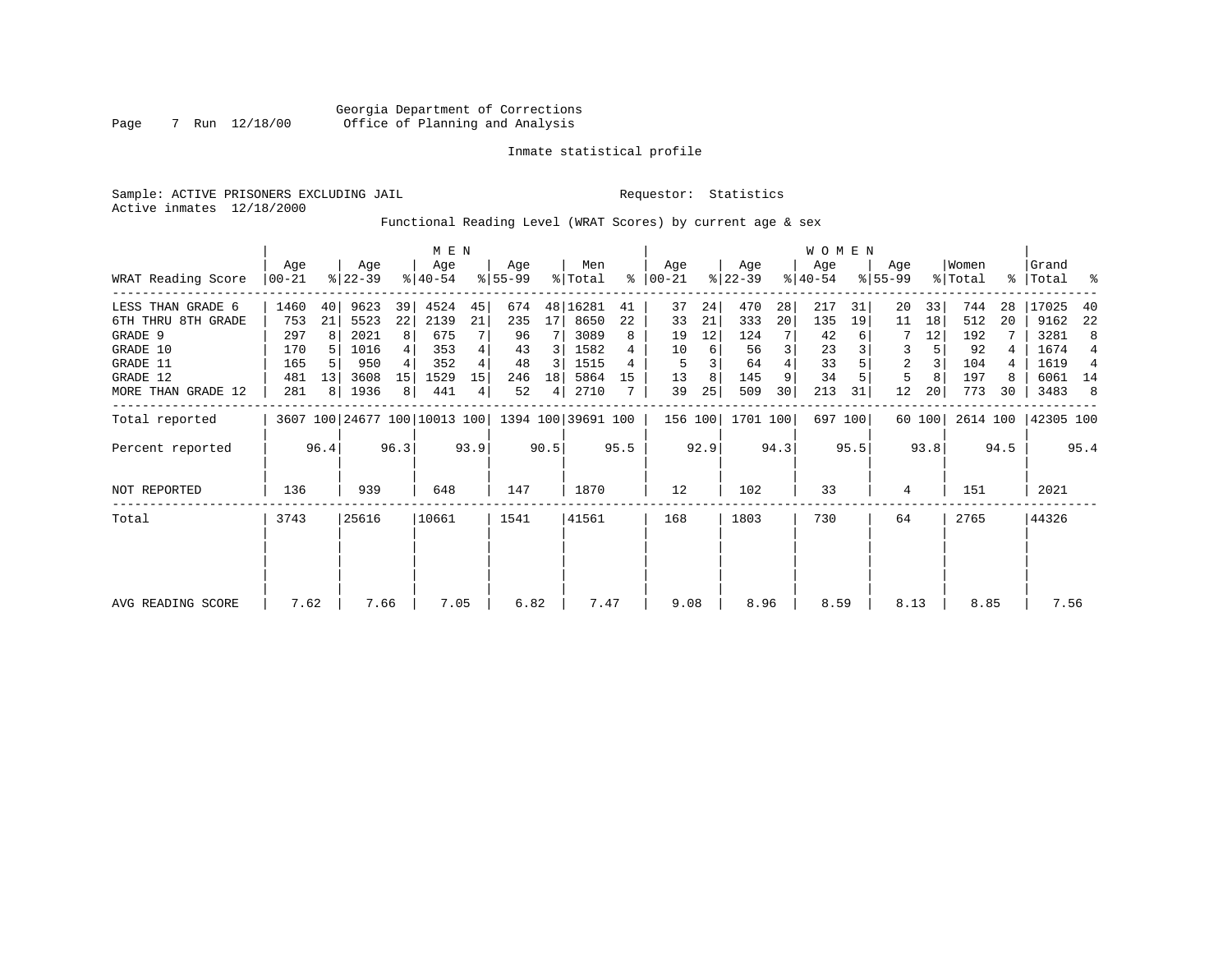# Inmate statistical profile

Sample: ACTIVE PRISONERS EXCLUDING JAIL **Requestor:** Statistics Active inmates 12/18/2000

Functional Math Level (WRAT Scores) by current age & sex

| WRAT Math Score                                                                                              | Age<br>  00-21                               |           | Age<br>$ 22-39 $                                      |               | M E N<br>Age<br>$ 40-54 $                       |               | Age<br>$ 55-99$                          |             | Men<br>% Total                                             | ႜ                   | Age<br>$100 - 21$                   |                | Age<br>$ 22-39 $                           |                          | W O M E N<br>Age<br>$ 40-54 $            |          | Age<br>$8155 - 99$                     |                | Women<br>% Total                             |                              | Grand<br>%   Total                                   | ್ಠಿ                          |
|--------------------------------------------------------------------------------------------------------------|----------------------------------------------|-----------|-------------------------------------------------------|---------------|-------------------------------------------------|---------------|------------------------------------------|-------------|------------------------------------------------------------|---------------------|-------------------------------------|----------------|--------------------------------------------|--------------------------|------------------------------------------|----------|----------------------------------------|----------------|----------------------------------------------|------------------------------|------------------------------------------------------|------------------------------|
| LESS THAN GRADE 6<br>6TH THRU 8TH GRADE<br>GRADE 9<br>GRADE 10<br>GRADE 11<br>GRADE 12<br>MORE THAN GRADE 12 | 1202<br>1808<br>292<br>154<br>78<br>48<br>25 | 33<br>8 I | 7701<br>50 12097<br>2155<br>1309<br>808<br>440<br>173 | 31<br>49<br>9 | 4176<br>3880<br>707<br>532<br>355<br>310<br>62  | 42<br>39<br>5 | 713<br>394<br>93<br>71<br>53<br>56<br>14 | 5<br>4<br>4 | 51 13792<br>28 18179<br>3247<br>2066<br>1294<br>854<br>274 | 35<br>46<br>8<br>5. | 31<br>81<br>21<br>11<br>8<br>2<br>2 | 20<br>52<br>13 | 455<br>844<br>167<br>107<br>71<br>24<br>33 | 27<br>50<br>10<br>6<br>2 | 278<br>253<br>47<br>51<br>27<br>16<br>26 | 40<br>36 | 27<br>19<br>5<br>5<br>3<br>$\mathbf 0$ | 45<br>32<br>0  | 791<br>1197<br>240<br>174<br>109<br>43<br>61 | 30<br>46<br>9<br>4<br>2<br>2 | 14583<br>19376<br>3487<br>2240<br>1403<br>897<br>335 | 34<br>46<br>8<br>5<br>3<br>2 |
| Total reported<br>Percent reported                                                                           |                                              | 96.4      |                                                       | 96.4          | 3607 100 24683 100 10022 100 1394 100 39706 100 | 94.0          |                                          | 90.5        |                                                            | 95.5                | 156 100                             | 92.9           | 1701 100                                   | 94.3                     | 698 100                                  | 95.6     |                                        | 60 100<br>93.8 | 2615 100                                     | 94.6                         | 42321 100                                            | 95.5                         |
| NOT REPORTED                                                                                                 | 136                                          |           | 933                                                   |               | 639                                             |               | 147                                      |             | 1855                                                       |                     | 12                                  |                | 102                                        |                          | 32                                       |          | 4                                      |                | 150                                          |                              | 2005                                                 |                              |
| Total                                                                                                        | 3743<br>25616                                |           | 10661                                                 |               | 1541                                            |               | 41561                                    |             | 168                                                        |                     | 1803                                |                | 730                                        |                          | 64                                       |          | 2765                                   |                | 44326                                        |                              |                                                      |                              |
| AVG MATH SCORE                                                                                               | 6.83                                         |           | 7.03                                                  |               | 6.65                                            |               | 6.16                                     |             | 6.88                                                       |                     | 7.58                                |                | 7.31                                       |                          | 6.95                                     |          | 6.28                                   |                | 7.21                                         |                              | 6.90                                                 |                              |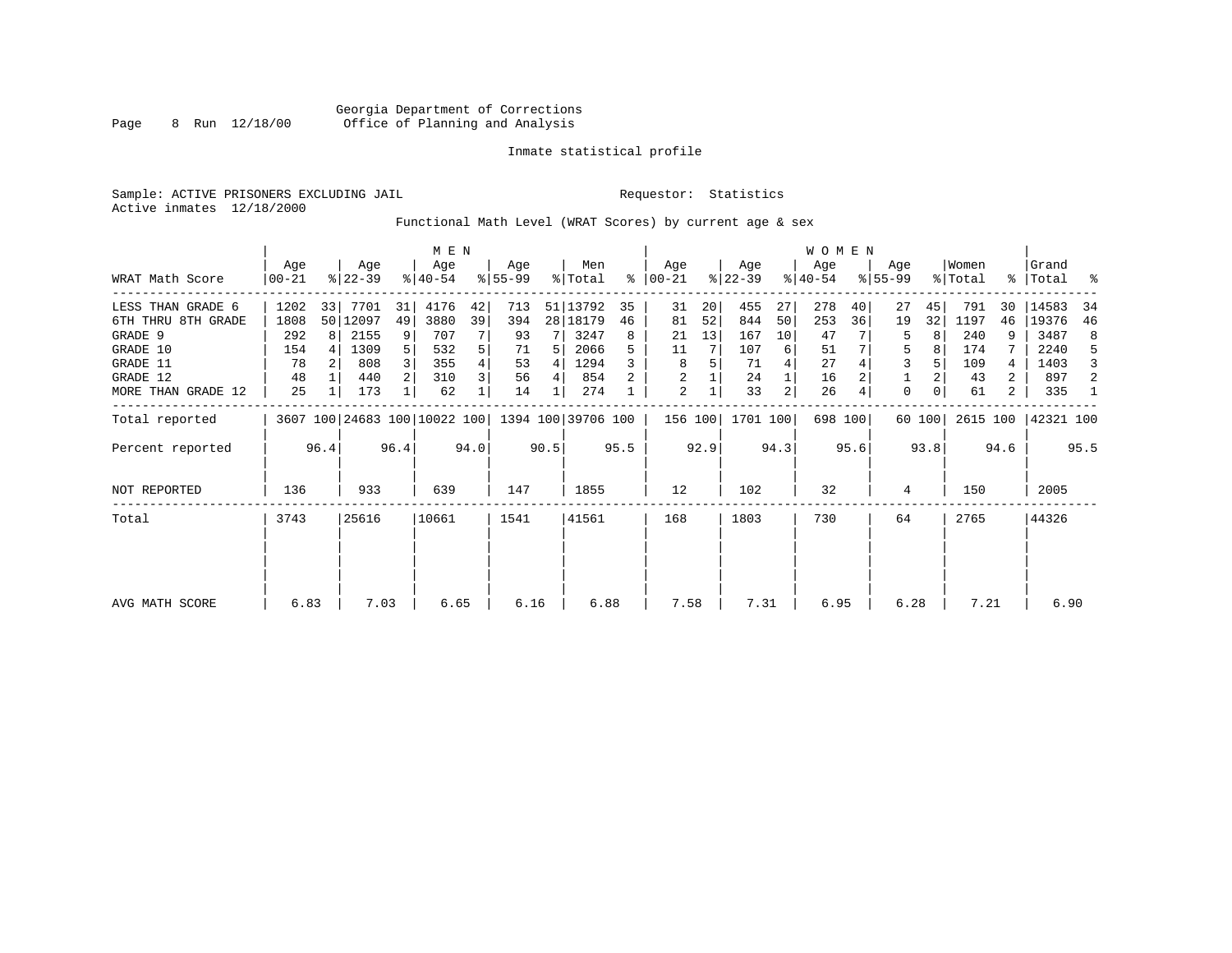# Inmate statistical profile

Sample: ACTIVE PRISONERS EXCLUDING JAIL **Requestor:** Statistics Active inmates 12/18/2000

Functional Spelling Level (WRAT Scores) by current age & sex

|                     |                 |                |                  | M E N |                              |      |                    |      |                |      |                  |      |                  | <b>WOMEN</b> |                  |         |                    |          |                  |      |                    |      |
|---------------------|-----------------|----------------|------------------|-------|------------------------------|------|--------------------|------|----------------|------|------------------|------|------------------|--------------|------------------|---------|--------------------|----------|------------------|------|--------------------|------|
| WRAT Spelling Score | Aqe<br>$ 00-21$ |                | Age<br>$ 22-39 $ |       | Age<br>$ 40-54 $             |      | Aqe<br>$ 55-99 $   |      | Men<br>% Total | ⊱    | Age<br>$00 - 21$ |      | Age<br>$ 22-39 $ |              | Age<br>$ 40-54 $ |         | Age<br>$8155 - 99$ |          | Women<br>% Total |      | Grand<br>%   Total | ႜ    |
| LESS THAN GRADE 6   | 1514            |                | 42 10886         | 44    | 5590                         | 56   | 844                |      | 61 18834       | 47   | 35               | 22   | 439              | 26           | 235              | 34      | 22                 | 37       | 731              | 28   | 19565              | 46   |
| 6TH THRU 8TH GRADE  | 1164            | 32             | 7175             | 29    | 2350                         | 23   | 289                |      | 21 10978       | 28   | 64               | 41   | 544              | 32           | 208              | 30      | 20                 | 33       | 836              | 32   | 11814              | 28   |
| GRADE 9             | 275             | R I            | 1756             |       | 486                          | 5    | 57                 | 4    | 2574           | 6    | 15               | 10   | 170              | 10           | 44               |         | 4                  |          | 233              | 9    | 2807               |      |
| GRADE 10            | 281             |                | 1696             |       | 456                          | 5    | 49                 | 4    | 2482           | 6    | 18               | 12   | 181              | 11           | 51               |         | 0                  | $\Omega$ | 250              | 10   | 2732               | 6    |
| GRADE 11            | 126             |                | 868              |       | 247                          | 2    | 28                 | 2    | 1269           |      |                  | 4    | 89               | 5            | 27               |         | $\overline{2}$     |          | 125              | 5    | 1394               | 3    |
| GRADE 12            | 169             |                | 1670             |       | 702                          |      | 107                | 8    | 2648           |      | 5                | 3    | 76               |              | 20               |         | 2                  |          | 103              |      | 2751               | 7    |
| MORE THAN GRADE 12  | 78              | 2 <sub>1</sub> | 626              |       | 184                          | 2    | 19                 |      | 907            | 2    | 12               | 8    | 202              | 12           | 113              | 16      | 10                 | 17       | 337              | 13   | 1244               | 3    |
| Total reported      |                 |                |                  |       | 3607 100 24677 100 10015 100 |      | 1393 100 39692 100 |      |                |      | 156 100          |      | 1701 100         |              |                  | 698 100 |                    | 60 100   | 2615 100         |      | 42307 100          |      |
| Percent reported    |                 | 96.4           |                  | 96.3  |                              | 93.9 |                    | 90.4 |                | 95.5 |                  | 92.9 |                  | 94.3         |                  | 95.6    |                    | 93.8     |                  | 94.6 |                    | 95.4 |
| <b>NOT REPORTED</b> | 136             |                | 939              |       | 646                          |      | 148                |      | 1869           |      | 12               |      | 102              |              | 32               |         | 4                  |          | 150              |      | 2019               |      |
| Total               | 3743            |                | 25616            |       | 10661                        |      | 1541               |      | 41561          |      | 168              |      | 1803             |              | 730              |         | 64                 |          | 2765             |      | 44326              |      |
|                     |                 |                |                  |       |                              |      |                    |      |                |      |                  |      |                  |              |                  |         |                    |          |                  |      |                    |      |
| AVG SPELLING SCORE  | 6.82            |                | 6.80             |       | 5.97                         |      | 5.52               |      | 6.54           |      | 8.19             |      | 8.19             |              | 7.83             |         | 7.07               |          | 8.07             |      | 6.64               |      |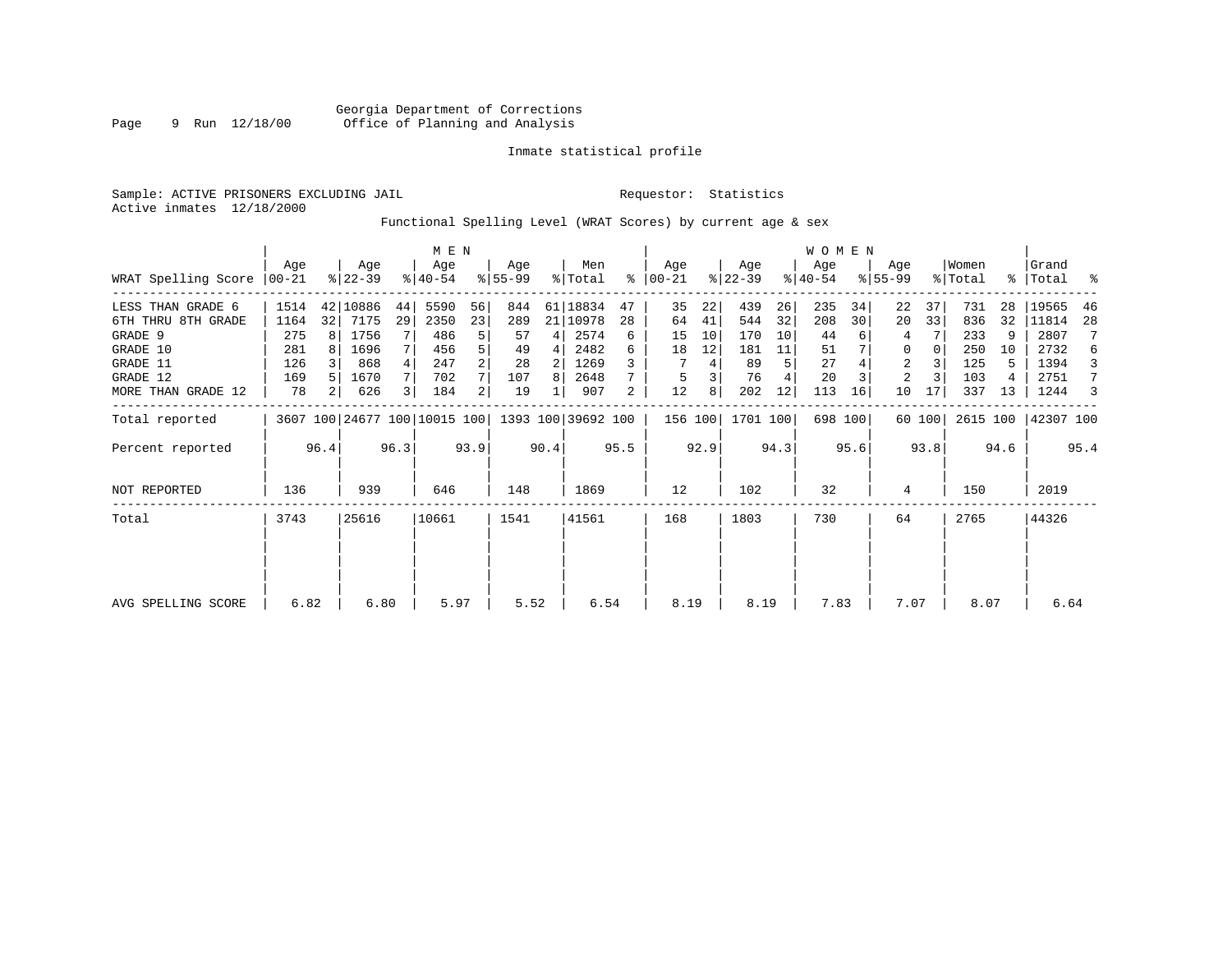# Georgia Department of Corrections Page 10 Run 12/18/00 Office of Planning and Analysis

# Inmate statistical profile

Sample: ACTIVE PRISONERS EXCLUDING JAIL **Requestor:** Statistics Active inmates 12/18/2000

Self-Rpt Guardian Status To Age 16 by current age & sex

|                  |            |      |           |              | M E N                   |      |          |      |                    |              |           |      |           |                | W O M E N |      |                |          |          |      |           |      |
|------------------|------------|------|-----------|--------------|-------------------------|------|----------|------|--------------------|--------------|-----------|------|-----------|----------------|-----------|------|----------------|----------|----------|------|-----------|------|
|                  | Age        |      | Age       |              | Age                     |      | Age      |      | Men                |              | Age       |      | Age       |                | Age       |      | Age            |          | Women    |      | Grand     |      |
| Guardian Status  | $ 00 - 21$ |      | $ 22-39 $ |              | $8 40-54$               |      | $ 55-99$ |      | % Total            | ⊱            | $00 - 21$ |      | $ 22-39 $ |                | $ 40-54 $ |      | $ 55-99$       |          | % Total  |      | %   Total | ႜ    |
| ORPHANAGE        | 6          |      | 33        | 0            | 20                      | 0    | 8        |      | 67                 | <sup>0</sup> | 0         |      | $\Omega$  | 0              |           |      | <sup>0</sup>   | $\Omega$ |          | U    | 68        |      |
| FATHER ONLY      | 140        |      | 651       | 3            | 252                     | 2    | 26       | 2    | 1069               |              | 6         | 4    | 48        | 3              | 21        |      | 4              |          | 79       | 3    | 1148      |      |
| FTR MTR HD       | 262        |      | 1510      | 6            | 608                     | 6    | 72       | 5    | 2452               | 6            | 6         | 4    | 76        |                | 39        |      | 0              | $\Omega$ | 121      |      | 2573      | 6    |
| MOTHER ONLY      | 1841       | 51   | 10900     | 43           | 3265                    | 31   | 341      | 23   | 16347              | 40           | 72        | 43   | 713       | 40             | 213       | 29   | 20             | 33       | 1018     | 37   | 17365     | 40   |
| MTR FTR HD       | 791        | 22   | 8085      | 32           | 4744                    | 46   | 852      |      | 57 14472           | 36           | 49        | 29   | 644       | 36             | 353       | 49   | 28             | 46       | 1074     | 39   | 15546     | 36   |
| OTH FEMALE       | 70         |      | 568       |              | 278                     | 3    | 44       | 3    | 960                | 2            |           |      | 51        | 3              | 18        |      | 3              |          | 79       |      | 1039      | 2    |
| OTH MALE         | 19         |      | 78        |              | 40                      |      |          | 0    | 142                | 0            | $\Omega$  |      |           |                | 4         |      | $\Omega$       |          | 8        | 0    | 150       | n    |
| STEP-PARNTS      | 45         |      | 449       |              | 147                     |      | 20       |      | 661                |              | $\Omega$  |      | 6         |                | 2         |      | $\Omega$       |          |          | 0    | 669       |      |
| FOSTER HOME      | 41         |      | 236       | $\mathbf{1}$ | 128                     |      | 16       |      | 421                |              | 4         | 2    | 39        | $\overline{a}$ | 10        |      | $\overline{2}$ |          | 55       | 2    | 476       |      |
| GRAND PRNTS      | 332        |      | 2076      | 8            | 704                     | 7    | 93       | 6    | 3205               | 8            | 21        | 13   | 186       | 10             | 57        | 8    | 4              |          | 268      | 10   | 3473      |      |
| OTHER            | 74         |      | 522       | 2            | 231                     | 2    | 18       |      | 845                | 2            | 2         |      | 21        |                | 7         |      | 0              |          | 30       |      | 875       |      |
| Total reported   | 3621       |      |           |              | 100 25108 100 10417 100 |      |          |      | 1495 100 40641 100 |              | 167       | 100  | 1788 100  |                | 725 100   |      |                | 61 100   | 2741 100 |      | 43382 100 |      |
| Percent reported |            | 96.7 |           | 98.0         |                         | 97.7 |          | 97.0 |                    | 97.8         |           | 99.4 |           | 99.2           |           | 99.3 |                | 95.3     |          | 99.1 |           | 97.9 |
| NOT RPTD         | 122        |      | 508       |              | 244                     |      | 46       |      | 920                |              |           |      | 15        |                | 5         |      | 3              |          | 24       |      | 944       |      |
| Total            | 3743       |      | 25616     |              | 10661                   |      | 1541     |      | 41561              |              | 168       |      | 1803      |                | 730       |      | 64             |          | 2765     |      | 44326     |      |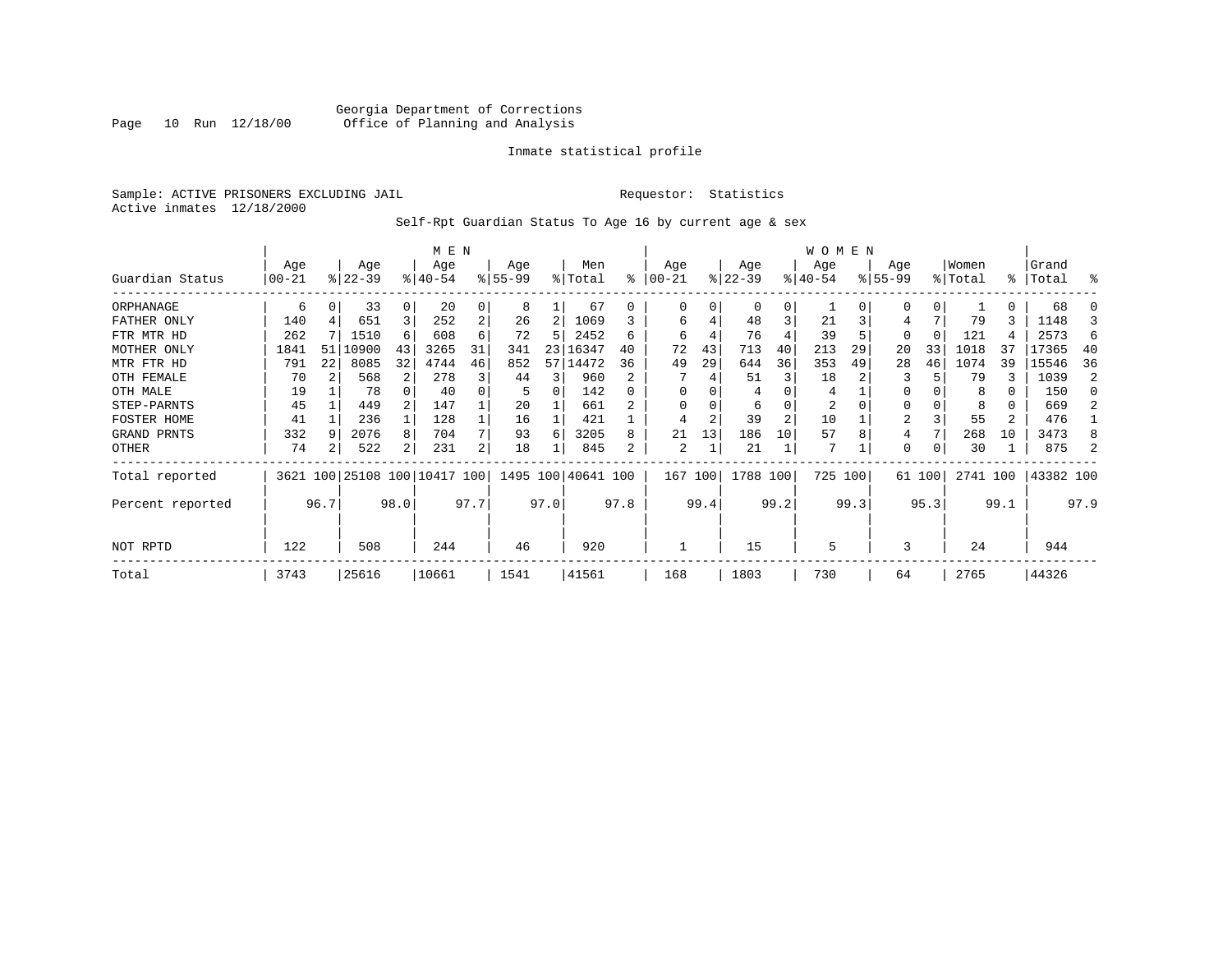# Georgia Department of Corrections<br>Page 11 Run 12/18/00 Office of Planning and Analysis Office of Planning and Analysis

# Inmate statistical profile

Sample: ACTIVE PRISONERS EXCLUDING JAIL **Requestor:** Statistics Active inmates 12/18/2000

# Self-Rpt Employment Status Before Prison by current age & sex

|                  |                  |      |                    |             | M E N            |      |                  |          |                    |           |                |      |                  |      | W O M E N        |      |                    |        |                  |      |                    |      |
|------------------|------------------|------|--------------------|-------------|------------------|------|------------------|----------|--------------------|-----------|----------------|------|------------------|------|------------------|------|--------------------|--------|------------------|------|--------------------|------|
| Employment       | Age<br>$00 - 21$ |      | Age<br>$ 22-39 $   |             | Age<br>$8 40-54$ |      | Age<br>$8 55-99$ |          | Men<br>% Total     | $\approx$ | Age<br>  00-21 |      | Age<br>$ 22-39 $ |      | Age<br>$ 40-54 $ |      | Age<br>$8155 - 99$ |        | Women<br>% Total |      | Grand<br>%   Total | - 옹  |
| FULL TIME        | 1099             |      | 32 12878           | 54          | 5502             | 55   | 582              | 42       | 20061              | 52        | 55             | 34   | 632              | 39   | 230              | 35   | 17                 | 31     | 934              | 38   | 20995              | 51   |
| PART TIME        | 365              | 11   | 2098               | 9           | 653              |      | 85               | 6        | 3201               | 8         | 16             | 10   | 102              | 6    | 50               | 8    | 2                  | 4      | 170              |      | 3371               | 8    |
| UNEMPL < 6M      | 373              | 11   | 3129               | 13          | 1110             | 11   | 139              | 10       | 4751               | 12        | 24             | 15   | 282              | 17   | 114              | 17   | 8                  | 15     | 428              |      | 5179               | 13   |
| UNEMPL > 6M      | 386              | 11   | 3864               | 16          | 1850             | 19   | 299              | 22       | 6399               |           | 20             | 12   | 312              | 19   | 144              | 22   | 15                 | 28     | 491              | 20   | 6890               | 17   |
| NEVER WORKD      | 956              | 28   | 1325               | 6           | 91               |      | 6                | $\Omega$ | 2378               | 6         | 33             | 20   | 177              | 11   | 24               |      | 5                  | 9      | 239              | 10   | 2617               | 6    |
| <b>STUDENT</b>   | 184              | 5    | 130                |             | 13               |      | 2                | 0        | 329                |           | 11             |      | 11               |      | 4                |      | 0                  | 0      | 26               |      | 355                |      |
| INCAPABLE        | 19               |      | 527                | 2           | 695              |      | 260              | 19       | 1501               |           | 2              |      | 106              |      | 87               | 13   |                    | 13     | 202              | 8    | 1703               |      |
| OTHER            | 0                | 0    | 0                  | $\mathbf 0$ | $\Omega$         |      | 0                | 0        | $\Omega$           |           | 0              | 0    | $\mathbf 0$      | 0    | 0                | 0    | 0                  | 0      | 0                |      | $\Omega$           |      |
| Total reported   |                  |      | 3382 100 23951 100 |             | 9914 100         |      |                  |          | 1373 100 38620 100 |           | 161            | 100  | 1622 100         |      | 653              | 100  |                    | 54 100 | 2490 100         |      | 41110 100          |      |
| Percent reported |                  | 90.4 |                    | 93.5        |                  | 93.0 |                  | 89.1     |                    | 92.9      |                | 95.8 |                  | 90.0 |                  | 89.5 |                    | 84.4   |                  | 90.1 |                    | 92.7 |
| NOT RPTD         | 361              |      | 1665               |             | 747              |      | 168              |          | 2941               |           | 7              |      | 181              |      | 77               |      | 10                 |        | 275              |      | 3216               |      |
| Total            | 3743             |      | 25616              |             | 10661            |      | 1541             |          | 41561              |           | 168            |      | 1803             |      | 730              |      | 64                 |        | 2765             |      | 44326              |      |

\* NOTE: THE FIELD LABELD "OTHER" WAS CORRECTED IN APRIL 1989; INMATES CODED "PRE-OTIS NOT REPORTED" NOW HAVE BEEN REMOVED FROM THIS FIELD AND IDENTIFIED AS "NOT REPORTED".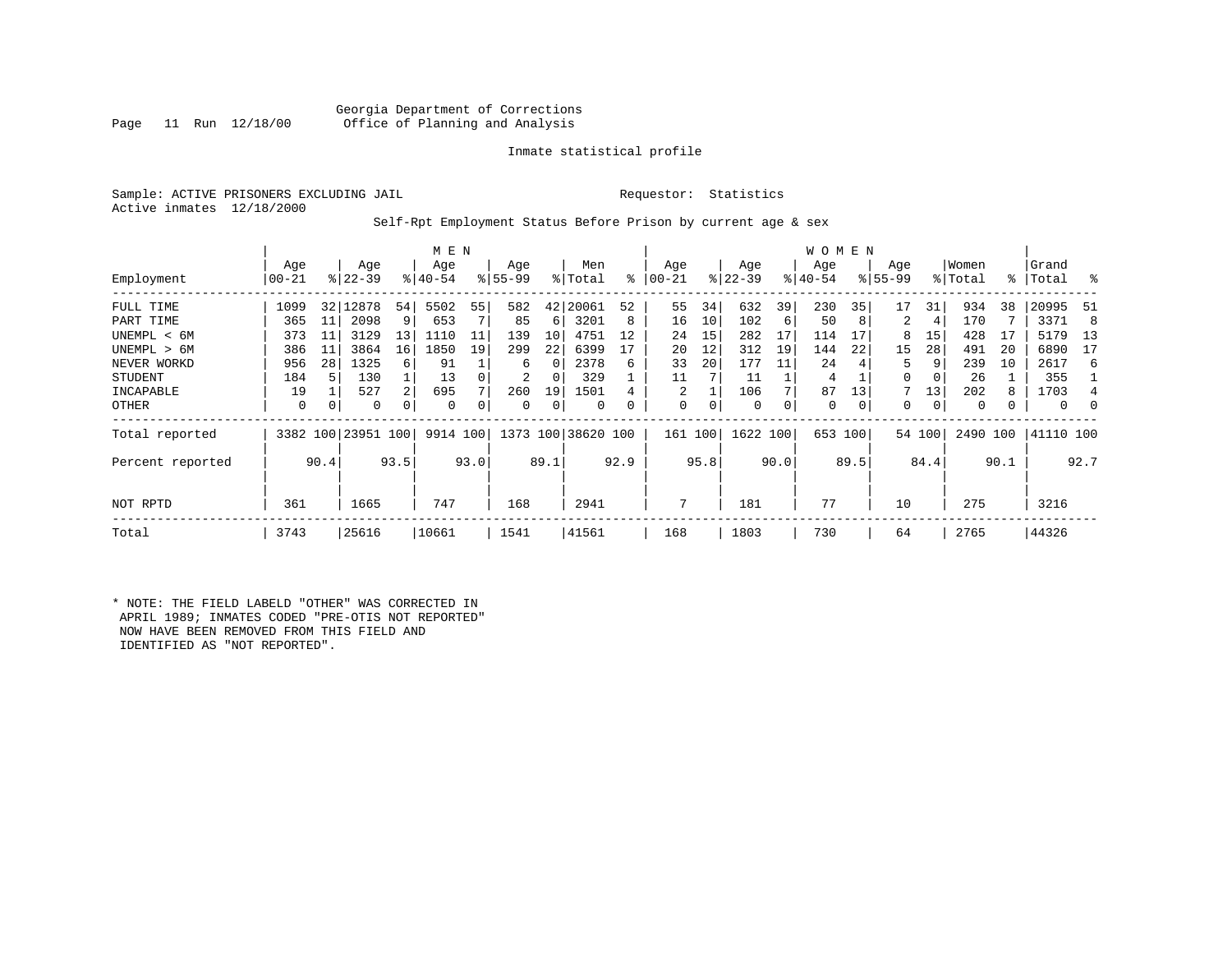# Georgia Department of Corrections<br>Page 12 Run 12/18/00 Office of Planning and Analysis Page 12 Run 12/18/00 Office of Planning and Analysis

# Inmate statistical profile

Sample: ACTIVE PRISONERS EXCLUDING JAIL **Requestor:** Statistics Active inmates 12/18/2000

# Self-Rpt Marital Status At Admission by current age & sex

|                  |           |      |                     |      | M E N     |      |                        |                 |         |           |          |          |           |      | <b>WOMEN</b> |                |             |        |          |      |           |      |
|------------------|-----------|------|---------------------|------|-----------|------|------------------------|-----------------|---------|-----------|----------|----------|-----------|------|--------------|----------------|-------------|--------|----------|------|-----------|------|
|                  | Age       |      | Age                 |      | Age       |      | Age                    |                 | Men     |           | Age      |          | Age       |      | Age          |                | Age         |        | Women    |      | Grand     |      |
| Marital Status   | $00 - 21$ |      | $ 22-39 $           |      | $8 40-54$ |      | $ 55-99$               |                 | % Total | $\approx$ | 00-21    |          | $ 22-39 $ |      | $ 40-54$     |                | $8155 - 99$ |        | % Total  |      | %   Total | - 옹  |
| SINGLE           | 3422      |      | 94 16533            | 66   | 3782      | 36   | 229                    | 15              | 23966   | 59        | 156      | 93       | 999       | 56   | 229          | 31             | 9.          | 15     | 1393     | 51   | 25359     | 58   |
| MARRIED          | 55        |      | 2878                | 11   | 1967      | 19   | 450                    | 30 <sup>1</sup> | 5350    | 13        |          | 4        | 242       | 13   | 121          | 17             | 8           | 13     | 378      | 14   | 5728      | 13   |
| SEPARATED        | 13        |      | 1038                | 4    | 974       | 9    | 159                    | 11              | 2184    | 5         |          |          | 195       | 11   | 102          | 14             |             | 11     | 306      | ᆚᆚ   | 2490      | -6   |
| DIVORCED         |           | 0    | 1781                |      | 2256      | 22   | 414                    | 28              | 4458    | 11        |          |          | 212       | 12   | 160          | 22             | 12          | 20     | 385      | 14   | 4843      | -11  |
| WIDOWED          | 4         |      | 102                 |      | 228       |      | 126                    | 8               | 460     |           | $\Omega$ |          | 40        | 2    | 60           | 8              | 22          | 36     | 122      | 4    | 582       |      |
| COMMON LAW       | 125       |      | 2819                |      | 1228      | 12   | 123                    | 8               | 4295    |           |          |          | 104       | 6    | 53           |                | 3           | 5      | 161      | 6.   | 4456      | -10  |
| OTHER            |           | 0    |                     | 0    | 2         |      | 3                      | 0               | 13      |           | $\Omega$ | $\Omega$ |           | 0    | 2            | $\overline{0}$ | 0           | 0      | 3        |      | 16        | - 0  |
| Total reported   | 3627      |      | 100 25158 100 10437 |      |           |      | 100 1504 100 40726 100 |                 |         |           | 167      | 100      | 1793 100  |      | 727          | 100            |             | 61 100 | 2748 100 |      | 43474 100 |      |
| Percent reported |           | 96.9 |                     | 98.2 |           | 97.9 |                        | 97.6            |         | 98.0      |          | 99.4     |           | 99.4 |              | 99.6           |             | 95.3   |          | 99.4 |           | 98.1 |
|                  |           |      |                     |      |           |      |                        |                 |         |           |          |          |           |      |              |                |             |        |          |      |           |      |
| NOT RPTD         | 116       |      | 458                 |      | 224       |      | 37                     |                 | 835     |           |          |          | 10        |      | 3            |                | 3           |        | 17       |      | 852       |      |
| Total            | 3743      |      | 25616               |      | 10661     |      | 1541                   |                 | 41561   |           | 168      |          | 1803      |      | 730          |                | 64          |        | 2765     |      | 44326     |      |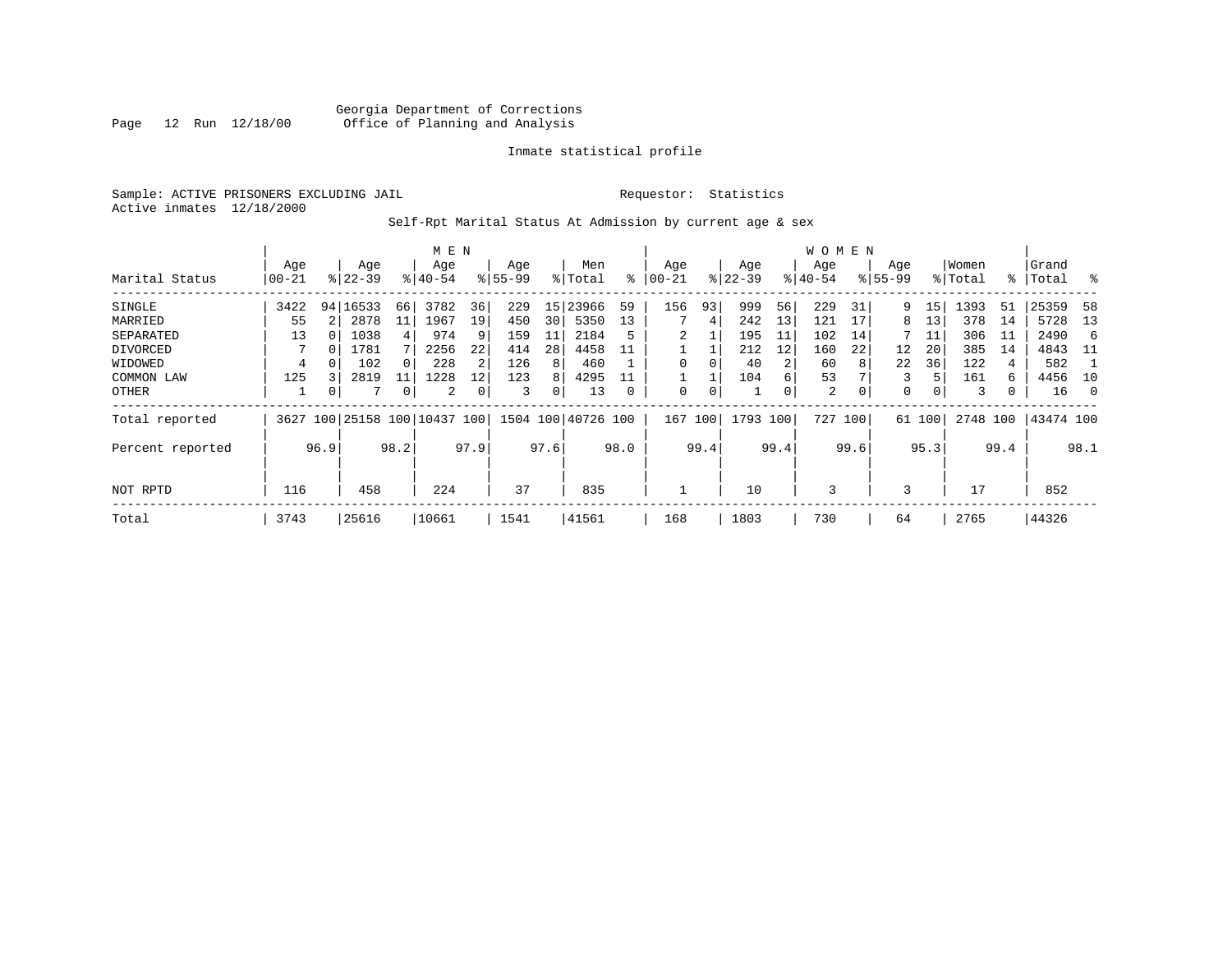Georgia Department of Corrections<br>Page 13 Run 12/18/00 Office of Planning and Analysis Office of Planning and Analysis

# Inmate statistical profile

Sample: ACTIVE PRISONERS EXCLUDING JAIL **Requestor:** Statistics Active inmates 12/18/2000

Self-Rpt Number Of Children At Admission by current age & sex

|                      |          |      |                   |      | M E N     |      |          |      |                    |      |               |        |           |      | W O M E N |         |             |                |          |      |           |                |
|----------------------|----------|------|-------------------|------|-----------|------|----------|------|--------------------|------|---------------|--------|-----------|------|-----------|---------|-------------|----------------|----------|------|-----------|----------------|
|                      | Aqe      |      | Age               |      | Age       |      | Age      |      | Men                |      | Age           |        | Age       |      | Aqe       |         | Age         |                | Women    |      | Grand     |                |
| Number Of Children   | $ 00-21$ |      | $ 22-39$          |      | $8 40-54$ |      | $ 55-99$ |      | % Total            |      | $8   00 - 21$ |        | $ 22-39 $ |      | $ 40-54 $ |         | $8155 - 99$ |                | % Total  |      | %   Total | ႜ              |
| NO CHILDREN          | 0        |      | 854               | 6    | 432       | 6    | 63       | 5    | 1349               | 5.   | $\Omega$      | 0      |           | 0    | 7         |         | 2           | 4 <sup>1</sup> | 16       |      | 1365      | 5              |
| ONE CHILD            | 602      | 74   | 6342              | 41   | 2268      | 29   | 238      | 19   | 9450               | 37   | 41            | 64     | 334       | 23   | 124       | 19      | 5           | 9              | 504      | 23   | 9954      | - 36           |
| TWO CHILDREN         | 165      | 20   | 4138              | 27   | 2124      | 27   | 299      | 23   | 6726               | 27   | 18            | 28     | 443       | 30   | 186       | 29      | 14          | 25             | 661      | 30   | 7387      | -27            |
| THREE CHILDREN       | 38       | .5   | 2269              | 15   | 1420      | 18   | 259      | 20   | 3986               | 16   | 4             | 6      | 367       | 25   | 158       | 25      | 17          | 30             | 546      | 24   | 4532      | 16             |
| <b>FOUR CHILDREN</b> | 8        |      | 1025              |      | 753       | 10   | 149      | 12   | 1935               | 8    |               | 2      | 181       | 12   | 97        | 15      | 8           | 14             | 287      | 13   | 2222      | 8              |
| <b>FIVE CHILDREN</b> | 6        |      | 422               | 3    | 391       | 5    | 101      | 8    | 920                |      | 0             | 0      | 89        | 6    | 35        |         | 3           | 5              | 127      | 6    | 1047      | $\overline{4}$ |
| MORE THAN 5 CHILDREN | 0        | 0    | 332               | 2    | 377       | 5    | 173      | 13   | 882                | 3    | $\Omega$      | 0      | 53        | 4    | 30        | 5       | 7           | 13             | 90       | 4    | 972       | $\overline{4}$ |
| Total reported       |          |      | 819 100 15382 100 |      | 7765 100  |      |          |      | 1282 100 25248 100 |      |               | 64 100 | 1474 100  |      |           | 637 100 |             | 56 100         | 2231 100 |      | 27479 100 |                |
| Percent reported     |          | 21.9 |                   | 60.0 |           | 72.8 |          | 83.2 |                    | 60.7 |               | 38.1   |           | 81.8 |           | 87.3    |             | 87.5           |          | 80.7 |           | 62.0           |
| <b>NOT REPORTED</b>  | 2924     |      | 10234             |      | 2896      |      | 259      |      | 16313              |      | 104           |        | 329       |      | 93        |         | 8           |                | 534      |      | 16847     |                |
| Total                | 3743     |      | 25616             |      | 10661     |      | 1541     |      | 41561              |      | 168           |        | 1803      |      | 730       |         | 64          |                | 2765     |      | 44326     |                |
|                      |          |      |                   |      |           |      |          |      |                    |      |               |        |           |      |           |         |             |                |          |      |           |                |
|                      |          |      |                   |      |           |      |          |      |                    |      |               |        |           |      |           |         |             |                |          |      |           |                |
| AVG NUM CHILDREN     | 1.35     |      | 1.97              |      | 2.39      |      | 3.15     |      | 2.14               |      | 1.45          |        | 2.61      |      | 2.73      |         | 3.29        |                | 2.62     |      | 2.18      |                |

\* NOTE: THE FIELD LABLED "NO CHILDREN" WAS CORRECTED IN MARCH 1989: MISSING DATA FOR INMATES STILL IN DIAGNOSTICS NOW HAS BEEN REMOVED FROM THIS FIELD AND IDENTIFIED AS "NOT REPORTED" INFORMATION.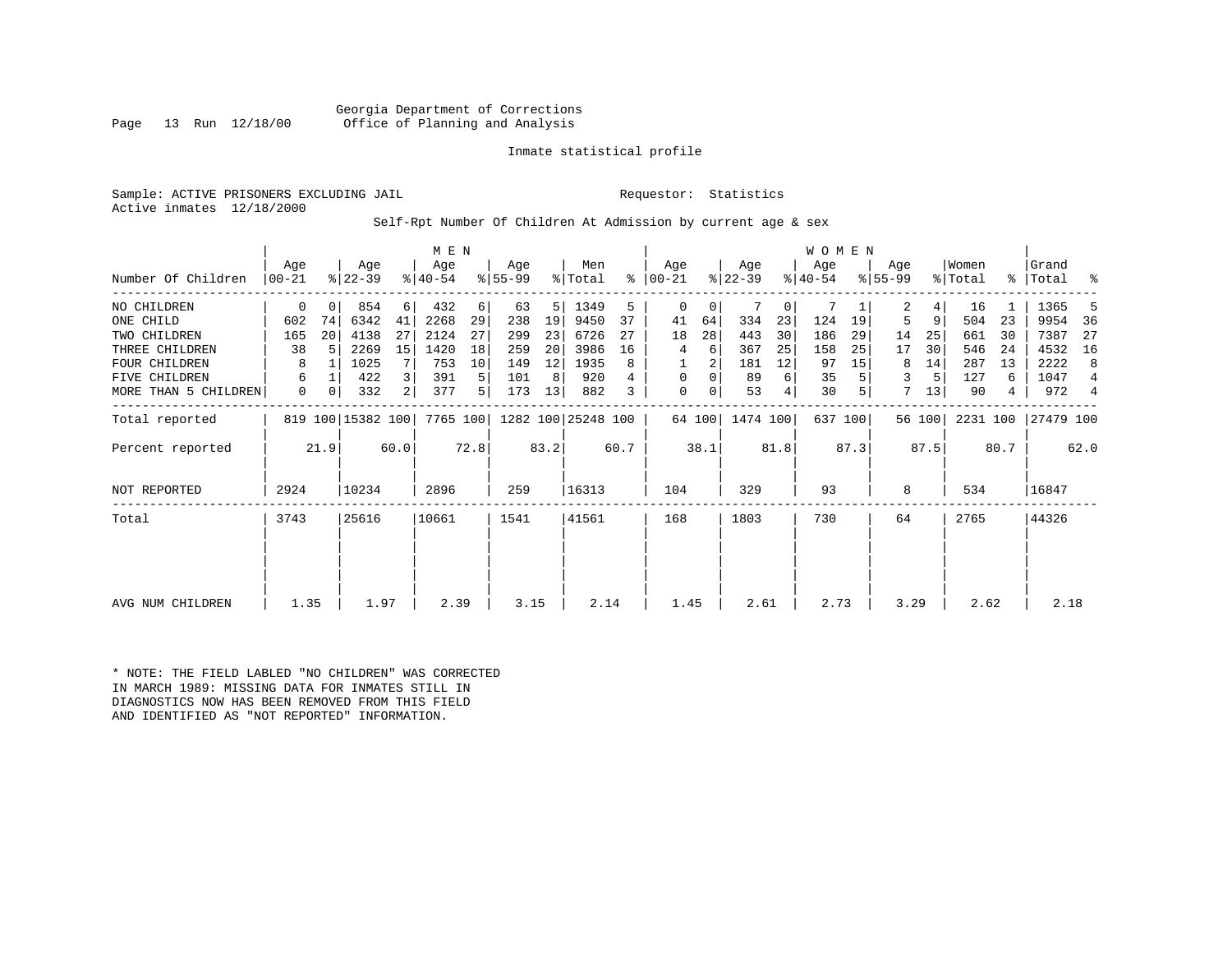# Georgia Department of Corrections<br>Page 14 Run 12/18/00 Office of Planning and Analysis Page 14 Run 12/18/00 Office of Planning and Analysis

# Inmate statistical profile

Sample: ACTIVE PRISONERS EXCLUDING JAIL **Requestor:** Statistics Active inmates 12/18/2000

# Self-Rpt Religious Affiliation by current age & sex

|                  |           |                |                              |             | M E N          |          |           |                |               |              |          |          |          |      | <b>WOMEN</b> |          |           |             |          |          |           |                |
|------------------|-----------|----------------|------------------------------|-------------|----------------|----------|-----------|----------------|---------------|--------------|----------|----------|----------|------|--------------|----------|-----------|-------------|----------|----------|-----------|----------------|
|                  | Age       |                | Age                          |             | Age            |          | Age       |                | Men           |              | Age      |          | Age      |      | Aqe          |          | Age       |             | Women    |          | Grand     |                |
| Religion         | $00 - 21$ |                | $ 22-39 $                    |             | $ 40-54$       |          | $8 55-99$ |                | % Total       | %            | $ 00-21$ |          | $ 22-39$ |      | $ 40-54$     |          | $8 55-99$ |             | % Total  | ፠        | Total     | ዱ              |
| ISLAM            | 67        | 2              | 914                          | 4           | 328            | 3        | 25        |                | 2   1334      | 3            | 3        | 2        | 14       |      | 4            |          | 0         | 0           | 21       |          | 1355      | 3              |
| CATHOLIC         | 115       | 3              | 875                          | 4           | 352            | 3        | 57        | 4              | 1399          | 4            | 4        | 2        | 72       | 4    | 33           | 5        | 3         | 5           | 112      | 4        | 1511      | $\overline{4}$ |
| <b>BAPTIST</b>   | 1550      | 43             | 12671                        | 51          | 6054           | 59       | 868       | 59             | 21143         | 53           | 97       | 58       | 1120     | 63   | 464          | 64       | 36        | 61          | 1717     | 63       | 22860     | 54             |
| METHODIST        | 55        | $\overline{2}$ | 520                          | 2           | 394            | 4        | 89        | 6              | 1058          | 3            |          | 4        | 60       | 3    | 47           | 7        | 6         | 10          | 120      | 4        | 1178      | 3              |
| EPISCOPLN        |           | 0              | 43                           | $\mathbf 0$ | 18             | 0        | 5         | 0              | 71            | $\Omega$     | U        | O        | 6        | 0    | 3            | 0        | 0         | 0           | 9        | $\Omega$ | 80        | $\mathbf 0$    |
| PRESBYTRN        | 5         | 0              | 43                           | $\mathbf 0$ | 31             | $\Omega$ | 13        | 1              | 92            | O            | 0        | U        | 0        | 0    | 2            | 0        | 2         | 3           | 4        | $\Omega$ | 96        | $\Omega$       |
| CHC OF GOD       | 29        | 1              | 295                          | 1           | 131            |          | 25        | 2              | 480           |              | 1        |          | 24       | 1    | 14           | 2        | 2         | 3           | 41       | 2        | 521       | 1              |
| HOLINESS         | 78        | $\overline{c}$ | 959                          | 4           | 499            | 5        | 80        | 5              | 1616          | 4            | 10       | 6        | 195      | 11   | 72           | 10       | 2         | 3           | 279      | 10       | 1895      | 4              |
| <b>JEWISH</b>    |           | $\Omega$       | 19                           | $\mathbf 0$ | 8              | $\Omega$ |           | U              | 31            |              |          |          |          | 0    | $\Omega$     | $\Omega$ | 0         | 0           | 2        | $\Omega$ | 33        | 0              |
| ANGLICAN         |           | 0              | 4                            | $\Omega$    |                |          |           | 0              | 8             |              | $\Omega$ | U        |          | 0    | 0            | $\Omega$ | 0         | $\Omega$    |          | $\Omega$ | 9         | $\Omega$       |
| GRK ORTHDX       |           | $\Omega$       | 0                            | 0           |                | O        | n         | 0              | 2             | U            | U        | U        | $\Omega$ | 0    | $\Omega$     | 0        | 0         | $\Omega$    | $\Omega$ | $\Omega$ |           | $\Omega$       |
| HINDU            |           | $\Omega$       |                              | $\Omega$    | $\Omega$       | $\Omega$ |           | 0              | 1             | <sup>0</sup> | U        |          | 0        | U    | $\Omega$     | $\Omega$ | 0         | $\Omega$    | $\Omega$ | $\Omega$ | ำ         | $\Omega$       |
| <b>BUDDHIST</b>  |           | 0              | 24                           | $\Omega$    | 2              | O        |           | $\Omega$       | 30            | U            | $\Omega$ |          | $\Omega$ | O    | $\Omega$     | $\Omega$ | Ω         | $\Omega$    | $\Omega$ | $\Omega$ | 30        | $\Omega$       |
| TAOIST           |           | $\Omega$       | 2                            | $\Omega$    | $\overline{2}$ |          |           | $\Omega$       | 4             | n            | U        | O        | $\Omega$ | 0    | $\Omega$     | $\Omega$ | 0         | $\Omega$    | $\Omega$ | $\Omega$ | 4         | $\Omega$       |
| SHINTOIST        | 3         | $\Omega$       | 10                           | $\Omega$    | $\Omega$       |          |           | $\Omega$       | 13            | O            | U        | $\cap$   | $\Omega$ | O    | O            | $\Omega$ | 0         | $\mathbf 0$ | $\Omega$ | $\Omega$ | 13        | $\Omega$       |
| SEVEN D AD       | 14        | $\Omega$       | 54                           | $\Omega$    | 34             | $\Omega$ | 9         | 1              | 111           | U            | U        | $\cap$   |          | O    | 3            | $\Omega$ | 0         | $\mathbf 0$ | 10       | $\Omega$ | 121       | O              |
| JEHOVAH WT       | 25        | 1              | 222                          | 1           | 76             |          | 6         | 0              | 329           |              | $\Omega$ | O        | 20       |      | 5            |          |           | 2           | 26       |          | 355       | 1              |
| LATR DAY S       | 6         | $\Omega$       | 23                           | $\Omega$    | 13             |          |           | 0              | 45            | n            | 0        |          | 2        | 0    | 2            | 0        | 0         | 0           | 4        | $\Omega$ | 49        | 0              |
| <b>OUAKER</b>    |           | $\Omega$       | O                            | 0           | $\Omega$       | 0        | O         | 0              | $\Omega$      |              | $\Omega$ | $\Omega$ | 0        | 0    | $\Omega$     | 0        | 0         | $\mathbf 0$ | $\Omega$ | 0        | $\Omega$  | 0              |
| OTHER PROD       | 395       | 11             | 1976                         | 8           | 509            | 5        | 96        | 7              | 2976          | 7            | 25       | 15       | 137      | 8    | 43           | 6        | 4         | 7           | 209      | 8        | 3185      | 7              |
| <b>NONE</b>      | 921       | 26             | 4350                         | 18          | 1135           | 11       | 106       | $7\phantom{.}$ | 6512          | 16           | 6        | 4        | 38       | 2    | 6            | 1        | 0         | 0           | 50       | 2        | 6562      | 15             |
| <b>OTHER</b>     | 311       | 9              | 1697                         | 7           | 601            | 6        | 84        | 6              | 2693          | 7            | 12       | 7        | 82       | 5    | 23           | 3        | 3         | 5           | 120      |          | 2813      | 7              |
| Total reported   |           |                | 3584 100 24702 100 10193 100 |             |                |          | 1469      |                | 100 39948 100 |              | 166 100  |          | 1779 100 |      | 721 100      |          |           | 59 100      | 2725 100 |          | 42673 100 |                |
| Percent reported |           | 95.8           |                              | 96.4        |                | 95.6     |           | 95.3           |               | 96.1         |          | 98.8     |          | 98.7 |              | 98.8     |           | 92.2        |          | 98.6     |           | 96.3           |
| NOT RPTD         | 159       |                | 914                          |             | 468            |          | 72        |                | 1613          |              | 2        |          | 24       |      | 9            |          | 5         |             | 40       |          | 1653      |                |
| Total            | 3743      |                | 25616                        |             | 10661          |          | 1541      |                | 41561         |              | 168      |          | 1803     |      | 730          |          | 64        |             | 2765     |          | 44326     |                |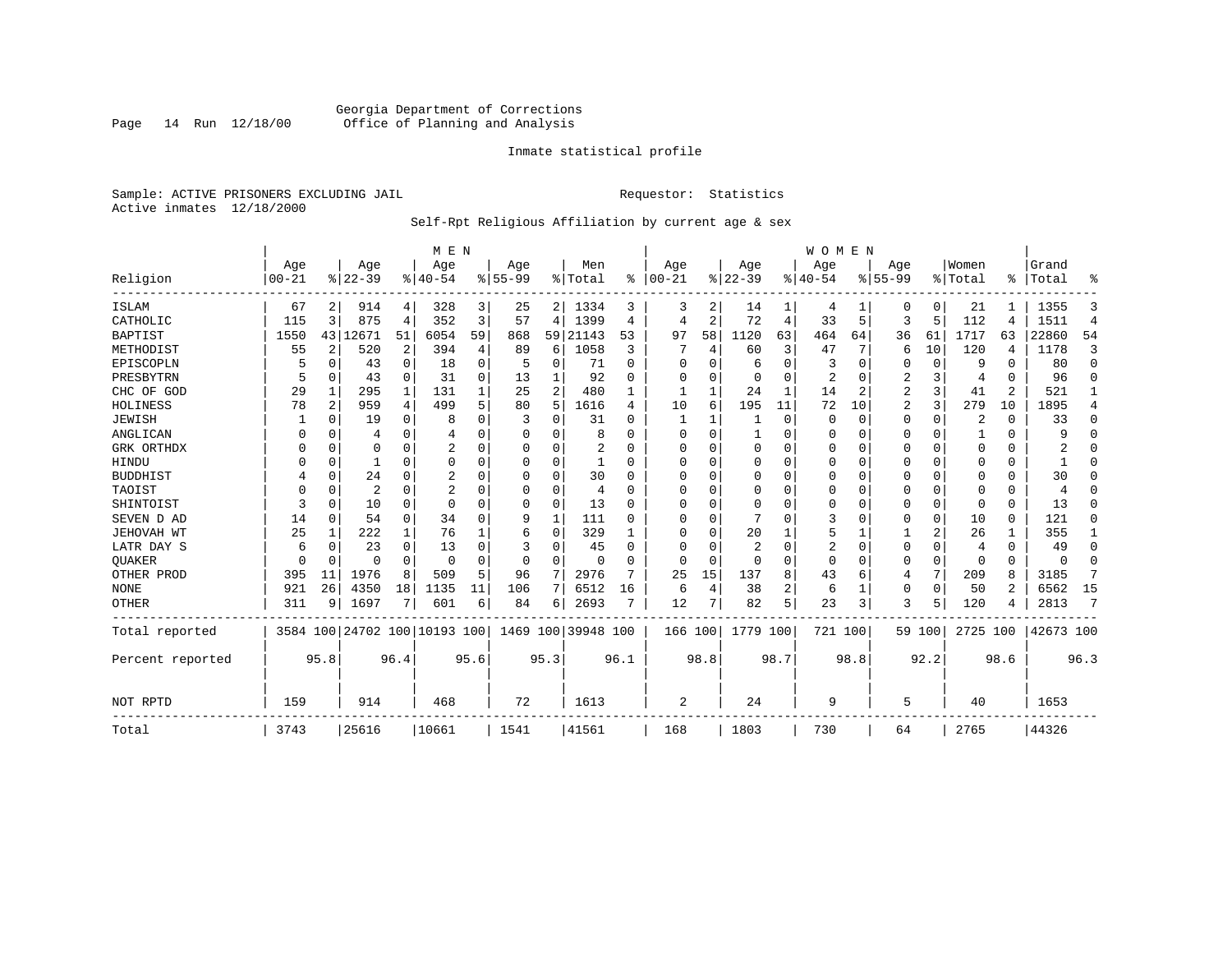# Georgia Department of Corrections<br>Page 15 Run 12/18/00 Office of Planning and Analysis Office of Planning and Analysis

# Inmate statistical profile

Sample: ACTIVE PRISONERS EXCLUDING JAIL **Requestor:** Statistics Active inmates 12/18/2000

Self-Rpt Family Behavior Patterns \* by current age & sex

|                  |       |      |                              |      | M E N       |      |           |      |                    |      |           |      |           |          | W O M E N |      |             |        |          |      |           |      |
|------------------|-------|------|------------------------------|------|-------------|------|-----------|------|--------------------|------|-----------|------|-----------|----------|-----------|------|-------------|--------|----------|------|-----------|------|
|                  | Age   |      | Age                          |      | Age         |      | Age       |      | Men                |      | Age       |      | Age       |          | Age       |      | Age         |        | Women    |      | Grand     |      |
| Family Behavior  | 00-21 |      | $ 22-39 $                    |      | $8140 - 54$ |      | $8 55-99$ |      | % Total            | ៖    | $00 - 21$ |      | $ 22-39 $ |          | $ 40-54 $ |      | $8155 - 99$ |        | % Total  | °≈   | Total     | ႜ    |
| CRIMINLTY        | 1123  | 24   | 7356                         | 24   | 2984        | 26   | 316       |      | 25 11779           | 25   | 66        | 18   | 671       | 17       | 267       | 20   | 13          | 15     | 1017     | 18   | 12796     | -24  |
| ALCOHOLISM       | 413   | 9    | 3517                         | 12   | 1863        | 16   | 223       | 17   | 6016               | 13   | 32        | 9    | 499       | 13       | 184       | 13   | 12          | 14     | 727      | 13   | 6743      | 13   |
| DRUG ABUSE       | 379   | 8    | 2117                         |      | 714         | б.   | 45        | 4    | 3255               |      | 35        | 10   | 349       |          | 125       |      |             |        | 510      | 9    | 3765      |      |
| DOMINERING       | 12    |      | 98                           |      | 50          |      | 4         | 0    | 164                |      | 32        | 9    | 496       | 13       | 193       | 14   | 15          | 17     | 736      | 13   | 900       |      |
| MIGRANT          | 25    |      | 255                          |      | 139         |      | 8         |      | 427                |      |           | 0    | 14        | $\Omega$ | 4         |      | $\Omega$    | 0      | 19       | 0    | 446       |      |
| INFL BTGS        | 73    |      | 880                          | 3    | 470         | 4    | 89        |      | 1512               |      | 18        | 5    | 280       |          | 113       |      | 9           | 10     | 420      | 7    | 1932      |      |
| PERMISSIVE       | 11    |      | 52                           |      | 43          |      |           |      | 113                |      | 33        | 9    | 231       | 6        | 64        |      | 2           | 2      | 330      | 6    | 443       |      |
| FATH ABSNT       | 2087  | 44   | 12571                        |      | 3938        | 34   | 428       | 33   | 19024              | 40   | 93        | 26   | 853       | 22       | 241       | 18   | 20          | 23     | 1207     |      | 20231     | 38   |
| MOTH ABSNT       | 542   | 11   | 3117                         | 10   | 1154        | 10   | 144       | 11   | 4957               | 10   | 32        | 9    | 237       | 6        | 81        | 6    | 10          | 12     | 360      | 6    | 5317      | 10   |
| NONE             | 57    |      | 449                          |      | 210         | 2    | 20        | 2    | 736                | 2    | 19        | 5    | 328       | 8        | 95        |      | 4           | 5      | 446      | 8    | 1182      |      |
| Total reported   |       |      | 4722 100 30412 100 11565 100 |      |             |      |           |      | 1284 100 47983 100 |      | 361 100   |      | 3958 100  |          | 1367 100  |      |             | 86 100 | 5772 100 |      | 53755 100 |      |
| Percent reported |       | 74.8 |                              | 70.3 |             | 64.3 |           | 53.2 |                    | 68.5 |           | 88.1 |           | 85.2     |           | 80.1 |             | 59.4   |          | 83.4 |           | 69.5 |
| <b>OTHER</b>     | 943   |      | 7617                         |      | 3801        |      | 721       |      | 13082              |      | 20        |      | 267       |          | 145       |      | 26          |        | 458      |      | 13540     |      |
| Total            | 3743  |      | 25616                        |      | 10661       |      | 1541      |      | 41561              |      | 168       |      | 1803      |          | 730       |      | 64          |        | 2765     |      | 44326     |      |

\* NOTE: SINCE THERE CAN BE UP TO FIVE BEHAVIOR CODES PER INMATE, THE NUMBER OF CASES REPORTED IN THE DETAIL LINES AND THE TOTAL REPORTED LINE MAY EXCEED THE TOTAL NUMBER OF CASES. IN SHORT, THIS TABLE COUNTS THE NUMBER OF BEHAVIOR PROBLEMS, NOT INMATES.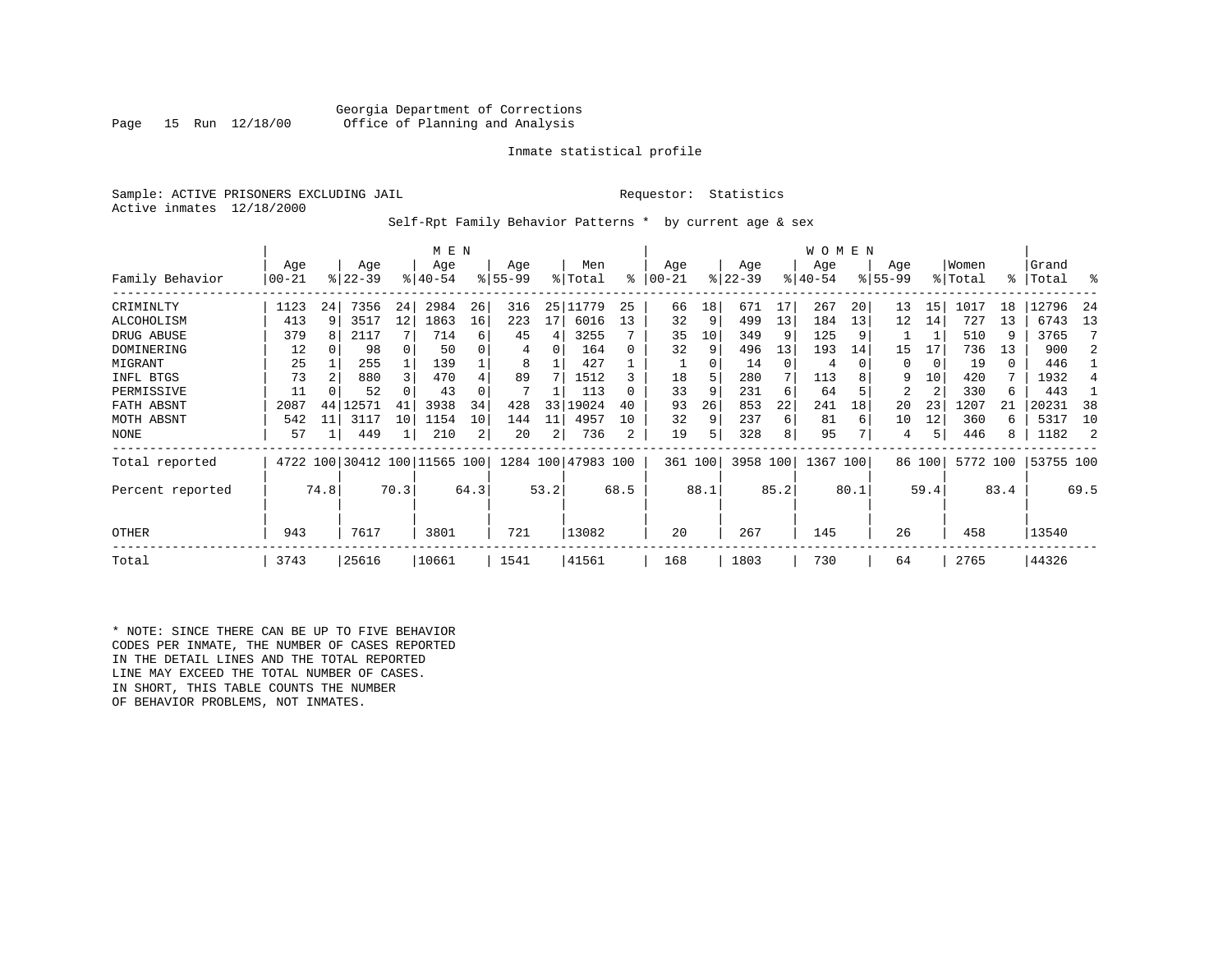# Georgia Department of Corrections<br>Page 16 Run 12/18/00 Office of Planning and Analysis Office of Planning and Analysis

# Inmate statistical profile

Sample: ACTIVE PRISONERS EXCLUDING JAIL **Requestor:** Statistics Active inmates 12/18/2000

# Inmate Diagnostic Behavior Problem \* by current age & sex

|                    |           |              |           |              | M E N                   |      |           |      |            |          |           |       |           |       | WOMEN    |                |                |                |          |       |           |                |
|--------------------|-----------|--------------|-----------|--------------|-------------------------|------|-----------|------|------------|----------|-----------|-------|-----------|-------|----------|----------------|----------------|----------------|----------|-------|-----------|----------------|
|                    | Age       |              | Age       |              | Age                     |      | Age       |      | Men        |          | Age       |       | Age       |       | Age      |                | Age            |                | Women    |       | Grand     |                |
| Diagnostic Problem | $00 - 21$ |              | $ 22-39 $ |              | $ 40-54$                |      | $8 55-99$ |      | % Total    | ి        | $00 - 21$ |       | $8 22-39$ |       | $ 40-54$ |                | $8 55-99$      |                | % Total  | ⊱     | Total     | ႜ              |
| <b>ALCOHOLIC</b>   | 23        | 0            | 1006      | 2            | 911                     | 5.   | 161       | 7    | 2101       | 3        | 3         | 1     | 188       | 6 I   | 94       | 7              | 6              | $6 \mid$       | 291      | 6     | 2392      | 3              |
| ALCOH ABSE         | 640       | 10           | 6167      | 13           | 2982                    | 15   | 386       |      | 17   10175 | 14       | 18        | 7     | 301       | 9     | 141      | 11             | 16             | 16             | 476      | 10    | 10651     | 13             |
| DRUG EXP           | 1342      | 21           | 8604      | 19           | 3145                    | 16   | 204       |      | 9 13295    | 18       | 26        | 10    | 248       | 8     | 103      | 8              |                | $\overline{4}$ | 381      |       | 13676     | 17             |
| DRUG ABSE          | 1147      | 18           | 8619      | 19           | 3685                    | 19   | 174       |      | 8 13625    | 18       | 46        | 18    | 918       | 28    | 330      | 25             | 13             | 13             | 1307     | 27    | 14932     | 19             |
| NARC ADDCT         | 35        | 1            | 607       |              | 397                     | 2    | 25        |      | 1064       |          | 0         | 0     | 47        |       | 40       | 3              | $\overline{2}$ | 2              | 89       |       | 1153      |                |
| EPILEPTIC          | 31        | 0            | 269       | $\mathbf{1}$ | 186                     |      | 25        |      | 511        |          |           |       | 80        |       | 33       | 3              |                |                | 118      | 2     | 629       |                |
| MANIPULTVE         | 727       | 12           | 4161      | 9            | 1258                    | 6    | 132       | 6    | 6278       | 8        | 3         |       | 58        | 2     | 34       | 3              | $\overline{2}$ | $\overline{2}$ | 97       | 2     | 6375      | 8              |
| ASSAULTIVE         | 1452      | 23           | 9530      | 21           | 3861                    | 20   | 560       | 24   | 15403      | 21       | 63        | 25    | 571       | 17    | 214      | 16             | 17             | 17             | 865      | 18    | 16268     | 21             |
| ESCPE TEND         | 89        |              | 1089      | 2            | 665                     | 3    | 94        | 4    | 1937       | 3        | 4         | 2     | 97        | 3     | 32       | 2              |                | 0              | 133      | 3     | 2070      | 3              |
| SUICIDAL           | 133       | 2            | 1052      | 2            | 428                     | 2    | 47        | 2    | 1660       | 2        | 11        | 4     | 171       |       | 63       | 5              |                | 4              | 249      | 5     | 1909      | $\overline{a}$ |
| WITHDRAWN          | 11        | <sup>0</sup> | 149       | $\Omega$     | 82                      | 0    | 16        |      | 258        | 0        | 13        |       | 75        |       | 22       |                | 2              | $\overline{2}$ | 112      | 2     | 370       | $\Omega$       |
| PR RLTY CT         | 28        | 0            | 374       | $\mathbf{1}$ | 233                     |      | 26        |      | 661        |          | 12        |       | 96        |       | 32       |                |                | 5              | 145      | ς     | 806       |                |
| HOMOSEXUAL         | 13        | $\Omega$     | 138       | $\Omega$     | 68                      | 0    | 15        |      | 234        | $\Omega$ | 12        | 5.    | 120       |       | 22       | 2              |                | $\Omega$       | 154      |       | 388       | U              |
| <b>NONE</b>        | 57        |              | 1111      | 2            | 607                     |      | 172       | 7    | 1947       |          | 3         |       | 30        |       | 26       | $\overline{a}$ | 12             | 12             | 71       |       | 2018      | 3              |
| OTHER              | 56        |              | 484       | $\mathbf{1}$ | 323                     |      | 75        | 3    | 938        |          |           |       | 22        |       | 13       |                | 5              | 5              | 41       |       | 979       |                |
| NOT RPTD           | 443       |              | 2325      | 5            | 695                     | 4    | 182       | 8    | 3645       | 5        | 39        | 15    | 251       | 8     | 102      | 8              | 8              | 8              | 400      |       | 4045      | 5              |
| Total reported     | 6297      |              |           |              | 100 45964 100 19558 100 |      | 2304 100  |      | 74123 100  |          | 256 100   |       | 3273 100  |       | 1302 100 |                | 99             | 100            | 4930 100 |       | 79053 100 |                |
| Percent reported   |           | 98.1         |           | 98.9         |                         | 99.7 |           | 99.4 |            | 99.1     |           | 100.0 |           | 100.0 |          | 99.9           |                | 100.0          |          | 100.0 |           | 99.1           |
|                    |           |              |           |              |                         |      |           |      |            |          |           |       |           |       |          |                |                |                |          |       |           |                |
| UNKNOWN            | 70        |              | 279       |              | 32                      |      | 10        |      | 391        |          | 0         |       | $\Omega$  |       |          |                |                |                |          |       | 392       |                |
| Total              | 3743      |              | 25616     |              | 10661                   |      | 1541      |      | 41561      |          | 168       |       | 1803      |       | 730      |                | 64             |                | 2765     |       | 44326     |                |

\* NOTE: SINCE THERE CAN BE UP TO FIVE BEHAVIOR CODES PER INMATE, THE NUMBER OF CASES REPORTED IN THE DETAIL LINES AND THE TOTAL REPORTED LINE MAY EXCEED THE TOTAL NUMBER OF CASES.IN SHORT, THIS TABLE COUNTS THE NUMBER OF BEHAVIOR PROBLEMS, NOT INMATES.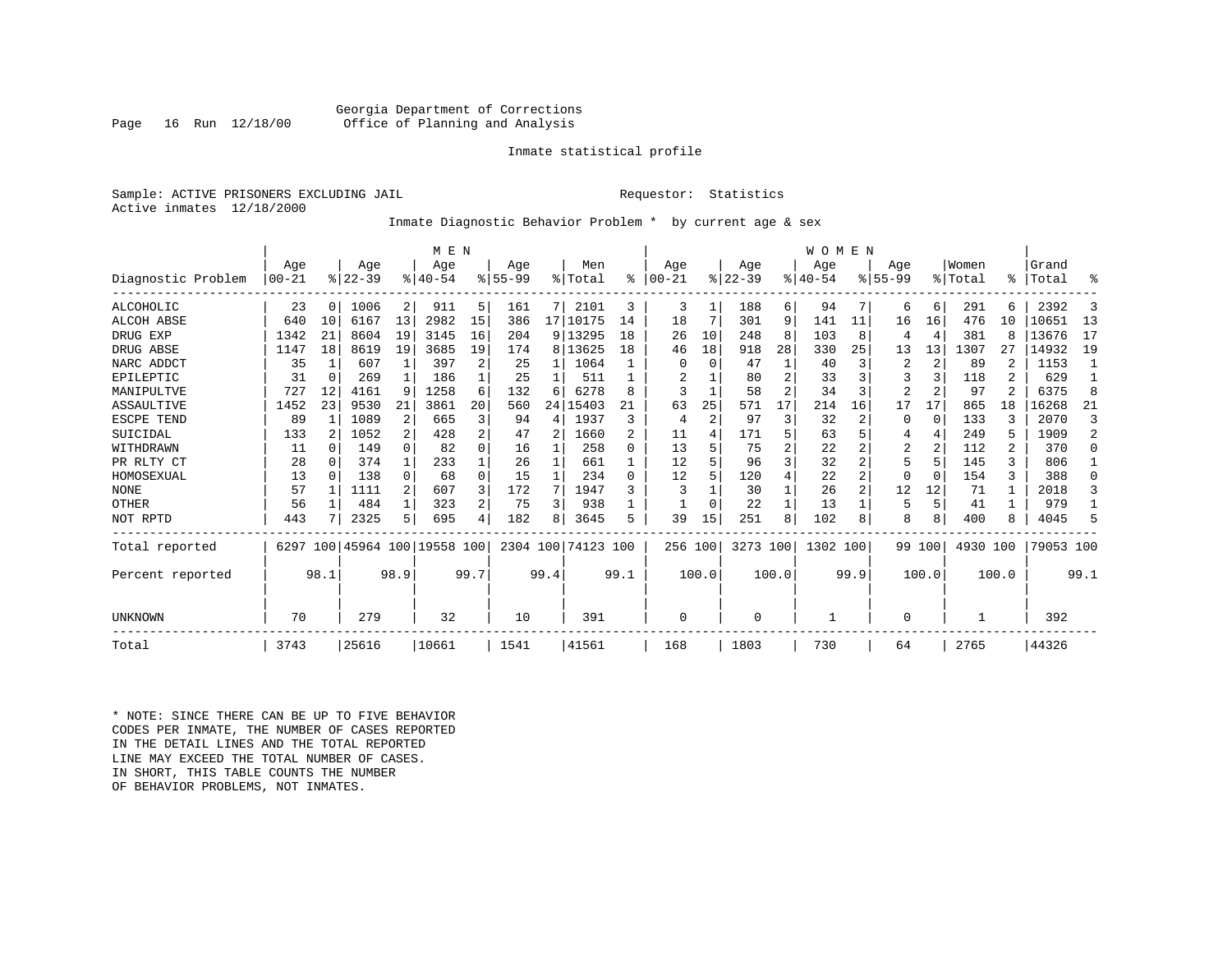Georgia Department of Corrections<br>Page 17 Run 12/18/00 Office of Planning and Analysis Page 17 Run 12/18/00 Office of Planning and Analysis

# Inmate statistical profile

Sample: ACTIVE PRISONERS EXCLUDING JAIL **Requestor:** Statistics Active inmates 12/18/2000

Physical Profile (General Condition) by current age & sex

|                      |       |                |           |              | M E N                        |      |             |      |                    |      |           |      |           |                | W O M E N   |                 |             |        |          |      |           |      |
|----------------------|-------|----------------|-----------|--------------|------------------------------|------|-------------|------|--------------------|------|-----------|------|-----------|----------------|-------------|-----------------|-------------|--------|----------|------|-----------|------|
|                      | Age   |                | Age       |              | Age                          |      | Age         |      | Men                |      | Age       |      | Age       |                | Aqe         |                 | Age         |        | Women    |      | Grand     |      |
| Physical Profile     | 00-21 |                | $8 22-39$ |              | $8 40-54$                    |      | $8155 - 99$ |      | % Total            | ႜ    | $ 00-21 $ |      | $ 22-39 $ |                | $8140 - 54$ |                 | $8155 - 99$ |        | % Total  |      | %   Total | း    |
| NO LIMITATION        | 3288  |                | 90 18882  | 75           | 5123                         | 49   | 268         |      | 18 27561           | 68   | 142       | 89   | 1331      | 76             | 405         | 57              | 10          |        | 1888     | 71   | 29449     | -68  |
| DEFECT NO MAJOR LIMT | 128   |                | 2740      | 11           | 1984                         | 19   | 326         | 22   | 5178               | 13   | 3         | 2    | 73        | 4              | 73          | 10 <sup>1</sup> | 10          | 17     | 159      | 6    | 5337      | 12   |
| DEFECT MAJOR LIMIT   | 220   |                | 3362      | 13           | 3174                         | 31   | 808         | 54   | 7564               | 19   | 15        | 9    | 337       | 19             | 228         | 32              | 36          | 61     | 616      | 23   | 8180 19   |      |
| VERY MAJOR DEFECT    | 2     | 0 <sup>1</sup> | 53        | $\mathbf{0}$ | 109                          |      | 97          | 6    | 261                |      | 0         | 0    | 4         | $\overline{0}$ | 8           |                 | 3           | 5      | 15       |      | 276       |      |
| Total reported       |       |                |           |              | 3638 100 25037 100 10390 100 |      |             |      | 1499 100 40564 100 |      | 160       | 100  | 1745 100  |                |             | 714 100         |             | 59 100 | 2678 100 |      | 43242 100 |      |
| Percent reported     |       | 97.2           |           | 97.7         |                              | 97.5 |             | 97.3 |                    | 97.6 |           | 95.2 |           | 96.8           |             | 97.8            |             | 92.2   |          | 96.9 |           | 97.6 |
| NOT REPORTED         | 105   |                | 579       |              | 271                          |      | 42          |      | 997                |      | 8         |      | 58        |                | 16          |                 | 5           |        | 87       |      | 1084      |      |
| Total                | 3743  |                | 25616     |              | 10661                        |      | 1541        |      | 41561              |      | 168       |      | 1803      |                | 730         |                 | 64          |        | 2765     |      | 44326     |      |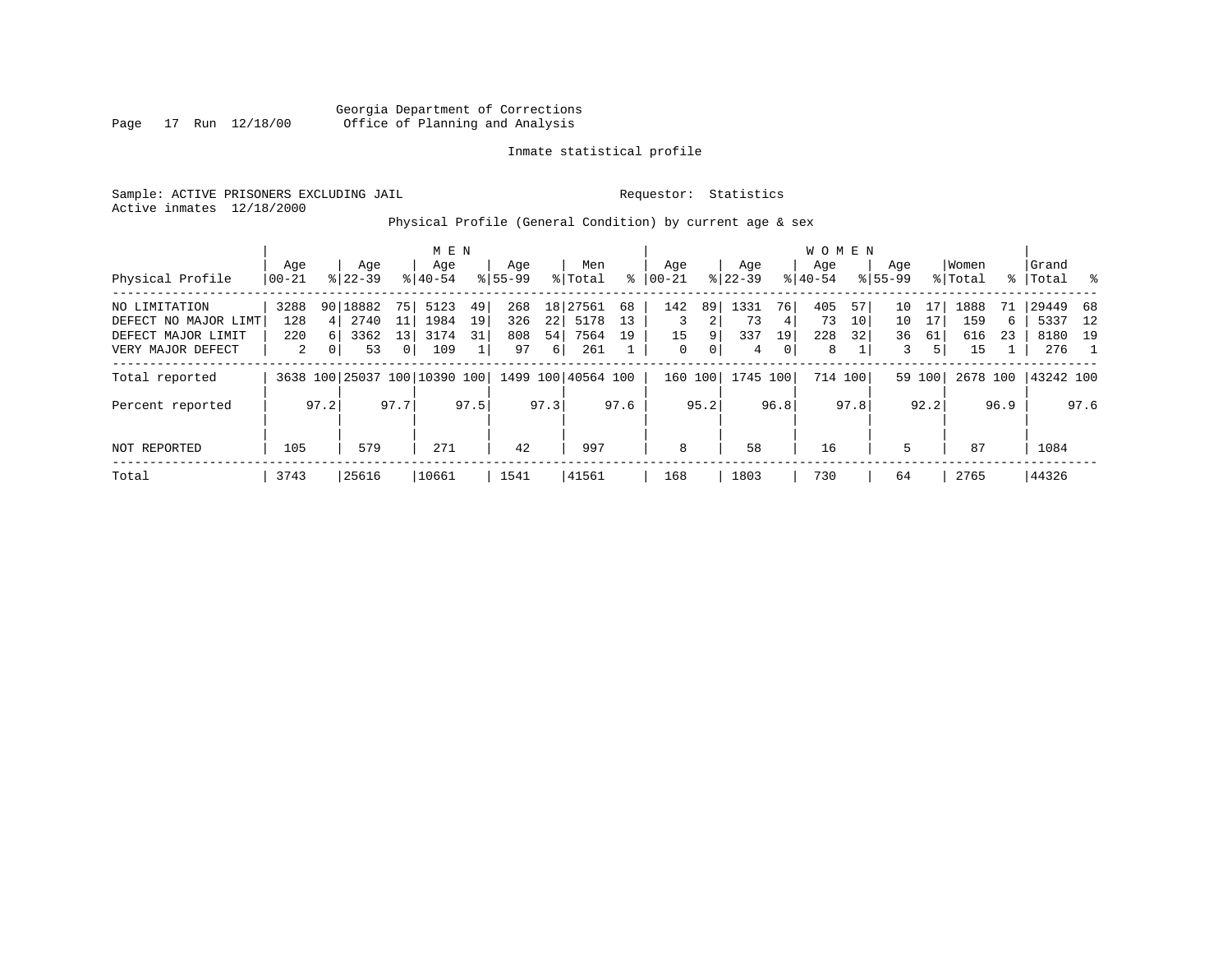# Georgia Department of Corrections<br>Page 18 Run 12/18/00 Office of Planning and Analysis Office of Planning and Analysis

# Inmate statistical profile

Sample: ACTIVE PRISONERS EXCLUDING JAIL **Requestor:** Statistics Active inmates 12/18/2000

Security Status by current age & sex

|                  |          |       |           |       | M E N                        |       |          |       |                    |       |           |       |             |       | W O M E N      |         |             |        |             |       |           |          |
|------------------|----------|-------|-----------|-------|------------------------------|-------|----------|-------|--------------------|-------|-----------|-------|-------------|-------|----------------|---------|-------------|--------|-------------|-------|-----------|----------|
|                  | Age      |       | Age       |       | Age                          |       | Age      |       | Men                |       | Age       |       | Age         |       | Age            |         | Age         |        | Women       |       | Grand     |          |
| Security         | $ 00-21$ |       | $ 22-39 $ |       | $ 40-54$                     |       | $ 55-99$ |       | % Total            | ႜ     | $00 - 21$ |       | $ 22-39 $   |       | $ 40-54$       |         | $8155 - 99$ |        | % Total     |       | %   Total | ႜ        |
| DIAG INCOM       |          | 0     | 22        | 0     | 10                           |       |          | 0     | 34                 |       | 0         | 0     | 0           | 0     |                |         |             | 0      | $\Omega$    | 0     | 34        | $\Omega$ |
| WRK RELEAS       |          |       | 4         | 0     | 2                            |       |          | 0     | 8                  | 0     | 0         |       | 0           | 0     | 0              | 0       | 0           | 0      | 0           | 0     |           |          |
| TRUSTY           | 35       |       | 1291      | 5     | 691                          | 6     | 62       | 4     | 2079               |       | 6         |       | 75          | 4     | 55             | 8       | 5           | 8      | 141         |       | 2220      |          |
| MINIMUM          | 1044     | 28    | 8596      | 34    | 3830                         | 36    | 478      | 31    | 13948              | 34    | 63        | 38    | 1045        | 58    | 420            | 58      | 33          | 52     | 1561        | 56    | 15509     | 35       |
| MEDIUM           | 1534     | 41    | 9975      | 39    | 4271                         | 40    | 776      |       | 50 16556           | 40    | 63        | 38    | 497         | 28    | 195            | 27      | 21          | 33     | 776         | 28    | 17332     | 39       |
| CLOSE            | 809      | 22    | 3928      | 15    | 1170                         | 11    | 146      | 9     | 6053               | 15    | 26        | 15    | 124         |       | 39             |         |             |        | 192         |       | 6245      | 14       |
| MAXIMUM          | 21       |       | 611       | 2     | 217                          | 2     | 22       |       | 871                | 2     |           |       | 6           | 0     | $\overline{2}$ |         | 0           |        | 9           |       | 880       | 2        |
| DIAGNOSTIC       | 298      | 8     | 1188      | 5.    | 470                          |       | 55       | 4     | 2011               | 5     | 9         |       | 56          | 3     | 19             | 3       | 2           | 3      | 86          | 3     | 2097      |          |
| Total reported   |          |       |           |       | 3743 100 25615 100 10661 100 |       |          |       | 1541 100 41560 100 |       | 168       | 100   | 1803 100    |       |                | 730 100 |             | 64 100 | 2765 100    |       | 44325 100 |          |
| Percent reported |          | 100.0 |           | 100.0 |                              | 100.0 |          | 100.0 |                    | 100.0 |           | 100.0 |             | 100.0 |                | 100.0   |             | 100.0  |             | 100.0 |           | 100.0    |
| NOT RPTD         | 0        |       |           |       | $\Omega$                     |       | 0        |       |                    |       | $\Omega$  |       | $\mathbf 0$ |       | $\mathbf 0$    |         | 0           |        | $\mathbf 0$ |       |           |          |
| Total            | 3743     |       | 25616     |       | 10661                        |       | 1541     |       | 41561              |       | 168       |       | 1803        |       | 730            |         | 64          |        | 2765        |       | 44326     |          |

\* NOTE: BEGINNING IN JULY 1987, THE FACILITIES DIVISION NO LONGER CODED INMATES AS BEING WORK RELEASE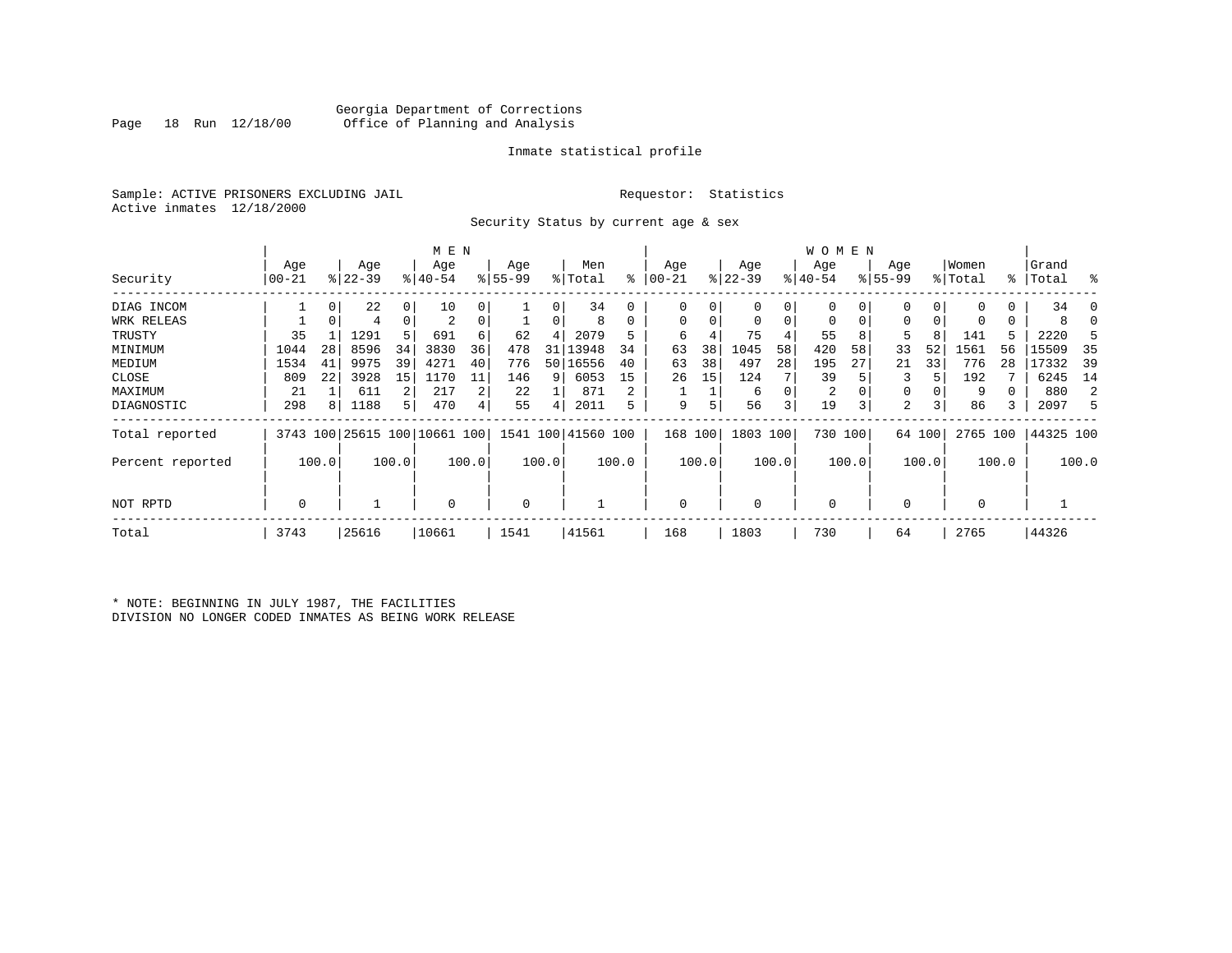# Georgia Department of Corrections<br>Page 19 Run 12/18/00 Office of Planning and Analysis Page 19 Run 12/18/00 Office of Planning and Analysis

# Inmate statistical profile

Sample: ACTIVE PRISONERS EXCLUDING JAIL **Requestor:** Statistics Active inmates 12/18/2000

Number Of Sentences by current age & sex

|                     |           |      |           |      | M E N                        |      |           |      |                    |      |               |      |           |      | <b>WOMEN</b> |         |             |        |          |      |           |      |
|---------------------|-----------|------|-----------|------|------------------------------|------|-----------|------|--------------------|------|---------------|------|-----------|------|--------------|---------|-------------|--------|----------|------|-----------|------|
|                     | Age       |      | Age       |      | Age                          |      | Age       |      | Men                |      | Age           |      | Age       |      | Age          |         | Age         |        | Women    |      | Grand     |      |
| Number Of Sentences | $00 - 21$ |      | $ 22-39 $ |      | $ 40-54 $                    |      | $8 55-99$ |      | % Total            |      | $8   00 - 21$ |      | $ 22-39 $ |      | $ 40-54 $    |         | $8155 - 99$ |        | % Total  |      | %   Total | ႜ    |
| $_{\rm ONE}$        | 1540      | 41   | 7683      | 30   | 3467                         | 33   | 630       | 41   | 13320              | 32   | 95            | 57   | 710       | 39   | 279          | 38      | 34          | 54     | 1118     | 41   | 14438     | 33   |
| TWO                 | 974       | 26   | 6013      | 24   | 2517                         | 24   | 375       | 24   | 9879               | 24   | 45            | 27   | 435       | 24   | 195          | 27      | 12          | 19     | 687      | 25   | 10566     | 24   |
| THREE               | 536       | 14   | 4089      | 16   | 1630                         | 15   | 196       | 13   | 6451               | 16   | 9             | 5    | 268       | 15   | 102          | 14      | 10          | 16     | 389      | 14   | 6840      | 15   |
| <b>FOUR</b>         | 289       | 8    | 2667      | 10   | 1000                         | 9    | 124       | 8    | 4080               | 10   | 6             |      | 169       | 9    | 46           | 6       | 4           | 6      | 225      | 8    | 4305      | 10   |
| FIVE                | 180       |      | 1731      |      | 691                          | 6    | 68        | 4    | 2670               | 6    |               |      | 90        | 5    | 28           |         |             | 2      | 126      | 5.   | 2796      | -6   |
| MORE THAN FIVE      | 213       | 6    | 3384      | 13   | 1330                         | 13   | 147       | 10   | 5074               | 12   | 5             | 3    | 127       | 7    | 79           | 11      | 2           | 3      | 213      | 8    | 5287 12   |      |
| Total reported      |           |      |           |      | 3732 100 25567 100 10635 100 |      |           |      | 1540 100 41474 100 |      | 167 100       |      | 1799 100  |      |              | 729 100 |             | 63 100 | 2758 100 |      | 44232 100 |      |
| Percent reported    |           | 99.7 |           | 99.8 |                              | 99.8 |           | 99.9 |                    | 99.8 |               | 99.4 |           | 99.8 |              | 99.9    |             | 98.4   |          | 99.7 |           | 99.8 |
| NOT REPORTED        | 11        |      | 49        |      | 26                           |      |           |      | 87                 |      |               |      | 4         |      | $\mathbf{1}$ |         |             |        |          |      | 94        |      |
| Total               | 3743      |      | 25616     |      | 10661                        |      | 1541      |      | 41561              |      | 168           |      | 1803      |      | 730          |         | 64          |        | 2765     |      | 44326     |      |
|                     |           |      |           |      |                              |      |           |      |                    |      |               |      |           |      |              |         |             |        |          |      |           |      |
| AVG NUM SENTENCES   | 2.34      |      | 3.09      |      | 3.01                         |      | 2.62      |      | 2.98               |      | 1.85          |      | 2.50      |      | 2.73         |         | 2.14        |        | 2.51     |      | 2.95      |      |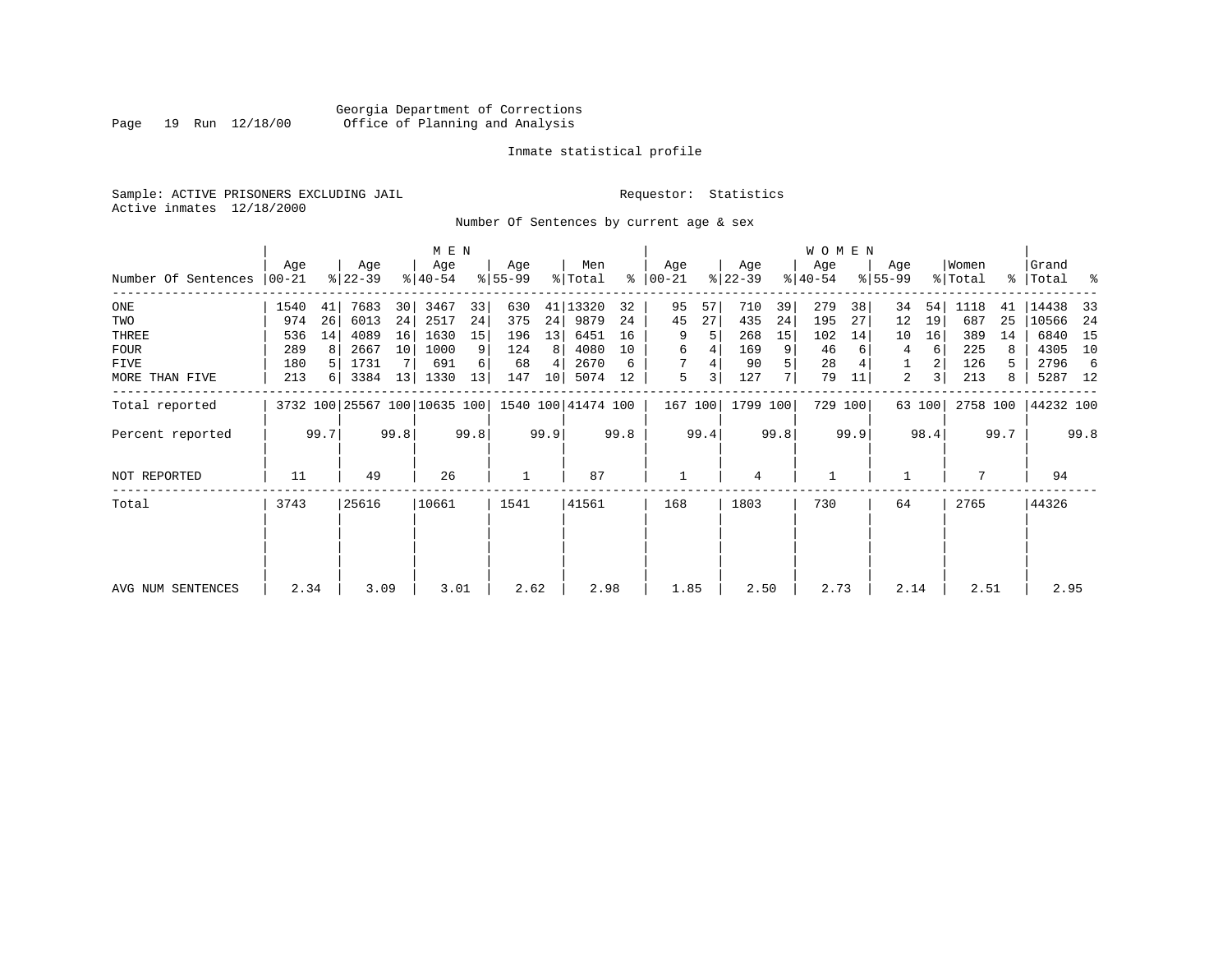# Georgia Department of Corrections<br>Page 20 Run 12/18/00 Office of Planning and Analysis Page 20 Run 12/18/00 Office of Planning and Analysis

# Inmate statistical profile

Sample: ACTIVE PRISONERS EXCLUDING JAIL **Requestor:** Statistics Active inmates 12/18/2000

Number Of Disciplinaries by current age & sex

|                  |                  |       |                              |                | M E N            |       |                  |       |                    |       |                 |       |                    |                | W O M E N        |         |                  |        |                  |       |                      |       |
|------------------|------------------|-------|------------------------------|----------------|------------------|-------|------------------|-------|--------------------|-------|-----------------|-------|--------------------|----------------|------------------|---------|------------------|--------|------------------|-------|----------------------|-------|
| Disciplinaries   | Age<br>$00 - 21$ |       | Age<br>$ 22-39 $             |                | Age<br>$ 40-54 $ |       | Age<br>$8 55-99$ |       | Men<br>% Total     | ႜ     | Age<br>$ 00-21$ |       | Age<br>$ 22 - 39 $ |                | Age<br>$ 40-54 $ |         | Age<br>$8 55-99$ |        | Women<br>% Total |       | Grand<br>%   Total % |       |
| ZERO             | 1292             | 35    | 8669                         | 34             | 4643             | 44    | 792              |       | 51 15396           | 37    | 74              | 44    | 890                | 49             | 416              | 57      | 36               | 56     | 1416             | -51   | 16812                | 38    |
| ONE              | 517              | 14    | 3727                         | 15             | 1679             | 16    | 284              | 18    | 6207               | 15    | 26              | 15    | 263                | 15             | 115              | 16      | 13               | 20     | 417              | 15    | 6624                 | 15    |
| TWO              | 326              | 9     | 2279                         | 9              | 923              | 9     | 125              | 8     | 3653               | 9     | 13              | 8     | 167                | 9              | 51               |         | 3                |        | 234              |       | 3887                 | 9     |
| THREE            | 240              |       | 1653                         | $6 \mid$       | 583              | 5     | 73               | 5     | 2549               | 6     | 11              |       | 100                | 6              | 33               |         | 4                | 6      | 148              | 5.    | 2697                 | 6     |
| <b>FOUR</b>      | 184              |       | 1176                         | 5 <sup>1</sup> | 414              | 4     | 49               | 3     | 1823               |       |                 |       | 67                 |                | 19               |         | $\Omega$         |        | 93               |       | 1916                 | 4     |
| FIVE             | 138              |       | 967                          | 4              | 322              | 3     | 33               | 2     | 1460               |       | 3               | 2     | 45                 | $\overline{c}$ | 12               |         | 3                |        | 63               |       | 1523                 | 3     |
| MORE THAN FIVE   | 1046             | 28    | 7143                         | 28             | 2095             | 20    | 185              |       | 12 10469           | 25    | 34              | 20    | 271                | 15             | 84               | 12      | 5                | 8      | 394              | 14    | 10863                | -25   |
| Total reported   |                  |       | 3743 100 25614 100 10659 100 |                |                  |       |                  |       | 1541 100 41557 100 |       | 168 100         |       | 1803 100           |                |                  | 730 100 |                  | 64 100 | 2765 100         |       | 44322 100            |       |
| Percent reported |                  | 100.0 |                              | 100.0          |                  | 100.0 |                  | 100.0 |                    | 100.0 |                 | 100.0 |                    | 100.0          |                  | 100.0   |                  | 100.0  |                  | 100.0 |                      | 100.0 |
| NOT REPORTED     | 0                |       | 2                            |                | 2                |       | $\mathbf 0$      |       | 4                  |       | $\mathbf 0$     |       | 0                  |                | 0                |         | 0                |        | 0                |       | 4                    |       |
| Total            | 3743             |       | 25616                        |                | 10661            |       | 1541             |       | 41561              |       | 168             |       | 1803               |                | 730              |         | 64               |        | 2765             |       | 44326                |       |
|                  |                  |       |                              |                |                  |       |                  |       |                    |       |                 |       |                    |                |                  |         |                  |        |                  |       |                      |       |
| AVG NUM DISCIP   | 5.66             |       | 6.00                         |                | 4.34             |       | 2.71             |       | 5.42               |       | 3.16            |       | 3.13               |                | 2.19             |         | 1.64             |        | 2.85             |       | 5.26                 |       |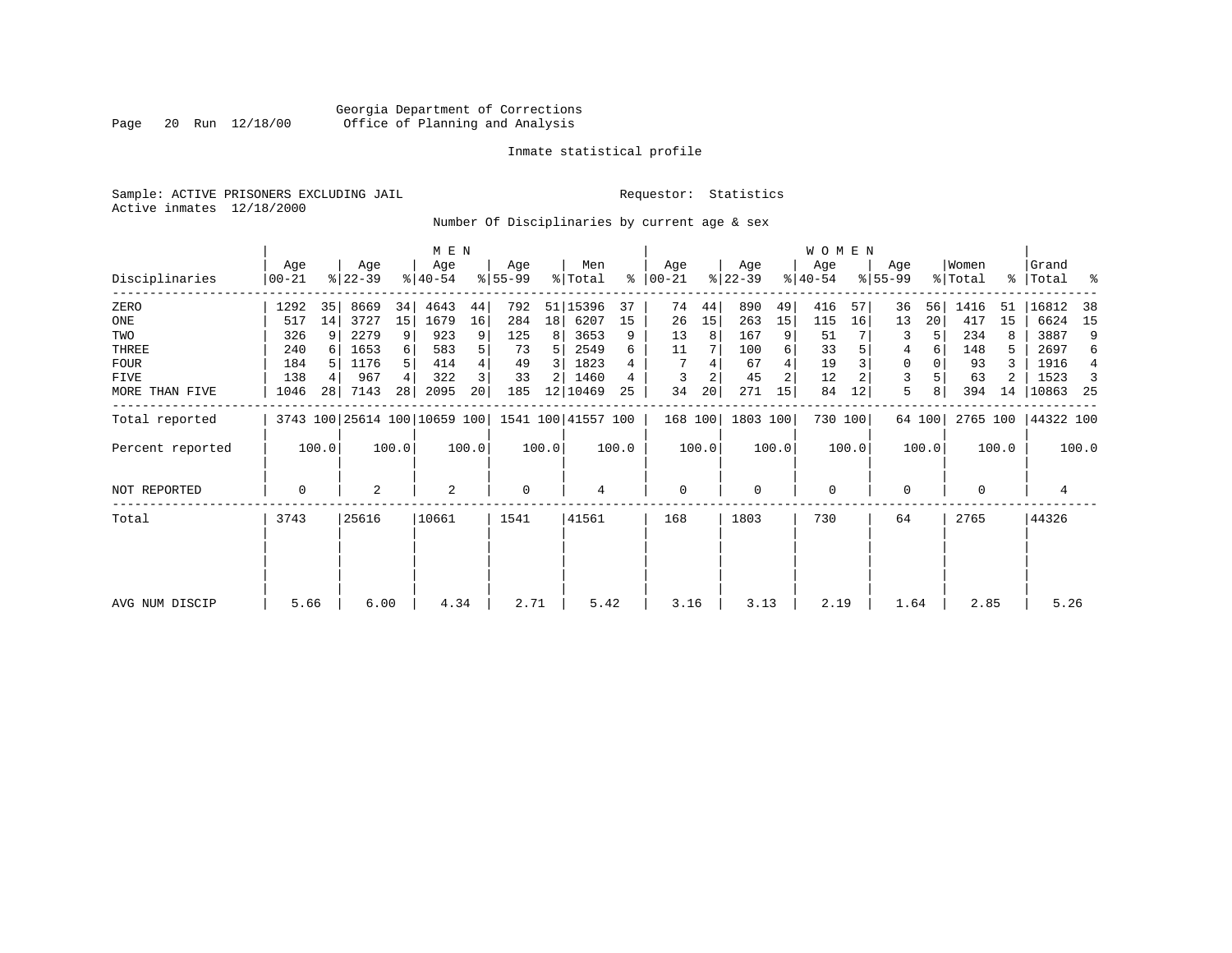# Georgia Department of Corrections<br>Page 21 Run 12/18/00 Office of Planning and Analysis Page 21 Run 12/18/00 Office of Planning and Analysis

# Inmate statistical profile

Sample: ACTIVE PRISONERS EXCLUDING JAIL **Requestor:** Statistics Active inmates 12/18/2000

Number Of Escapes by current age & sex

|                  |                  |          |                  |          | M E N                        |       |                 |          |                    |          |                 |       |                    |          | WOMEN            |          |                  |        |                  |       |                      |              |
|------------------|------------------|----------|------------------|----------|------------------------------|-------|-----------------|----------|--------------------|----------|-----------------|-------|--------------------|----------|------------------|----------|------------------|--------|------------------|-------|----------------------|--------------|
| Escapes          | Age<br>$00 - 21$ |          | Age<br>$ 22-39 $ |          | Age<br>$ 40-54 $             |       | Age<br>$ 55-99$ |          | Men<br>% Total     | ႜႂ       | Age<br>$ 00-21$ |       | Age<br>$ 22 - 39 $ |          | Age<br>$ 40-54 $ |          | Age<br>$8 55-99$ |        | Women<br>% Total |       | Grand<br>%   Total % |              |
| ZERO             |                  |          | 3729 100 25415   |          | 99 10515                     | 99    | 1518            |          | 99 41177           | 99       | 168             | 100   | 1794 100           |          | 727              | 100      |                  | 64 100 | 2753             | 100   | 43930                | -99          |
| ONE              | 14               | $\Omega$ | 197              |          | 125                          |       | 17              |          | 353                |          | 0               | 0     | 9                  | 0        | 3                | $\Omega$ | $\Omega$         | 0      | 12               | 0     | 365                  | -1           |
| TWO              | O                |          | 4                | 0        | 16                           |       | 4               | 0        | 24                 | 0        | 0               |       |                    |          | 0                | $\Omega$ | 0                |        | $\Omega$         | 0     | 24                   | $\Omega$     |
| THREE            | 0                |          |                  |          |                              |       |                 |          | 6                  | 0        | $\Omega$        |       | 0                  | 0        | 0                |          | 0                |        |                  |       | 6                    | 0            |
| <b>FOUR</b>      | $\Omega$         |          | 0                | $\Omega$ |                              |       | $\Omega$        | $\Omega$ |                    | $\Omega$ | $\Omega$        |       | $\Omega$           | $\Omega$ | $\Omega$         | $\Omega$ | $\Omega$         |        |                  | 0     |                      | <sup>0</sup> |
| FIVE             |                  |          | $\Omega$         |          | $\Omega$                     |       | $\Omega$        | 0        | 0                  | $\Omega$ |                 |       | $\mathbf 0$        | 0        | $\mathbf 0$      | $\Omega$ | 0                |        |                  | 0     |                      |              |
| MORE THAN FIVE   | 0                | 0        | 0                | 0        | $\Omega$                     | 0     | 0               | 0        |                    |          | $\Omega$        | 0     | 0                  | 0        | $\mathbf 0$      | 0        | 0                | 0      |                  | 0     | 0                    |              |
| Total reported   |                  |          |                  |          | 3743 100 25616 100 10661 100 |       |                 |          | 1541 100 41561 100 |          | 168 100         |       | 1803 100           |          |                  | 730 100  |                  | 64 100 | 2765 100         |       | 44326 100            |              |
| Percent reported |                  | 100.0    |                  | 100.0    |                              | 100.0 |                 | 100.0    |                    | 100.0    |                 | 100.0 |                    | 100.0    |                  | 100.0    |                  | 100.0  |                  | 100.0 |                      | 100.0        |
| NOT REPORTED     | 0                |          | 0                |          | $\Omega$                     |       | $\mathbf 0$     |          | 0                  |          | $\mathbf 0$     |       | 0                  |          | $\mathbf 0$      |          | 0                |        | $\Omega$         |       | 0                    |              |
| Total            | 3743             |          | 25616            |          | 10661                        |       | 1541            |          | 41561              |          | 168             |       | 1803               |          | 730              |          | 64               |        | 2765             |       | 44326                |              |
|                  |                  |          |                  |          |                              |       |                 |          |                    |          |                 |       |                    |          |                  |          |                  |        |                  |       |                      |              |
| AVG NUM ESCAPES  | .00              |          | .01              |          | .02                          |       | .02             |          |                    | .01      | .00             |       | .00                |          | .00              |          |                  | .00    | .00              |       | .01                  |              |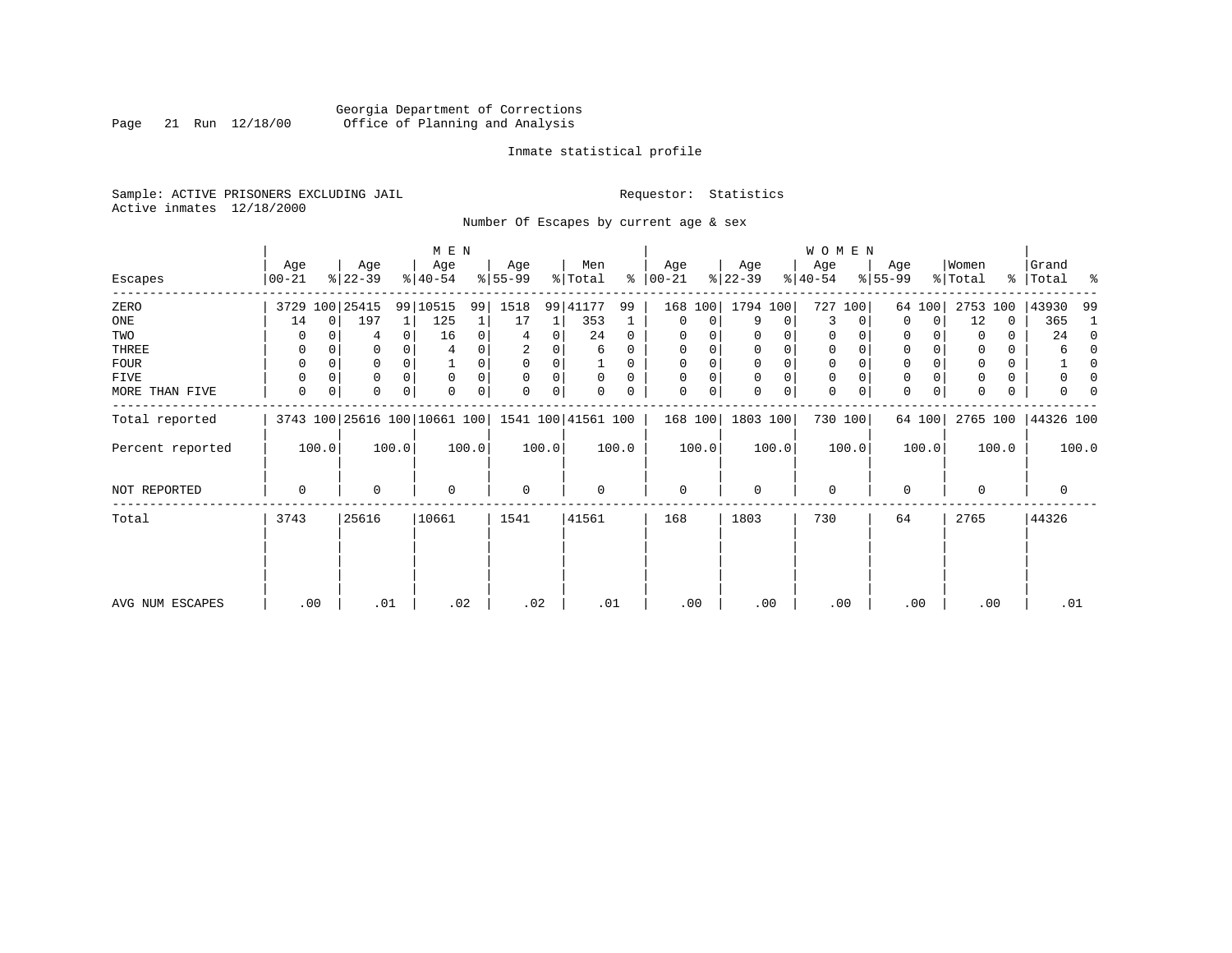Georgia Department of Corrections Page 22 Run 12/18/00 Office of Planning and Analysis

#### Inmate statistical profile

Active inmates 12/18/2000

# Sample: ACTIVE PRISONERS EXCLUDING JAIL **Requestor:** Statistics

#### Number Of Prior Georgia Incarcerations \* by current age & sex

|                            |             |          |           |       | M E N                        |       |             |       |                    |       |             |       |             |                | WOMEN       |       |             |        |             |       |             |       |
|----------------------------|-------------|----------|-----------|-------|------------------------------|-------|-------------|-------|--------------------|-------|-------------|-------|-------------|----------------|-------------|-------|-------------|--------|-------------|-------|-------------|-------|
|                            | Aqe         |          | Age       |       | Age                          |       | Age         |       | Men                | ႜ     | Age         |       | Age         |                | Age         |       | Age         |        | Women       |       | Grand       |       |
| Prior Incarcerations 00-21 |             |          | $ 22-39 $ |       | $ 40-54 $                    |       | $ 55-99 $   |       | % Total            |       | $ 00-21$    |       | $ 22-39 $   |                | $ 40-54 $   |       | $8 55-99$   |        | % Total     |       | %   Total   | ႜ     |
| ZERO                       | 3454        |          | 92 13675  | 53    | 4119                         | 39    | 888         | 58    | 22136              | 53    | 163         | 97    | 1143        | 63             | 399         | 55    | 47          | 73     | 1752        | 63    | 23888       | 54    |
| ONE                        | 267         |          | 5316      | 21    | 2047                         | 19    | 278         | 18    | 7908               | 19    | 5           | 3     | 328         | 18             | 121         | 17    | 9           | 14     | 463         | 17    | 8371        | 19    |
| TWO                        | 21          |          | 3092      | 12    | 1504                         | 14    | 151         | 10    | 4768               | 11    | 0           | 0     | 162         | 9              | 84          | 12    | 2           | 3      | 248         |       | 5016        | 11    |
| THREE                      |             |          | 1746      |       | 1034                         | 10    | 94          | 6     | 2875               |       | 0           | 0     | 91          | 5              | 47          | 6     | 2           | 3      | 140         | 5     | 3015        | 7     |
| <b>FOUR</b>                | 0           | $\Omega$ | 974       |       | 778                          |       | 57          | 4     | 1809               |       | $\mathbf 0$ | 0     | 34          | $\overline{2}$ | 29          |       | 3           |        | 66          |       | 1875        | 4     |
| <b>FIVE</b>                | $\mathbf 0$ | 0        | 487       |       | 508                          | 5     | 29          |       | 1024               |       | $\mathbf 0$ | 0     | 28          | $\overline{2}$ | 15          |       | $\mathbf 0$ |        | 43          | 2     | 1067        | -2    |
| MORE THAN FIVE             | $\mathbf 0$ | 0        | 326       |       | 671                          | б.    | 44          | 3     | 1041               |       | $\mathbf 0$ | 0     | 17          |                | 35          |       |             | 2      | 53          | 2     | 1094        | 2     |
| Total reported             |             |          |           |       | 3743 100 25616 100 10661 100 |       |             |       | 1541 100 41561 100 |       | 168 100     |       | 1803 100    |                | 730 100     |       |             | 64 100 | 2765 100    |       | 44326 100   |       |
| Percent reported           |             | 100.0    |           | 100.0 |                              | 100.0 |             | 100.0 |                    | 100.0 |             | 100.0 |             | 100.0          |             | 100.0 |             | 100.0  |             | 100.0 |             | 100.0 |
| <b>NOT REPORTED</b>        | $\mathbf 0$ |          | 0         |       | $\mathbf 0$                  |       | $\mathbf 0$ |       | 0                  |       | $\mathbf 0$ |       | $\mathbf 0$ |                | $\mathbf 0$ |       | 0           |        | $\mathbf 0$ |       | $\mathbf 0$ |       |
| Total                      | 3743        |          | 25616     |       | 10661                        |       | 1541        |       | 41561              |       | 168         |       | 1803        |                | 730         |       | 64          |        | 2765        |       | 44326       |       |
|                            |             |          |           |       |                              |       |             |       |                    |       |             |       |             |                |             |       |             |        |             |       |             |       |
|                            |             |          |           |       |                              |       |             |       |                    |       |             |       |             |                |             |       |             |        |             |       |             |       |
| AVG # INCARCERATIONS       | .08         |          | .98       |       | 1.73                         |       | 1.00        |       | 1.09               |       | .03         |       | .72         |                | 1.18        |       | .58         |        | .80         |       | 1.08        |       |

\* This data counts a parole revocation on an existing sentenCE AS A prior incarceration. Also, this data counts, for any cohort of inmates, the total number of Georgia incarcerations the inmate has had during his entire criminal career. For example, if an inmate was admitted to prison first in FY72, and then re-admitted in FY79 and FY85, he had two prior incarcerations before the FY85 admission. This inmate's records show two prior incarcerations in all three of his records since he has had two prior incarcerations in his criminal career. If the cohort of FY72 admissions is selected for analysis, two prior incarcerations will be listed for this inmate even though in FY72, he had no prior incarcerations.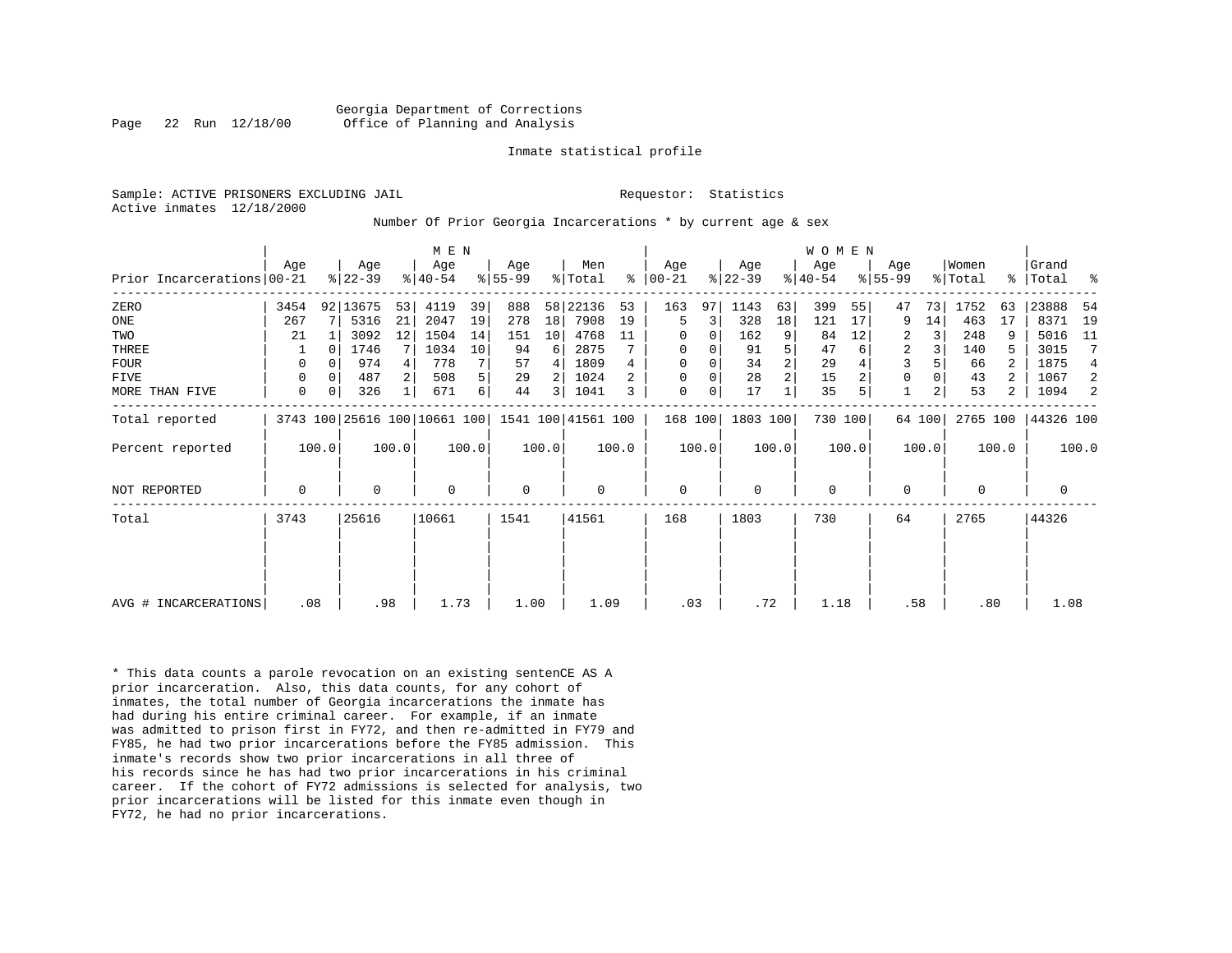# Georgia Department of Corrections<br>Page 23 Run 12/18/00 Office of Planning and Analysis Page 23 Run 12/18/00 Office of Planning and Analysis

# Inmate statistical profile

Sample: ACTIVE PRISONERS EXCLUDING JAIL **Requestor:** Statistics Active inmates 12/18/2000

Number Of Transfers by current age & sex

|                   |                |       |                  |       | M E N            |       |                  |       |                                                 |           |                  |              |                  |       | WOMEN            |         |                  |        |                  |       |                      |                |
|-------------------|----------------|-------|------------------|-------|------------------|-------|------------------|-------|-------------------------------------------------|-----------|------------------|--------------|------------------|-------|------------------|---------|------------------|--------|------------------|-------|----------------------|----------------|
| Transfers         | Age<br>  00-21 |       | Age<br>$ 22-39 $ |       | Age<br>$8 40-54$ |       | Age<br>$ 55-99 $ |       | Men<br>% Total                                  | $\approx$ | Age<br>$ 00-21 $ |              | Age<br>$ 22-39 $ |       | Age<br>$ 40-54 $ |         | Age<br>$ 55-99 $ |        | Women<br>% Total |       | Grand<br>%   Total % |                |
| ZERO              | 913            | 24    | 2383             | 9     | 965              | 9     | 110              | 7 I   | 4371                                            | 11        | 29               | 17           | 376              | 21    | 134              | 18      | 9                | 14     | 548              | 20    | 4919                 | - 11           |
| ONE               | 1796           |       | 48 10557         | 41    | 4150             | 39    | 644              | 42    | 17147                                           | 41        | 117              | 70           | 955              | 53    | 377              | 52      | 27               | 42     | 1476             | 53    | 18623                | 42             |
| TWO               | 693            | 19    | 5547             | 22    | 1996             | 19    | 267              | 17    | 8503                                            | 20        | 15               | 9            | 254              | 14    | 113              | 15      | 8                | 13     | 390              | 14    | 8893                 | 20             |
| THREE             | 210            | 6     | 2943             | 11    | 1189             | 11    | 169              | 11    | 4511                                            |           | 6                |              | 130              |       | 58               |         |                  | 11     | 201              |       | 4712                 | - 11           |
| <b>FOUR</b>       | 83             |       | 1653             | 6     | 735              |       | 111              |       | 2582                                            | 6         |                  |              | 53               |       | 21               |         | 5                | 8      | 80               |       | 2662                 | 6              |
| FIVE              | 21             |       | 1002             | 4     | 488              |       | 66               | 4     | 1577                                            | 4         | $\mathbf 0$      | $\mathbf{0}$ | 21               |       | 10               |         | 3                |        | 34               |       | 1611                 | $\overline{4}$ |
| MORE THAN FIVE    | 27             |       | 1531             | 6     | 1138             | 11    | 174              | 11    | 2870                                            |           | $\mathbf 0$      | 0            | 14               |       | 17               | 2       | 5                | 8      | 36               |       | 2906                 | 7              |
| Total reported    |                |       |                  |       |                  |       |                  |       | 3743 100 25616 100 10661 100 1541 100 41561 100 |           | 168 100          |              | 1803 100         |       |                  | 730 100 |                  | 64 100 | 2765 100         |       | 44326 100            |                |
| Percent reported  |                | 100.0 |                  | 100.0 |                  | 100.0 |                  | 100.0 |                                                 | 100.0     |                  | 100.0        |                  | 100.0 |                  | 100.0   |                  | 100.0  |                  | 100.0 |                      | 100.0          |
| NOT REPORTED      | 0              |       | $\Omega$         |       | $\Omega$         |       | 0                |       | 0                                               |           | $\mathbf 0$      |              | $\Omega$         |       | $\mathbf 0$      |         | 0                |        | $\Omega$         |       | 0                    |                |
| Total             | 3743           |       | 25616            |       | 10661            |       | 1541             |       | 41561                                           |           | 168              |              | 1803             |       | 730              |         | 64               |        | 2765             |       | 44326                |                |
|                   |                |       |                  |       |                  |       |                  |       |                                                 |           |                  |              |                  |       |                  |         |                  |        |                  |       |                      |                |
|                   |                |       |                  |       |                  |       |                  |       |                                                 |           |                  |              |                  |       |                  |         |                  |        |                  |       |                      |                |
| AVG NUM TRANSFERS | 1.18           |       | 2.11             |       | 2.52             |       | 2.60             |       | 2.15                                            |           | 1.01             |              | 1.26             |       | 1.42             |         | 2.19             |        | 1.31             |       | 2.10                 |                |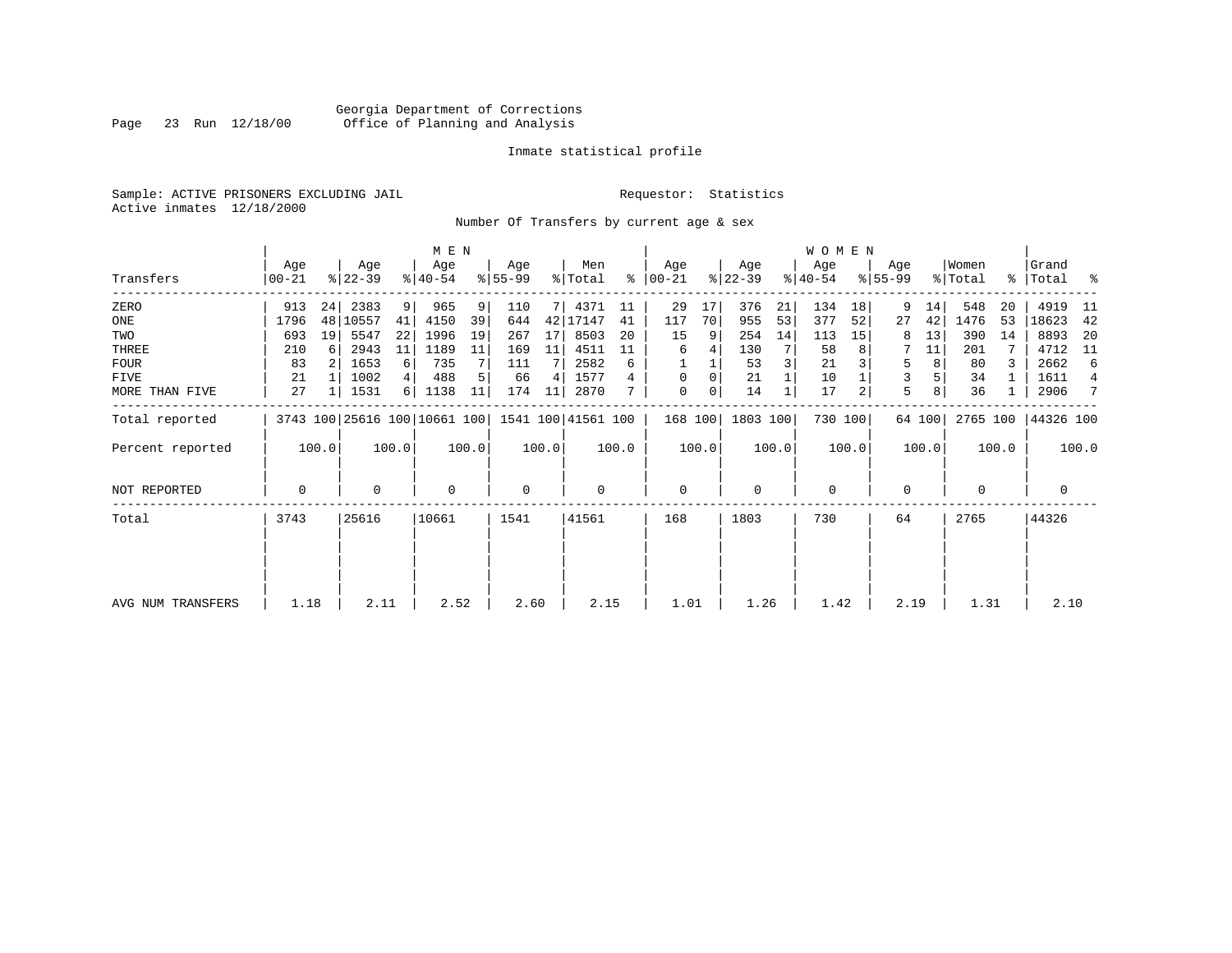# Georgia Department of Corrections<br>Page 24 Run 12/18/00 Office of Planning and Analysis Page 24 Run 12/18/00 Office of Planning and Analysis

# Inmate statistical profile

Sample: ACTIVE PRISONERS EXCLUDING JAIL **Requestor:** Statistics Active inmates 12/18/2000

County Of Conviction by current age & sex

|                            |     |              |          |             | M E N    |          |             |          |         |              |               |                |                |                | W O M E N   |             |                |          |                         |                |           |                |
|----------------------------|-----|--------------|----------|-------------|----------|----------|-------------|----------|---------|--------------|---------------|----------------|----------------|----------------|-------------|-------------|----------------|----------|-------------------------|----------------|-----------|----------------|
|                            | Age |              | Age      |             | Age      |          | Age         |          | Men     |              | Age           |                | Aqe            |                | Age         |             | Aqe            |          | Women                   |                | Grand     |                |
| County Of Conviction 00-21 |     |              | $ 22-39$ |             | $ 40-54$ |          | $8155 - 99$ |          | % Total |              | $8   00 - 21$ |                | $ 22-39$       |                | $ 40-54$    |             | $8155 - 99$    |          | % Total                 |                | %   Total |                |
| APPLING COUNTY             | 1   | $\mathbf{0}$ | 44       | 0           | 30       | 0        | 5           | 0        | 80      | 0            | 0             | 0              | 2              | 0              | 1           | 0           | 0              | 0        | 3                       | 0              | 83        | $\Omega$       |
| ATKINSON COUNTY            | 1   | $\mathbf 0$  | 28       | $\mathbf 0$ | 10       | 0        | 3           | 0        | 42      | $\Omega$     | $\Omega$      | 0              | 3              | $\Omega$       | 1           | 0           | $\Omega$       | $\Omega$ | 4                       | $\Omega$       | 46        | $\Omega$       |
| <b>BACON COUNTY</b>        |     | $\Omega$     | 31       | 0           | -9       | 0        | O           | 0        | 41      | 0            | O             | 0              | 4              | 0              | $\Omega$    | 0           | O              | $\Omega$ | 4                       | 0              | 45        | $\Omega$       |
| <b>BAKER COUNTY</b>        | U   | 0            | 18       | 0           | 3        | 0        | O           | 0        | 21      | 0            |               | 0              | 2              | $\Omega$       | O           | 0           | O              | O        | $\overline{\mathbf{c}}$ | O              | 23        | ∩              |
| BALDWIN COUNTY             | 43  | 1            | 234      | 1           | 80       | 1        | 8           | 1        | 365     | 1            |               | $\Omega$       | 25             | 1              | 5           | 1           | O              | U        | 30                      | 1              | 395       | -1             |
| <b>BANKS COUNTY</b>        |     | $\Omega$     | 28       | 0           | 21       | 0        | 4           | 0        | 60      | U            |               | 1              | 1              | $\Omega$       |             | 0           | 0              | $\Omega$ | 3                       | 0              | 63        | $\Omega$       |
| <b>BARROW COUNTY</b>       | 20  | 1            | 87       | 0           | 54       | 1        | 13          | 1        | 174     | 0            |               | 1              | 12             | 1              | 4           | 1           | 0              | 0        | 17                      | 1              | 191       | $\Omega$       |
| <b>BARTOW COUNTY</b>       | 40  | 1            | 242      | 1           | 100      | 1        | 25          | 2        | 407     | $\mathbf{1}$ | 4             | $\overline{a}$ | 27             | $\overline{c}$ | 5           | 1           | $\Omega$       | $\Omega$ | 36                      | $\mathbf{1}$   | 443       | $\mathbf{1}$   |
| BEN HILL COUNTY            | 24  | 1            | 111      | $\Omega$    | 48       | 0        | 8           | 1        | 191     | 0            |               | $\mathbf{1}$   | 12             | $\mathbf{1}$   | 3           | $\mathbf 0$ | 0              | $\Omega$ | 16                      | $\mathbf{1}$   | 207       | $\Omega$       |
| BERRIEN COUNTY             |     | 0            | 44       | 0           | 16       | $\Omega$ |             | 0        | 70      | 0            |               | 0              | 3              | $\mathbf 0$    | $\Omega$    | 0           | 0              | 0        | 3                       | $\Omega$       | 73        | $\Omega$       |
| <b>BIBB COUNTY</b>         | 93  | 2            | 643      | 3           | 310      | 3        | 34          | 2        | 1080    | 3            | 3             | 2              | 32             | $\overline{2}$ | 25          | 3           | 2              | 3        | 62                      | $\overline{a}$ | 1142      |                |
| BLECKLEY COUNTY            | 10  | $\Omega$     | 71       | $\Omega$    | 27       | 0        | 3           | 0        | 111     | U            | 1             | 1              | 4              | $\Omega$       | 3           | $\Omega$    | $\Omega$       | 0        | 8                       | 0              | 119       | $\Omega$       |
| BRANTLEY COUNTY            |     | 0            | 20       | 0           | 14       | 0        | 3           | 0        | 39      | U            | O             | 0              | 2              | 0              | 2           | 0           | 0              | O        | 4                       | 0              | 43        |                |
| BROOKS COUNTY              |     | $\Omega$     | 66       | 0           | 20       | 0        |             | 0        | 95      | 0            | C             | 0              | 2              | 0              | 2           | 0           | 0              | O        | 4                       | 0              | 99        | $\Omega$       |
| BRYAN COUNTY               |     | 0            | 58       | 0           | 25       | 0        | 3           | 0        | 93      | 0            | C             | 0              | 2              | 0              | 0           | 0           | 1              |          | 3                       | 0              | 96        | ∩              |
| BULLOCH COUNTY             | 54  | 1            | 228      | 1           | 81       | 1        | 8           | 1        | 371     | 1            |               | 1              | 16             | 1              | 6           |             | 2              | 3        | 26                      |                | 397       | 1              |
| <b>BURKE COUNTY</b>        | 22  | 1            | 123      | $\Omega$    | 41       | 0        |             | $\Omega$ | 193     | 0            |               | $\mathbf{1}$   | $\overline{c}$ | 0              | 4           | 1           | $\Omega$       | O        | 8                       | $\Omega$       | 201       | $\Omega$       |
| BUTTS COUNTY               | 15  | $\Omega$     | 78       | $\Omega$    | 33       | 0        | 6           | 0        | 132     | 0            | O             | $\Omega$       |                | $\Omega$       | 2           | $\Omega$    | $\Omega$       | $\Omega$ | 9                       | $\Omega$       | 141       | $\Omega$       |
| CALHOUN COUNTY             |     | 0            | 20       | $\Omega$    | 19       | O        |             | 0        | 49      | O            |               | 0              | 2              | O              |             | $\mathbf 0$ | O              | $\Omega$ |                         | O              | 52        | $\Omega$       |
| CAMDEN COUNTY              |     | $\Omega$     | 71       | 0           | 26       | 0        | 3           | 0        | 103     | U            |               | 1              | $\overline{a}$ | O              | 3           | 0           | 1              | 2        |                         | 0              | 110       | $\Omega$       |
| CANDLER COUNTY             | 4   | 0            | 77       | 0           | 16       | 0        | $\Omega$    | 0        | 97      | 0            | C             | 0              | 3              | $\Omega$       |             | 0           | 0              | O        | 4                       | 0              | 101       | $\Omega$       |
| CARROLL COUNTY             | 32  | 1            | 245      | 1           | 103      | 1        | 27          | 2        | 407     | 1            |               | 2              | 32             | 2              | 10          | 1           | 1              | 2        | 46                      | 2              | 453       |                |
| CATOOSA COUNTY             | 15  | $\Omega$     | 98       | 0           | 59       | 1        | 11          | 1        | 183     | 0            | C             | 0              | 13             | 1              | 2           | $\mathbf 0$ | 1              | 2        | 16                      | 1              | 199       | $\cap$         |
| CHARLTON COUNTY            | 3   | 0            | 34       | 0           | 15       | 0        | 2           | 0        | 54      | 0            | O             | 0              | 4              | 0              | $\mathbf 0$ | 0           | 0              | 0        | 4                       | 0              | 58        |                |
| CHATHAM COUNTY             | 224 | 6            | 1413     | 6           | 471      | 4        | 53          | 3        | 2161    | 5            |               | 5              | 95             | 5              | 42          | 6           | $\overline{2}$ | 3        | 147                     | 5              | 2308      |                |
| CHATTAHOOCHEE COUNTY       | 4   | $\Omega$     | 11       | $\Omega$    | 8        | $\Omega$ | $\Omega$    | $\Omega$ | 23      | 0            |               | 1              | $\Omega$       | $\Omega$       | $\Omega$    | $\Omega$    | 0              | $\Omega$ | 1                       | $\Omega$       | 24        | $\Omega$       |
| CHATTOOGA COUNTY           | 6   | 0            | 105      | 0           | 47       | 0        | 5           | 0        | 163     | 0            |               | 1              | 10             | 1              | 2           | 0           | 1              | 2        | 14                      | 1              | 177       | $\Omega$       |
| CHEROKEE COUNTY            | 35  | 1            | 188      | 1           | 128      | 1        | 23          | 1        | 374     | 1            |               | 1              | 36             | 2              |             | 1           | 0              | O        | 45                      | 2              | 419       |                |
| CLARKE COUNTY              | 43  | 1            | 325      | 1           | 129      | 1        | 15          | 1        | 512     | 1            | $\Omega$      | 0              | 25             | 1              | 7           | 1           | 2              | 3        | 34                      | 1              | 546       | -1             |
| CLAY COUNTY                | 3   | 0            | 13       | 0           | 8        | 0        | $\Omega$    | 0        | 24      | 0            | O             | 0              | $\Omega$       | $\Omega$       | 0           | 0           | $\Omega$       | 0        | 0                       | $\Omega$       | 24        | ∩              |
| CLAYTON COUNTY             | 173 | 5            | 994      | 4           | 345      | 3        | 49          | 3        | 1561    | 4            |               | 4              | 112            | 6              | 36          | 5           | 3              | 5        | 158                     | 6              | 1719      | $\overline{4}$ |
| CLINCH COUNTY              | 6   | $\mathbf 0$  | 26       | 0           | 12       | 0        | $\Omega$    | 0        | 44      | 0            | $\cap$        | 0              | 2              | 0              | 1           | 0           | 0              | 0        | 3                       | $\Omega$       | 47        | $\Omega$       |
| COBB COUNTY                | 154 | 4            | 1135     | 4           | 485      | 5        | 71          | 5        | 1845    | 4            | 8             | 5              | 85             | 5              | 43          | 6           | 2              | 3        | 138                     | 5              | 1983      | $\overline{4}$ |
| COFFEE COUNTY              | 19  | 1            | 135      | 1           | 49       | 0        |             | $\Omega$ | 210     | 1            |               | 1              | 6              | 0              | 4           | 1           | 0              | O        | 12                      | O              | 222       | -1             |
| COLQUITT COUNTY            | 31  | 1            | 185      | 1           | 93       | 1        | 15          | 1        | 324     | 1            | 0             | 0              | 8              | 0              | 2           | 0           | 1              | 2        | 11                      | 0              | 335       | -1             |
| COLUMBIA COUNTY            | 35  | 1            | 130      | 1           | 50       | 0        | 5           | 0        | 220     | 1            | 1             | 1              | 12             | 1              | 4           | 1           | $\Omega$       | 0        | 17                      | 1              | 237       | -1             |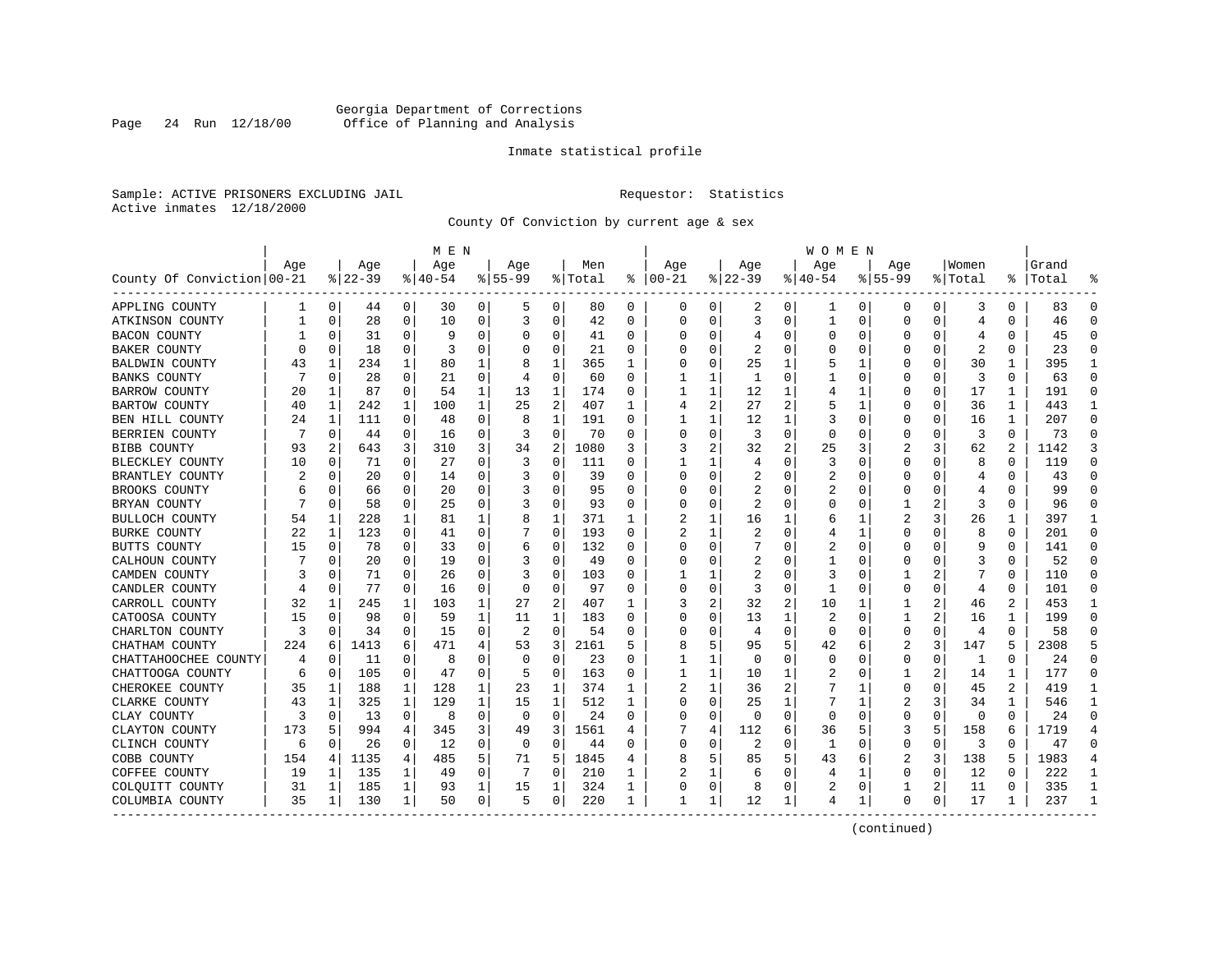# Georgia Department of Corrections<br>Page 25 Run 12/18/00 Office of Planning and Analysis Page 25 Run 12/18/00 Office of Planning and Analysis

# Inmate statistical profile

|                |            | Sample: ACTIVE PRISONERS EXCLUDING JAI |  |
|----------------|------------|----------------------------------------|--|
| Active inmates | 12/18/2000 |                                        |  |

IL Requestor: Statistics

County Of Conviction by current age & sex (CONTINUED)

|                            |     |             |          |          | M E N     |          |                |          |         |   |          |          |              |                | W O M E N |                |             |                |              |                |           |               |
|----------------------------|-----|-------------|----------|----------|-----------|----------|----------------|----------|---------|---|----------|----------|--------------|----------------|-----------|----------------|-------------|----------------|--------------|----------------|-----------|---------------|
|                            | Age |             | Age      |          | Age       |          | Age            |          | Men     |   | Age      |          | Age          |                | Age       |                | Age         |                | Women        |                | Grand     |               |
| County Of Conviction 00-21 |     |             | $ 22-39$ |          | $8 40-54$ |          | $8 55-99$      |          | % Total | ႜ | $ 00-21$ |          | $ 22-39$     |                | $ 40-54$  |                | $8155 - 99$ |                | % Total      |                | %   Total |               |
| COOK COUNTY                | 11  | 0           | 85       | 0        | 40        | 0        | 3              | 0        | 139     | 0 | 0        | 0        | 8            | 0              | 5         | 1              | 0           | 0              | 13           | 0              | 152       | $\Omega$      |
| COWETA COUNTY              | 50  | 1           | 302      | 1        | 95        | 1        | 10             | 1        | 457     | 1 | 3        | 2        | 24           | 1              | 5         | 1              | 0           | 0              | 32           | 1              | 489       | -1            |
| CRAWFORD COUNTY            | 1   | $\Omega$    | 14       | 0        | 2         | 0        | $\Omega$       | $\Omega$ | 17      | 0 | C        | $\Omega$ | $\Omega$     | $\Omega$       | U         | 0              | O           | $\Omega$       | $\Omega$     | $\Omega$       | 17        | ∩             |
| CRISP COUNTY               | 20  | 1           | 162      | 1        | 68        | 1        |                | 1        | 259     | 1 |          | 1        | 10           | 1              |           | 0              | 1           | 2              | 15           | $\mathbf{1}$   | 274       |               |
| DADE COUNTY                | 6   | $\Omega$    | 41       | $\Omega$ | 24        | 0        |                | 1        | 79      | U |          | $\Omega$ | -1           | $\Omega$       |           | 0              | $\Omega$    | $\Omega$       | 1            | 0              | 80        |               |
| DAWSON COUNTY              |     | 0           | 27       | 0        | 20        | 0        |                | 0        | 57      | 0 |          | 0        | $\mathbf{1}$ | $\Omega$       |           | $\mathbf 0$    | 0           | $\Omega$       | $\mathbf{1}$ | $\Omega$       | 58        |               |
| DECATUR COUNTY             | 31  | 1           | 200      | 1        | 71        | 1        | 9              | 1        | 311     | 1 |          | 1        | 15           | 1              | 5         | 1              | $\Omega$    | $\Omega$       | 22           | 1              | 333       | $\mathbf{1}$  |
| DEKALB COUNTY              | 274 | 7           | 1694     | 7        | 622       | 6        | 85             | 6        | 2675    | 6 | 12       | 7        | 62           | 3              | 31        | 4              |             | 11             | 112          | 4              | 2787      | 6             |
| DODGE COUNTY               | 16  | 0           | 124      | 0        | 53        | 0        | 5              | 0        | 198     | 0 | -1       | 1        | 17           | 1              | 2         | 0              | 0           | 0              | 20           | 1              | 218       | ∩             |
| DOOLY COUNTY               | 11  | 0           | 63       | 0        | 25        | 0        | O              | 0        | 99      | 0 |          | 0        | -5           | $\Omega$       | 0         | 0              | 0           | 0              | 5            | O              | 104       | $\Omega$      |
| DOUGHERTY COUNTY           | 70  | 2           | 582      | 2        | 225       | 2        | 26             | 2        | 903     | 2 |          | 1        | 41           | $\overline{2}$ | 15        | 2              |             | 3              | 59           | $\overline{2}$ | 962       |               |
| DOUGLAS COUNTY             | 68  | 2           | 373      | 1        | 165       | 2        | 23             | 1        | 629     | 2 |          | 1        | 26           | 1              | 12        | $\overline{2}$ | O           | O              | 40           | 1              | 669       | $\mathcal{D}$ |
| EARLY COUNTY               | 6   | $\Omega$    | 58       | 0        | 20        | 0        | 6              | $\Omega$ | 90      | U | O        | $\Omega$ | 5            | $\Omega$       | $\Omega$  | $\Omega$       | 0           | O              | 5            | 0              | 95        | ∩             |
| ECHOLS COUNTY.             |     | $\Omega$    | 5        | 0        | 2         | 0        |                | $\Omega$ | 9       | U |          | $\Omega$ | 0            | $\Omega$       | 0         | 0              | 0           | $\Omega$       | $\Omega$     | 0              | 9         |               |
| EFFINGHAM COUNTY           | 22  | 1           | 84       | 0        | 34        | 0        |                | 0        | 144     | 0 |          | 1        |              | 0              | 5         | 1              |             | 2              | 14           |                | 158       |               |
| ELBERT COUNTY              | 15  | $\Omega$    | 97       | $\Omega$ | 43        | O        | 6              | 0        | 161     | U |          | 1        |              | O              | 5         | 1              | $\Omega$    | $\Omega$       | 13           | $\Omega$       | 174       | ∩             |
| EMANUEL COUNTY             | 15  | $\Omega$    | 111      | 0        | 38        | 0        |                | 0        | 169     | U | C        | 0        | 3            | O              | 1         | 0              | O           | O              | 4            | $\Omega$       | 173       | $\Omega$      |
| EVANS COUNTY               |     | $\Omega$    | 47       | 0        | 16        | 0        |                | 0        | 74      | U | O        | $\Omega$ | $\Omega$     | $\Omega$       | 2         | 0              | O           | O              | 2            | 0              | 76        | ∩             |
| FANNIN COUNTY              |     | $\Omega$    | 61       | O        | 37        | 0        | 8              | 1        | 110     | U |          | 0        | 6            | $\Omega$       | 2         | 0              |             | 2              | 9            | $\Omega$       | 119       |               |
| FAYETTE COUNTY             | 17  | $\Omega$    | 124      | $\Omega$ | 52        | O        |                | $\Omega$ | 200     | 0 |          | 1        | 12           | 1              | 2         | 0              | $\Omega$    | $\Omega$       | 15           |                | 215       |               |
| FLOYD COUNTY               | 36  | -1          | 426      | 2        | 194       | 2        | 25             | 2        | 681     | 2 | 3        | 2        | 62           | 3              | 26        | 4              |             | $\overline{c}$ | 92           | 3              | 773       | $\mathcal{D}$ |
| FORSYTH COUNTY             | 5   | $\Omega$    | 86       | 0        | 57        | 1        | 11             | 1        | 159     | 0 | O        | 0        | 10           | 1              | 4         | 1              | 0           | O              | 14           | 1              | 173       | $\cap$        |
| FRANKLIN COUNTY            | 17  | 0           | 73       | 0        | 30        | 0        | 5              | 0        | 125     | 0 |          | 0        | 4            | $\Omega$       | 3         | 0              | 1           | $\overline{a}$ | 8            | $\Omega$       | 133       |               |
| FULTON COUNTY              | 245 | 7           | 2144     | 8        | 1006      | 9        | 143            | 9        | 3538    | 9 |          | 5        | 64           | 4              | 39        | 5              | 8           | 13             | 119          | 4              | 3657      |               |
| GILMER COUNTY              | 11  | $\Omega$    | 62       | O        | 34        | O        | 14             | 1        | 121     | U |          | 0        | 2            | 0              |           | 0              | O           | 0              | 4            | 0              | 125       | $\cap$        |
| GLASCOCK COUNTY            |     | 0           | 3        | 0        | 2         | 0        | O              | 0        | 6       | U | O        | 0        | $\Omega$     | 0              | 0         | 0              | 0           | 0              | 0            | 0              | 6         | $\Omega$      |
| GLYNN COUNTY               | 43  | 1           | 304      | 1        | 126       | 1        | 20             | 1        | 493     | 1 | 2        | 1        | 22           | 1              |           | 1              |             | 2              | 32           | 1              | 525       | -1            |
| GORDON COUNTY              | 20  | 1           | 160      | 1        | 70        | 1        | 13             | 1        | 263     | 1 | 2        | 1        | 18           | 1              | 5         | 1              | O           | O              | 25           | 1              | 288       | -1            |
| GRADY COUNTY               | 32  | 1           | 141      | 1        | 53        | O        | 10             | 1        | 236     | 1 |          | 1        | 20           | $\mathbf{1}$   |           | 1              | $\Omega$    | O              | 27           |                | 263       | $\mathbf{1}$  |
| GREENE COUNTY              | 17  | $\Omega$    | 43       | 0        | 15        | $\Omega$ | $\overline{2}$ | $\Omega$ | 77      | U | C        | $\Omega$ | 2            | $\Omega$       | -1        | $\Omega$       | $\Omega$    | $\Omega$       | 3            | $\Omega$       | 80        | $\cap$        |
| GWINNETT COUNTY            | 93  | 2           | 629      | 2        | 292       | 3        | 45             | 3        | 1059    | 3 |          | 2        | 63           | 4              | 31        | 4              | 2           | 3              | 100          | 4              | 1159      | 3             |
| HABERSHAM COUNTY           | 6   | $\mathbf 0$ | 56       | 0        | 24        | 0        | 1              | 0        | 87      | 0 | 2        | 1        | 3            | $\Omega$       | $\Omega$  | $\mathbf 0$    | $\Omega$    | $\Omega$       | 5            | $\Omega$       | 92        |               |
| HALL COUNTY                | 40  | 1           | 333      | 1        | 201       | 2        | 33             | 2        | 607     |   |          | 1        | 30           | 2              | 8         | 1              |             | 2              | 40           |                | 647       |               |
| HANCOCK COUNTY             |     | $\mathbf 0$ | 21       | 0        |           | 0        |                | 0        | 33      | 0 | O        | 0        | 0            | 0              |           | 0              | $\Omega$    | $\Omega$       |              | 0              | 34        | $\cap$        |
| HARALSON COUNTY            | 10  | 0           | 63       | 0        | 28        | 0        | 6              | 0        | 107     | 0 | $\Omega$ | 0        | 6            | 0              | 1         | 0              | O           | 0              | 7            | 0              | 114       | ∩             |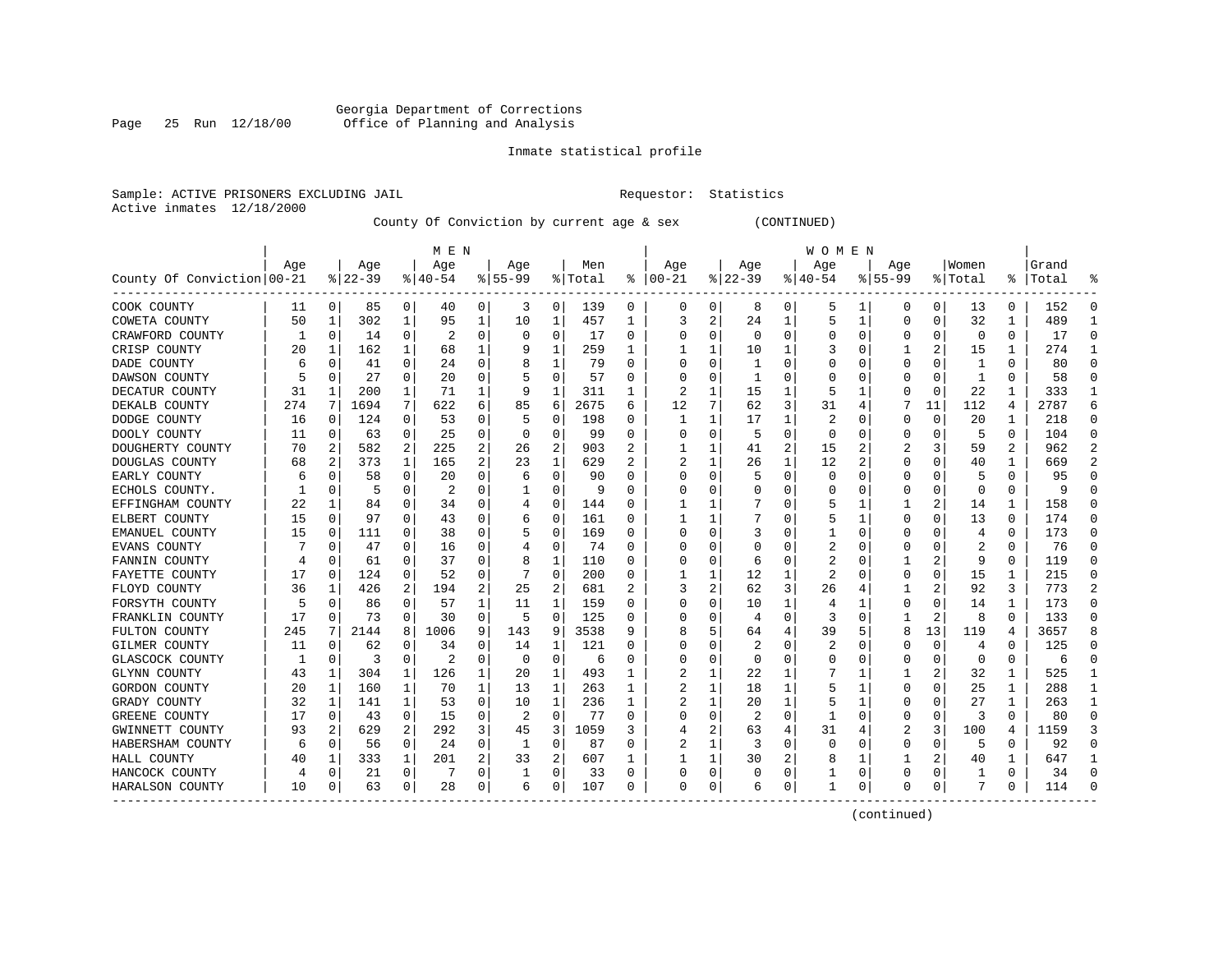# Georgia Department of Corrections<br>Page 26 Run 12/18/00 Office of Planning and Analysis Page 26 Run 12/18/00 Office of Planning and Analysis

# Inmate statistical profile

|                |            | Sample: ACTIVE PRISONERS EXCLUDING JAI |  |
|----------------|------------|----------------------------------------|--|
| Active inmates | 12/18/2000 |                                        |  |

IL Requestor: Statistics

County Of Conviction by current age & sex (CONTINUED)

|                            |     |              |          |              | M E N     |              |          |             |         |              |          |              |              |          | <b>WOMEN</b> |              |                |              |                |               |       |          |
|----------------------------|-----|--------------|----------|--------------|-----------|--------------|----------|-------------|---------|--------------|----------|--------------|--------------|----------|--------------|--------------|----------------|--------------|----------------|---------------|-------|----------|
|                            | Age |              | Age      |              | Age       |              | Age      |             | Men     |              | Age      |              | Age          |          | Age          |              | Age            |              | Women          |               | Grand |          |
| County Of Conviction 00-21 |     |              | $ 22-39$ |              | $8 40-54$ |              | $ 55-99$ |             | % Total | ႜ            | $ 00-21$ |              | $ 22-39$     |          | $ 40-54$     |              | $8155 - 99$    |              | % Total        | $\frac{8}{6}$ | Total |          |
| HARRIS COUNTY              | 13  | 0            | 60       | 0            | 30        | 0            | 2        | 0           | 105     | 0            |          | 1            | 3            | 0        | 0            | 0            | 0              | 0            | 4              | 0             | 109   | 0        |
| HART COUNTY                |     | $\Omega$     | 69       | 0            | 14        | 0            | 2        | 0           | 93      | 0            |          | 1            | 3            | 0        | 3            | 0            | 0              | 0            |                | 0             | 100   | $\cap$   |
| HEARD COUNTY               |     | $\Omega$     | 29       | $\Omega$     | 14        | $\mathbf 0$  | 13       | 1           | 60      | O            |          | $\mathbf{1}$ | $\mathbf{1}$ | O        | Ω            | $\Omega$     | O              | 0            | 2              | 0             | 62    |          |
| HENRY COUNTY               | 25  | 1            | 166      | $\mathbf{1}$ | 71        | $\mathbf{1}$ | 11       | 1           | 273     | 1            |          | 1            | 10           | 1        |              | -1           | O              | $\Omega$     | 16             | $\mathbf{1}$  | 289   | -1       |
| HOUSTON COUNTY             | 49  | 1            | 287      | $\mathbf{1}$ | 107       | 1            | 13       | 1           | 456     | 1            | 2        | 1            | 21           | 1        | 8            | 1            |                | 2            | 32             | 1             | 488   |          |
| IRWIN COUNTY               |     | 0            | 50       | 0            | 19        | 0            |          | $\mathbf 0$ | 78      | 0            |          | 0            | $\mathbf{1}$ | $\Omega$ |              | 0            | 0              | 0            | 1              | 0             | 79    | $\Omega$ |
| <b>JACKSON COUNTY</b>      | 19  | 1            | 108      | 0            | 63        | 1            | 8        | 1           | 198     | 0            | 0        | $\Omega$     | 12           | 1        | 5            | 1            | U              | 0            | 17             | 1             | 215   | $\cap$   |
| <b>JASPER COUNTY</b>       |     | $\Omega$     | 42       | 0            | 12        | 0            |          | 0           | 60      | $\Omega$     |          | $\Omega$     | $\Omega$     | $\Omega$ |              | $\mathbf 0$  | U              | 0            |                | 0             | 61    | $\Omega$ |
| JEFF DAVIS COUNTY          |     | $\Omega$     | 30       | $\Omega$     | 24        | $\mathbf 0$  |          | 0           | 65      | 0            | ∩        | $\Omega$     |              | 0        |              | 0            | O              | 0            | 4              | U             | 69    | $\Omega$ |
| <b>JEFFERSON COUNTY</b>    | 16  | $\Omega$     | 92       | 0            | 28        | 0            | 6        | 0           | 142     | O            |          | $\Omega$     |              | O        | 3            | 0            | U              | 0            | 10             | 0             | 152   | $\Omega$ |
| <b>JENKINS COUNTY</b>      | 10  |              | 58       | 0            | 14        | 0            |          | 0           | 83      | O            |          |              | 5            | 0        | 0            | C            | O              |              | 5              | U             | 88    |          |
| JOHNSON COUNTY             |     | U            | 38       | $\Omega$     | 13        | 0            |          | $\Omega$    | 57      | $\Omega$     |          | $\Omega$     | 3            | O        |              | $\mathsf{C}$ | O              |              | 4              | U             | 61    | $\cap$   |
| <b>JONES COUNTY</b>        |     | <sup>0</sup> | 40       | 0            | 21        | 0            |          | 0           | 71      | O            |          | 1            |              | 0        | 0            | $\Omega$     | O              |              | 2              | 0             | 73    | $\cap$   |
| LAMAR COUNTY               |     | O            | 69       | 0            | 34        | 0            | 6        | 0           | 115     | 0            |          | $\Omega$     | 1            | 0        | 3            | $\Omega$     | 0              | 0            | 4              | 0             | 119   | C        |
| LANIER COUNTY              |     | $\Omega$     | 29       | 0            | 8         | 0            |          | 0           | 44      | 0            |          | 0            | 4            | 0        | 2            | 0            | 0              | 0            | 6              | 0             | 50    | $\cap$   |
| LAURENS COUNTY             | 24  | 1            | 173      | $\mathbf 1$  | 56        | 1            |          | 0           | 257     | $\mathbf{1}$ |          | 1            |              | O        | 6            | 1            |                | 3            | 13             | 0             | 270   | -1       |
| LEE COUNTY                 |     | $\Omega$     | 40       | $\Omega$     | 10        | $\mathbf 0$  |          | 0           | 56      | $\Omega$     |          | 1            | 1            | O        |              | 0            | U              | $\Omega$     | 3              | 0             | 59    | $\Omega$ |
| LIBERTY COUNTY             | 29  | 1            | 141      | 1            | 44        | 0            | 8        | 1           | 222     | ı            |          | $\Omega$     | 8            | O        | 3            | $\Omega$     | U              | $\Omega$     | 11             | 0             | 233   | -1       |
| LINCOLN COUNTY             | 2   | 0            | 23       | 0            | 13        | 0            |          | 0           | 39      | O            |          | 0            |              | O        | 0            | 0            | O              |              | $\Omega$       | U             | 39    | $\cap$   |
| LONG COUNTY                |     | $\Omega$     | 39       | $\Omega$     | 19        | 0            | 4        | 0           | 69      | O            |          | $\Omega$     | 3            | O        |              | $\mathsf{C}$ | U              | O            | 4              | U             | 73    |          |
| LOWNDES COUNTY             | 48  | 1            | 359      | 1            | 127       | 1            | 14       | 1           | 548     | 1            |          | 1            | 22           | 1        | 12           | 2            |                | 3            | 37             | 1             | 585   |          |
| LUMPKIN COUNTY             |     | $\Omega$     | 41       | $\Omega$     | 19        | 0            | 10       | 1           | 73      | $\Omega$     |          | 1            |              | O        | 1            | $\Omega$     | U              | O            | 5              | U             | 78    | $\cap$   |
| MACON COUNTY               | 12  | $\Omega$     | 46       | $\Omega$     | 19        | 0            | 2        | $\mathbf 0$ | 79      | O            |          | $\Omega$     | U            | $\Omega$ | 1            | $\Omega$     | O              | 0            | 1              | U             | 80    | C        |
| MADISON COUNTY             |     | $\Omega$     | 64       | 0            | 30        | 0            | 9        | 1           | 112     | O            |          | 0            | 6            | 0        | 2            | 0            | O              |              | 8              | O             | 120   |          |
| MARION COUNTY              |     | $\Omega$     | 24       | $\Omega$     | 15        | 0            | 2        | 0           | 43      | $\Omega$     |          | $\Omega$     |              | $\Omega$ | 2            | $\Omega$     | O              | O            | 2              | U             | 45    | $\Omega$ |
| MCDUFFIE COUNTY            |     | $\Omega$     | 128      | $\mathbf{1}$ | 42        | $\mathbf 0$  | 10       | 1           | 187     | 0            |          | 1            |              | 0        |              | 0            | U              | O            | 8              | 0             | 195   | $\Omega$ |
| MCINTOSH COUNTY            |     | 0            | 50       | $\Omega$     | 23        | 0            |          | 0           | 80      | O            |          | 0            |              | 0        | 0            | 0            | U              | 0            | 2              | 0             | 82    | $\Omega$ |
| MERIWETHER COUNTY          | 16  | 0            | 110      | 0            | 49        | 0            | 8        | 1           | 183     | O            |          |              | 6            | 0        |              |              |                | 3            | 14             | 1             | 197   | $\Omega$ |
| MILLER COUNTY              | 3   | $\Omega$     | 20       | 0            |           | 0            |          | 0           | 31      | O            |          | 1            |              | O        | O            | $\mathsf{C}$ | U              | O            | 3              | 0             | 34    | $\cap$   |
| MITCHELL COUNTY            | 16  | $\Omega$     | 139      | $\mathbf{1}$ | 62        | 1            |          | 0           | 221     | 1            |          | 2            | 14           | 1        | 2            | $\mathsf{C}$ | O              | 0            | 20             | 1             | 241   | -1       |
| MONROE COUNTY              | 21  | 1            | 70       | $\Omega$     | 46        | $\mathbf 0$  |          | 0           | 141     | O            |          | $\Omega$     | 3            | O        | 1            | $\Omega$     | O              | <sup>0</sup> | 4              | 0             | 145   | $\Omega$ |
| MONTGOMERY COUNTY          |     | $\Omega$     | 22       | $\Omega$     | q         | 0            |          | 0           | 32      | U            |          | $\Omega$     |              | 0        | 2            | 0            | O              | 0            | $\overline{2}$ | 0             | 34    | $\cap$   |
| MORGAN COUNTY              | 12  | 0            | 63       | 0            | 18        | 0            |          | 0           | 98      | $\Omega$     |          | 0            |              | 0        |              | 0            |                |              |                | 0             | 105   | C        |
| MURRAY COUNTY              | 12  | 0            | 87       | 0            | 36        | 0            | 9        | $\mathbf 1$ | 144     | 0            |          | 0            | 3            | 0        | 2            | 0            | U              | 0            | 5              | U             | 149   | $\cap$   |
| MUSCOGEE COUNTY            | 138 | 4            | 862      | 3            | 371       | 3            | 45       | 3           | 1416    | 3            | 8        | 5            | 69           | 4        | 35           | 5            | $\mathfrak{D}$ | 3            | 114            | 4             | 1530  |          |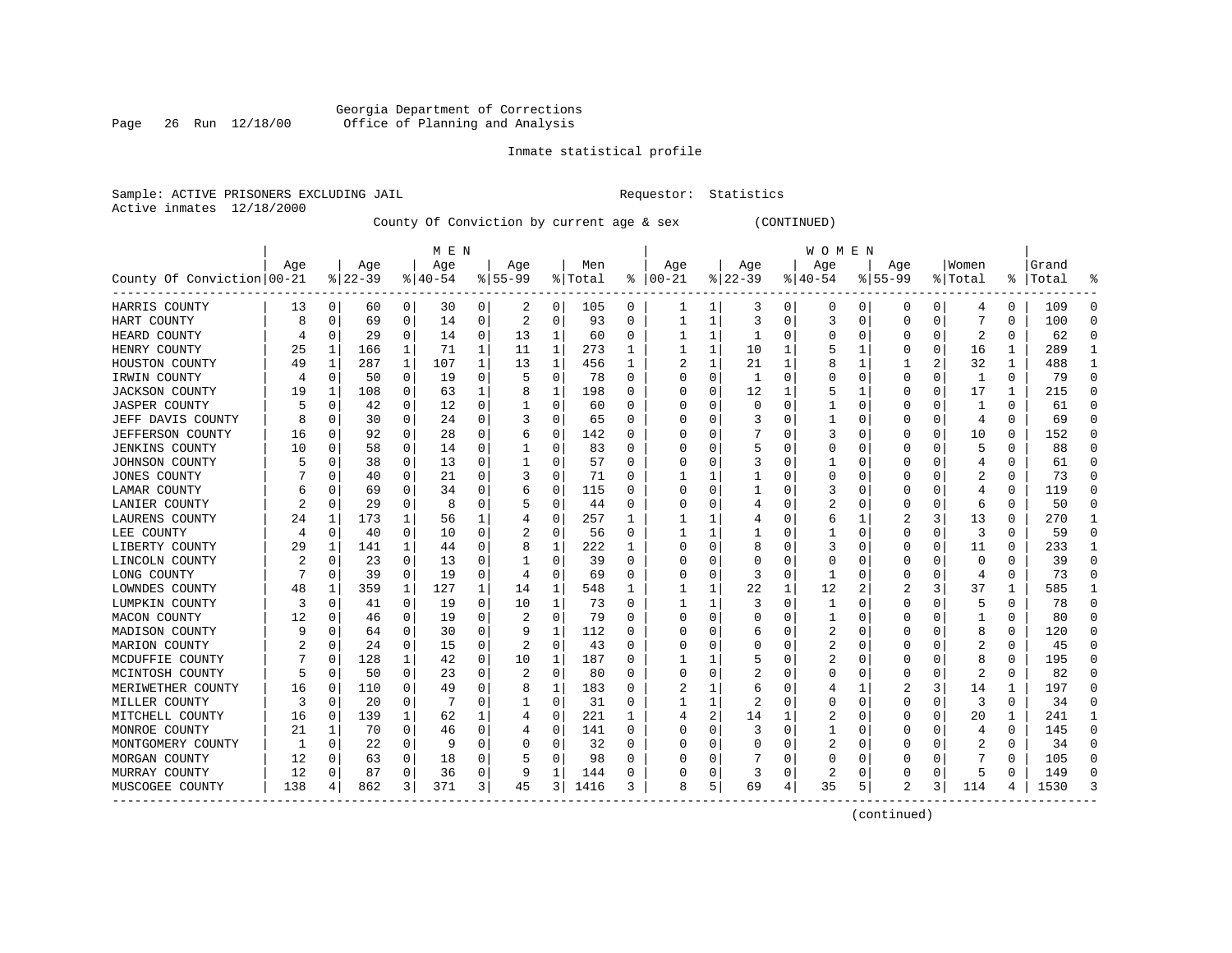# Georgia Department of Corrections<br>Page 27 Run 12/18/00 Office of Planning and Analysis Page 27 Run 12/18/00 Office of Planning and Analysis

# Inmate statistical profile

|                |            | Sample: ACTIVE PRISONERS EXCLUDING JAI |  |
|----------------|------------|----------------------------------------|--|
| Active inmates | 12/18/2000 |                                        |  |

IL Requestor: Statistics

County Of Conviction by current age & sex (CONTINUED)

|                            |     |          |          |          | M E N     |   |           |          |         |   |            |          |                |          | W O M E N |          |             |          |                         |          |           |               |
|----------------------------|-----|----------|----------|----------|-----------|---|-----------|----------|---------|---|------------|----------|----------------|----------|-----------|----------|-------------|----------|-------------------------|----------|-----------|---------------|
|                            | Age |          | Age      |          | Age       |   | Age       |          | Men     |   | Age        |          | Age            |          | Age       |          | Aqe         |          | Women                   |          | Grand     |               |
| County Of Conviction 00-21 |     |          | $ 22-39$ |          | $ 40-54 $ |   | $8 55-99$ |          | % Total | ႜ | $ 00 - 21$ |          | $ 22-39$       |          | $ 40-54$  |          | $8155 - 99$ |          | % Total                 |          | %   Total |               |
| NEWTON COUNTY              | 27  | 1        | 237      | 1        | 87        | 1 | 14        | 1        | 365     | 1 | 3          | 2        | 16             | 1        | 6         | 1        | 2           | 3        | 27                      | 1        | 392       |               |
| OCONEE COUNTY              | 4   | 0        | 31       | 0        | 14        | 0 | 1         | 0        | 50      | 0 | 1          | 1        | $\overline{2}$ | $\Omega$ | 0         | 0        | $\Omega$    | $\Omega$ | 3                       | 0        | 53        | ∩             |
| OGLETHORPE COUNTY          |     | 0        | 27       | 0        | 12        | 0 |           | 0        | 44      | U | C          | $\Omega$ | 1              | 0        | O         | 0        | O           | O        | -1                      | 0        | 45        | ∩             |
| PAULDING COUNTY            | 10  | $\Omega$ | 64       | 0        | 56        | 1 | 8         | 1        | 138     | 0 |            | $\Omega$ | 8              | 0        |           | $\Omega$ | O           | $\Omega$ | 10                      | 0        | 148       |               |
| PEACH COUNTY               |     | 0        | 54       | 0        | 35        | 0 |           | 0        | 94      | U |            | 0        |                | 0        | 2         | 0        | 0           | O        | 3                       | $\Omega$ | 97        |               |
| PICKENS COUNTY             |     | 0        | 51       | $\Omega$ | 29        | 0 | 9         | 1        | 93      | U |            | 0        | 5              | 0        |           | 1        | 0           | O        | g                       | $\Omega$ | 102       |               |
| PIERCE COUNTY              |     | 0        | 31       | 0        | 20        | 0 |           | 0        | 58      | U |            | 1        |                | 0        | U         | 0        | 0           | O        | 1                       | 0        | 59        | ∩             |
| PIKE COUNTY                |     | 0        | 14       | 0        | 11        | 0 |           | 0        | 30      | 0 | O          | 0        | C              | 0        |           | 0        | 0           | O        |                         | 0        | 31        | ∩             |
| POLK COUNTY                | q   | 0        | 113      | 0        | 42        | 0 |           | 0        | 171     | 0 |            | $\Omega$ | 8              | 0        |           | 0        | 0           | 0        | 9                       | 0        | 180       | $\Omega$      |
| PULASKI COUNTY             | 9   | 0        | 61       | 0        | 22        | 0 |           | 0        | 96      | 0 |            | 0        | 10             | 1        |           | 0        | 0           | 0        | 11                      | 0        | 107       | $\Omega$      |
| PUTNAM COUNTY              | 12  | 0        | 82       | 0        | 44        | 0 |           | 0        | 142     | 0 |            | 0        | 3              | O        |           | C        |             |          | 6                       | 0        | 148       |               |
| QUITMAN COUNTY             |     | $\Omega$ | 12       | 0        | $\Omega$  | 0 |           | 0        | 14      | 0 |            | $\Omega$ | $\Omega$       | 0        | 0         | $\Omega$ | 1           |          |                         | 0        | 15        |               |
| RABUN COUNTY               | 5   | n        | 23       | $\Omega$ | 13        | O | 3         | $\Omega$ | 44      | U |            | $\Omega$ | O              | $\Omega$ | 2         | $\Omega$ | $\Omega$    | $\Omega$ | 2                       | O        | 46        |               |
| RANDOLPH COUNTY            |     | $\Omega$ | 58       | 0        | 15        | O | 3         | 0        | 80      | U |            | 0        | -1             | $\Omega$ | 2         | 0        | 0           | $\Omega$ | 3                       | O        | 83        |               |
| RICHMOND COUNTY            | 150 | 4        | 1080     | 4        | 434       | 4 | 45        | 3        | 1709    | 4 |            | 2        | 97             | 5        | 42        | 6        | 1           | 2        | 143                     | 5        | 1852      |               |
| ROCKDALE COUNTY            | 34  | 1        | 157      | 1        | 92        | 1 | 16        | 1        | 299     | 1 |            | 1        |                | O        | 8         | 1        | 0           | 0        | 16                      | 1        | 315       | -1            |
| SCHLEY COUNTY              | 2   | 0        | 14       | 0        | 4         | 0 | O         | 0        | 20      | 0 |            | 0        | O              | 0        | 0         | 0        | 0           | O        | 0                       | 0        | 20        | $\cap$        |
| SCREVEN COUNTY             | 12  | 0        | 74       | 0        | 28        | 0 |           | 0        | 116     | 0 | 3          | 2        | 6              | 0        | 0         | 0        | 0           | O        | 9                       | 0        | 125       | ∩             |
| SEMINOLE COUNTY            | 8   | 0        | 50       | 0        | 20        | 0 | 3         | 0        | 81      | 0 |            |          | 4              | 0        | 2         | 0        | 0           | 0        |                         | 0        | 88        |               |
| SPALDING COUNTY            | 52  | 1        | 370      | 1        | 134       | 1 | 23        | 1        | 579     | 1 | 6          | 4        | 26             | 1        | 13        |          |             |          | 46                      | 2        | 625       | -1            |
| STEPHENS COUNTY            |     | 0        | 74       | 0        | 30        | 0 | 5         | $\Omega$ | 116     | 0 |            | 1        |                | 0        | 2         | $\Omega$ | 0           | O        |                         | 0        | 123       | ∩             |
| STEWART COUNTY             | 6   | $\Omega$ | 19       | 0        | 6         | 0 |           | 0        | 32      | U | O          | 0        | $\Omega$       | O        | 2         | $\Omega$ | O           | $\Omega$ | $\overline{\mathbf{c}}$ | 0        | 34        |               |
| SUMTER COUNTY              | 19  | 1        | 128      | 1        | 60        | 1 | 4         | 0        | 211     | 1 |            | 0        | 11             | 1        | 5         | 1        | 0           | $\Omega$ | 16                      | 1        | 227       |               |
| TALBOT COUNTY              | 6   | $\Omega$ | 21       | $\Omega$ |           | 0 |           | 0        | 32      | U |            | 0        | $\mathbf{1}$   | $\Omega$ |           | 0        | 0           | O        | 2                       | 0        | 34        | $\Omega$      |
| TALIAFERRO COUNTY          |     | $\Omega$ | 3        | $\Omega$ | 5         | U |           | 0        | 9       | U |            | $\Omega$ | C              | O        |           | 0        | O           | O        |                         | $\Omega$ | 10        | $\Omega$      |
| TATTNALL COUNTY            | 13  | 0        | 85       | 0        | 35        | 0 | 6         | 0        | 139     | U |            | 0        | 2              | 0        | 4         | 1        | 0           | O        | 6                       | 0        | 145       | ∩             |
| TAYLOR COUNTY              | 12  | 0        | 44       | 0        | 16        | 0 | 2         | 0        | 74      | 0 |            |          |                | 0        |           | 0        | 0           | O        | 4                       | 0        | 78        | ∩             |
| TELFAIR COUNTY             | 8   | 0        | 89       | 0        | 39        | 0 | 2         | 0        | 138     | 0 |            | 1        | 6              | 0        | 4         | 1        | 0           | O        | 12                      | 0        | 150       | ∩             |
| TERRELL COUNTY             | 6   | $\Omega$ | 60       | 0        | 18        | 0 |           | $\Omega$ | 86      | 0 |            | 0        |                | 0        |           | C        | 0           | 0        | $\overline{\mathbf{c}}$ | 0        | 88        |               |
| THOMAS COUNTY              | 25  | 1        | 192      | 1        | 72        | 1 | 10        | 1        | 299     | 1 |            | 1        | 10             | 1        |           | 1        | 0           | O        | 17                      | 1        | 316       | -1            |
| TIFT COUNTY                | 29  | 1        | 193      | 1        | 83        | 1 | 13        | 1        | 318     | 1 |            | 1        | 9              | 1        |           | 1        | 1           | 2        | 16                      | 1        | 334       | -1            |
| TOOMBS COUNTY              | 41  | 1        | 155      | 1        | 66        | 1 | 8         | 1        | 270     | 1 | 3          | 2        | 17             | 1        | 1         | 0        | O           | $\Omega$ | 21                      | 1        | 291       | -1            |
| TOWNS COUNTY               |     | 0        | 14       | 0        |           | 0 |           | 0        | 25      | U |            | 1        | $\Omega$       | 0        | 0         | 0        | 0           | O        | 1                       | 0        | 26        | $\Omega$      |
| TREUTLEN COUNTY            | 2   | 0        | 27       | 0        | 14        | 0 |           | 0        | 44      | 0 |            | 0        | 2              | 0        |           | 0        | O           | 0        | 3                       | $\Omega$ | 47        | $\Omega$      |
| TROUP COUNTY               | 67  | 2        | 426      | 2        | 136       | 1 | 23        | 1        | 652     | 2 | 5          | 3        | 29             | 2        | 9         | 1        | O           | 0        | 43                      | 2        | 695       | $\mathcal{D}$ |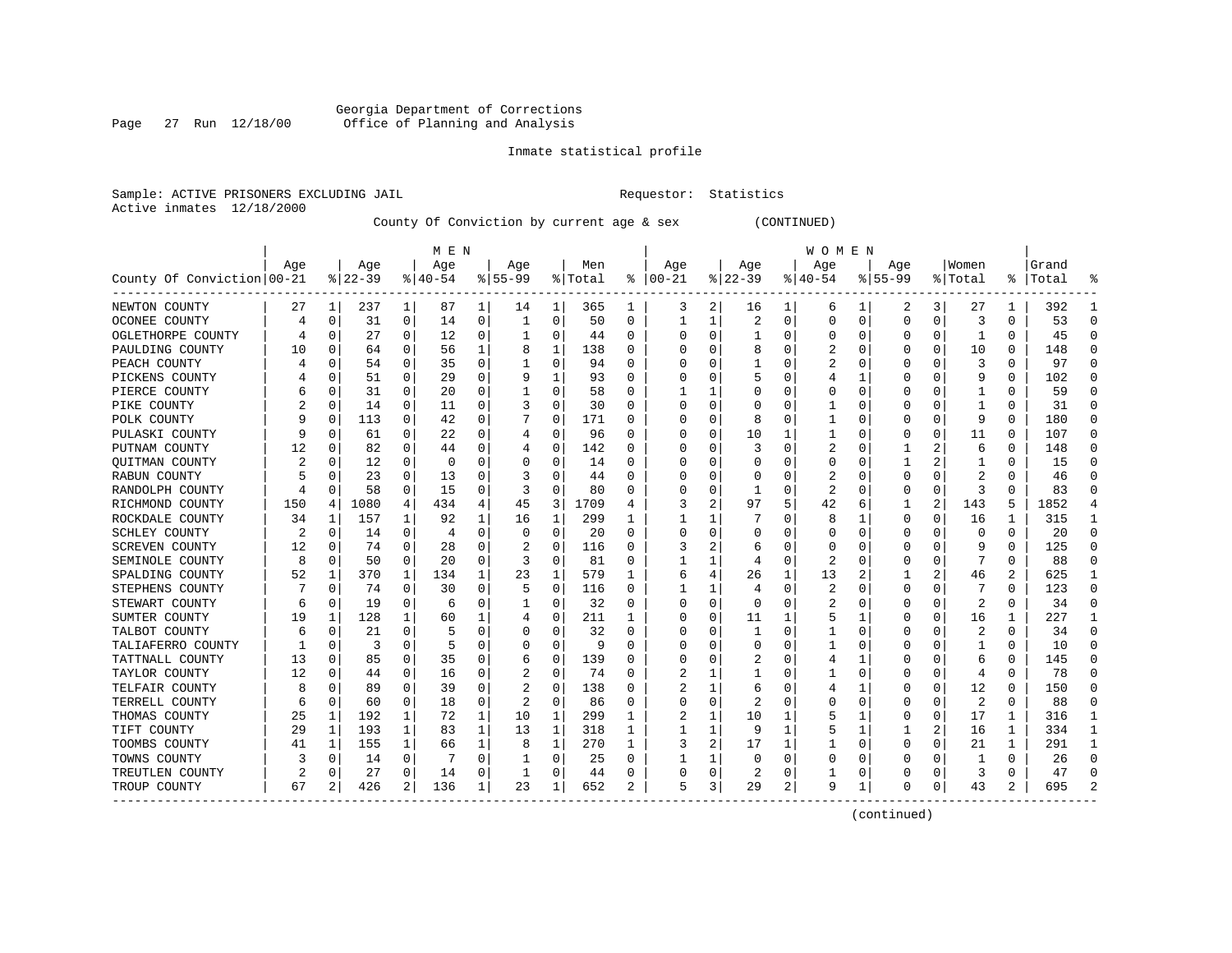# Georgia Department of Corrections<br>Page 28 Run 12/18/00 Office of Planning and Analysis Page 28 Run 12/18/00 Office of Planning and Analysis

# Inmate statistical profile

Active inmates 12/18/2000

Sample: ACTIVE PRISONERS EXCLUDING JAIL **Requestor:** Statistics

County Of Conviction by current age & sex (CONTINUED)

|                            |      |          |          |              | M E N                        |          |           |          |                    |              |          |      |          |      | <b>WOMEN</b> |      |           |          |          |               |           |          |
|----------------------------|------|----------|----------|--------------|------------------------------|----------|-----------|----------|--------------------|--------------|----------|------|----------|------|--------------|------|-----------|----------|----------|---------------|-----------|----------|
|                            | Age  |          | Age      |              | Age                          |          | Age       |          | Men                |              | Age      |      | Age      |      | Age          |      | Age       |          | Women    |               | Grand     |          |
| County Of Conviction 00-21 |      |          | $ 22-39$ |              | $8140 - 54$                  |          | $8 55-99$ |          | % Total            | ႜ            | $ 00-21$ |      | $ 22-39$ |      | $ 40-54$     |      | $8 55-99$ |          | % Total  | $\frac{1}{6}$ | Total     | ႜ        |
| TURNER COUNTY              |      | 0        | 49       | 0            | 22                           | 0        | 4         | 0        | 79                 | 0            | O        |      | 2        | 0    | $\Omega$     | 0    | 0         | 0        | 2        |               | 81        | O        |
| TWIGGS COUNTY              |      | 0        | 19       | 0            | 12                           | 0        |           | 0        | 36                 | 0            |          |      | $\Omega$ | U    |              | O    |           | $\Omega$ |          |               | 36        | $\Omega$ |
| UNION COUNTY               |      | O        | 26       | $\Omega$     | 10                           | 0        |           | U        | 41                 | $\Omega$     |          |      | n        |      |              |      |           | 0        |          |               | 42        | $\Omega$ |
| <b>UPSON COUNTY</b>        | 18   | $\Omega$ | 111      | 0            | 41                           | 0        | 11        | 1        | 181                | <sup>0</sup> |          |      | 5        |      |              |      |           | U        |          | 0             | 188       | $\Omega$ |
| WALKER COUNTY              | 21   |          | 183      | 1            | 72                           | 1        | 13        | 1        | 289                |              |          |      | 10       |      |              |      |           | 0        | 18       |               | 307       |          |
| WALTON COUNTY              | 21   | 1        | 186      | $\mathbf{1}$ | 72                           |          | 12        | 1        | 291                |              |          |      | 12       |      |              |      |           | 0        | 14       |               | 305       |          |
| WARE COUNTY                | 34   |          | 260      | 1            | 105                          |          | 16        | 1        | 415                |              |          |      | 16       |      |              |      |           | 0        | 24       |               | 439       |          |
| WARREN COUNTY              |      |          | 27       | $\Omega$     | 16                           | $\Omega$ |           | $\Omega$ | 48                 | $\Omega$     |          |      | 0        |      |              |      |           |          |          | 0             | 49        | $\Omega$ |
| WASHINGTON COUNTY          | 16   |          | 84       | $\Omega$     | 27                           | $\Omega$ |           | O        | 129                | <sup>0</sup> |          |      |          |      |              |      |           | U        | 9        | 0             | 138       | $\Omega$ |
| WAYNE COUNTY               | q    |          | 83       | 0            | 23                           |          |           | $\Omega$ | 118                | <sup>0</sup> |          |      |          |      |              |      |           |          | 6        |               | 124       | $\Omega$ |
| WEBSTER COUNTY             |      |          |          | 0            | 2                            | 0        |           | 0        | 10                 | $\Omega$     |          |      | 0        | U    |              |      |           | U        |          |               | 10        | $\Omega$ |
| WHEELER COUNTY             | 2    | O        | 24       | 0            | 13                           | U        |           | U        | 42                 | $\Omega$     |          |      | O        |      |              |      |           |          |          |               | 43        | $\Omega$ |
| WHITE COUNTY               |      | $\Omega$ | 42       | 0            | 14                           | 0        |           | 0        | 63                 | O            |          |      |          |      |              |      |           | U        |          | U             | 68        | O        |
| WHITFIELD COUNTY           | 37   |          | 313      | 1            | 160                          | 2        | 26        | 2        | 536                |              |          |      | 44       | 2    |              |      |           | 0        | 55       | 2             | 591       |          |
| WILCOX COUNTY              |      |          | 25       | $\Omega$     | 17                           | 0        |           | O        | 47                 | $\Omega$     |          |      | 5        |      |              |      |           | U        |          |               | 52        | $\Omega$ |
| WILKES COUNTY              |      |          | 45       | 0            | 19                           | 0        |           | 0        | 73                 | 0            |          |      | 5        |      |              |      |           | U        |          |               | 78        | $\Omega$ |
| WILKINSON COUNTY           |      | 0        | 34       | 0            | 11                           | 0        |           | 0        | 47                 | 0            |          |      | 2        | 0    |              |      |           | 0        | 2        | 0             | 49        | $\Omega$ |
| WORTH COUNTY               |      | 0        | 89       | 0            | 33                           | 0        |           | $\Omega$ | 137                | U            |          |      |          | U    |              |      |           | U        |          | 0             | 140       | ∩        |
| CONVERSION                 | U    |          | 0        | 0            | $\Omega$                     | 0        | 0         | 0        | 0                  |              | O        | 0    | U        | 0    | U            |      | U         | 0        |          |               |           |          |
| Total reported             |      |          |          |              | 3732 100 25565 100 10636 100 |          |           |          | 1539 100 41472 100 |              | 167 100  |      | 1799 100 |      | 729 100      |      |           | 63 100   | 2758 100 |               | 44230 100 |          |
| Percent reported           |      | 99.7     |          | 99.8         |                              | 99.8     |           | 99.9     |                    | 99.8         |          | 99.4 |          | 99.8 |              | 99.9 |           | 98.4     |          | 99.7          |           | 99.8     |
| <b>UNKNOWN</b>             | 11   |          | 51       |              | 25                           |          | 2         |          | 89                 |              |          |      |          |      |              |      |           |          |          |               | 96        |          |
| Total                      | 3743 |          | 25616    |              | 10661                        |          | 1541      |          | 41561              |              | 168      |      | 1803     |      | 730          |      | 64        |          | 2765     |               | 44326     |          |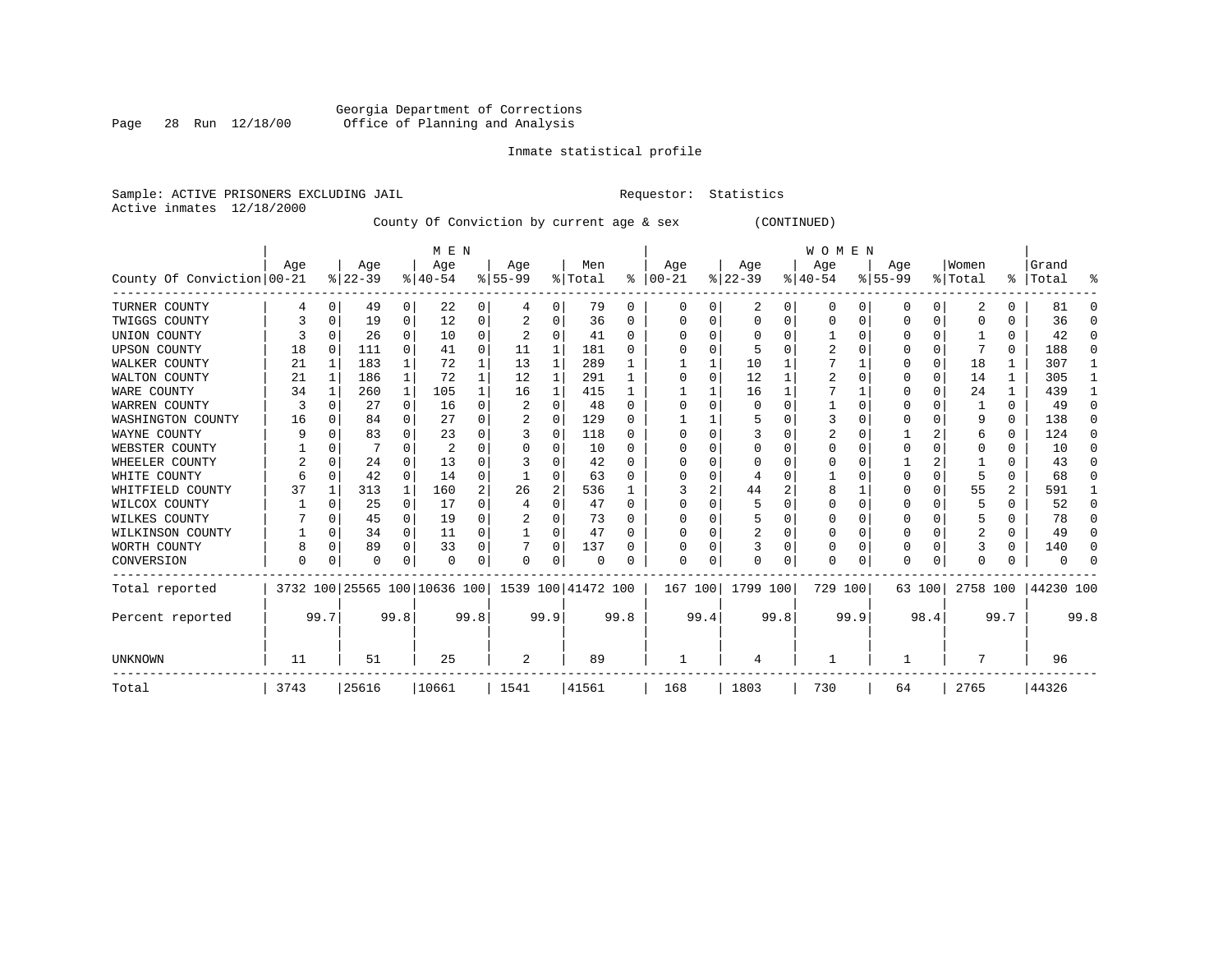# Georgia Department of Corrections<br>Page 29 Run 12/18/00 Office of Planning and Analysis Page 29 Run 12/18/00 Office of Planning and Analysis

# Inmate statistical profile

Sample: ACTIVE PRISONERS EXCLUDING JAIL **Requestor:** Statistics Active inmates 12/18/2000

Circuit Of Conviction by current age & sex

|                      |           |   |           |              | M E N     |    |             |                |         |   |          |          |             |              | W O M E N |   |                |    |         |                |           |                |
|----------------------|-----------|---|-----------|--------------|-----------|----|-------------|----------------|---------|---|----------|----------|-------------|--------------|-----------|---|----------------|----|---------|----------------|-----------|----------------|
|                      | Age       |   | Aqe       |              | Age       |    | Aqe         |                | Men     |   | Age      |          | Aqe         |              | Aqe       |   | Aqe            |    | Women   |                | Grand     |                |
| Circ Of Conviction   | $00 - 21$ |   | $8 22-39$ |              | $8 40-54$ |    | $8155 - 99$ |                | % Total | ៖ | $ 00-21$ |          | $8$   22-39 |              | $ 40-54$  |   | $8155 - 99$    |    | % Total |                | %   Total |                |
| ALAPAHA CIRCUIT      | 27        | 1 | 212       | 1            | 86        | 1  | 14          | 1              | 339     | 1 | 0        | 0        | 20          | 1            | 9         | 1 | 0              | 0  | 29      | 1              | 368       | -1             |
| ALCOVY CIRCUIT       | 48        | 1 | 423       | 2            | 159       | 2  | 26          | $\overline{2}$ | 656     | 2 | 3        | 2        | 28          | 2            | 8         | 1 | $\overline{a}$ | 3  | 41      | 1              | 697       | $\mathfrak{D}$ |
| ATLANTA CIRCUIT      | 245       | 7 | 2144      | 8            | 1006      | 10 | 143         | 9              | 3538    | 9 |          | 5        | 64          | 4            | 39        | 5 | 8              | 13 | 119     | 4              | 3657      | 8              |
| ATLANTIC CIRCUIT     | 68        | 2 | 420       | 2            | 162       | 2  | 27          | 2              | 677     | 2 |          | $\Omega$ | 17          | 1            | 10        | 1 |                | 2  | 28      |                | 705       |                |
| AUGUSTA CIRCUIT      | 207       | 6 | 1333      | 5            | 525       | 5  | 57          | 4              | 2122    | 5 |          | 4        | 111         | 6            | 50        | 7 | 1              | 2  | 168     | 6              | 2290      |                |
| BLUE RIDGE CIRCUIT   | 36        | 1 | 206       | 1            | 148       | 1  | 31          | 2              | 421     | 1 |          | 1        | 39          | 2            | 11        | 2 | 0              | O  | 52      | 2              | 473       | -1             |
| BRUNSWICK CIRCUIT    | 64        | 2 | 532       | 2            | 229       | 2  | 34          | 2              | 859     | 2 | 3        | 2        | 32          | 2            | 14        | 2 | 3              | 5  | 52      | 2              | 911       | $\mathcal{D}$  |
| CHATTAHOOCHEE CIRCUI | 175       | 5 | 1022      | 4            | 445       | 4  | 51          | 3              | 1693    | 4 | 12       | 7        | 74          | 4            | 39        | 5 | 2              | 3  | 127     | 5              | 1820      | $\overline{4}$ |
| CHEROKEE CIRCUIT     | 60        | 2 | 402       | 2            | 170       | 2  | 38          | 2              | 670     | 2 | 6        |          | 45          | 3            | 10        | 1 | 0              | 0  | 61      | 2              | 731       | 2              |
| CLAYTON CIRCUIT      | 173       | 5 | 994       | 4            | 345       | 3  | 49          | 3              | 1561    | 4 |          | 4        | 112         | 6            | 36        | 5 | 3              |    | 158     | 6              | 1719      | $\overline{4}$ |
| COBB CIRCUIT         | 154       | 4 | 1135      | 4            | 485       | 5  | 71          | 5              | 1845    | 4 |          | 5        | 85          | 5            | 43        | 6 | 2              | 3  | 138     |                | 1983      |                |
| CONASAUGA CIRCUIT    | 49        | 1 | 400       | 2            | 196       | 2  | 35          | 2              | 680     | 2 | 3        | 2        | 47          | 3            | 10        | 1 | 0              | O  | 60      | 2              | 740       | 2              |
| CORDELE CIRCUIT      | 56        | 2 | 361       | 1            | 158       | 1  | 21          | 1              | 596     | 1 | 2        |          | 32          | 2            | 6         | 1 | 1              |    | 41      |                | 637       |                |
| COWETA CIRCUIT       | 169       | 5 | 1112      | 4            | 397       | 4  | 81          | 5              | 1759    | 4 | 14       | 8        | 92          | 5            | 28        | 4 | 3              | 5  | 137     | 5              | 1896      |                |
| DOUGHERTY CIRCUIT    | 70        | 2 | 582       | 2            | 225       | 2  | 26          | 2              | 903     | 2 | 1        | 1        | 41          | 2            | 15        | 2 | $\overline{a}$ | 3  | 59      | $\overline{2}$ | 962       | 2              |
| DUBLIN CIRCUIT       | 34        | 1 | 257       | 1            | 95        | 1  | 8           | 1              | 394     | 1 |          | 1        | 9           | $\mathbf{1}$ | 8         | 1 | 2              | 3  | 20      | 1              | 414       | $\mathbf{1}$   |
| EASTERN CIRCUIT      | 224       | 6 | 1413      | 6            | 471       | 4  | 53          | 3              | 2161    | 5 |          | 5        | 95          | 5            | 42        | 6 |                | 3  | 147     | 5              | 2308      | 5              |
| FLINT CIRCUIT        | 26        | 1 | 259       | 1            | 121       | 1  | 23          | 1              | 429     | 1 |          |          | 13          | 1            | 5         | 1 | 0              | O  | 19      |                | 448       |                |
| GRIFFIN CIRCUIT      | 89        | 2 | 619       | 2            | 238       | 2  | 44          | 3              | 990     |   |          | 4        | 43          | 2            | 18        |   | 1              |    | 69      | 3              | 1059      | 2              |
| GWINNETT CIRCUIT     | 93        | 3 | 629       | 2            | 292       | 3  | 45          | 3              | 1059    | ٦ |          | 2        | 63          | 4            | 31        |   | 2              | 3  | 100     | 4              | 1159      | 3              |
| HOUSTON CIRCUIT      | 49        | 1 | 287       | 1            | 107       | 1  | 13          | 1              | 456     | 1 | 2        | 1        | 21          | $\mathbf{1}$ | 8         | 1 | 1              |    | 32      | 1              | 488       |                |
| LOOKOUT MOUNTAIN CIR | 48        | 1 | 427       | 2            | 202       | 2  | 37          | 2              | 714     | 2 | 2        | 1        | 34          | 2            | 11        | 2 | 2              | 3  | 49      | 2              | 763       | 2              |
| MACON CIRCUIT        | 98        | 3 | 711       | 3            | 347       | 3  | 35          | $\overline{2}$ | 1191    | 3 |          | 2        | 33          | 2            | 27        | 4 | $\overline{2}$ | 3  | 65      | 2              | 1256      | 3              |
| MIDDLE CIRCUIT       | 92        | 2 | 519       | 2            | 175       | 2  | 21          | 1              | 807     | 2 |          | 2        | 35          | 2            |           | 1 | $\Omega$       | O  | 48      | 2              | 855       | $\mathcal{D}$  |
| MOUNTAIN CIRCUIT     | 18        | 0 | 153       | 1            | 67        | 1  | 9           | 1              | 247     | 1 |          | 2        | 7           | U            |           | 1 | 0              | O  | 14      | 1              | 261       | -1             |
| NORTHEASTERN CIRCUIT | 45        | 1 | 360       | 1            | 221       | 2  | 38          | 2              | 664     | 2 |          |          | 31          | 2            | 8         | 1 |                |    | 41      | 1              | 705       | 2              |
| NORTHERN CIRCUIT     | 53        | 1 | 330       | 1            | 129       | 1  | 23          | 1              | 535     |   |          |          | 21          | 1            | 13        | 2 |                |    | 37      | 1              | 572       | -1             |
| OCMULGEE CIRCUIT     | 101       | 3 | 559       | 2            | 208       | 2  | 25          | 2              | 893     |   |          |          | 40          | 2            | 10        | 1 |                |    | 52      | 2              | 945       | 2              |
| OCONEE CIRCUIT       | 46        | 1 | 391       | 2            | 163       | 2  | 17          | 1              | 617     | 1 |          | 2        | 37          | 2            | 12        | 2 | 1              | 2  | 54      | 2              | 671       | $\mathcal{D}$  |
| OGEECHEE CIRCUIT     | 98        | 3 | 444       | 2            | 157       | 1  | 15          | 1              | 714     | 2 | 6        | 4        | 34          | 2            | 11        | 2 | 3              |    | 54      | 2              | 768       | 2              |
| PATAULA CIRCUIT      | 32        | 1 | 271       | $\mathbf{1}$ | 88        | 1  | 15          | $\mathbf{1}$   | 406     | 1 | 2        | 1        | 14          | $\mathbf{1}$ | 4         | 1 | 1              | 2  | 21      | 1              | 427       |                |
| PIEDMONT CIRCUIT     | 46        | 1 | 223       | $\mathbf{1}$ | 138       | 1  | 25          | 2              | 432     |   |          | 1        | 25          | 1            | 10        | 1 | 0              | 0  | 37      | 1              | 469       | 1              |
| ROME CIRCUIT         | 36        | 1 | 426       | 2            | 194       | 2  | 25          | 2              | 681     |   |          | 2        | 62          | 3            | 26        | 4 | 1              | 2  | 92      | 3              | 773       | 2              |
| SOUTH GEORGIA CIRCUI | 86        | 2 | 518       | 2            | 208       | 2  | 26          | 2              | 838     | 2 |          | 5.       | 53          | 3            | 13        | 2 | 0              | 0  | 74      | 3              | 912       | $\mathcal{D}$  |
| SOUTHERN CIRCUIT     | 111       | 3 | 807       | 3            | 314       | 3  | 43          | 3              | 1275    | 3 | 3        | 2        | 42          | 2            | 21        | 3 | 3              | 5  | 69      | 3.             | 1344      |                |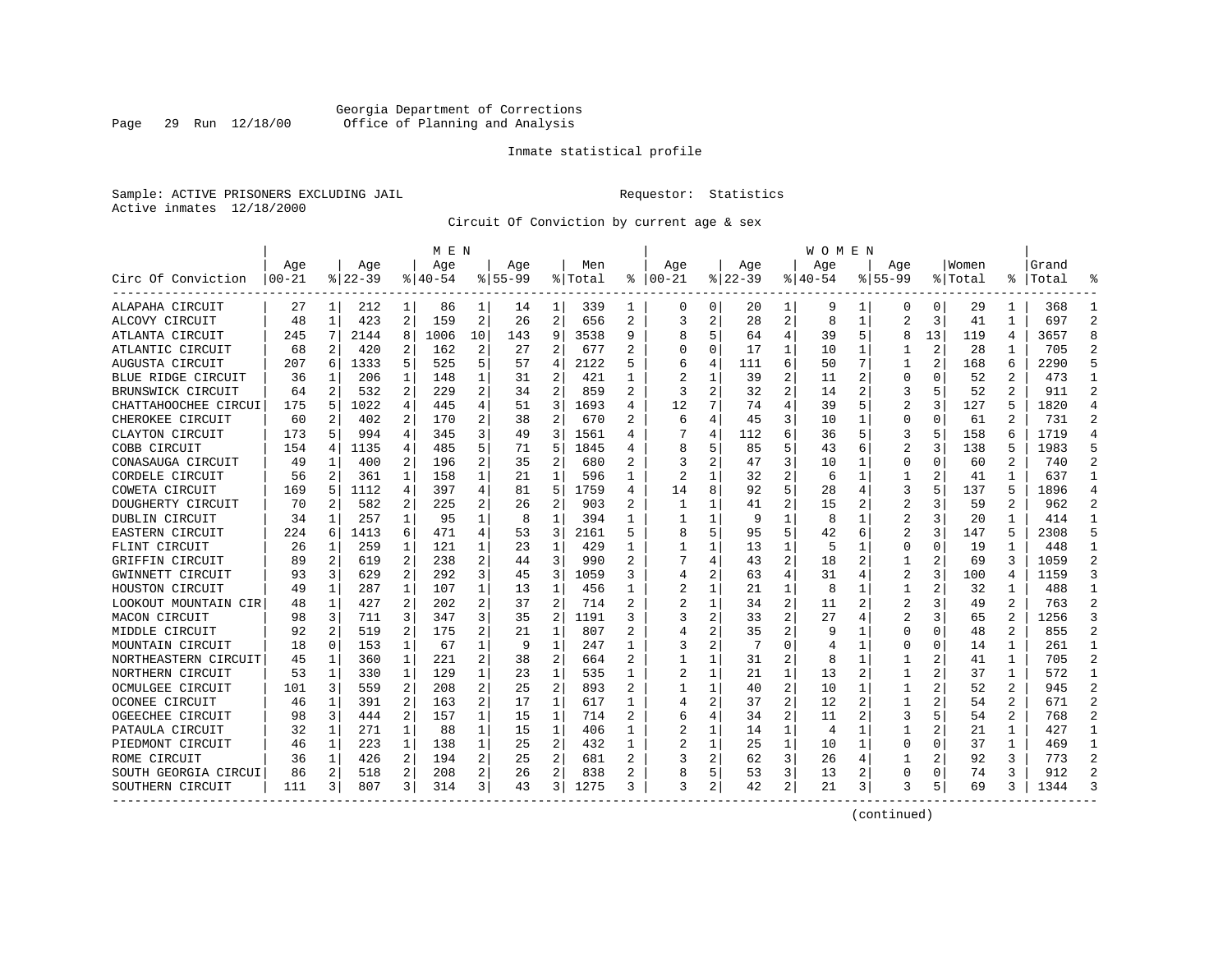# Georgia Department of Corrections<br>Page 30 Run 12/18/00 Office of Planning and Analysis Page 30 Run 12/18/00 Office of Planning and Analysis

# Inmate statistical profile

Sample: ACTIVE PRISONERS EXCLUDING JAIL **Requestor:** Statistics Active inmates 12/18/2000

Circuit Of Conviction by current age & sex (Continued)

|                      |          |      |           |      | M E N                        |      |          |          |                    |      |          |      |           |          | <b>WOMEN</b> |          |           |        |          |      |           |              |
|----------------------|----------|------|-----------|------|------------------------------|------|----------|----------|--------------------|------|----------|------|-----------|----------|--------------|----------|-----------|--------|----------|------|-----------|--------------|
|                      | Age      |      | Age       |      | Age                          |      | Age      |          | Men                |      | Age      |      | Age       |          | Age          |          | Age       |        | Women    |      | Grand     |              |
| Circ Of Conviction   | $ 00-21$ |      | $ 22-39 $ |      | $ 40-54 $                    |      | $ 55-99$ |          | % Total            | ႜ    | $ 00-21$ |      | $ 22-39 $ |          | $ 40-54 $    |          | $8 55-99$ |        | % Total  |      | %   Total | ႜ            |
| SOUTHWESTERN CIRCUIT | 44       |      | 254       |      | 101                          |      | 9        |          | 408                |      |          |      | 12        |          | 9            |          | O         | 0      | 22       |      | 430       |              |
| STONE MOUNTAIN CIRCU | 274      |      | 1694      | 7    | 622                          | 6    | 85       | 6        | 2675               | 6    | 12       |      | 62        | 3        | 31           |          |           | 11     | 112      | 4    | 2787      | 6            |
| TALLAPOOSA CIRCUIT   | 29       |      | 240       |      | 126                          |      | 21       |          | 416                |      |          |      | 22        |          |              |          |           |        | 26       |      | 442       |              |
| TIFTON CIRCUIT       | 45       |      | 381       |      | 157                          |      | 29       |          | 612                |      |          |      | 15        |          |              |          |           |        | 22       |      | 634       |              |
| TOOMBS CIRCUIT       | 21       |      | 229       |      | 97                           |      | 15       |          | 362                |      |          |      | 10        |          |              |          |           |        | 15       |      | 377       |              |
| WAYCROSS CIRCUIT     | 65       |      | 511       |      | 212                          | 2    | 29       |          | 817                |      |          |      | 32        |          | 13           |          |           |        | 49       | 2    | 866       |              |
| WESTERN CIRCUIT      | 47       |      | 356       |      | 143                          |      | 16       |          | 562                |      |          |      | 27        |          |              |          |           |        | 37       |      | 599       |              |
| ROCKDALE CIRCUIT     | 34       |      | 157       |      | 92                           |      | 16       |          | 299                |      |          |      |           |          | 8            |          |           |        | 16       |      | 315       |              |
| DOUGLAS CIRCUIT      | 68       |      | 373       |      | 165                          |      | 23       |          | 629                |      |          |      | 26        |          | 12           |          |           |        | 40       |      | 669       |              |
| APPALACHIAN CIRCUIT  | 19       |      | 174       |      | 100                          |      | 31       |          | 324                |      |          |      | 13        |          | 8            |          |           |        | 22       |      | 346       |              |
| ENOTAH CIRCUIT       | 15       |      | 123       |      | 50                           | 0    | 14       |          | 202                |      |          |      |           |          |              |          | $\Omega$  |        | 12       | 0    | 214       | <sup>0</sup> |
| BELL-FORSYTH CIRCUIT | 4        | 0    | 68        | 0    | 37                           |      | 3        | $\Omega$ | 112                | 0    | $\Omega$ | 0    | 7         | $\Omega$ | $\Omega$     | $\Omega$ | $\Omega$  |        |          | 0    | 119       | C            |
| Total reported       |          |      |           |      | 3691 100 25441 100 10573 100 |      |          |          | 1535 100 41240 100 |      | 167 100  |      | 1791 100  |          | 723 100      |          |           | 63 100 | 2744 100 |      | 43984 100 |              |
| Percent reported     |          | 98.6 |           | 99.3 |                              | 99.2 |          | 99.6     |                    | 99.2 |          | 99.4 |           | 99.3     |              | 99.0     |           | 98.4   |          | 99.2 |           | 99.2         |
| NOT REPORTED         | 52       |      | 175       |      | 88                           |      | 6        |          | 321                |      |          |      | 12        |          |              |          |           |        | 21       |      | 342       |              |
| Total                | 3743     |      | 25616     |      | 10661                        |      | 1541     |          | 41561              |      | 168      |      | 1803      |          | 730          |          | 64        |        | 2765     |      | 44326     |              |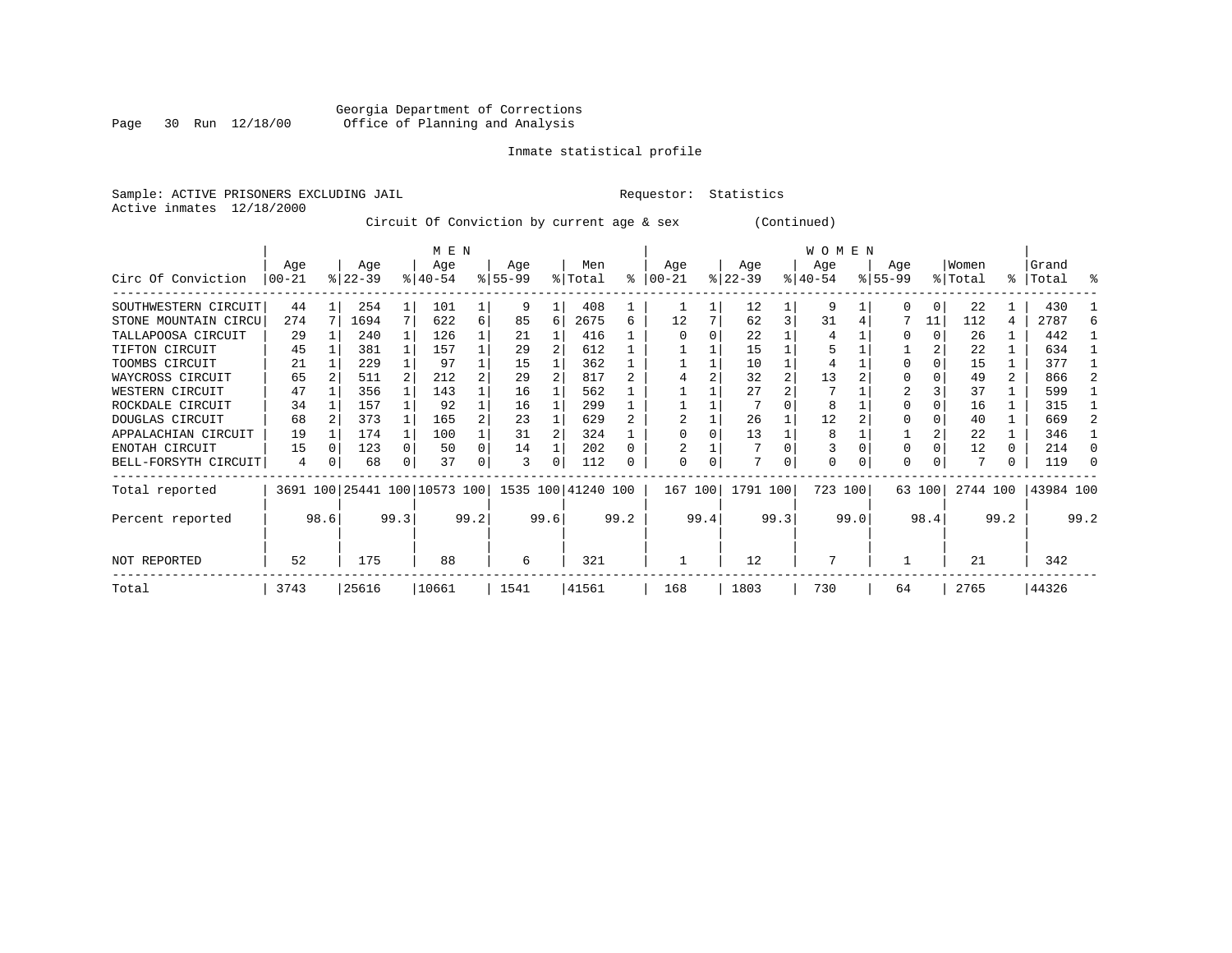# Georgia Department of Corrections<br>Page 31 Run 12/18/00 Office of Planning and Analysis Page 31 Run 12/18/00 Office of Planning and Analysis

# Inmate statistical profile

Sample: ACTIVE PRISONERS EXCLUDING JAIL **Requestor:** Statistics Active inmates 12/18/2000

Home County by current age & sex

| Age<br>Age<br>Age<br>Men<br>Age<br>Age<br>Women<br>Grand<br>Age<br>Age<br>Aqe<br>$8 22-39$<br>% Total<br>$ 00-21$<br>$ 22-39$<br>$ 40-54$<br>$8 55-99$<br>$00 - 21$<br>$8140 - 54$<br>$8155 - 99$<br>နွ<br>% Total<br>%   Total<br>Home County<br>$\Omega$<br>3<br>0<br>52<br>0<br>32<br>0<br>0<br>92<br>0<br>0<br>2<br>0<br>0<br>0<br>0<br>3<br>0<br>95<br>APPLING COUNTY<br>5<br>0<br>ı<br>$\mathbf 0$<br>$\mathbf{1}$<br>0<br>30<br>10<br>0<br>5<br>0<br>46<br>0<br>$\Omega$<br>0<br>0<br>$\Omega$<br>0<br>$\Omega$<br>0<br>$\mathbf{1}$<br>$\Omega$<br>47<br>$\Omega$<br>ATKINSON COUNTY<br>43<br>2<br><b>BACON COUNTY</b><br>0<br>31<br>$\Omega$<br>11<br>0<br>0<br>0<br>0<br>0<br>$\Omega$<br>46<br>∩<br>U<br>0<br>∩<br>0<br>3<br>0<br>-5<br>0<br>0<br>18<br>0<br>0<br>25<br>U<br>0<br>0<br>0<br>O<br>O<br>26<br>$\Omega$<br>BAKER COUNTY<br>0<br>-1<br>C<br>-1<br>1<br>2<br><b>BALDWIN COUNTY</b><br>37<br>1<br>196<br>67<br>1<br>8<br>1<br>308<br>O<br>20<br>1<br>1<br>26<br>1<br>334<br>$\mathbf{1}$<br>1<br>5<br>27<br>0<br>46<br>2<br>5<br>51<br>BANKS COUNTY<br>$\Omega$<br>0<br>$\Omega$<br>3<br>0<br>$\mathbf 0$<br>$\Omega$<br>$\Omega$<br>0<br>$\Omega$<br>0<br>0<br>14<br>5<br>$\Omega$<br>98<br>$\mathbf 0$<br>$\mathbf 1$<br>181<br>195<br>$\Omega$<br>1<br>51<br>1<br>11<br>0<br>11<br>1<br>3<br>$\mathbf 0$<br>0<br><b>BARROW COUNTY</b><br>21<br>0<br>0<br>14<br>2<br>2<br>$\overline{a}$<br>35<br>220<br>$\mathbf 1$<br>97<br>1<br>23<br>375<br>1<br>3<br>30<br>$\Omega$<br>44<br>419<br>$\mathbf{1}$<br>BARTOW COUNTY<br>1<br>9<br>1<br>0<br>5<br>21<br>$\Omega$<br>0<br>153<br>9<br>$\mathbf{1}$<br>167<br>$\Omega$<br>BEN HILL COUNTY<br>1<br>91<br>34<br>0<br>O<br>1<br>0<br>$\Omega$<br>14<br>1<br>1<br>4<br>12<br>0<br>0<br>0<br>BERRIEN COUNTY<br>0<br>35<br>$\Omega$<br>56<br>0<br>0<br>0<br>0<br>4<br>$\Omega$<br>60<br>$\Omega$<br>5<br>4<br>0<br>3<br>1<br>3<br>650<br>3<br>325<br>3<br>2<br>1112<br>2<br>2<br>2<br>1175<br>3<br>BIBB COUNTY<br>103<br>34<br>3<br>2<br>34<br>25<br>1<br>63<br>3<br>4<br>0<br>102<br>109<br>$\mathbf 0$<br>70<br>$\Omega$<br>24<br>0<br>2<br>3<br>0<br>3<br>$\Omega$<br>7<br>$\Omega$<br>BLECKLEY COUNTY<br>0<br>0<br>0<br>0<br>6<br>1<br>0<br>0<br>35<br>0<br>$\Omega$<br>$\mathbf 0$<br>19<br>0<br>10<br>2<br>0<br>2<br>$\mathbf 0$<br>$\Omega$<br>$\Omega$<br>39<br>BRANTLEY COUNTY<br>2<br>0<br>0<br>4<br>0<br>$\mathbf 0$<br>57<br>$\Omega$<br>17<br>$\Omega$<br>$\Omega$<br>82<br>$\Omega$<br>$\mathbf{1}$<br>2<br>84<br>$\Omega$<br>BROOKS COUNTY<br>$\Omega$<br>0<br>0<br>0<br>O<br>$\Omega$<br>51<br>$\Omega$<br>28<br>0<br>91<br>$\Omega$<br>2<br>$\Omega$<br>97<br>$\Omega$<br>BRYAN COUNTY<br>0<br>0<br>$\Omega$<br><sup>0</sup><br>U<br>1<br>0<br>6<br>0<br>4<br>17<br>333<br>BULLOCH COUNTY<br>39<br>1<br>185<br>1<br>76<br>1<br>1<br>308<br>1<br>2<br>25<br>8<br>1<br>1<br>1<br>1<br>-1<br>6<br>109<br>1<br>170<br>2<br>174<br>$\Omega$<br><b>BURKE COUNTY</b><br>17<br>0<br>$\Omega$<br>36<br>0<br>8<br>U<br>∩<br>0<br>U<br>2<br>0<br>O<br>O<br>4<br>0<br>73<br>28<br>0<br>116<br>2<br>125<br>10<br>0<br>0<br>$\Omega$<br>0<br>$\Omega$<br>$\Omega$<br>9<br>0<br>$\Omega$<br>BUTTS COUNTY<br>0<br>0<br><sup>0</sup><br>0<br>15<br>0<br>47<br>2<br>$\Omega$<br>$\mathbf 0$<br>23<br>0<br>0<br>0<br>0<br>$\mathbf 0$<br>0<br>49<br>CALHOUN COUNTY<br>0<br>-1<br>0<br>0<br>$\overline{2}$<br>5<br>$\Omega$<br>59<br>$\Omega$<br>21<br>$\Omega$<br>0<br>87<br>2<br>$\Omega$<br>$\Omega$<br>92<br>$\Omega$<br>CAMDEN COUNTY<br>4<br>$\Omega$<br>1<br>0<br>0<br>0<br>63<br>$\Omega$<br>15<br>$\Omega$<br>0<br>85<br>$\Omega$<br>2<br>0<br>3<br>88<br>CANDLER COUNTY<br>0<br>$\Omega$<br><sup>0</sup><br>0<br>0<br>0<br>0<br>$\Omega$<br>0<br>2<br>2<br>2<br>2<br>CARROLL COUNTY<br>26<br>218<br>1<br>107<br>1<br>32<br>383<br>3<br>2<br>28<br>11<br>43<br>2<br>426<br>1<br>1<br>1<br>-1<br>1<br>2<br>124<br>CATOOSA COUNTY<br>8<br>68<br>$\Omega$<br>34<br>$\Omega$<br>8<br>118<br>O<br>U<br>U<br>$\Omega$<br>U<br>O<br>0<br>∩<br>$\Omega$<br>6<br>4<br>27<br>$\Omega$<br>0<br>42<br>2<br>$\Omega$<br>3<br>45<br>CHARLTON COUNTY<br>3<br>$\Omega$<br>11<br>0<br>0<br>0<br>0<br>0<br>$\Omega$<br>1<br>O<br>1<br>7<br>6<br>1351<br>5<br>4<br>2067<br>88<br>5<br>5<br>129<br>2196<br>213<br>6<br>449<br>54<br>5<br>4<br>CHATHAM COUNTY<br>31<br>4<br>0<br>0<br>CHATTAHOOCHEE COUNTY<br>$\mathbf 0$<br>0<br>0<br>0<br>16<br>$\Omega$<br>0<br>$\mathbf{1}$<br>0<br>0<br>$\mathbf{1}$<br>$\Omega$<br>17<br>$\Omega$<br>4<br>6<br>6<br>O<br>$\Omega$<br>0<br>155<br>170<br>CHATTOOGA COUNTY<br>10<br>$\mathbf 0$<br>96<br>$\Omega$<br>43<br>0<br>0<br>11<br>1<br>2<br>15<br>$\Omega$<br>0<br>1<br>2<br>0<br>1<br>1<br>6<br>1<br>280<br>32<br>312<br>CHEROKEE COUNTY<br>25<br>146<br>92<br>1<br>17<br>1<br>25<br>1<br>0<br>O<br>1<br>-1<br>1<br>1<br>1<br>6<br>52<br>324<br>1<br>135<br>13<br>524<br>25<br>1<br>1<br>560<br>$\mathbf{1}$<br>CLARKE COUNTY<br>1<br>1<br>1<br>1<br>1<br>1<br>3<br>5<br>36<br>0<br>9<br>0<br>0<br>22<br>0<br>$\Omega$<br>23<br>$\Omega$<br>CLAY COUNTY<br>2<br>0<br>11<br>$\Omega$<br>O<br>0<br>-1<br>0<br>0<br>$\Omega$<br><sup>0</sup><br>$\Omega$<br>1<br>132<br>692<br>3<br>3<br>3<br>1108<br>2<br>59<br>3<br>2<br>3<br>1198<br>3<br>248<br>26<br>4<br>90<br>3<br>CLAYTON COUNTY<br>4<br>36<br>3<br>27<br>0<br>0<br>2<br>0<br>3<br>$\Omega$<br>$\mathbf 0$<br>10<br>0<br>$\Omega$<br>43<br>$\Omega$<br>$\Omega$<br>0<br>0<br>$\mathbf{1}$<br>$\mathbf 0$<br>0<br>$\Omega$<br>46<br>CLINCH COUNTY<br>6<br>830<br>82<br>$\overline{a}$<br>138<br>4<br>380<br>4<br>3<br>1396<br>5<br>5<br>29<br>120<br>1516<br>COBB COUNTY<br>4<br>48<br>1<br>5<br>$\overline{4}$<br>4<br>4<br>0<br>0<br>1<br>2<br>217<br>COFFEE COUNTY<br>14<br>0<br>133<br>1<br>45<br>198<br>10<br>1<br>1<br>19<br>1<br>6<br>1<br>6<br>1<br>COLQUITT COUNTY<br>1<br>1<br>1<br>290<br>12<br>13<br>1<br>303<br>$\mathbf{1}$<br>37<br>1<br>163<br>80<br>10<br>1<br>0<br>1<br>0<br>U<br>O<br>1<br>19<br>102<br>0<br>0<br>161<br>9<br>1<br>177<br>$\Omega$<br>COLUMBIA COUNTY<br>0<br>36<br>0<br>6<br>O<br>0<br>16<br>1<br>1<br>1<br>1<br>4<br>1 |  |  | M E N |  |  |  |  | W O M E N |  |  |  |  |
|----------------------------------------------------------------------------------------------------------------------------------------------------------------------------------------------------------------------------------------------------------------------------------------------------------------------------------------------------------------------------------------------------------------------------------------------------------------------------------------------------------------------------------------------------------------------------------------------------------------------------------------------------------------------------------------------------------------------------------------------------------------------------------------------------------------------------------------------------------------------------------------------------------------------------------------------------------------------------------------------------------------------------------------------------------------------------------------------------------------------------------------------------------------------------------------------------------------------------------------------------------------------------------------------------------------------------------------------------------------------------------------------------------------------------------------------------------------------------------------------------------------------------------------------------------------------------------------------------------------------------------------------------------------------------------------------------------------------------------------------------------------------------------------------------------------------------------------------------------------------------------------------------------------------------------------------------------------------------------------------------------------------------------------------------------------------------------------------------------------------------------------------------------------------------------------------------------------------------------------------------------------------------------------------------------------------------------------------------------------------------------------------------------------------------------------------------------------------------------------------------------------------------------------------------------------------------------------------------------------------------------------------------------------------------------------------------------------------------------------------------------------------------------------------------------------------------------------------------------------------------------------------------------------------------------------------------------------------------------------------------------------------------------------------------------------------------------------------------------------------------------------------------------------------------------------------------------------------------------------------------------------------------------------------------------------------------------------------------------------------------------------------------------------------------------------------------------------------------------------------------------------------------------------------------------------------------------------------------------------------------------------------------------------------------------------------------------------------------------------------------------------------------------------------------------------------------------------------------------------------------------------------------------------------------------------------------------------------------------------------------------------------------------------------------------------------------------------------------------------------------------------------------------------------------------------------------------------------------------------------------------------------------------------------------------------------------------------------------------------------------------------------------------------------------------------------------------------------------------------------------------------------------------------------------------------------------------------------------------------------------------------------------------------------------------------------------------------------------------------------------------------------------------------------------------------------------------------------------------------------------------------------------------------------------------------------------------------------------------------------------------------------------------------------------------------------------------------------------------------------------------------------------------------------------------------------------------------------------------------------------------------------------------------------------------------------------------------------------------------------------------------------------------------------------------------------------------------------------------------------------------------------------------------------------------------------------------------------------------------------------------------------------------------------------------------------------------------------------------------------------------------------------------------------------------------------------------------------------------------------------------------------------------------------------------------------------------------------------------------------------------------------------------------------------------------------------------------------------------------|--|--|-------|--|--|--|--|-----------|--|--|--|--|
|                                                                                                                                                                                                                                                                                                                                                                                                                                                                                                                                                                                                                                                                                                                                                                                                                                                                                                                                                                                                                                                                                                                                                                                                                                                                                                                                                                                                                                                                                                                                                                                                                                                                                                                                                                                                                                                                                                                                                                                                                                                                                                                                                                                                                                                                                                                                                                                                                                                                                                                                                                                                                                                                                                                                                                                                                                                                                                                                                                                                                                                                                                                                                                                                                                                                                                                                                                                                                                                                                                                                                                                                                                                                                                                                                                                                                                                                                                                                                                                                                                                                                                                                                                                                                                                                                                                                                                                                                                                                                                                                                                                                                                                                                                                                                                                                                                                                                                                                                                                                                                                                                                                                                                                                                                                                                                                                                                                                                                                                                                                                                                                                                                                                                                                                                                                                                                                                                                                                                                                                                                                                                                                |  |  |       |  |  |  |  |           |  |  |  |  |
|                                                                                                                                                                                                                                                                                                                                                                                                                                                                                                                                                                                                                                                                                                                                                                                                                                                                                                                                                                                                                                                                                                                                                                                                                                                                                                                                                                                                                                                                                                                                                                                                                                                                                                                                                                                                                                                                                                                                                                                                                                                                                                                                                                                                                                                                                                                                                                                                                                                                                                                                                                                                                                                                                                                                                                                                                                                                                                                                                                                                                                                                                                                                                                                                                                                                                                                                                                                                                                                                                                                                                                                                                                                                                                                                                                                                                                                                                                                                                                                                                                                                                                                                                                                                                                                                                                                                                                                                                                                                                                                                                                                                                                                                                                                                                                                                                                                                                                                                                                                                                                                                                                                                                                                                                                                                                                                                                                                                                                                                                                                                                                                                                                                                                                                                                                                                                                                                                                                                                                                                                                                                                                                |  |  |       |  |  |  |  |           |  |  |  |  |
|                                                                                                                                                                                                                                                                                                                                                                                                                                                                                                                                                                                                                                                                                                                                                                                                                                                                                                                                                                                                                                                                                                                                                                                                                                                                                                                                                                                                                                                                                                                                                                                                                                                                                                                                                                                                                                                                                                                                                                                                                                                                                                                                                                                                                                                                                                                                                                                                                                                                                                                                                                                                                                                                                                                                                                                                                                                                                                                                                                                                                                                                                                                                                                                                                                                                                                                                                                                                                                                                                                                                                                                                                                                                                                                                                                                                                                                                                                                                                                                                                                                                                                                                                                                                                                                                                                                                                                                                                                                                                                                                                                                                                                                                                                                                                                                                                                                                                                                                                                                                                                                                                                                                                                                                                                                                                                                                                                                                                                                                                                                                                                                                                                                                                                                                                                                                                                                                                                                                                                                                                                                                                                                |  |  |       |  |  |  |  |           |  |  |  |  |
|                                                                                                                                                                                                                                                                                                                                                                                                                                                                                                                                                                                                                                                                                                                                                                                                                                                                                                                                                                                                                                                                                                                                                                                                                                                                                                                                                                                                                                                                                                                                                                                                                                                                                                                                                                                                                                                                                                                                                                                                                                                                                                                                                                                                                                                                                                                                                                                                                                                                                                                                                                                                                                                                                                                                                                                                                                                                                                                                                                                                                                                                                                                                                                                                                                                                                                                                                                                                                                                                                                                                                                                                                                                                                                                                                                                                                                                                                                                                                                                                                                                                                                                                                                                                                                                                                                                                                                                                                                                                                                                                                                                                                                                                                                                                                                                                                                                                                                                                                                                                                                                                                                                                                                                                                                                                                                                                                                                                                                                                                                                                                                                                                                                                                                                                                                                                                                                                                                                                                                                                                                                                                                                |  |  |       |  |  |  |  |           |  |  |  |  |
|                                                                                                                                                                                                                                                                                                                                                                                                                                                                                                                                                                                                                                                                                                                                                                                                                                                                                                                                                                                                                                                                                                                                                                                                                                                                                                                                                                                                                                                                                                                                                                                                                                                                                                                                                                                                                                                                                                                                                                                                                                                                                                                                                                                                                                                                                                                                                                                                                                                                                                                                                                                                                                                                                                                                                                                                                                                                                                                                                                                                                                                                                                                                                                                                                                                                                                                                                                                                                                                                                                                                                                                                                                                                                                                                                                                                                                                                                                                                                                                                                                                                                                                                                                                                                                                                                                                                                                                                                                                                                                                                                                                                                                                                                                                                                                                                                                                                                                                                                                                                                                                                                                                                                                                                                                                                                                                                                                                                                                                                                                                                                                                                                                                                                                                                                                                                                                                                                                                                                                                                                                                                                                                |  |  |       |  |  |  |  |           |  |  |  |  |
|                                                                                                                                                                                                                                                                                                                                                                                                                                                                                                                                                                                                                                                                                                                                                                                                                                                                                                                                                                                                                                                                                                                                                                                                                                                                                                                                                                                                                                                                                                                                                                                                                                                                                                                                                                                                                                                                                                                                                                                                                                                                                                                                                                                                                                                                                                                                                                                                                                                                                                                                                                                                                                                                                                                                                                                                                                                                                                                                                                                                                                                                                                                                                                                                                                                                                                                                                                                                                                                                                                                                                                                                                                                                                                                                                                                                                                                                                                                                                                                                                                                                                                                                                                                                                                                                                                                                                                                                                                                                                                                                                                                                                                                                                                                                                                                                                                                                                                                                                                                                                                                                                                                                                                                                                                                                                                                                                                                                                                                                                                                                                                                                                                                                                                                                                                                                                                                                                                                                                                                                                                                                                                                |  |  |       |  |  |  |  |           |  |  |  |  |
|                                                                                                                                                                                                                                                                                                                                                                                                                                                                                                                                                                                                                                                                                                                                                                                                                                                                                                                                                                                                                                                                                                                                                                                                                                                                                                                                                                                                                                                                                                                                                                                                                                                                                                                                                                                                                                                                                                                                                                                                                                                                                                                                                                                                                                                                                                                                                                                                                                                                                                                                                                                                                                                                                                                                                                                                                                                                                                                                                                                                                                                                                                                                                                                                                                                                                                                                                                                                                                                                                                                                                                                                                                                                                                                                                                                                                                                                                                                                                                                                                                                                                                                                                                                                                                                                                                                                                                                                                                                                                                                                                                                                                                                                                                                                                                                                                                                                                                                                                                                                                                                                                                                                                                                                                                                                                                                                                                                                                                                                                                                                                                                                                                                                                                                                                                                                                                                                                                                                                                                                                                                                                                                |  |  |       |  |  |  |  |           |  |  |  |  |
|                                                                                                                                                                                                                                                                                                                                                                                                                                                                                                                                                                                                                                                                                                                                                                                                                                                                                                                                                                                                                                                                                                                                                                                                                                                                                                                                                                                                                                                                                                                                                                                                                                                                                                                                                                                                                                                                                                                                                                                                                                                                                                                                                                                                                                                                                                                                                                                                                                                                                                                                                                                                                                                                                                                                                                                                                                                                                                                                                                                                                                                                                                                                                                                                                                                                                                                                                                                                                                                                                                                                                                                                                                                                                                                                                                                                                                                                                                                                                                                                                                                                                                                                                                                                                                                                                                                                                                                                                                                                                                                                                                                                                                                                                                                                                                                                                                                                                                                                                                                                                                                                                                                                                                                                                                                                                                                                                                                                                                                                                                                                                                                                                                                                                                                                                                                                                                                                                                                                                                                                                                                                                                                |  |  |       |  |  |  |  |           |  |  |  |  |
|                                                                                                                                                                                                                                                                                                                                                                                                                                                                                                                                                                                                                                                                                                                                                                                                                                                                                                                                                                                                                                                                                                                                                                                                                                                                                                                                                                                                                                                                                                                                                                                                                                                                                                                                                                                                                                                                                                                                                                                                                                                                                                                                                                                                                                                                                                                                                                                                                                                                                                                                                                                                                                                                                                                                                                                                                                                                                                                                                                                                                                                                                                                                                                                                                                                                                                                                                                                                                                                                                                                                                                                                                                                                                                                                                                                                                                                                                                                                                                                                                                                                                                                                                                                                                                                                                                                                                                                                                                                                                                                                                                                                                                                                                                                                                                                                                                                                                                                                                                                                                                                                                                                                                                                                                                                                                                                                                                                                                                                                                                                                                                                                                                                                                                                                                                                                                                                                                                                                                                                                                                                                                                                |  |  |       |  |  |  |  |           |  |  |  |  |
|                                                                                                                                                                                                                                                                                                                                                                                                                                                                                                                                                                                                                                                                                                                                                                                                                                                                                                                                                                                                                                                                                                                                                                                                                                                                                                                                                                                                                                                                                                                                                                                                                                                                                                                                                                                                                                                                                                                                                                                                                                                                                                                                                                                                                                                                                                                                                                                                                                                                                                                                                                                                                                                                                                                                                                                                                                                                                                                                                                                                                                                                                                                                                                                                                                                                                                                                                                                                                                                                                                                                                                                                                                                                                                                                                                                                                                                                                                                                                                                                                                                                                                                                                                                                                                                                                                                                                                                                                                                                                                                                                                                                                                                                                                                                                                                                                                                                                                                                                                                                                                                                                                                                                                                                                                                                                                                                                                                                                                                                                                                                                                                                                                                                                                                                                                                                                                                                                                                                                                                                                                                                                                                |  |  |       |  |  |  |  |           |  |  |  |  |
|                                                                                                                                                                                                                                                                                                                                                                                                                                                                                                                                                                                                                                                                                                                                                                                                                                                                                                                                                                                                                                                                                                                                                                                                                                                                                                                                                                                                                                                                                                                                                                                                                                                                                                                                                                                                                                                                                                                                                                                                                                                                                                                                                                                                                                                                                                                                                                                                                                                                                                                                                                                                                                                                                                                                                                                                                                                                                                                                                                                                                                                                                                                                                                                                                                                                                                                                                                                                                                                                                                                                                                                                                                                                                                                                                                                                                                                                                                                                                                                                                                                                                                                                                                                                                                                                                                                                                                                                                                                                                                                                                                                                                                                                                                                                                                                                                                                                                                                                                                                                                                                                                                                                                                                                                                                                                                                                                                                                                                                                                                                                                                                                                                                                                                                                                                                                                                                                                                                                                                                                                                                                                                                |  |  |       |  |  |  |  |           |  |  |  |  |
|                                                                                                                                                                                                                                                                                                                                                                                                                                                                                                                                                                                                                                                                                                                                                                                                                                                                                                                                                                                                                                                                                                                                                                                                                                                                                                                                                                                                                                                                                                                                                                                                                                                                                                                                                                                                                                                                                                                                                                                                                                                                                                                                                                                                                                                                                                                                                                                                                                                                                                                                                                                                                                                                                                                                                                                                                                                                                                                                                                                                                                                                                                                                                                                                                                                                                                                                                                                                                                                                                                                                                                                                                                                                                                                                                                                                                                                                                                                                                                                                                                                                                                                                                                                                                                                                                                                                                                                                                                                                                                                                                                                                                                                                                                                                                                                                                                                                                                                                                                                                                                                                                                                                                                                                                                                                                                                                                                                                                                                                                                                                                                                                                                                                                                                                                                                                                                                                                                                                                                                                                                                                                                                |  |  |       |  |  |  |  |           |  |  |  |  |
|                                                                                                                                                                                                                                                                                                                                                                                                                                                                                                                                                                                                                                                                                                                                                                                                                                                                                                                                                                                                                                                                                                                                                                                                                                                                                                                                                                                                                                                                                                                                                                                                                                                                                                                                                                                                                                                                                                                                                                                                                                                                                                                                                                                                                                                                                                                                                                                                                                                                                                                                                                                                                                                                                                                                                                                                                                                                                                                                                                                                                                                                                                                                                                                                                                                                                                                                                                                                                                                                                                                                                                                                                                                                                                                                                                                                                                                                                                                                                                                                                                                                                                                                                                                                                                                                                                                                                                                                                                                                                                                                                                                                                                                                                                                                                                                                                                                                                                                                                                                                                                                                                                                                                                                                                                                                                                                                                                                                                                                                                                                                                                                                                                                                                                                                                                                                                                                                                                                                                                                                                                                                                                                |  |  |       |  |  |  |  |           |  |  |  |  |
|                                                                                                                                                                                                                                                                                                                                                                                                                                                                                                                                                                                                                                                                                                                                                                                                                                                                                                                                                                                                                                                                                                                                                                                                                                                                                                                                                                                                                                                                                                                                                                                                                                                                                                                                                                                                                                                                                                                                                                                                                                                                                                                                                                                                                                                                                                                                                                                                                                                                                                                                                                                                                                                                                                                                                                                                                                                                                                                                                                                                                                                                                                                                                                                                                                                                                                                                                                                                                                                                                                                                                                                                                                                                                                                                                                                                                                                                                                                                                                                                                                                                                                                                                                                                                                                                                                                                                                                                                                                                                                                                                                                                                                                                                                                                                                                                                                                                                                                                                                                                                                                                                                                                                                                                                                                                                                                                                                                                                                                                                                                                                                                                                                                                                                                                                                                                                                                                                                                                                                                                                                                                                                                |  |  |       |  |  |  |  |           |  |  |  |  |
|                                                                                                                                                                                                                                                                                                                                                                                                                                                                                                                                                                                                                                                                                                                                                                                                                                                                                                                                                                                                                                                                                                                                                                                                                                                                                                                                                                                                                                                                                                                                                                                                                                                                                                                                                                                                                                                                                                                                                                                                                                                                                                                                                                                                                                                                                                                                                                                                                                                                                                                                                                                                                                                                                                                                                                                                                                                                                                                                                                                                                                                                                                                                                                                                                                                                                                                                                                                                                                                                                                                                                                                                                                                                                                                                                                                                                                                                                                                                                                                                                                                                                                                                                                                                                                                                                                                                                                                                                                                                                                                                                                                                                                                                                                                                                                                                                                                                                                                                                                                                                                                                                                                                                                                                                                                                                                                                                                                                                                                                                                                                                                                                                                                                                                                                                                                                                                                                                                                                                                                                                                                                                                                |  |  |       |  |  |  |  |           |  |  |  |  |
|                                                                                                                                                                                                                                                                                                                                                                                                                                                                                                                                                                                                                                                                                                                                                                                                                                                                                                                                                                                                                                                                                                                                                                                                                                                                                                                                                                                                                                                                                                                                                                                                                                                                                                                                                                                                                                                                                                                                                                                                                                                                                                                                                                                                                                                                                                                                                                                                                                                                                                                                                                                                                                                                                                                                                                                                                                                                                                                                                                                                                                                                                                                                                                                                                                                                                                                                                                                                                                                                                                                                                                                                                                                                                                                                                                                                                                                                                                                                                                                                                                                                                                                                                                                                                                                                                                                                                                                                                                                                                                                                                                                                                                                                                                                                                                                                                                                                                                                                                                                                                                                                                                                                                                                                                                                                                                                                                                                                                                                                                                                                                                                                                                                                                                                                                                                                                                                                                                                                                                                                                                                                                                                |  |  |       |  |  |  |  |           |  |  |  |  |
|                                                                                                                                                                                                                                                                                                                                                                                                                                                                                                                                                                                                                                                                                                                                                                                                                                                                                                                                                                                                                                                                                                                                                                                                                                                                                                                                                                                                                                                                                                                                                                                                                                                                                                                                                                                                                                                                                                                                                                                                                                                                                                                                                                                                                                                                                                                                                                                                                                                                                                                                                                                                                                                                                                                                                                                                                                                                                                                                                                                                                                                                                                                                                                                                                                                                                                                                                                                                                                                                                                                                                                                                                                                                                                                                                                                                                                                                                                                                                                                                                                                                                                                                                                                                                                                                                                                                                                                                                                                                                                                                                                                                                                                                                                                                                                                                                                                                                                                                                                                                                                                                                                                                                                                                                                                                                                                                                                                                                                                                                                                                                                                                                                                                                                                                                                                                                                                                                                                                                                                                                                                                                                                |  |  |       |  |  |  |  |           |  |  |  |  |
|                                                                                                                                                                                                                                                                                                                                                                                                                                                                                                                                                                                                                                                                                                                                                                                                                                                                                                                                                                                                                                                                                                                                                                                                                                                                                                                                                                                                                                                                                                                                                                                                                                                                                                                                                                                                                                                                                                                                                                                                                                                                                                                                                                                                                                                                                                                                                                                                                                                                                                                                                                                                                                                                                                                                                                                                                                                                                                                                                                                                                                                                                                                                                                                                                                                                                                                                                                                                                                                                                                                                                                                                                                                                                                                                                                                                                                                                                                                                                                                                                                                                                                                                                                                                                                                                                                                                                                                                                                                                                                                                                                                                                                                                                                                                                                                                                                                                                                                                                                                                                                                                                                                                                                                                                                                                                                                                                                                                                                                                                                                                                                                                                                                                                                                                                                                                                                                                                                                                                                                                                                                                                                                |  |  |       |  |  |  |  |           |  |  |  |  |
|                                                                                                                                                                                                                                                                                                                                                                                                                                                                                                                                                                                                                                                                                                                                                                                                                                                                                                                                                                                                                                                                                                                                                                                                                                                                                                                                                                                                                                                                                                                                                                                                                                                                                                                                                                                                                                                                                                                                                                                                                                                                                                                                                                                                                                                                                                                                                                                                                                                                                                                                                                                                                                                                                                                                                                                                                                                                                                                                                                                                                                                                                                                                                                                                                                                                                                                                                                                                                                                                                                                                                                                                                                                                                                                                                                                                                                                                                                                                                                                                                                                                                                                                                                                                                                                                                                                                                                                                                                                                                                                                                                                                                                                                                                                                                                                                                                                                                                                                                                                                                                                                                                                                                                                                                                                                                                                                                                                                                                                                                                                                                                                                                                                                                                                                                                                                                                                                                                                                                                                                                                                                                                                |  |  |       |  |  |  |  |           |  |  |  |  |
|                                                                                                                                                                                                                                                                                                                                                                                                                                                                                                                                                                                                                                                                                                                                                                                                                                                                                                                                                                                                                                                                                                                                                                                                                                                                                                                                                                                                                                                                                                                                                                                                                                                                                                                                                                                                                                                                                                                                                                                                                                                                                                                                                                                                                                                                                                                                                                                                                                                                                                                                                                                                                                                                                                                                                                                                                                                                                                                                                                                                                                                                                                                                                                                                                                                                                                                                                                                                                                                                                                                                                                                                                                                                                                                                                                                                                                                                                                                                                                                                                                                                                                                                                                                                                                                                                                                                                                                                                                                                                                                                                                                                                                                                                                                                                                                                                                                                                                                                                                                                                                                                                                                                                                                                                                                                                                                                                                                                                                                                                                                                                                                                                                                                                                                                                                                                                                                                                                                                                                                                                                                                                                                |  |  |       |  |  |  |  |           |  |  |  |  |
|                                                                                                                                                                                                                                                                                                                                                                                                                                                                                                                                                                                                                                                                                                                                                                                                                                                                                                                                                                                                                                                                                                                                                                                                                                                                                                                                                                                                                                                                                                                                                                                                                                                                                                                                                                                                                                                                                                                                                                                                                                                                                                                                                                                                                                                                                                                                                                                                                                                                                                                                                                                                                                                                                                                                                                                                                                                                                                                                                                                                                                                                                                                                                                                                                                                                                                                                                                                                                                                                                                                                                                                                                                                                                                                                                                                                                                                                                                                                                                                                                                                                                                                                                                                                                                                                                                                                                                                                                                                                                                                                                                                                                                                                                                                                                                                                                                                                                                                                                                                                                                                                                                                                                                                                                                                                                                                                                                                                                                                                                                                                                                                                                                                                                                                                                                                                                                                                                                                                                                                                                                                                                                                |  |  |       |  |  |  |  |           |  |  |  |  |
|                                                                                                                                                                                                                                                                                                                                                                                                                                                                                                                                                                                                                                                                                                                                                                                                                                                                                                                                                                                                                                                                                                                                                                                                                                                                                                                                                                                                                                                                                                                                                                                                                                                                                                                                                                                                                                                                                                                                                                                                                                                                                                                                                                                                                                                                                                                                                                                                                                                                                                                                                                                                                                                                                                                                                                                                                                                                                                                                                                                                                                                                                                                                                                                                                                                                                                                                                                                                                                                                                                                                                                                                                                                                                                                                                                                                                                                                                                                                                                                                                                                                                                                                                                                                                                                                                                                                                                                                                                                                                                                                                                                                                                                                                                                                                                                                                                                                                                                                                                                                                                                                                                                                                                                                                                                                                                                                                                                                                                                                                                                                                                                                                                                                                                                                                                                                                                                                                                                                                                                                                                                                                                                |  |  |       |  |  |  |  |           |  |  |  |  |
|                                                                                                                                                                                                                                                                                                                                                                                                                                                                                                                                                                                                                                                                                                                                                                                                                                                                                                                                                                                                                                                                                                                                                                                                                                                                                                                                                                                                                                                                                                                                                                                                                                                                                                                                                                                                                                                                                                                                                                                                                                                                                                                                                                                                                                                                                                                                                                                                                                                                                                                                                                                                                                                                                                                                                                                                                                                                                                                                                                                                                                                                                                                                                                                                                                                                                                                                                                                                                                                                                                                                                                                                                                                                                                                                                                                                                                                                                                                                                                                                                                                                                                                                                                                                                                                                                                                                                                                                                                                                                                                                                                                                                                                                                                                                                                                                                                                                                                                                                                                                                                                                                                                                                                                                                                                                                                                                                                                                                                                                                                                                                                                                                                                                                                                                                                                                                                                                                                                                                                                                                                                                                                                |  |  |       |  |  |  |  |           |  |  |  |  |
|                                                                                                                                                                                                                                                                                                                                                                                                                                                                                                                                                                                                                                                                                                                                                                                                                                                                                                                                                                                                                                                                                                                                                                                                                                                                                                                                                                                                                                                                                                                                                                                                                                                                                                                                                                                                                                                                                                                                                                                                                                                                                                                                                                                                                                                                                                                                                                                                                                                                                                                                                                                                                                                                                                                                                                                                                                                                                                                                                                                                                                                                                                                                                                                                                                                                                                                                                                                                                                                                                                                                                                                                                                                                                                                                                                                                                                                                                                                                                                                                                                                                                                                                                                                                                                                                                                                                                                                                                                                                                                                                                                                                                                                                                                                                                                                                                                                                                                                                                                                                                                                                                                                                                                                                                                                                                                                                                                                                                                                                                                                                                                                                                                                                                                                                                                                                                                                                                                                                                                                                                                                                                                                |  |  |       |  |  |  |  |           |  |  |  |  |
|                                                                                                                                                                                                                                                                                                                                                                                                                                                                                                                                                                                                                                                                                                                                                                                                                                                                                                                                                                                                                                                                                                                                                                                                                                                                                                                                                                                                                                                                                                                                                                                                                                                                                                                                                                                                                                                                                                                                                                                                                                                                                                                                                                                                                                                                                                                                                                                                                                                                                                                                                                                                                                                                                                                                                                                                                                                                                                                                                                                                                                                                                                                                                                                                                                                                                                                                                                                                                                                                                                                                                                                                                                                                                                                                                                                                                                                                                                                                                                                                                                                                                                                                                                                                                                                                                                                                                                                                                                                                                                                                                                                                                                                                                                                                                                                                                                                                                                                                                                                                                                                                                                                                                                                                                                                                                                                                                                                                                                                                                                                                                                                                                                                                                                                                                                                                                                                                                                                                                                                                                                                                                                                |  |  |       |  |  |  |  |           |  |  |  |  |
|                                                                                                                                                                                                                                                                                                                                                                                                                                                                                                                                                                                                                                                                                                                                                                                                                                                                                                                                                                                                                                                                                                                                                                                                                                                                                                                                                                                                                                                                                                                                                                                                                                                                                                                                                                                                                                                                                                                                                                                                                                                                                                                                                                                                                                                                                                                                                                                                                                                                                                                                                                                                                                                                                                                                                                                                                                                                                                                                                                                                                                                                                                                                                                                                                                                                                                                                                                                                                                                                                                                                                                                                                                                                                                                                                                                                                                                                                                                                                                                                                                                                                                                                                                                                                                                                                                                                                                                                                                                                                                                                                                                                                                                                                                                                                                                                                                                                                                                                                                                                                                                                                                                                                                                                                                                                                                                                                                                                                                                                                                                                                                                                                                                                                                                                                                                                                                                                                                                                                                                                                                                                                                                |  |  |       |  |  |  |  |           |  |  |  |  |
|                                                                                                                                                                                                                                                                                                                                                                                                                                                                                                                                                                                                                                                                                                                                                                                                                                                                                                                                                                                                                                                                                                                                                                                                                                                                                                                                                                                                                                                                                                                                                                                                                                                                                                                                                                                                                                                                                                                                                                                                                                                                                                                                                                                                                                                                                                                                                                                                                                                                                                                                                                                                                                                                                                                                                                                                                                                                                                                                                                                                                                                                                                                                                                                                                                                                                                                                                                                                                                                                                                                                                                                                                                                                                                                                                                                                                                                                                                                                                                                                                                                                                                                                                                                                                                                                                                                                                                                                                                                                                                                                                                                                                                                                                                                                                                                                                                                                                                                                                                                                                                                                                                                                                                                                                                                                                                                                                                                                                                                                                                                                                                                                                                                                                                                                                                                                                                                                                                                                                                                                                                                                                                                |  |  |       |  |  |  |  |           |  |  |  |  |
|                                                                                                                                                                                                                                                                                                                                                                                                                                                                                                                                                                                                                                                                                                                                                                                                                                                                                                                                                                                                                                                                                                                                                                                                                                                                                                                                                                                                                                                                                                                                                                                                                                                                                                                                                                                                                                                                                                                                                                                                                                                                                                                                                                                                                                                                                                                                                                                                                                                                                                                                                                                                                                                                                                                                                                                                                                                                                                                                                                                                                                                                                                                                                                                                                                                                                                                                                                                                                                                                                                                                                                                                                                                                                                                                                                                                                                                                                                                                                                                                                                                                                                                                                                                                                                                                                                                                                                                                                                                                                                                                                                                                                                                                                                                                                                                                                                                                                                                                                                                                                                                                                                                                                                                                                                                                                                                                                                                                                                                                                                                                                                                                                                                                                                                                                                                                                                                                                                                                                                                                                                                                                                                |  |  |       |  |  |  |  |           |  |  |  |  |
|                                                                                                                                                                                                                                                                                                                                                                                                                                                                                                                                                                                                                                                                                                                                                                                                                                                                                                                                                                                                                                                                                                                                                                                                                                                                                                                                                                                                                                                                                                                                                                                                                                                                                                                                                                                                                                                                                                                                                                                                                                                                                                                                                                                                                                                                                                                                                                                                                                                                                                                                                                                                                                                                                                                                                                                                                                                                                                                                                                                                                                                                                                                                                                                                                                                                                                                                                                                                                                                                                                                                                                                                                                                                                                                                                                                                                                                                                                                                                                                                                                                                                                                                                                                                                                                                                                                                                                                                                                                                                                                                                                                                                                                                                                                                                                                                                                                                                                                                                                                                                                                                                                                                                                                                                                                                                                                                                                                                                                                                                                                                                                                                                                                                                                                                                                                                                                                                                                                                                                                                                                                                                                                |  |  |       |  |  |  |  |           |  |  |  |  |
|                                                                                                                                                                                                                                                                                                                                                                                                                                                                                                                                                                                                                                                                                                                                                                                                                                                                                                                                                                                                                                                                                                                                                                                                                                                                                                                                                                                                                                                                                                                                                                                                                                                                                                                                                                                                                                                                                                                                                                                                                                                                                                                                                                                                                                                                                                                                                                                                                                                                                                                                                                                                                                                                                                                                                                                                                                                                                                                                                                                                                                                                                                                                                                                                                                                                                                                                                                                                                                                                                                                                                                                                                                                                                                                                                                                                                                                                                                                                                                                                                                                                                                                                                                                                                                                                                                                                                                                                                                                                                                                                                                                                                                                                                                                                                                                                                                                                                                                                                                                                                                                                                                                                                                                                                                                                                                                                                                                                                                                                                                                                                                                                                                                                                                                                                                                                                                                                                                                                                                                                                                                                                                                |  |  |       |  |  |  |  |           |  |  |  |  |
|                                                                                                                                                                                                                                                                                                                                                                                                                                                                                                                                                                                                                                                                                                                                                                                                                                                                                                                                                                                                                                                                                                                                                                                                                                                                                                                                                                                                                                                                                                                                                                                                                                                                                                                                                                                                                                                                                                                                                                                                                                                                                                                                                                                                                                                                                                                                                                                                                                                                                                                                                                                                                                                                                                                                                                                                                                                                                                                                                                                                                                                                                                                                                                                                                                                                                                                                                                                                                                                                                                                                                                                                                                                                                                                                                                                                                                                                                                                                                                                                                                                                                                                                                                                                                                                                                                                                                                                                                                                                                                                                                                                                                                                                                                                                                                                                                                                                                                                                                                                                                                                                                                                                                                                                                                                                                                                                                                                                                                                                                                                                                                                                                                                                                                                                                                                                                                                                                                                                                                                                                                                                                                                |  |  |       |  |  |  |  |           |  |  |  |  |
|                                                                                                                                                                                                                                                                                                                                                                                                                                                                                                                                                                                                                                                                                                                                                                                                                                                                                                                                                                                                                                                                                                                                                                                                                                                                                                                                                                                                                                                                                                                                                                                                                                                                                                                                                                                                                                                                                                                                                                                                                                                                                                                                                                                                                                                                                                                                                                                                                                                                                                                                                                                                                                                                                                                                                                                                                                                                                                                                                                                                                                                                                                                                                                                                                                                                                                                                                                                                                                                                                                                                                                                                                                                                                                                                                                                                                                                                                                                                                                                                                                                                                                                                                                                                                                                                                                                                                                                                                                                                                                                                                                                                                                                                                                                                                                                                                                                                                                                                                                                                                                                                                                                                                                                                                                                                                                                                                                                                                                                                                                                                                                                                                                                                                                                                                                                                                                                                                                                                                                                                                                                                                                                |  |  |       |  |  |  |  |           |  |  |  |  |
|                                                                                                                                                                                                                                                                                                                                                                                                                                                                                                                                                                                                                                                                                                                                                                                                                                                                                                                                                                                                                                                                                                                                                                                                                                                                                                                                                                                                                                                                                                                                                                                                                                                                                                                                                                                                                                                                                                                                                                                                                                                                                                                                                                                                                                                                                                                                                                                                                                                                                                                                                                                                                                                                                                                                                                                                                                                                                                                                                                                                                                                                                                                                                                                                                                                                                                                                                                                                                                                                                                                                                                                                                                                                                                                                                                                                                                                                                                                                                                                                                                                                                                                                                                                                                                                                                                                                                                                                                                                                                                                                                                                                                                                                                                                                                                                                                                                                                                                                                                                                                                                                                                                                                                                                                                                                                                                                                                                                                                                                                                                                                                                                                                                                                                                                                                                                                                                                                                                                                                                                                                                                                                                |  |  |       |  |  |  |  |           |  |  |  |  |
|                                                                                                                                                                                                                                                                                                                                                                                                                                                                                                                                                                                                                                                                                                                                                                                                                                                                                                                                                                                                                                                                                                                                                                                                                                                                                                                                                                                                                                                                                                                                                                                                                                                                                                                                                                                                                                                                                                                                                                                                                                                                                                                                                                                                                                                                                                                                                                                                                                                                                                                                                                                                                                                                                                                                                                                                                                                                                                                                                                                                                                                                                                                                                                                                                                                                                                                                                                                                                                                                                                                                                                                                                                                                                                                                                                                                                                                                                                                                                                                                                                                                                                                                                                                                                                                                                                                                                                                                                                                                                                                                                                                                                                                                                                                                                                                                                                                                                                                                                                                                                                                                                                                                                                                                                                                                                                                                                                                                                                                                                                                                                                                                                                                                                                                                                                                                                                                                                                                                                                                                                                                                                                                |  |  |       |  |  |  |  |           |  |  |  |  |
|                                                                                                                                                                                                                                                                                                                                                                                                                                                                                                                                                                                                                                                                                                                                                                                                                                                                                                                                                                                                                                                                                                                                                                                                                                                                                                                                                                                                                                                                                                                                                                                                                                                                                                                                                                                                                                                                                                                                                                                                                                                                                                                                                                                                                                                                                                                                                                                                                                                                                                                                                                                                                                                                                                                                                                                                                                                                                                                                                                                                                                                                                                                                                                                                                                                                                                                                                                                                                                                                                                                                                                                                                                                                                                                                                                                                                                                                                                                                                                                                                                                                                                                                                                                                                                                                                                                                                                                                                                                                                                                                                                                                                                                                                                                                                                                                                                                                                                                                                                                                                                                                                                                                                                                                                                                                                                                                                                                                                                                                                                                                                                                                                                                                                                                                                                                                                                                                                                                                                                                                                                                                                                                |  |  |       |  |  |  |  |           |  |  |  |  |
|                                                                                                                                                                                                                                                                                                                                                                                                                                                                                                                                                                                                                                                                                                                                                                                                                                                                                                                                                                                                                                                                                                                                                                                                                                                                                                                                                                                                                                                                                                                                                                                                                                                                                                                                                                                                                                                                                                                                                                                                                                                                                                                                                                                                                                                                                                                                                                                                                                                                                                                                                                                                                                                                                                                                                                                                                                                                                                                                                                                                                                                                                                                                                                                                                                                                                                                                                                                                                                                                                                                                                                                                                                                                                                                                                                                                                                                                                                                                                                                                                                                                                                                                                                                                                                                                                                                                                                                                                                                                                                                                                                                                                                                                                                                                                                                                                                                                                                                                                                                                                                                                                                                                                                                                                                                                                                                                                                                                                                                                                                                                                                                                                                                                                                                                                                                                                                                                                                                                                                                                                                                                                                                |  |  |       |  |  |  |  |           |  |  |  |  |
|                                                                                                                                                                                                                                                                                                                                                                                                                                                                                                                                                                                                                                                                                                                                                                                                                                                                                                                                                                                                                                                                                                                                                                                                                                                                                                                                                                                                                                                                                                                                                                                                                                                                                                                                                                                                                                                                                                                                                                                                                                                                                                                                                                                                                                                                                                                                                                                                                                                                                                                                                                                                                                                                                                                                                                                                                                                                                                                                                                                                                                                                                                                                                                                                                                                                                                                                                                                                                                                                                                                                                                                                                                                                                                                                                                                                                                                                                                                                                                                                                                                                                                                                                                                                                                                                                                                                                                                                                                                                                                                                                                                                                                                                                                                                                                                                                                                                                                                                                                                                                                                                                                                                                                                                                                                                                                                                                                                                                                                                                                                                                                                                                                                                                                                                                                                                                                                                                                                                                                                                                                                                                                                |  |  |       |  |  |  |  |           |  |  |  |  |
|                                                                                                                                                                                                                                                                                                                                                                                                                                                                                                                                                                                                                                                                                                                                                                                                                                                                                                                                                                                                                                                                                                                                                                                                                                                                                                                                                                                                                                                                                                                                                                                                                                                                                                                                                                                                                                                                                                                                                                                                                                                                                                                                                                                                                                                                                                                                                                                                                                                                                                                                                                                                                                                                                                                                                                                                                                                                                                                                                                                                                                                                                                                                                                                                                                                                                                                                                                                                                                                                                                                                                                                                                                                                                                                                                                                                                                                                                                                                                                                                                                                                                                                                                                                                                                                                                                                                                                                                                                                                                                                                                                                                                                                                                                                                                                                                                                                                                                                                                                                                                                                                                                                                                                                                                                                                                                                                                                                                                                                                                                                                                                                                                                                                                                                                                                                                                                                                                                                                                                                                                                                                                                                |  |  |       |  |  |  |  |           |  |  |  |  |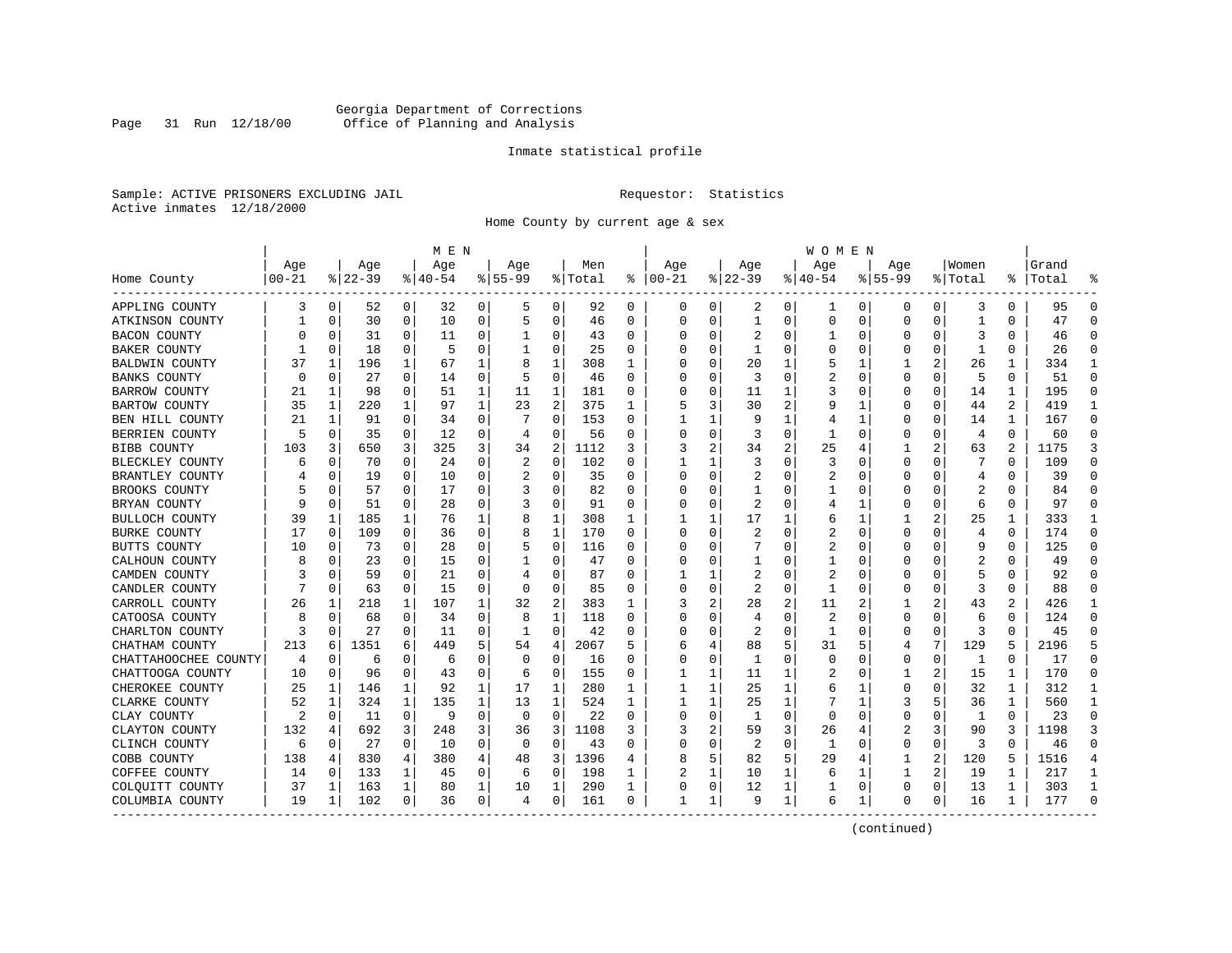#### Georgia Department of Corrections Page 32 Run 12/18/00 Office of Planning and Analysis

# Inmate statistical profile

|  | Sample: ACTIVE PRISONERS EXCLUDING JAIL |  |
|--|-----------------------------------------|--|
|  | Active inmates 12/18/2000               |  |

L Bample: Active Prequestor: Statistics

Home County by current age & sex (CONTINUED)

|                  |           |             |           |    | M E N    |          |             |              |         |                  |          |    |          |                | <b>WOMEN</b> |          |              |          |          |              |       |              |
|------------------|-----------|-------------|-----------|----|----------|----------|-------------|--------------|---------|------------------|----------|----|----------|----------------|--------------|----------|--------------|----------|----------|--------------|-------|--------------|
|                  | Age       |             | Age       |    | Age      |          | Aqe         |              | Men     |                  | Age      |    | Aqe      |                | Age          |          | Aqe          |          | Women    |              | Grand |              |
| Home County      | $00 - 21$ |             | $ 22-39 $ |    | $ 40-54$ |          | $8155 - 99$ |              | % Total | ႜ                | $ 00-21$ |    | $ 22-39$ |                | $ 40-54$     |          | $8155 - 99$  |          | % Total  | ႜႜ           | Total |              |
| COOK COUNTY      | 12        | 0           | 86        | 0  | 35       | 0        | 3           | 0            | 136     | 0                | 0        | 0  | 8        | 0              | 5            |          | 0            | 0        | 13       | 1            | 149   | C            |
| COWETA COUNTY    | 45        | 1           | 252       | 1  | 79       | 1        |             | 0            | 383     | 1                | 3        | 2  | 24       | 1              | 4            | -1       | <sup>0</sup> | 0        | 31       | 1            | 414   |              |
| CRAWFORD COUNTY  |           | 0           | 11        | 0  | 3        | 0        | 0           | $\Omega$     | 15      | 0                | C        | 0  | $\Omega$ | $\Omega$       | 0            | C        |              | $\Omega$ | $\Omega$ | 0            | 15    | ſ            |
| CRISP COUNTY     | 18        | 1           | 134       | 1  | 49       | 0        |             | 1            | 209     | 1                |          | 1  | 11       |                | 2            | C        |              | $\Omega$ | 14       | 1            | 223   |              |
| DADE COUNTY      |           | 0           | 24        | 0  | 12       | 0        |             | 0            | 45      | O                |          | 1  |          | $\Omega$       | Ω            | C        |              | O        | 2        | O            | 47    | ∩            |
| DAWSON COUNTY    |           | 0           | 38        | 0  | 18       | 0        |             | $\Omega$     | 58      | O                | C        | O  | 6        | $\Omega$       | C            | C        |              | $\Omega$ | 6        | $\Omega$     | 64    | ∩            |
| DECATUR COUNTY   | 31        | 1           | 172       | 1  | 56       | 1        | 6           | $\Omega$     | 265     | 1                |          | 1  | 14       | 1              | 5            | -1       | <sup>0</sup> | $\Omega$ | 20       | 1            | 285   | -1           |
| DEKALB COUNTY    | 240       | 7           | 1457      | 6  | 509      | 5        | 76          | 5            | 2282    | 6                | 8        | 5  | 72       | $\overline{4}$ | 28           |          | 6            | 10       | 114      | 4            | 2396  | б            |
| DODGE COUNTY     | 10        | 0           | 109       | 0  | 46       | 0        | 6           | 0            | 171     | O                | 0        | 0  | 15       |                | 2            | C        | 0            | 0        | 17       | 1            | 188   | O            |
| DOOLY COUNTY     | 15        | 0           | 55        | 0  | 15       | 0        | 0           | $\Omega$     | 85      | 0                |          | 0  | 5        | $\Omega$       | 0            | C        |              | 0        | 5        | 0            | 90    | <sup>0</sup> |
| DOUGHERTY COUNTY | 75        | 2           | 602       | 3  | 231      | 2        | 25          | 2            | 933     |                  |          |    | 41       | 2              | 15           |          | 3            | 5        | 60       | 2            | 993   |              |
| DOUGLAS COUNTY   | 50        | 1           | 219       | 1  | 104      | 1        | 19          | 1            | 392     | 1                |          | 1  | 17       |                | 9            |          | <sup>0</sup> | O        | 27       | $\mathbf{1}$ | 419   |              |
| EARLY COUNTY     | 6         | 0           | 52        | 0  | 23       | 0        | 6           | 0            | 87      | O                | C        | 0  | 4        | $\Omega$       | 0            | C        |              | O        | 4        | 0            | 91    | n            |
| ECHOLS COUNTY.   |           | $\Omega$    | 2         | 0  | 2        | 0        |             | $\Omega$     | 6       | O                |          | 0  | 0        | $\Omega$       | C            | C        |              | 0        | C        | 0            | 6     | ſ            |
| EFFINGHAM COUNTY | 21        | 1           | 79        | 0  | 27       | 0        | 3           | 0            | 130     | O                |          |    |          | $\Omega$       | 3            | C        |              | 2        | 8        | 0            | 138   | ſ            |
| ELBERT COUNTY    | 16        | $\mathbf 0$ | 92        | 0  | 37       | 0        |             | 0            | 150     | O                |          | 0  |          | 0              | 6            |          | 0            | $\Omega$ | 14       | 1            | 164   | C            |
| EMANUEL COUNTY   | 13        | 0           | 104       | 0  | 32       | 0        |             | 0            | 153     | O                |          | 1  |          | $\Omega$       | 2            | C        | <sup>0</sup> | O        | 8        | 0            | 161   | <sup>0</sup> |
| EVANS COUNTY     |           | 0           | 48        | 0  | 12       | 0        |             | 0            | 67      | O                | C        | 0  | O        | O              | 2            | C        | O            | O        |          | 0            | 69    | $\Omega$     |
| FANNIN COUNTY    |           | 0           | 50        | 0  | 28       | 0        |             | 1            | 91      | $\left( \right)$ | O        | 0  |          | O              |              | C        |              | 2        | 6        | 0            | 97    | n            |
| FAYETTE COUNTY   |           | 0           | 51        | 0  | 17       | 0        |             | $\Omega$     | 80      | 0                |          | 0  |          | $\Omega$       | 3            | C        | O            | 0        | 10       | 0            | 90    | O            |
| FLOYD COUNTY     | 40        | 1           | 400       | 2  | 172      | 2        | 17          | 1            | 629     |                  |          | 2  | 56       | 3              | 23           | 3        |              | 2        | 83       | 3            | 712   |              |
| FORSYTH COUNTY   |           | 0           | 77        | O  | 33       | 0        | 6           | $\Omega$     | 121     | U                |          | U  | 5        | $\Omega$       | 6            |          | <sup>0</sup> | O        | 11       | O            | 132   | ſ            |
| FRANKLIN COUNTY  | 13        | 0           | 53        | 0  | 27       | $\Omega$ | 4           | $\Omega$     | 97      | O                | 0        | 0  | 3        | $\Omega$       | 1            | C        |              | 2        | 5        | 0            | 102   | $\Omega$     |
| FULTON COUNTY    | 350       | 10          | 3018      | 13 | 1374     | 14       | 170         | 12           | 4912    | 13               | 15       | 10 | 121      | 7              | 67           | 10       | 9            | 16       | 212      | 8            | 5124  | 12           |
| GILMER COUNTY    | 8         | 0           | 49        | 0  | 30       | $\Omega$ | 13          | 1            | 100     | $\Omega$         | ı        | 1  | 3        | $\Omega$       |              | $\Omega$ |              | 0        | 5        | 0            | 105   | $\Omega$     |
| GLASCOCK COUNTY  |           | $\mathbf 0$ | 5         | 0  | 2        | 0        | $\Omega$    | 0            | 7       | O                |          | 0  | $\Omega$ | $\Omega$       | C            | C        |              | 0        | 0        | 0            |       | $\sqrt{ }$   |
| GLYNN COUNTY     | 32        | 1           | 274       | 1  | 100      | 1        | 17          | 1            | 423     | 1                |          | 1  | 19       |                | 7            |          |              | 2        | 29       | 1            | 452   |              |
| GORDON COUNTY    | 15        | 0           | 145       | 1  | 68       | 1        | 14          | $\mathbf{1}$ | 242     | 1                |          | 1  | 20       | 1              | 5            |          | <sup>0</sup> | $\Omega$ | 26       | $\mathbf{1}$ | 268   | -1           |
| GRADY COUNTY     | 25        | 1           | 124       | 1  | 46       | 0        |             | 0            | 202     | 1                |          | 1  | 13       |                | 5            |          | 0            | O        | 20       | 1            | 222   |              |
| GREENE COUNTY    | 18        | 1           | 47        | 0  | 10       | 0        | 2           | $\Omega$     | 77      | 0                | C        | 0  |          | $\Omega$       | 2            | C        |              |          | 3        | 0            | 80    | $\Omega$     |
| GWINNETT COUNTY  | 87        | 2           | 498       | 2  | 225      | 2        | 35          | 2            | 845     |                  |          | 2  | 46       | 3              | 22           |          |              | O        | 71       | ς            | 916   |              |
| HABERSHAM COUNTY | 8         | 0           | 56        | 0  | 28       | 0        | 1           | $\Omega$     | 93      | O                |          |    |          | $\Omega$       | $\Omega$     | ſ        | <sup>0</sup> | O        | 3        | O            | 96    | ∩            |
| HALL COUNTY      | 31        | 1           | 288       | 1  | 192      | 2        | 36          | 3            | 547     |                  |          |    | 26       |                |              |          |              | 2        | 35       | 1            | 582   |              |
| HANCOCK COUNTY   | 6         | 0           | 31        | 0  | 12       | 0        |             | 0            | 50      | 0                | 0        | 0  |          | $\Omega$       |              | C        | <sup>0</sup> | 0        | 2        | 0            | 52    | ſ            |
| HARALSON COUNTY  | 5         | 0           | 59        | 0  | 30       | 0        | 5           | 0            | 99      | 0                |          | 1  | 9        | 1              | $\Omega$     | $\Omega$ | ∩            | 0        | 10       | U            | 109   |              |

------------------------------------------------------------------------------------------------------------------------------------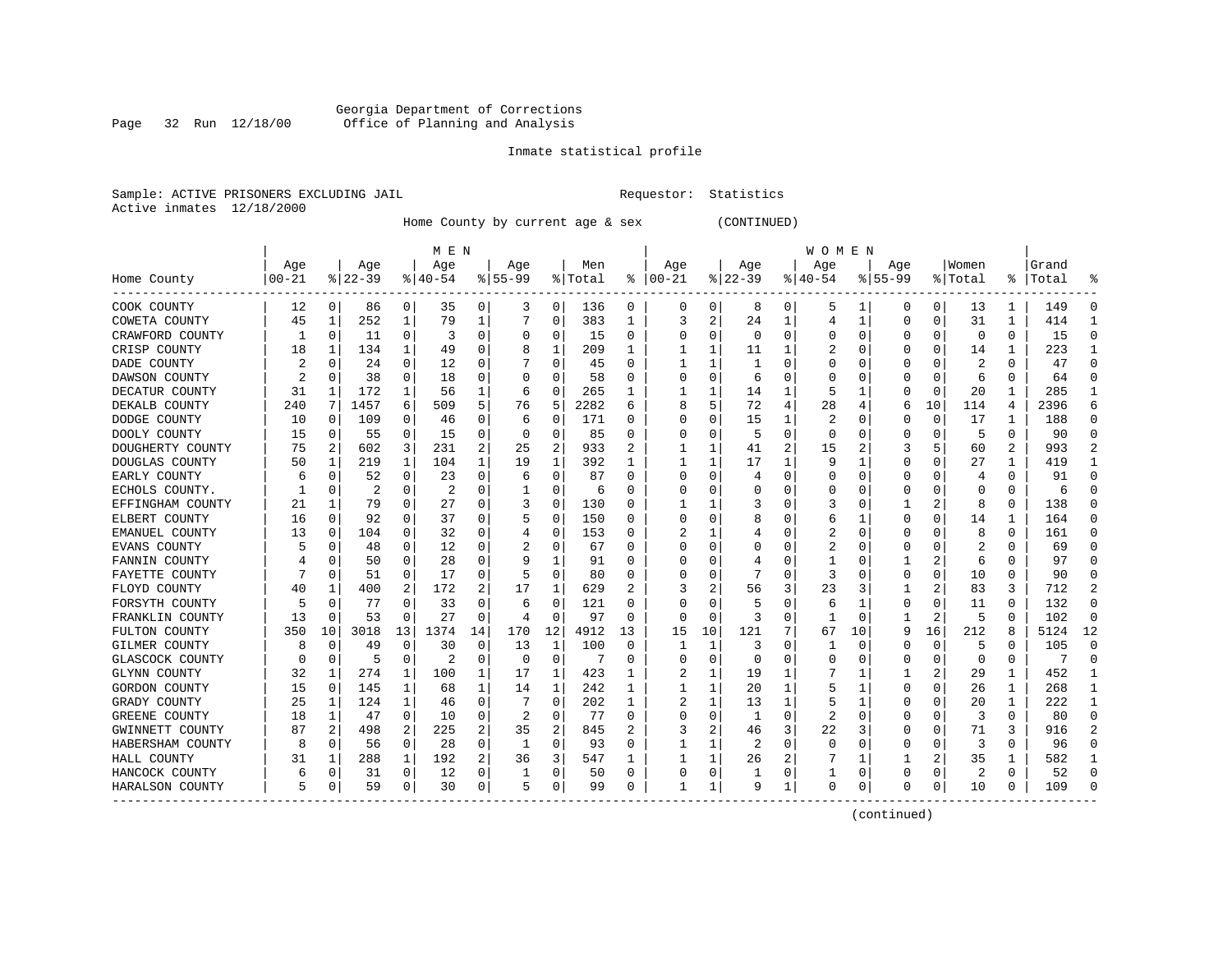#### Georgia Department of Corrections Page 33 Run 12/18/00 Office of Planning and Analysis

# Inmate statistical profile

|                | Sample: ACTIVE PRISONERS EXCLUDING JAII |  |
|----------------|-----------------------------------------|--|
| Active inmates | 12/18/2000                              |  |

L Bample: Active Prequestor: Statistics

Home County by current age & sex (CONTINUED)

|                       |          |              |               |          | M E N    |              |             |              |         |              |          |             |             |   | <b>WOMEN</b> |              |                |          |         |              |       |              |
|-----------------------|----------|--------------|---------------|----------|----------|--------------|-------------|--------------|---------|--------------|----------|-------------|-------------|---|--------------|--------------|----------------|----------|---------|--------------|-------|--------------|
|                       | Age      |              | Age           |          | Age      |              | Age         |              | Men     |              | Age      |             | Age         |   | Age          |              | Age            |          | Women   |              | Grand |              |
| Home County           | $ 00-21$ |              | $8   22 - 39$ |          | $ 40-54$ |              | $8155 - 99$ |              | % Total | ႜ            | $ 00-21$ |             | $8$   22-39 |   | $ 40-54$     |              | $8155 - 99$    |          | % Total | ႜ            | Total |              |
| HARRIS COUNTY         | 8        | 0            | 43            | 0        | 21       | 0            | 1           | 0            | 73      | 0            | 1        | 1           | 3           | 0 | 0            | 0            | 0              | 0        | 4       | 0            | 77    | -C           |
| HART COUNTY           | 6        | 0            | 54            | 0        | 14       | 0            | 2           | 0            | 76      | 0            |          | 1           |             | 0 | 3            | 0            | $\Omega$       | 0        | 5       | 0            | 81    | -C           |
| HEARD COUNTY          |          | $\Omega$     | 26            | $\Omega$ | 10       | 0            | 10          | 1            | 50      | 0            | C        | $\Omega$    |             | O | 0            | 0            | O              | $\Omega$ | 2       | 0            | 52    | $\cap$       |
| HENRY COUNTY          | 29       | 1            | 146           | 1        | 64       | 1            | 10          | 1            | 249     | 1            | 2        | 1           |             | O |              | 1            | O              | 0        | 16      | 1            | 265   | -1           |
| HOUSTON COUNTY        | 42       | $\mathbf{1}$ | 265           | 1        | 106      | $\mathbf{1}$ | 16          | $\mathbf{1}$ | 429     | $\mathbf{1}$ |          | $\mathbf 1$ | 22          |   | 8            |              | $\Omega$       | $\Omega$ | 32      | $\mathbf{1}$ | 461   | $\mathbf{1}$ |
| IRWIN COUNTY          | 10       | 0            | 44            | 0        | 19       | 0            | 2           | 0            | 75      | 0            | C        | 0           | 2           | O | 0            | 0            | $\Omega$       | $\Omega$ | 2       | $\Omega$     | 77    | $\Omega$     |
| <b>JACKSON COUNTY</b> | 23       |              | 94            | 0        | 63       | 1            | 12          | 1            | 192     | 0            |          | 1           | 12          | 1 | 3            | 0            | 0              | 0        | 16      | 1            | 208   | -1           |
| <b>JASPER COUNTY</b>  |          | $\Omega$     | 39            | 0        | 15       | 0            | 2           | 0            | 61      | 0            | 0        | 0           |             | 0 | 0            | 0            | 0              | $\Omega$ | 1       | 0            | 62    | $\Omega$     |
| JEFF DAVIS COUNTY     | 6        | $\Omega$     | 33            | 0        | 22       | 0            | 2           | $\Omega$     | 63      | O            |          | U           |             | O | 2            | 0            | O              | $\Omega$ | 5       | 0            | 68    | $\Omega$     |
| JEFFERSON COUNTY      | 16       | $\Omega$     | 82            | 0        | 29       | 0            | 3           | $\Omega$     | 130     | O            |          | U           | h           | O | 3            | O            | O              |          | q       | 0            | 139   | $\cap$       |
| <b>JENKINS COUNTY</b> | 12       | $\Omega$     | 54            | 0        | 15       | 0            |             | $\Omega$     | 82      | O            |          | U           |             | O |              | O            | O              | O        | 6       | 0            | 88    | $\Omega$     |
| JOHNSON COUNTY        | 3        | $\Omega$     | 23            | 0        | 10       | 0            | 2           | 0            | 38      | 0            |          | U           |             | O |              | O            |                | O        | 3       | 0            | 41    | -C           |
| JONES COUNTY          | 5        | 0            | 25            | 0        | 14       | 0            | 2           | 0            | 46      | 0            |          | 1           |             | 0 | 0            | 0            | 0              | $\Omega$ | 2       | 0            | 48    | n            |
| LAMAR COUNTY          |          | 0            | 63            | 0        | 31       | 0            |             | 0            | 102     | 0            |          | 0           |             | O | 3            | 0            | 0              | $\Omega$ | 4       | 0            | 106   | C            |
| LANIER COUNTY         | 3        | $\Omega$     | 32            | 0        | 7        | 0            | 3           | $\Omega$     | 45      | O            | O        | 0           |             | 0 | 2            | $\Omega$     | $\Omega$       | $\Omega$ | 6       | 0            | 51    | $\Omega$     |
| LAURENS COUNTY        | 22       | 1            | 175           | 1        | 51       | 1            | 6           | 0            | 254     | 1            |          | 1           |             | O | 5            | 1            | $\overline{2}$ | 3        | 15      | 1            | 269   | -1           |
| LEE COUNTY            | 6        | $\mathbf 0$  | 29            | 0        | 13       | 0            |             | 0            | 50      | 0            | n        | 0           |             | O |              | $\Omega$     | $\Omega$       | $\Omega$ | 2       | 0            | 52    | $\Omega$     |
| LIBERTY COUNTY        | 28       | 1            | 132           |          | 37       | 0            |             | $\Omega$     | 202     |              | C        | U           | 6           | 0 | 3            | 0            | O              | O        | q       | 0            | 211   | -1           |
| LINCOLN COUNTY        |          | $\Omega$     | 21            | 0        | 11       | 0            |             | $\Omega$     | 35      | 0            |          | 0           |             | 0 | 0            | 0            | O              |          |         | N            | 36    | $\cap$       |
| LONG COUNTY           | 3        | 0            | 23            | 0        | 11       | 0            |             | $\Omega$     | 38      | 0            |          | 0           |             | 0 |              | 0            | O              | O        | 3       | 0            | 41    | n            |
| LOWNDES COUNTY        | 42       |              | 305           | 1        | 108      | 1            | 17          | 1            | 472     | 1            |          |             | 19          |   | 11           | 2            |                | 2        | 32      | 1            | 504   |              |
| LUMPKIN COUNTY        | 3        | $\Omega$     | 44            | 0        | 22       | 0            | 8           | 1            | 77      | 0            |          | 1           |             | O | 1            | O            | O              | $\Omega$ | 4       | 0            | 81    | $\cap$       |
| MACON COUNTY          |          | $\Omega$     | 45            | 0        | 16       | 0            | 2           | $\mathbf 0$  | 70      | 0            | C        | $\Omega$    | 2           | O | 2            | 0            | O              | 0        | 4       | 0            | 74    | $\cap$       |
| MADISON COUNTY        |          | $\Omega$     | 66            | 0        | 27       | 0            |             | 0            | 104     | O            |          | O           |             | O | 3            | 0            | $\Omega$       | $\Omega$ | 8       | 0            | 112   | $\cap$       |
| MARION COUNTY         |          | $\Omega$     | 20            | 0        | 12       | 0            |             | 0            | 39      | O            |          | U           | O           | O | Ω            | 0            | $\Omega$       | O        | C       | 0            | 39    | $\Omega$     |
| MCDUFFIE COUNTY       |          | $\Omega$     | 100           | 0        | 30       | 0            | 6           | 0            | 143     | 0            |          |             |             | O | 0            | 0            | 0              | O        | 8       | 0            | 151   | $\Omega$     |
| MCINTOSH COUNTY       |          | $\Omega$     | 46            | 0        | 14       | 0            | 2           | 0            | 67      | 0            | O        | 0           | 2           | 0 | 0            | 0            | $\Omega$       | $\Omega$ | 2       | 0            | 69    | $\Omega$     |
| MERIWETHER COUNTY     | 21       | 1            | 104           | 0        | 48       | 0            | 8           | 1            | 181     | O            |          |             |             | O | 2            | 0            | 2              | 3        | 12      | 0            | 193   | $\Omega$     |
| MILLER COUNTY         |          | $\Omega$     | 19            | 0        | 8        | 0            |             | $\Omega$     | 28      | U            |          |             |             | O | 0            | 0            | $\Omega$       | 0        | 3       | 0            | 31    | $\cap$       |
| MITCHELL COUNTY       | 14       | $\Omega$     | 119           | 1        | 50       | 1            |             | $\Omega$     | 188     | O            |          | 3           |             |   |              | <sup>0</sup> | O              | $\Omega$ | 14      | 1            | 202   | $\Omega$     |
| MONROE COUNTY         | 11       | $\Omega$     | 67            | 0        | 29       | 0            |             | 0            | 109     | 0            |          | U           |             | O | 0            | O            | O              | $\Omega$ | 3       | 0            | 112   | $\Omega$     |
| MONTGOMERY COUNTY     | 2        | $\Omega$     | 27            | 0        | 5        | 0            |             | 0            | 34      | 0            |          | 0           | 2           | 0 | 0            | 0            | 0              | $\Omega$ | 2       | 0            | 36    | $\Omega$     |
| MORGAN COUNTY         | 10       | 0            | 42            | 0        | 18       | 0            |             | 0            | 74      | 0            |          | $\Omega$    | 6           | 0 |              | 0            | O              | 0        | 6       | 0            | 80    | C            |
| MURRAY COUNTY         | 12       | $\Omega$     | 84            | 0        | 37       | 0            | 13          | 1            | 146     | O            |          | 1           | 10          |   | 4            |              | $\Omega$       | 0        | 15      | 1            | 161   |              |
| MUSCOGEE COUNTY       | 128      | 4            | 768           | 3        | 326      | 3            | 35          | 2            | 1257    | 3            | 6        | 4           | 58          | 3 | 33           | 5            | $\mathfrak{D}$ | 3        | 99      | 4            | 1356  |              |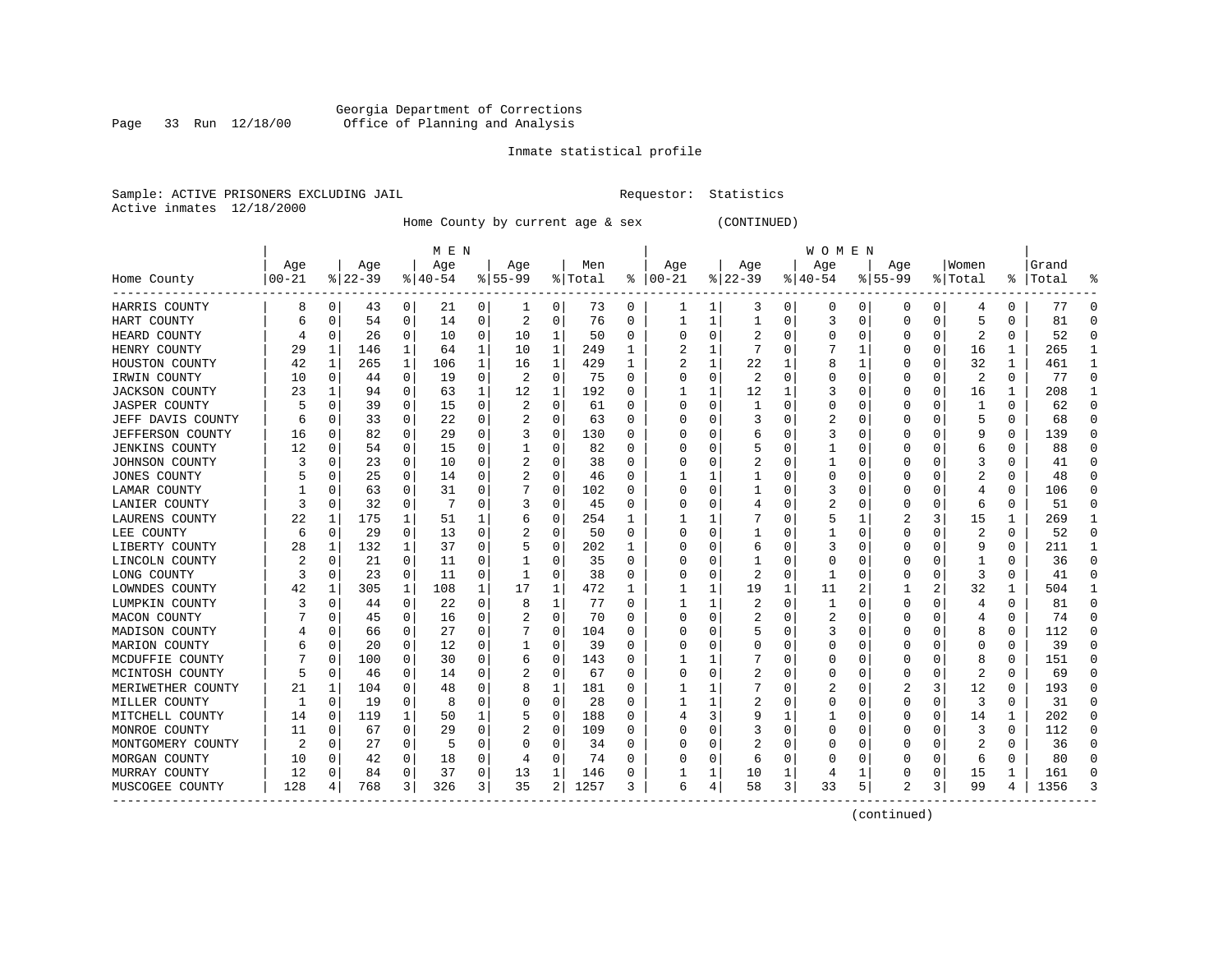#### Georgia Department of Corrections Page 34 Run 12/18/00 Office of Planning and Analysis

# Inmate statistical profile

|                | Sample: ACTIVE PRISONERS EXCLUDING JAII |  |
|----------------|-----------------------------------------|--|
| Active inmates | 12/18/2000                              |  |

L Requestor: Statistics

Home County by current age & sex (CONTINUED)

|                   |             |             |          |          | M E N    |          |                |              |         |              |               |   |             |          | W O M E N   |          |              |             |          |          |       |        |
|-------------------|-------------|-------------|----------|----------|----------|----------|----------------|--------------|---------|--------------|---------------|---|-------------|----------|-------------|----------|--------------|-------------|----------|----------|-------|--------|
|                   | Age         |             | Age      |          | Age      |          | Age            |              | Men     |              | Age           |   | Age         |          | Age         |          | Age          |             | Women    |          | Grand |        |
| Home County       | $ 00 - 21 $ |             | $ 22-39$ |          | $ 40-54$ |          | $8155 - 99$    |              | % Total |              | $8   00 - 21$ |   | $8$   22-39 |          | $8140 - 54$ |          | $8155 - 99$  |             | % Total  | ႜ        | Total |        |
| NEWTON COUNTY     | 23          | 1           | 219      | 1        | 72       | 1        | 13             | 1            | 327     | 1            | 3             | 2 | 14          | 1        | 4           | 1        | 3            | 5           | 24       | 1        | 351   |        |
| OCONEE COUNTY     | 2           | $\mathbf 0$ | 20       | 0        | 16       | 0        | 1              | 0            | 39      | $\Omega$     |               | 1 |             | $\Omega$ | 1           | $\Omega$ | $\Omega$     | $\mathbf 0$ | 3        | 0        | 42    | U      |
| OGLETHORPE COUNTY |             | $\Omega$    | 28       | $\Omega$ |          | 0        |                | $\Omega$     | 39      | 0            |               | 1 |             | O        | 0           | 0        |              | 0           | 2        | $\Omega$ | 41    |        |
| PAULDING COUNTY   | 10          | 0           | 76       | $\Omega$ | 54       | 1        |                | 1            | 149     | U            |               | 0 | 11          |          |             |          |              | 2           | 16       | 1        | 165   |        |
| PEACH COUNTY      |             | 0           | 54       | 0        | 29       | 0        |                | 0            | 89      | O            |               | 0 |             | $\Omega$ |             |          | 0            | 0           | 3        | 0        | 92    |        |
| PICKENS COUNTY    |             | 0           | 55       | 0        | 30       | $\Omega$ |                | 0            | 95      | 0            |               | 0 |             |          | 3           |          | <sup>0</sup> | $\Omega$    | 8        | $\Omega$ | 103   |        |
| PIERCE COUNTY     |             | $\Omega$    | 23       | 0        | 14       | 0        |                | $\Omega$     | 43      | 0            | C             | 0 |             |          | U           |          | <sup>0</sup> | 0           |          | 0        | 44    | U      |
| PIKE COUNTY       |             | 0           | 13       | 0        | 15       | 0        |                | 0            | 32      | 0            | O             | 0 |             |          | 0           |          | O            | $\Omega$    | 0        | 0        | 32    | $\cup$ |
| POLK COUNTY       | 13          | 0           | 115      | 0        | 48       | 0        |                | 1            | 184     | U            | C             | 0 |             |          | 2           |          |              | $\Omega$    | 9        | $\Omega$ | 193   |        |
| PULASKI COUNTY    | q           | C           | 49       | O        | 20       | 0        |                | 0            | 79      | U            |               |   |             |          |             |          |              | 0           | 6        | 0        | 85    |        |
| PUTNAM COUNTY     | 15          | 0           | 65       | O        | 41       | 0        | 3              | $\Omega$     | 124     | U            |               | U |             |          | 3           |          |              | 2           | 6        | 0        | 130   |        |
| QUITMAN COUNTY    | O           | C           |          | 0        | 0        | 0        |                | O            | 7       | U            |               | 0 |             |          | U           |          |              | 2           |          | 0        | 8     |        |
| RABUN COUNTY      |             | $\Omega$    | 22       | 0        | 13       | 0        |                | $\Omega$     | 40      | U            |               | 0 |             |          |             |          |              | $\Omega$    |          | 0        | 41    |        |
| RANDOLPH COUNTY   |             | 0           | 53       | 0        | 13       | 0        | $\overline{c}$ | 0            | 73      | U            |               | 0 |             |          | 3           |          |              | 0           | 4        | $\Omega$ | 77    |        |
| RICHMOND COUNTY   | 151         | 4           | 1049     | 4        | 406      | 4        | 37             | 3            | 1643    | 4            |               | 3 | 91          |          | 39          | 6        |              | 2           | 135      | 5        | 1778  |        |
| ROCKDALE COUNTY   | 20          | 1           | 126      | 1        | 64       | 1        | 15             | 1            | 225     | 1            |               | 2 |             |          | 5           |          | 0            | 0           | 16       | 1        | 241   |        |
| SCHLEY COUNTY     |             | 0           | 12       | $\Omega$ | 6        | 0        |                | 0            | 20      | <sup>0</sup> |               | 0 |             |          | U           |          | <sup>0</sup> | 0           | 1        | $\Omega$ | 21    | ∩      |
| SCREVEN COUNTY    |             | 0           | 61       | 0        | 22       | 0        |                | 0            | 93      | U            |               | 2 | 6           |          |             |          | O            | 0           | 10       | 0        | 103   | U      |
| SEMINOLE COUNTY   | 8           | 0           | 48       | 0        | 15       | 0        | 2              | $\Omega$     | 73      | 0            |               |   | 3           |          | 2           |          | <sup>0</sup> | $\Omega$    | 6        | $\Omega$ | 79    |        |
| SPALDING COUNTY   | 57          | 2           | 338      | 1        | 123      | 1        | 20             | $\mathbf{1}$ | 538     | 1            |               | 3 | 23          |          | 10          |          |              | 2           | 39       | 2        | 577   |        |
| STEPHENS COUNTY   |             | 0           | 72       | 0        | 31       | 0        | 6              | 0            | 114     | U            |               | 0 |             | O        | 2           |          | <sup>0</sup> | 0           | 10       | $\Omega$ | 124   |        |
| STEWART COUNTY    |             | $\Omega$    | 18       | 0        | 8        | U        |                | $\Omega$     | 31      | U            |               |   |             |          | U           |          |              | $\Omega$    | 2        | $\Omega$ | 33    |        |
| SUMTER COUNTY     | 16          | 0           | 132      | 1        | 55       | 1        |                | 0            | 208     | 1.           |               | 0 | 11          |          |             |          |              | 0           | 16       | 1        | 224   |        |
| TALBOT COUNTY     |             | 0           | 27       | 0        | 6        | 0        |                | 0            | 38      | U            |               |   |             | O        |             |          |              | $\Omega$    | 3        | 0        | 41    |        |
| TALIAFERRO COUNTY |             | 0           |          | 0        | 3        | 0        |                | 0            | 10      | 0            |               | 0 |             |          |             |          |              | $\Omega$    |          | 0        | 11    |        |
| TATTNALL COUNTY   | 11          | $\Omega$    | 87       | O        | 24       | 0        |                | 0            | 125     | O            |               | 0 |             |          | 5           |          |              | $\Omega$    | 6        | 0        | 131   |        |
| TAYLOR COUNTY     | 10          | 0           | 44       | 0        | 16       | 0        | 3              | 0            | 73      | U            |               |   |             |          |             |          | ∩            | 0           | 4        | 0        | 77    | ∩      |
| TELFAIR COUNTY    | Q           | $\Omega$    | 84       | 0        | 33       | 0        |                | $\Omega$     | 128     | U            |               | 1 |             |          | 3           |          | <sup>0</sup> | $\Omega$    | 9        | $\Omega$ | 137   | ∩      |
| TERRELL COUNTY    |             | 0           | 54       | $\Omega$ | 13       | 0        |                | 0            | 75      | U            | C             | 0 |             | O        | U           |          | O            | 0           | 3        | 0        | 78    | U      |
| THOMAS COUNTY     | 25          | 1           | 184      |          | 68       | 1        |                | 0            | 284     |              | C             | 0 | 11          |          | 4           |          |              | 0           | 15       | 1        | 299   |        |
| TIFT COUNTY       | 20          | 1           | 177      |          | 77       | 1        | 12             | 1            | 286     | 1            |               |   |             | $\Omega$ | 3           |          |              | 2           | 12       | 0        | 298   |        |
| TOOMBS COUNTY     | 36          | 1           | 126      |          | 60       | 1        |                | $\Omega$     | 229     | 1            |               |   | 15          |          | 3           |          | <sup>0</sup> | 0           | 20       | 1        | 249   |        |
| TOWNS COUNTY      |             | 0           | 8        | 0        | 3        | 0        | 2              | 0            | 15      | U            |               | O |             |          | U           |          |              |             | $\Omega$ | $\Omega$ | 15    |        |
| TREUTLEN COUNTY   |             | 0           | 29       | 0        | 11       | 0        |                | $\Omega$     | 44      | U            |               | 0 |             | O        |             | O        |              | 0           | 2        | 0        | 46    |        |
| TROUP COUNTY      | 57          | 2           | 359      | 2        | 112      | 1        | 19             | 1            | 547     | 1            | 5             | 3 | 28          | 2        | 9           |          |              | 0           | 42       | 2        | 589   |        |

------------------------------------------------------------------------------------------------------------------------------------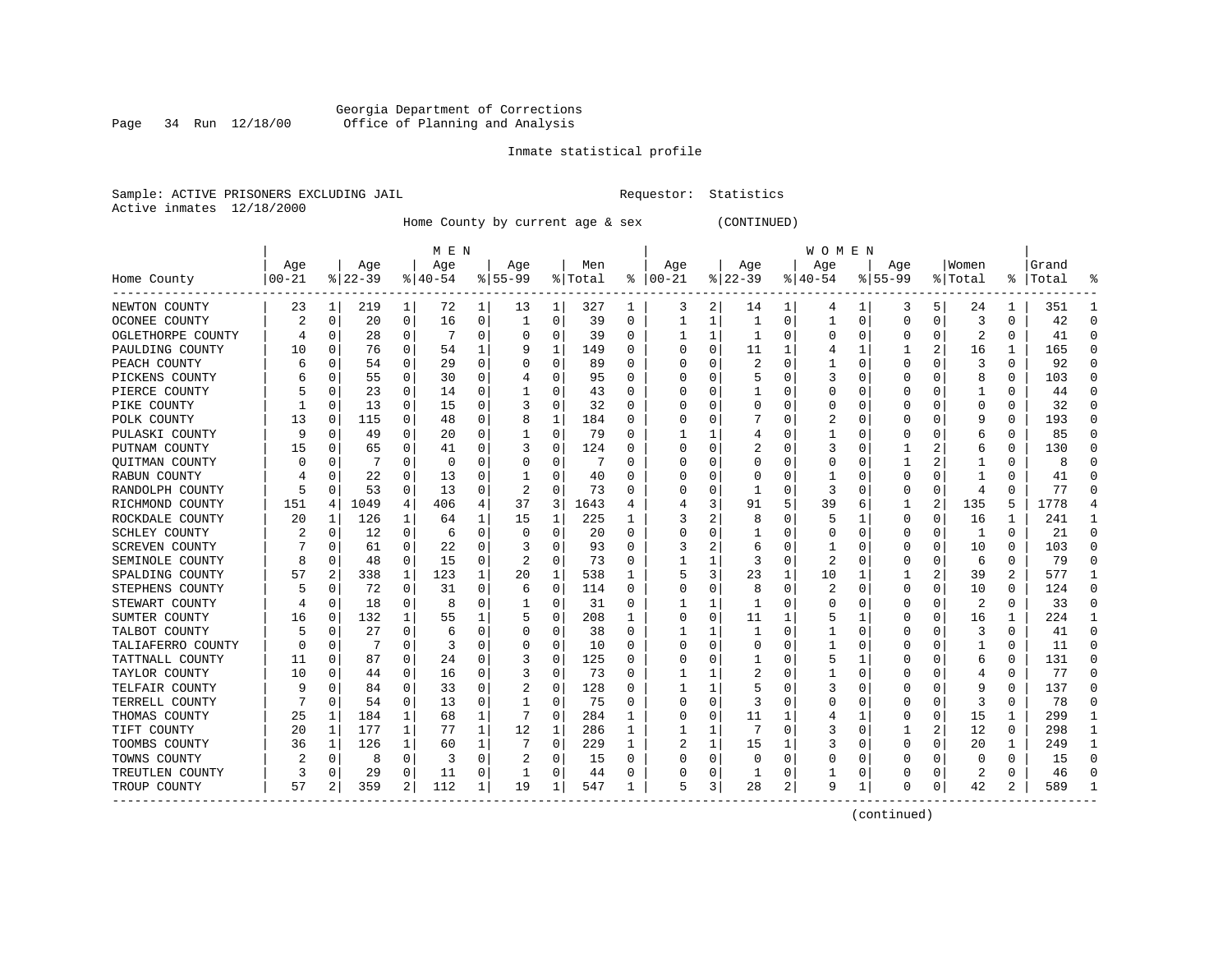#### Georgia Department of Corrections Page 35 Run 12/18/00 Office of Planning and Analysis

# Inmate statistical profile

|  |                           | Sample: ACTIVE PRISONERS EXCLUDING JAIL |  | Requestor: Statistics |  |
|--|---------------------------|-----------------------------------------|--|-----------------------|--|
|  | Active inmates 12/18/2000 |                                         |  |                       |  |

Home County by current age & sex (CONTINUED)

|                     |          |          |                    |              | M E N     |          |           |              |                    |              |          |          |              |      | <b>WOMEN</b> |          |           |             |          |          |           |        |
|---------------------|----------|----------|--------------------|--------------|-----------|----------|-----------|--------------|--------------------|--------------|----------|----------|--------------|------|--------------|----------|-----------|-------------|----------|----------|-----------|--------|
|                     | Age      |          | Age                |              | Age       |          | Age       |              | Men                |              | Age      |          | Age          |      | Age          |          | Age       |             | Women    |          | Grand     |        |
| Home County         | $ 00-21$ |          | $ 22-39 $          |              | $8 40-54$ |          | $8 55-99$ |              | % Total            | ႜၟ           | $ 00-21$ |          | $ 22-39 $    |      | $ 40-54 $    |          | $8 55-99$ |             | % Total  |          | %   Total | ႜ      |
| TURNER COUNTY       | 6        |          | 44                 | 0            | 17        | 0        | 2         | 0            | 69                 | 0            | $\Omega$ |          | 3            | 0    |              | 0        | 0         | 0           | 4        | 0        | 73        | ∩      |
| TWIGGS COUNTY       |          | U        | 23                 | 0            | 8         | 0        | U         | 0            | 35                 | 0            |          |          | $\Omega$     | U    | 0            | $\Omega$ | 0         | 0           | 0        | U        | 35        | ∩      |
| UNION COUNTY        |          |          | 26                 | 0            |           | U        |           | O            | 36                 | $\Omega$     |          |          |              | U    |              | $\Omega$ |           | 0           |          | 0        | 40        |        |
| <b>UPSON COUNTY</b> | 18       | 1        | 101                | $\Omega$     | 44        | $\Omega$ | 8         | $\mathbf{1}$ | 171                | $\Omega$     |          |          | 8            | U    |              | $\Omega$ |           | $\mathbf 0$ | 11       | $\Omega$ | 182       | ∩      |
| WALKER COUNTY       | 22       | 1        | 146                | $\mathbf{1}$ | 48        | 0        | 8         | $\mathbf{1}$ | 224                |              |          | $\Omega$ | 14           |      |              |          |           | 2           | 21       |          | 245       |        |
| WALTON COUNTY       | 21       |          | 186                | $\mathbf{1}$ | 65        |          | 13        | 1            | 285                |              |          |          | 12           |      |              |          | 0         | 0           | 15       | 1        | 300       |        |
| WARE COUNTY         | 29       |          | 236                | $\mathbf{1}$ | 104       |          | 11        | $\mathbf{1}$ | 380                | 1            |          |          | 10           |      |              |          | U         | 0           | 18       | 1        | 398       |        |
| WARREN COUNTY       | 3        |          | 18                 | $\Omega$     | 17        | U        |           | O            | 42                 | $\Omega$     |          |          | <sup>0</sup> |      |              |          |           |             |          | 0        | 43        |        |
| WASHINGTON COUNTY   | 18       |          | 86                 | $\Omega$     | 30        | 0        |           | 0            | 135                | $\Omega$     |          |          |              |      |              |          | 0         | 0           | 9        | $\Omega$ | 144       |        |
| WAYNE COUNTY        |          |          | 79                 | 0            | 30        | $\Omega$ |           | $\Omega$     | 122                | <sup>0</sup> |          |          | 5            | U    |              | ∩        |           |             | 6        | 0        | 128       |        |
| WEBSTER COUNTY      |          |          | 4                  | 0            | 2         |          |           | 0            |                    | $\Omega$     |          |          |              |      |              | ∩        | U         | U           | $\Omega$ | 0        |           |        |
| WHEELER COUNTY      |          | $\Omega$ | 14                 | 0            | 10        |          |           | O            | 30                 | $\Omega$     |          |          |              |      |              |          | U         |             |          | 0        | 31        |        |
| WHITE COUNTY        |          |          | 38                 | 0            | 19        | U        | 2         | 0            | 65                 | $\Omega$     |          |          |              |      |              |          |           | 0           |          | 0        | 70        | n      |
| WHITFIELD COUNTY    | 32       |          | 276                | $\mathbf 1$  | 140       |          | 20        | 1            | 468                |              | 2        |          | 32           |      | 6            |          |           | 0           | 40       | 2        | 508       |        |
| WILCOX COUNTY       |          |          | 26                 | 0            | 18        | 0        |           | O            | 51                 | $\Omega$     | U        |          |              | U    | $\Omega$     | ∩        | O         | U           |          | 0        | 58        | n      |
| WILKES COUNTY       |          |          | 39                 | 0            | 17        | 0        |           | 0            | 66                 | $\Omega$     |          |          | 5            |      |              | $\Omega$ | U         | O           | 5        | 0        | 71        | n      |
| WILKINSON COUNTY    |          | $\Omega$ | 39                 | $\Omega$     | 15        | $\Omega$ |           | O            | 57                 | $\Omega$     |          |          | 3            | 0    |              | $\Omega$ | $\Omega$  | 0           |          | $\Omega$ | 60        | ∩      |
| WORTH COUNTY        |          | $\Omega$ | 80                 | 0            | 29        | 0        | 5         | O            | 117                | $\Omega$     |          |          |              | U    |              | $\Omega$ | O         | U           |          | 0        | 121       | $\cap$ |
| OUT OF STATE        | O        | 0        | 14                 |              | 65        |          | 20        |              | 99                 | 0            | O        | 0        |              | 0    |              | $\Omega$ |           | 0           |          |          | 99        |        |
| Total reported      |          |          | 3491 100 23687 100 |              | 9823 100  |          |           |              | 1401 100 38402 100 |              | 153 100  |          | 1694 100     |      | 688 100      |          |           | 58 100      | 2593 100 |          | 40995 100 |        |
| Percent reported    |          | 93.3     |                    | 92.5         |           | 92.1     |           | 90.9         |                    | 92.4         |          | 91.1     |              | 94.0 |              | 94.2     |           | 90.6        |          | 93.8     |           | 92.5   |
| <b>UNKNOWN</b>      | 252      |          | 1929               |              | 838       |          | 140       |              | 3159               |              | 15       |          | 109          |      | 42           |          | 6         |             | 172      |          | 3331      |        |
| Total               | 3743     |          | 25616              |              | 10661     |          | 1541      |              | 41561              |              | 168      |          | 1803         |      | 730          |          | 64        |             | 2765     |          | 44326     |        |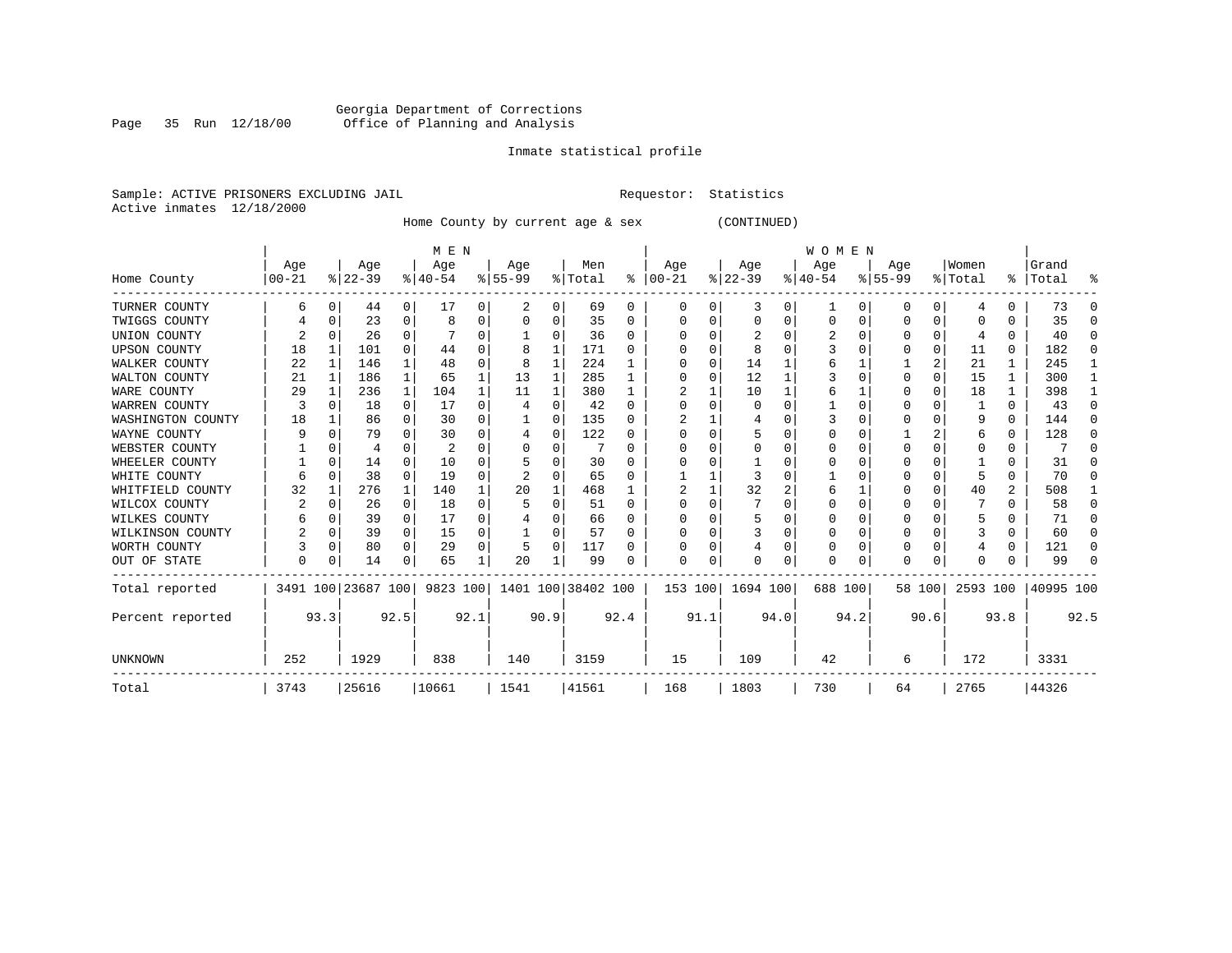Georgia Department of Corrections Office of Planning and Analysis

Inmate statistical profile<br>Requestor: Statistics

Sample: ACTIVE PRISONERS EXCLUDING JAIL Active inmates 12/18/2000

Prison Sentence In Years by current age & sex

|                                    |                  |             |                  |                | M E N            |                |                  |          |                                                 |      |                      |                |                  |          | <b>WOMEN</b>       |          |                    |                |                  |                |                |             |
|------------------------------------|------------------|-------------|------------------|----------------|------------------|----------------|------------------|----------|-------------------------------------------------|------|----------------------|----------------|------------------|----------|--------------------|----------|--------------------|----------------|------------------|----------------|----------------|-------------|
| Sentence In Years                  | Age<br>$00 - 21$ |             | Age<br>$8 22-39$ |                | Age<br>$8 40-54$ |                | Age<br>$8 55-99$ |          | Men<br>% Total                                  |      | Age<br>$8   00 - 21$ |                | Age<br>$8 22-39$ |          | Age<br>$8140 - 54$ |          | Age<br>$8155 - 99$ |                | Women<br>% Total | ႜ              | Grand<br>Total | ٩,          |
| --------<br>$0 - 1$                | 70               |             | 366              |                | 99               | 1              | 11               | $1\vert$ | 546                                             |      | 3                    | 2              | 45               | 3        | 20                 |          | 1                  | 2              | 69               | 3              | 615            | 1           |
| $1.1 - 2$                          | 187              | 5           | 680              | 3              | 221              | 2              | 18               | 1        | 1106                                            | 3    | 16                   | 10             | 95               | 5        | 34                 | 5        | 0                  | 0              | 145              | 5              | 1251           | 3           |
| $2.1 - 3$                          | 284              | 8           | 1058             | $\overline{4}$ | 399              | $\overline{4}$ | 43               | 3        | 1784                                            | 4    | 17                   | 10             | 158              | 9        | 53                 | 7        | 2                  | 3              | 230              | 8              | 2014           | 5           |
| $3.1 - 4$                          | 264              | 7           | 947              | 4              | 369              | 3              | 42               | 3        | 1622                                            | 4    | 13                   | 8              | 129              | 7        | 43                 | 6        | $\mathbf{1}$       | 2              | 186              | 7              | 1808           | 4           |
| $4.1 - 5$                          | 212              | 6           | 903              | 4              | 318              | 3              | 37               | 2        | 1470                                            | 4    | 12                   | 7              | 115              | 6        | 36                 | 5        | 1                  | $\overline{c}$ | 164              | 6              | 1634           | 4           |
| $5.1 - 6$                          | 608              | 16          | 2905             | 11             | 1102             | 10             | 122              | 8        | 4737                                            | 11   | 34                   | 20             | 328              | 18       | 122                | 17       | 9                  | 14             | 493              | 18             | 5230           | 12          |
| $6.1 - 7$                          | 183              | 5           | 881              | 3              | 303              | 3              | 28               | 2        | 1395                                            | 3    | 8                    | 5              | 86               | 5        | 35                 | 5        | $\mathbf{1}$       | 2              | 130              | 5              | 1525           | 3           |
| $7.1 - 8$                          | 129              | 3           | 1014             | 4              | 327              | 3              | 45               | 3        | 1515                                            | 4    | 4                    | 2              | 72               | 4        | 30                 | 4        | 2                  | 3              | 108              | 4              | 1623           | 4           |
| $8.1 - 9$                          | 143              | 4           | 1022             | 4              | 323              | 3              | 39               | 3        | 1527                                            | 4    | 11                   | 7              | 67               | 4        | 22                 | 3        | $\mathbf{1}$       | 2              | 101              | 4              | 1628           | 4           |
| $9.1 - 10$                         | 18               | 0           | 341              | 1              | 93               | $\mathbf{1}$   | 10               | 1        | 462                                             | 1    | $\mathbf 0$          | $\mathbf 0$    | 31               | 2        | 12                 | 2        | $\mathbf{1}$       | 2              | 44               | $\overline{2}$ | 506            | 1           |
| $10.1 - 12$                        | 850              | 23          | 4249             | 17             | 1321             | 12             | 203              | 13       | 6623                                            | 16   | 24                   | 14             | 252              | 14       | 89                 | 12       | 3                  | 5              | 368              | 13             | 6991 16        |             |
| $12.1 - 15$                        | 177              | 5           | 1714             | 7              | 564              | 5              | 68               | 4        | 2523                                            | 6    | 4                    | $\overline{2}$ | 81               | 5        | 38                 | 5        | $\overline{c}$     | 3              | 125              | 5              | 2648           | 6           |
| $15.1 - 20$                        | 229              | 6           | 2751             | 11             | 1105             | 10             | 155              | 10       | 4240                                            | 10   | 4                    | 2              | 106              | 6        | 53                 | 7        | 7                  | 11             | 170              | 6              | 4410           | 10          |
| 20.1-OVER                          | 187              | 5           | 3519             | 14             | 1871             | 18             | 288              | 19       | 5865                                            | 14   | 7                    | $\overline{4}$ | 107              | 6        | 58                 | 8        | 7                  | 11             | 179              | 6              | 6044           | 14          |
| LIFE                               | 185              | 5           | 3025             | 12             | 2093             | 20             | 408              | 27       | 5711                                            | 14   | 10                   | 6              | 124              | 7        | 84                 | 12       | 25                 | 40             | 243              | 9              | 5954 13        |             |
| DEATH                              | $\sqrt{2}$       | 0           | 62               | 0              | 53               | $\mathbf 0$    | 9                | 1        | 126                                             | 0    | $\mathbf 0$          | $\mathbf 0$    | 1                | $\Omega$ | $\mathbf 0$        | 0        | 0                  | $\mathbf 0$    | 1                | $\Omega$       | 127            | $\mathbf 0$ |
| LIFE W/O PAROLE                    | 4                | $\mathbf 0$ | 127              | 0              | 75               | 1              | 13               | 1        | 219                                             | 1    | 0                    | $\mathbf 0$    | 2                | $\Omega$ | 0                  | $\Omega$ | $\Omega$           | $\mathbf 0$    | 2                | $\Omega$       | 221            | $\Omega$    |
| YOUTHFUL OFFENDERS                 | 0                | 0           | 1                | 0              | 0                | 0              | 0                | 0        | 1                                               | 0    | $\Omega$             | 0              | 0                | 0        | $\mathbf 0$        | 0        | 0                  | 0              | 0                | 0              | 1              | 0           |
| Total reported                     |                  |             |                  |                |                  |                |                  |          | 3732 100 25565 100 10636 100 1539 100 41472 100 |      |                      |                | 167 100 1799 100 |          | 729 100            |          |                    | 63 100         | 2758 100         |                | 44230 100      |             |
| Percent reported                   |                  | 99.7        |                  | 99.8           |                  | 99.8           |                  | 99.9     |                                                 | 99.8 |                      | 99.4           |                  | 99.8     |                    | 99.9     |                    | 98.4           |                  | 99.7           |                | 99.8        |
| NOT REPORTED                       | 11               |             | 51               |                | 25               |                | 2                |          | 89                                              |      | 1                    |                | 4                |          | 1                  |          | 1                  |                | 7                |                | 96             |             |
| Total                              | 3743             |             | 25616            |                | 10661            |                | 1541             |          | 41561                                           |      | 168                  |                | 1803             |          | 730                |          | 64                 |                | 2765             |                | 44326          |             |
|                                    |                  |             |                  |                |                  |                |                  |          |                                                 |      |                      |                |                  |          |                    |          |                    |                |                  |                |                |             |
| AVG EXCLUDING<br>LIFE, DEATH, YO   | 7.93             |             | 11.27            |                | 12.71            |                | 14.23            |          | 11.37                                           |      | 6.43                 |                | 7.68             |          | 8.50               |          | 10.93              |                | 7.86             |                | 11.14          |             |
| AVG INCLUDING<br>LIFE=21, YO=3 YRS | 8.58             |             | 12.38            |                | 14.28            |                | 15.94            |          | 12.65                                           |      | 7.31                 |                | 8.60             |          | 9.94               |          | 14.93              |                | 9.02             |                | 12.43          |             |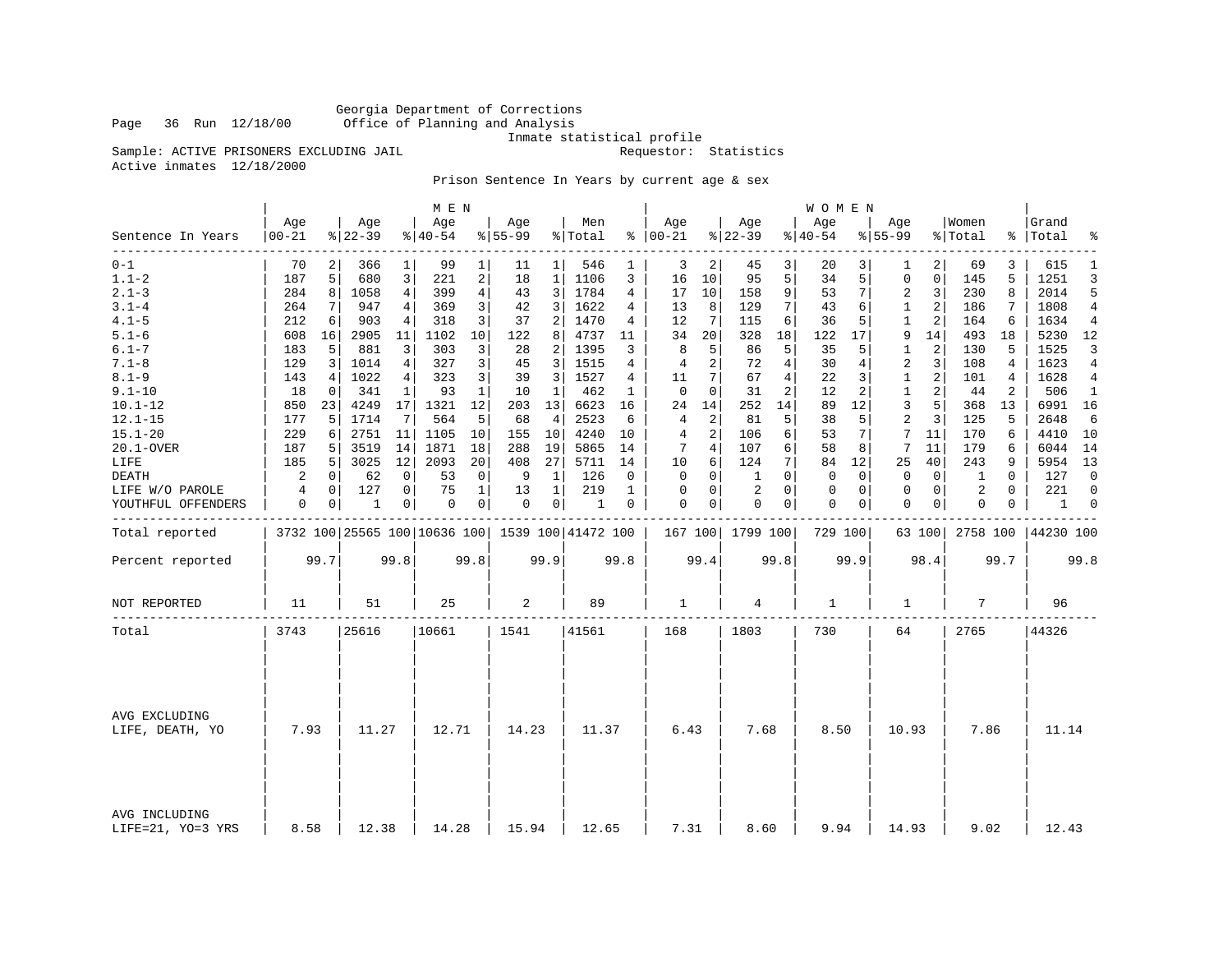# Georgia Department of Corrections<br>Page 37 Run 12/18/00 Office of Planning and Analysis Page 37 Run 12/18/00 Office of Planning and Analysis

# Inmate statistical profile

Sample: ACTIVE PRISONERS EXCLUDING JAIL **Requestor:** Statistics Active inmates 12/18/2000

Probation To Follow Prison by current age & sex

|                                     |                    |                           | M E N                                           |                    |                                    |                      |                         | W O M E N              |                      |                         |                           |
|-------------------------------------|--------------------|---------------------------|-------------------------------------------------|--------------------|------------------------------------|----------------------|-------------------------|------------------------|----------------------|-------------------------|---------------------------|
| Prob After Prison                   | Age<br>$ 00 - 21 $ | Age<br>$8122 - 39$        | Age<br>$8140 - 54$                              | Age<br>$8155 - 99$ | Men<br>% Total<br>ႜ                | Age<br>  00-21       | Aqe<br>$8122 - 39$      | Aqe<br>$8140 - 54$     | Age<br>$8155 - 99$   | Women<br>% Total        | Grand<br>%   Total<br>- 왕 |
| PROBATION TO FOLLOW<br>NO PROBATION | 1639<br>44<br>2104 | 7505<br>29<br>56 18111 71 | 27 <sup>1</sup><br>2827<br>7834<br>73           | 433<br>1108        | 28   12404<br>30<br>72 29157<br>70 | 79<br>47<br>89<br>53 | 33<br>591<br>1212<br>67 | 249<br>34<br>481<br>66 | 19<br>30<br>45<br>70 | 938<br>34<br>1827<br>66 | 13342 30<br>30984 70      |
| Total reported                      |                    |                           | 3743 100 25616 100 10661 100 1541 100 41561 100 |                    |                                    | 168 100              | 1803 100                | 730 100                | 64 100               | 2765 100                | 44326 100                 |
| Percent reported                    | 100.0              | 100.0                     | 100.0                                           | 100.0              | 100.0                              | 100.0                | 100.0                   | 100.0                  | 100.0                | 100.0                   | 100.0                     |
| NOT REPORTED                        | $\mathbf 0$        | $\Omega$                  | $\Omega$                                        | $\mathbf 0$        | $\mathbf 0$                        | $\Omega$             | $\Omega$                | $\mathbf 0$            | $\Omega$             | $\Omega$                | $\mathbf{0}$              |
| Total                               | 3743               | 25616                     | 10661                                           | 1541               | 41561                              | 168                  | 1803                    | 730                    | 64                   | 2765                    | 44326                     |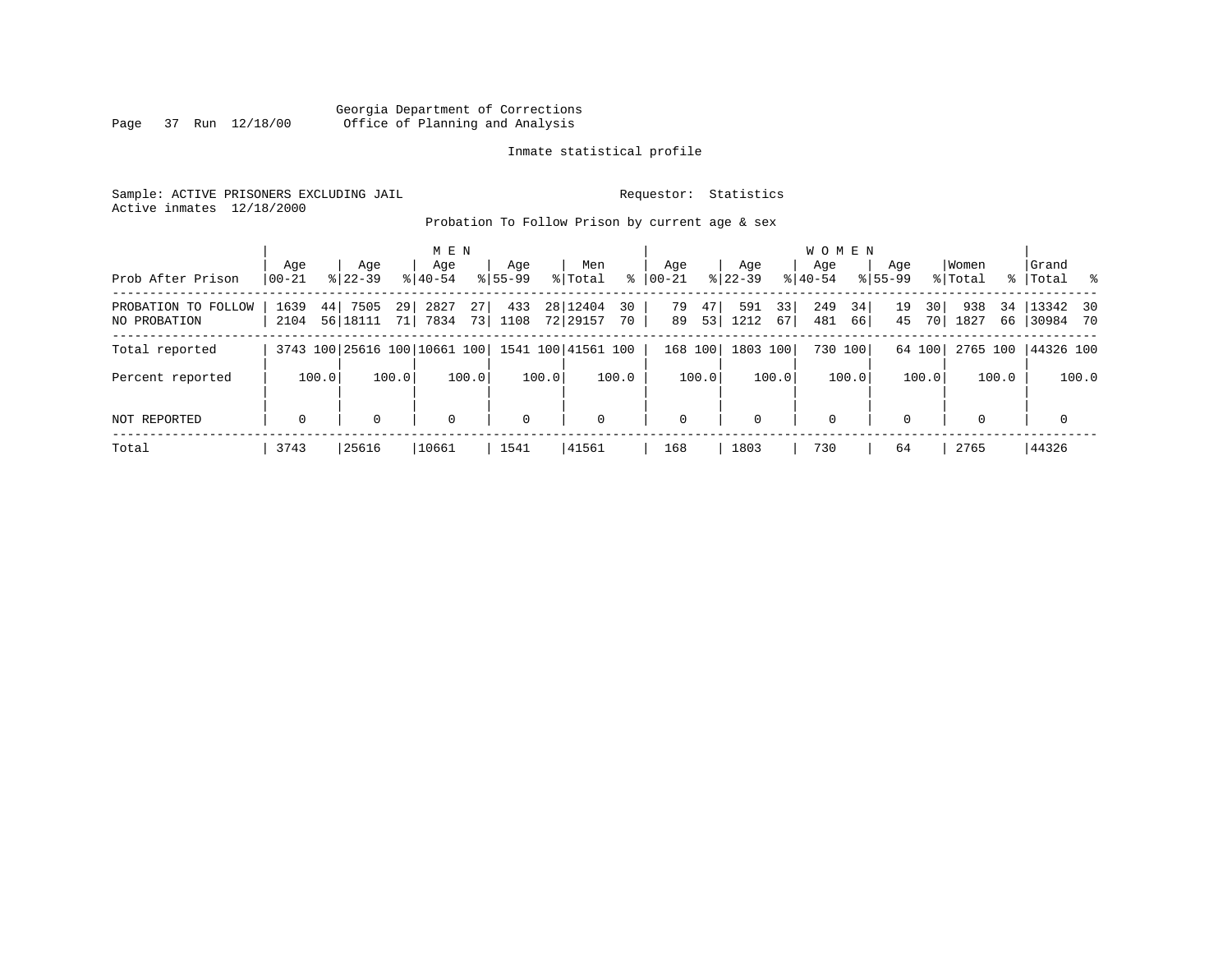# Georgia Department of Corrections<br>Page 38 Run 12/18/00 Office of Planning and Analysis Page 38 Run 12/18/00 Office of Planning and Analysis

# Inmate statistical profile

Sample: ACTIVE PRISONERS EXCLUDING JAIL **Requestor:** Statistics Active inmates 12/18/2000

Admission Type by current age & sex

|                                            |                  |          |                  |          | M E N                        |                |                  |              |                    |          |                 |              |                  |                | <b>WOMEN</b>    |                |                    |              |                  |                |                  |          |
|--------------------------------------------|------------------|----------|------------------|----------|------------------------------|----------------|------------------|--------------|--------------------|----------|-----------------|--------------|------------------|----------------|-----------------|----------------|--------------------|--------------|------------------|----------------|------------------|----------|
| Admission Type                             | Age<br>$00 - 21$ |          | Age<br>$8 22-39$ |          | Age<br>$ 40-54$              |                | Age<br>$8 55-99$ |              | Men<br>% Total     | ៖        | Age<br>$ 00-21$ |              | Age<br>$ 22-39$  |                | Age<br>$ 40-54$ |                | Age<br>$8155 - 99$ |              | Women<br>% Total | ွေ             | Grand<br>Total   | ႜ        |
| COMMITTED FROM COURT                       |                  |          |                  |          |                              |                |                  |              |                    |          |                 | 84           |                  |                |                 |                |                    | 87           |                  |                |                  | 66       |
| RETURN APPEAL/BOND                         | 3101<br>$\Omega$ | $\Omega$ | 83 16380<br>8    | 64<br>0  | 6964                         | 65<br>$\Omega$ | 1160<br>0        | $\mathbf 0$  | 75 27605<br>12     | 67<br>0  | 141<br>$\Omega$ | $\Omega$     | 1097<br>$\Omega$ | 61<br>$\Omega$ | 475<br>$\Omega$ | 65<br>$\Omega$ | 55<br>$\Omega$     | $\Omega$     | 1768<br>$\Omega$ | 64<br>0        | 29373<br>12      | $\Omega$ |
| PAROLE REV/NEW SENT                        | 129              |          | 4337             | 17       | 1819                         | 17             | 177              | 11           | 6462               |          |                 |              | 211              | 12             |                 | 15             |                    | 8            | 328              | 12             | 6790             | 15       |
| PAR REV/NO NEW SENT                        | 30               | 3        | 798              | 3        | 385                          | 4              | 34               | 2            | 1247               | 16<br>3  |                 |              | 95               | 5              | 110<br>26       | 4              | 5                  | 2            | 123              | 4              | 1370             | ₹        |
| PROB VIOL/TOTAL REV                        | $\Omega$         | 0        | 0                | 0        | -1                           | O              | $\Omega$         | 0            |                    | $\Omega$ | O               | <sup>0</sup> | $\Omega$         | O              | 0               | $\Omega$       | 0                  | $\Omega$     | 0                | 0              |                  | $\Omega$ |
| PROB VIOL/PARTIAL                          | 204              | 5        | 1140             | 4        | 361                          | 3              | 41               | 3            | 1746               | 4        | 10              | 6            | 156              | 9              | 41              | 6              | 0                  | $\Omega$     | 207              | 8              | 1953             | 4        |
| ADMIT FM OTHER CUST                        |                  | $\Omega$ | 17               | $\Omega$ | 6                            | 0              | 4                | 0            | 28                 | $\Omega$ | ∩               | <sup>0</sup> | $\Omega$         | U              | 0               | $\Omega$       | 0                  | 0            | $\Omega$         | U              | 28               | $\Omega$ |
|                                            | $\Omega$         | $\Omega$ | O                | $\Omega$ | $\cap$                       | $\Omega$       | $\Omega$         | $\Omega$     |                    | $\Omega$ | $\Omega$        | $\Omega$     |                  | $\Omega$       | $\Omega$        |                | $\Omega$           | $\Omega$     | $\Omega$         |                |                  | $\cap$   |
| SHOCK INCARCERATION                        | 247              | 7        | 2444             | 10       | 840                          | 8              | 83               | 5            | $\Omega$<br>3614   | 9        | 10              | 6            | $\Omega$<br>235  | 13             | 70              | $\Omega$<br>10 | 2                  | 3            | 317              | $\Omega$<br>11 | $\Omega$<br>3931 | 9        |
| PROB REV/REMAINDER<br>NEW SENT/PAR REV PND | 0                | $\Omega$ | 44               | $\Omega$ | 23                           | $\Omega$       | 3                | $\Omega$     | 70                 | $\Omega$ | $\Omega$        | $\Omega$     | $\mathbf{1}$     | 0              | 2               | $\Omega$       | $\Omega$           | $\Omega$     | 3                | O              | 73               | $\Omega$ |
| LIFE W/O PAROLE                            | 2                | $\Omega$ | 81               | $\Omega$ | 38                           | $\Omega$       | 9                | $\mathbf{1}$ | 130                | $\Omega$ |                 | $\cap$       | $\Omega$         | $\Omega$       | $\Omega$        | $\Omega$       | $\Omega$           | $\Omega$     | $\Omega$         | 0              | 130              | $\Omega$ |
| PAROLE REV BOOT CAMP                       |                  | $\Omega$ | 10               | 0        | 2                            | $\Omega$       | $\Omega$         | $\Omega$     | 12                 | $\Omega$ |                 | $\Omega$     | $\Omega$         | 0              | 0               | $\Omega$       | O                  | $\Omega$     | 0                | 0              | 12               | $\Omega$ |
| PAR REV/RSN UNKNOWN                        |                  | $\Omega$ | 25               | $\Omega$ | 55                           |                | 21               | $\mathbf{1}$ | 101                | $\Omega$ | n               | $\Omega$     | $\Omega$         | O              | 0               | $\Omega$       | O                  | $\Omega$     | n                | 0              | 101              | ∩        |
| PROBATION/PAROLE REV                       |                  | $\Omega$ | O                | 0        | $\Omega$                     | $\Omega$       | $\Omega$         | $\Omega$     | $\Omega$           | $\Omega$ |                 | $\cap$       | $\Omega$         | O              | O               | $\Omega$       | O                  | <sup>n</sup> | n                | 0              | $\Omega$         | n        |
| PB PAROLE RESCINDED                        |                  | $\Omega$ | 8                | U        | 2                            | U              | O                | O            | 10                 | $\Omega$ | n               | U            | $\Omega$         | O              | <sup>0</sup>    | $\Omega$       | O                  | 0            | $\Omega$         | 0              | 10               |          |
| PROB REVOCATION/SC                         |                  | $\Omega$ | 34               | 0        | 15                           | 0              | -1               | O            | 54                 | ∩        |                 |              | 6                | U              |                 | 1              | O                  | 0            | 14               |                | 68               |          |
| PAR REV/REVOC CENTER                       |                  | $\Omega$ | 206              | 1        | 110                          |                | 6                | U            | 326                |          |                 |              |                  | U              |                 | 0              | O                  | 0            | $\Omega$         | 0              | 326              | 1        |
| INFORMATION ONLY                           |                  | $\Omega$ | O                | 0        | $\cap$                       | U              | U                | U            | $\Omega$           | $\Omega$ |                 |              | $\Omega$         | U              | $\Omega$        | 0              | O                  | 0            | $\Omega$         | U              | <sup>0</sup>     | $\Omega$ |
| INCOMPLETE SENT PKG                        |                  | $\Omega$ | O                | 0        | $\cap$                       | O              | U                | U            | 0                  | 0        | U               | U            | $\Omega$         | U              | O               | 0              | O                  | 0            | n                | 0              |                  | $\Omega$ |
| HANCOCK REVOC CENTER                       | ∩                | $\Omega$ | 5                | $\Omega$ | $\cap$                       | $\Omega$       | U                | $\Omega$     |                    | $\Omega$ | U               | $\Omega$     | $\Omega$         | O              | $\Omega$        | $\Omega$       | O                  | $\Omega$     | $\Omega$         | 0              |                  | $\cap$   |
| WHITWORTH DETENTION                        |                  | $\Omega$ | 30               | $\Omega$ | 12                           | 0              | $\mathbf{1}$     | 0            | 44                 | $\Omega$ | U               | $\Omega$     | $\Omega$         | O              | $\Omega$        | $\Omega$       | O                  | $\Omega$     | $\Omega$         | 0              | 44               | $\Omega$ |
| DCYS AT RISK                               | 9                | $\Omega$ | 2                | $\Omega$ | $\Omega$                     | $\Omega$       | 0                | 0            | 11                 | $\Omega$ | O               | $\Omega$     | 0                | 0              | $\Omega$        | 0              | $\Omega$           | $\Omega$     | 0                | 0              | 11               | $\cap$   |
| <b>OTHER</b>                               | $\Omega$         | $\Omega$ | O                | 0        | $\cap$                       | 0              | U                | 0            | $\Omega$           | 0        | $\cap$          | $\Omega$     |                  | 0              | $\Omega$        | 0              | $\Omega$           | 0            | <sup>0</sup>     | 0              | $\Omega$         |          |
|                                            |                  |          |                  |          |                              |                |                  |              |                    |          |                 |              |                  |                |                 |                |                    |              |                  |                |                  |          |
| Total reported                             |                  |          |                  |          | 3732 100 25569 100 10637 100 |                |                  |              | 1540 100 41478 100 |          | 167 100         |              | 1801 100         |                | 729 100         |                |                    | 63 100       | 2760 100         |                | 44238 100        |          |
| Percent reported                           |                  | 99.7     |                  | 99.8     |                              | 99.8           |                  | 99.9         |                    | 99.8     |                 | 99.4         |                  | 99.9           |                 | 99.9           |                    | 98.4         |                  | 99.8           |                  | 99.8     |
| UNKNOWN                                    | 11               |          | 47               |          | 24                           |                | 1                |              | 83                 |          |                 |              | 2                |                | 1               |                | 1                  |              | 5                |                | 88               |          |
| Total                                      | 3743             |          | 25616            |          | 10661                        |                | 1541             |              | 41561              |          | 168             |              | 1803             |                | 730             |                | 64                 |              | 2765             |                | 44326            |          |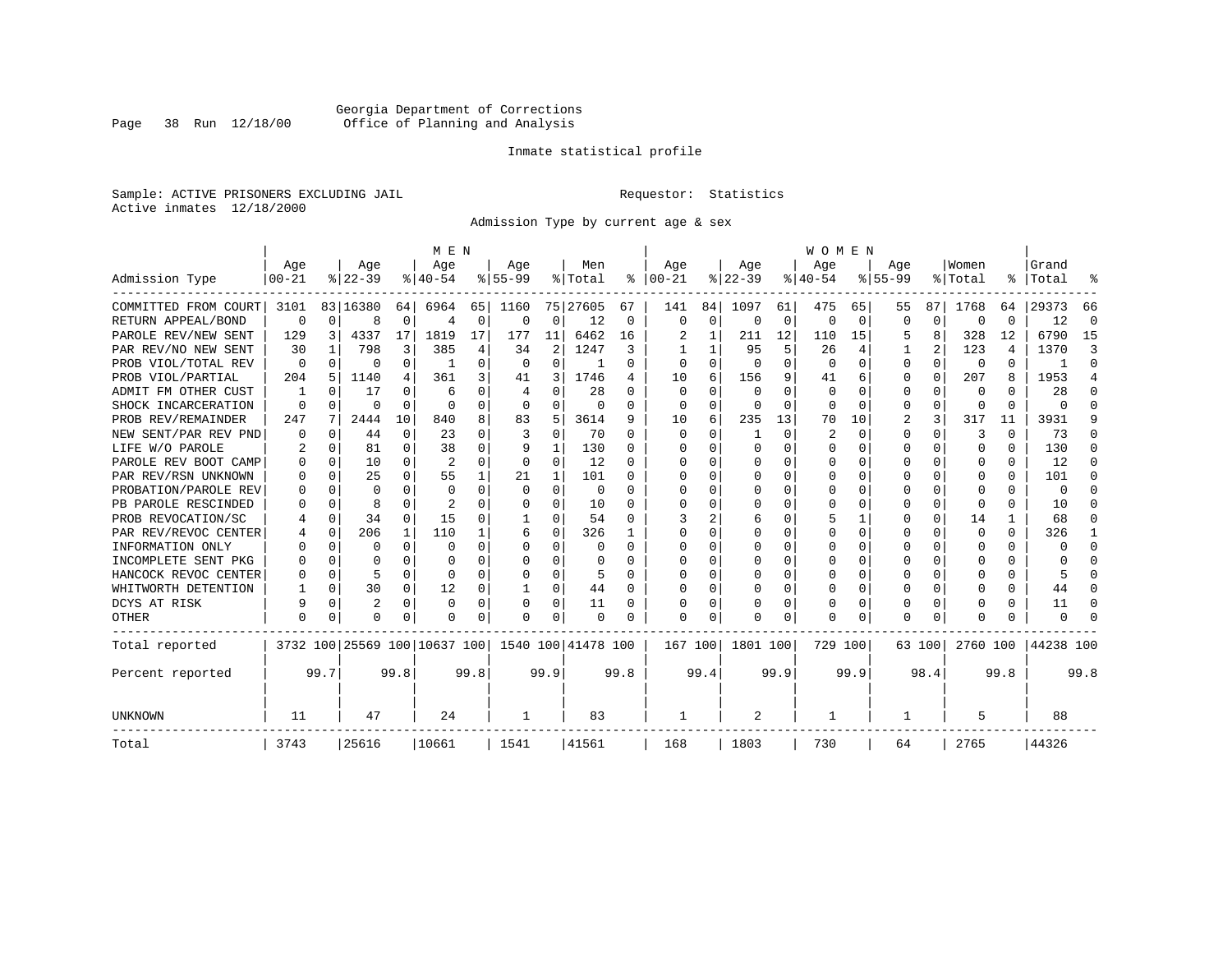#### Georgia Department of Corrections Page 39 Run 12/18/00 Office of Planning and Analysis

# Inmate statistical profile

|                           | Sample: ACTIVE PRISONERS EXCLUDING JAIL | Requestor: Statistics             |  |
|---------------------------|-----------------------------------------|-----------------------------------|--|
| Active inmates 12/18/2000 |                                         |                                   |  |
|                           |                                         | Release Type by current age & sex |  |
|                           |                                         |                                   |  |

|                                      |                   |                    | M E N              |                    |                                                                         |               |                |                           |                                      | <b>WOMEN</b>       |                |                    |                        |                  |    |                 |                            |
|--------------------------------------|-------------------|--------------------|--------------------|--------------------|-------------------------------------------------------------------------|---------------|----------------|---------------------------|--------------------------------------|--------------------|----------------|--------------------|------------------------|------------------|----|-----------------|----------------------------|
| Release Type                         | Aqe<br>$100 - 21$ | Aqe<br>$8122 - 39$ | Age<br>$8140 - 54$ | Aqe<br>$8155 - 99$ | Men<br>% Total                                                          | °≈            | Aqe<br>  00-21 | Aqe<br>$8 22-39$          |                                      | Age<br>$8140 - 54$ |                | Aqe<br>$8155 - 99$ |                        | Women<br>% Total | °≈ | Grand<br> Total | .  응                       |
| PAROLE<br>SENTENCE EXPIRED<br>Active |                   | 47<br>0            | 24<br>0            | 0<br>$\Omega$      | 83<br>0 <sup>1</sup><br>3743 100 25616 100 10660 100 1541 100 41560 100 | 0<br>$\Omega$ | $\overline{0}$ | $\overline{0}$<br>168 100 | 2<br>0<br>$\overline{0}$<br>1803 100 | 0<br>730 100       | 0 <sup>1</sup> | 0                  | $\mathbf{0}$<br>64 100 | 0<br>2765 100    |    | 88<br>44325 100 | $\overline{0}$<br>$\Omega$ |
| Total                                | 3743              | 25616              | 10661              | 1541               | 41561                                                                   |               | 168            | 1803                      |                                      | 730                |                | 64                 |                        | 2765             |    | 44326           |                            |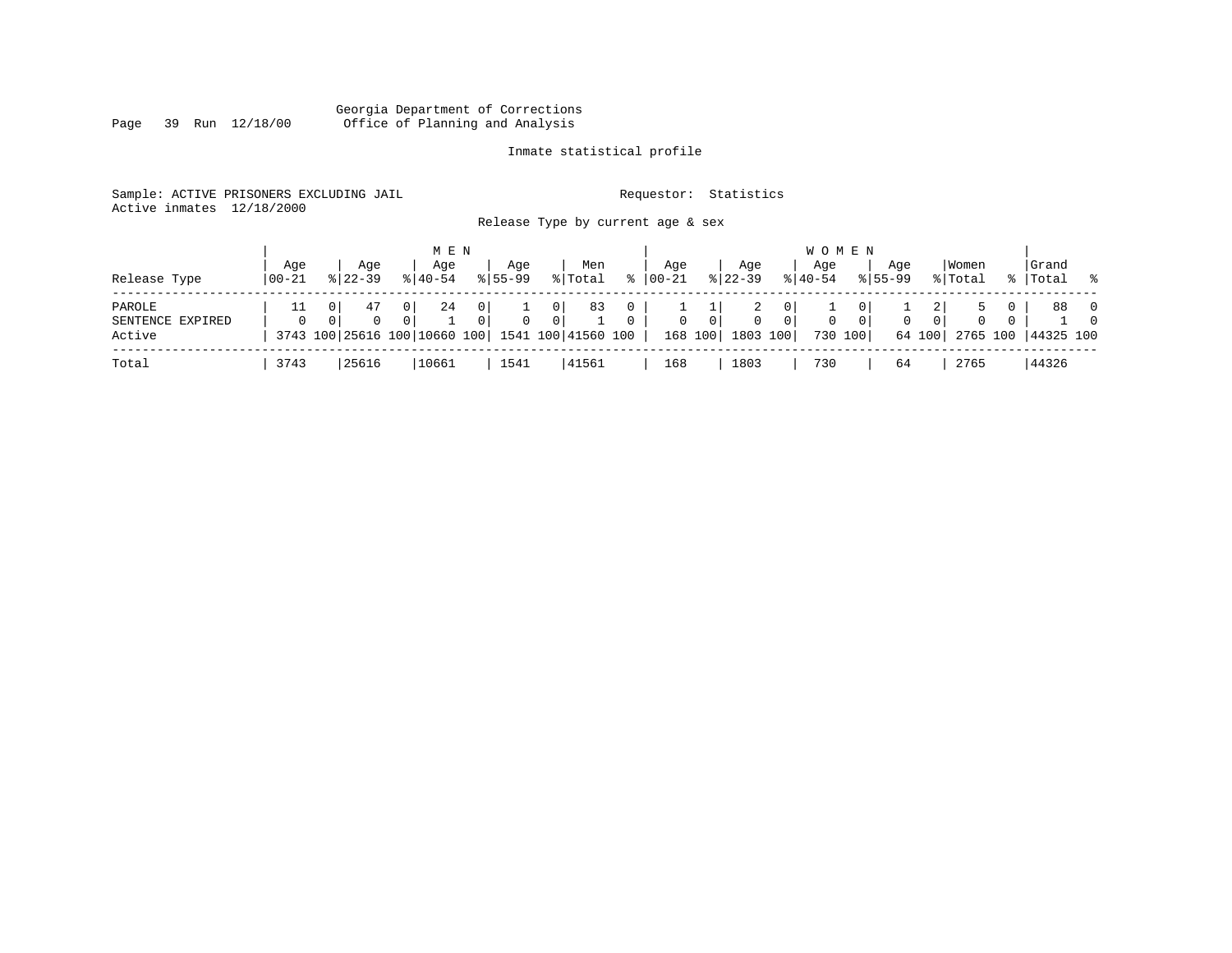# Georgia Department of Corrections<br>Page 40 Run 12/18/00 Office of Planning and Analysis Page 40 Run 12/18/00 Office of Planning and Analysis

# Inmate statistical profile

Sample: ACTIVE PRISONERS EXCLUDING JAIL **Requestor:** Statistics Active inmates 12/18/2000

Inst By Group by current age & sex

|                      |             | M E N |           |                |                              |                |             |          |                    |          |             |          |          |          | <b>WOMEN</b> |          |             |          |          |       |           |       |
|----------------------|-------------|-------|-----------|----------------|------------------------------|----------------|-------------|----------|--------------------|----------|-------------|----------|----------|----------|--------------|----------|-------------|----------|----------|-------|-----------|-------|
|                      | Age         |       | Age       |                | Age                          |                | Age         |          | Men                |          | Age         |          | Age      |          | Age          |          | Age         |          | Women    |       | Grand     |       |
| Inst By Group        | $00 - 21$   |       | $8 22-39$ |                | $8 40-54$                    |                | $8155 - 99$ |          | % Total            | ႜ        | $ 00 - 21$  |          | $ 22-39$ |          | $8 40-54$    |          | $8155 - 99$ |          | % Total  |       | %   Total | ႜ     |
| County jails         | 0           |       | 0         | 0              |                              | 0              |             |          | 0                  |          | 0           | 0        |          | $\Omega$ | $\Omega$     |          | $\Omega$    | $\Omega$ |          |       |           |       |
| Transitional centers | 22          |       | 472       | 2              | 221                          | $\overline{a}$ | 15          |          | 730                |          | 9           | 5        | 132      | 7        | 55           | 8        | 2           | 3        | 198      |       | 928       |       |
| County camps         | 369         | 10    | 2803      | 11             | 688                          | б.             | 28          |          | 3888               | q        | $\Omega$    | O        |          |          | $\Omega$     |          | $\Omega$    |          | $\Omega$ | 0     | 3888      | 9     |
| Inmate boot camps    | 222         | 6     | 540       |                | 0                            |                | $\Omega$    |          | 762                |          | $\mathbf 0$ |          |          |          | 0            |          | $\Omega$    |          |          |       | 763       |       |
| State prisons        | 2807        | 75    | 19431     | 76             | 8787                         | 82             | 1400        | 91       | 32425              | 78       | 159         | 95       | 1670     | 93       | 675          | 92       | 62          | 97       | 2566     | 93    | 34991     | 79    |
| Private prisons      | 322         | q     | 2363      | 9              | 963                          | 9              | 98          | 6        | 3746               | 9        | $\Omega$    | $\Omega$ | $\Omega$ | $\Omega$ | $\Omega$     |          | $\Omega$    | $\Omega$ | $\Omega$ | 0     | 3746      | -8    |
| Other                | Ŧ           | 0     | 7         | $\overline{0}$ |                              | 0              | $\Omega$    | $\Omega$ | 9                  | $\Omega$ | $\mathbf 0$ | 0        | $\Omega$ | $\Omega$ | $\mathbf 0$  | $\Omega$ | $\mathbf 0$ | $\Omega$ | $\Omega$ |       | 9         |       |
| Total reported       |             |       |           |                | 3743 100 25616 100 10660 100 |                |             |          | 1541 100 41560 100 |          | 168 100     |          | 1803     | 100      | 730 100      |          |             | 64 100   | 2765 100 |       | 44325 100 |       |
| Percent reported     |             | 100.0 |           | 100.0          |                              | 100.0          |             | 100.0    |                    | 100.0    |             | 100.0    |          | 100.0    |              | 100.0    |             | 100.0    |          | 100.0 |           | 100.0 |
| Not reported         | $\mathbf 0$ |       | $\Omega$  |                |                              |                | $\Omega$    |          |                    |          | $\Omega$    |          | $\Omega$ |          | $\Omega$     |          | $\Omega$    |          | $\Omega$ |       |           |       |
|                      |             |       |           |                |                              |                |             |          |                    |          |             |          |          |          |              |          |             |          |          |       |           |       |
| Total                | 3743        |       | 25616     |                | 10661                        |                | 1541        |          | 41561              |          | 168         |          | 1803     |          | 730          |          | 64          |          | 2765     |       | 44326     |       |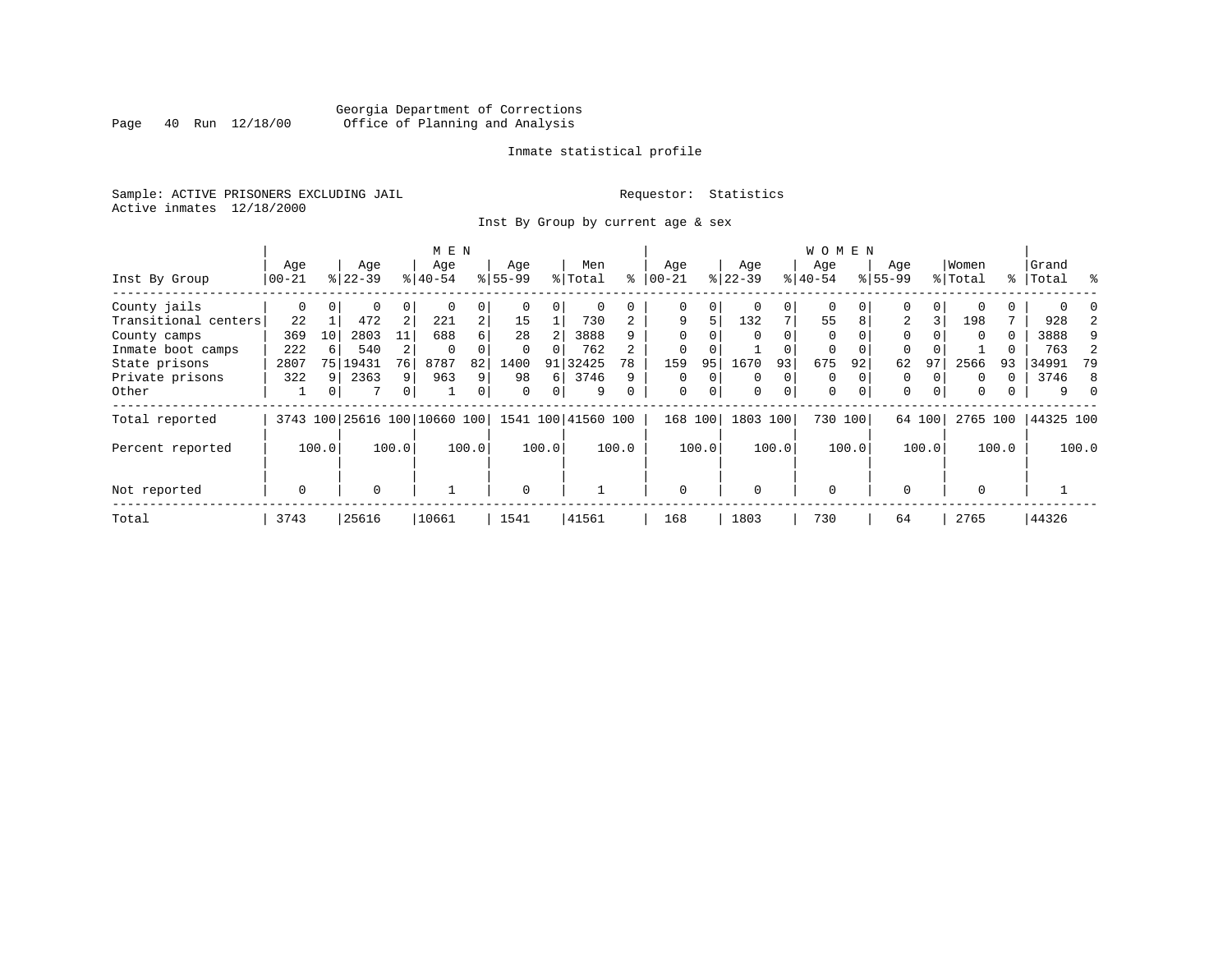# Georgia Department of Corrections<br>Page 41 Run 12/18/00 Office of Planning and Analysis Page 41 Run 12/18/00 Office of Planning and Analysis

# Inmate statistical profile

Sample: ACTIVE PRISONERS EXCLUDING JAIL **Requestor:** Statistics Active inmates 12/18/2000

Institution by current age & sex

| Institution          | Age<br>$00 - 21$<br>4 |              | Age<br>$8 22-39$ |              | Age<br>$8 40-54$ |              | Aqe            |              | Men      |              | Age          |                | Aqe         |             | Aqe         |             | Aqe          |                | Women       |          | Grand     |                |
|----------------------|-----------------------|--------------|------------------|--------------|------------------|--------------|----------------|--------------|----------|--------------|--------------|----------------|-------------|-------------|-------------|-------------|--------------|----------------|-------------|----------|-----------|----------------|
|                      |                       |              |                  |              |                  |              |                |              |          |              |              |                |             |             |             |             |              |                |             |          |           |                |
|                      |                       |              |                  |              |                  |              | $8155 - 99$    |              | % Total  | နွ           | $ 00-21$     |                | $ 22-39$    |             | $ 40-54$    |             | $8155 - 99$  |                | % Total     |          | %   Total |                |
| Albany Trans Ctr     |                       | 0            | 90               | 0            | 53               | 0            | 3              | 0            | 150      | 0            | $\Omega$     | $\mathbf{0}$   | 0           | 0           | 0           | 0           | 0            | 0              | $\mathbf 0$ | 0        | 150       | $\Omega$       |
| Atlanta Trans Ctr(M) | 2                     | $\mathbf 0$  | 157              | $\mathbf{1}$ | 82               | $\mathbf{1}$ | 7              | $\mathbf 0$  | 248      | $\mathbf{1}$ | $\Omega$     | $\Omega$       | $\mathbf 0$ | $\Omega$    | $\Omega$    | $\mathbf 0$ | $\mathbf 0$  | $\Omega$       | $\mathbf 0$ | $\Omega$ | 248       | $\mathbf{1}$   |
| Macon Trans Ctr      | 7                     | 0            | 90               | $\Omega$     | 33               | 0            | 1              | $\mathbf 0$  | 131      | $\Omega$     | $\Omega$     | $\mathbf{0}$   | $\Omega$    | $\mathbf 0$ | $\Omega$    | $\mathbf 0$ | 0            | $\Omega$       | $\Omega$    | $\Omega$ | 131       | $\Omega$       |
| Metro Trans Ctr (W)  | $\Omega$              | 0            | $\Omega$         | $\Omega$     | $\Omega$         | $\mathbf 0$  | $\Omega$       | $\mathbf 0$  | $\cap$   | $\Omega$     | 5            | 3              | 84          | 5           | 34          | 5           | 1            | $\overline{2}$ | 124         | 4        | 124       | $\Omega$       |
| Savannah Trans Ctr   | 9                     | $\Omega$     | 135              | $\mathbf{1}$ | 53               | $\Omega$     | 4              | $\Omega$     | 201      | 0            | $\cap$       | 0              | $\Omega$    | $\Omega$    | $\Omega$    | $\Omega$    | $\Omega$     | $\Omega$       | $\Omega$    | $\Omega$ | 201       | $\Omega$       |
| Savannah Womens TC   | $\Omega$              | $\Omega$     | $\Omega$         | $\Omega$     | $\Omega$         | $\Omega$     | $\Omega$       | $\Omega$     | $\Omega$ | 0            | 4            | $\overline{a}$ | 48          | 3           | 21          | 3           | $\mathbf{1}$ | $\overline{a}$ | 74          | 3        | 74        | $\Omega$       |
| Central State Hosp   |                       | 0            | 7                | $\mathbf 0$  | 1                | 0            | 0              | 0            | 9        | $\Omega$     | $\cap$       | $\Omega$       | $\Omega$    | $\mathbf 0$ | $\mathbf 0$ | $\mathbf 0$ | $\mathbf 0$  | $\mathbf 0$    | $\mathbf 0$ | $\Omega$ | 9         | $\cap$         |
| Bulloch County       | 14                    | $\Omega$     | 90               | 0            | 24               | $\Omega$     | $\Omega$       | $\mathbf 0$  | 128      | $\Omega$     | $\cap$       | $\Omega$       | $\Omega$    | 0           | $\Omega$    | $\Omega$    | $\Omega$     | $\Omega$       | $\Omega$    | $\Omega$ | 128       | $\Omega$       |
| Carroll County       | 26                    | 1            | 144              | $\mathbf{1}$ | 32               | $\Omega$     | 3              | $\Omega$     | 205      | $\Omega$     | $\cap$       | $\Omega$       | $\Omega$    | $\Omega$    | $\Omega$    | 0           | $\Omega$     | $\Omega$       | $\Omega$    | $\Omega$ | 205       | $\Omega$       |
| Clarke County        | $\overline{2}$        | 0            | 79               | 0            | 17               | $\Omega$     | $\Omega$       | $\mathbf 0$  | 98       | $\Omega$     | $\cap$       | $\Omega$       | $\Omega$    | 0           | C           | 0           | $\Omega$     | $\Omega$       | $\Omega$    | $\Omega$ | 98        | $\Omega$       |
| Colquitt County      | 20                    | 1            | 120              | $\Omega$     | 30               | $\Omega$     | $\Omega$       | $\Omega$     | 170      | $\Omega$     | ∩            | 0              | $\Omega$    | $\Omega$    | $\Omega$    | $\Omega$    | $\Omega$     | $\Omega$       | $\Omega$    | $\Omega$ | 170       | $\Omega$       |
| Coweta County        | 12                    | $\Omega$     | 129              | $\mathbf{1}$ | 36               | $\Omega$     | 3              | $\mathbf 0$  | 180      | $\Omega$     | <sup>0</sup> | $\Omega$       | $\Omega$    | $\Omega$    | $\Omega$    | $\Omega$    | $\Omega$     | $\Omega$       | $\mathbf 0$ | $\Omega$ | 180       | $\Omega$       |
| Decatur County       | 9                     | $\mathbf 0$  | 64               | $\mathbf 0$  | 32               | $\mathbf 0$  | $\mathbf 1$    | $\mathbf 0$  | 106      | $\Omega$     | $\Omega$     | $\Omega$       | 0           | 0           |             | $\mathbf 0$ | $\Omega$     | 0              | $\mathbf 0$ | $\Omega$ | 106       | $\Omega$       |
| Effingham County     |                       | $\Omega$     | 35               | $\Omega$     | 12               | 0            | $\mathbf 1$    | $\mathbf 0$  | 55       | $\Omega$     | $\Omega$     | $\Omega$       | O           | $\Omega$    | U           | 0           | $\Omega$     | $\Omega$       | $\Omega$    | $\Omega$ | 55        | $\Omega$       |
| Floyd County         | 25                    | 1            | 149              | $\mathbf 1$  | 40               | 0            | 1              | 0            | 215      | 1            | ∩            | $\Omega$       | $\Omega$    | 0           | $\Omega$    | 0           | $\Omega$     | $\Omega$       | 0           | 0        | 215       | $\Omega$       |
| Gwinnett County      | 14                    | 0            | 82               | 0            | 20               | 0            | 3              | 0            | 119      | $\Omega$     |              | $\Omega$       | $\Omega$    | 0           | $\Omega$    | 0           | $\Omega$     | $\Omega$       | $\mathbf 0$ | $\Omega$ | 119       | $\Omega$       |
| Hall County          | 19                    | $\mathbf{1}$ | 184              | $\mathbf{1}$ | 29               | $\Omega$     | $\mathbf{1}$   | $\Omega$     | 233      | $\mathbf{1}$ | ∩            | $\Omega$       | $\Omega$    | 0           | $\Omega$    | $\Omega$    | $\Omega$     | $\Omega$       | $\Omega$    | $\Omega$ | 233       | $\mathbf{1}$   |
| Harris County        | 5                     | $\Omega$     | 35               | $\Omega$     | 3                | $\Omega$     | $\mathbf{1}$   | $\Omega$     | 44       | $\Omega$     | ∩            | $\Omega$       | $\Omega$    | 0           | $\Omega$    | $\Omega$    | $\Omega$     | $\Omega$       | $\Omega$    | $\Omega$ | 44        | $\Omega$       |
| Jackson County       | 11                    | $\mathbf 0$  | 121              | $\Omega$     | 31               | 0            | $\mathbf 1$    | $\mathbf 0$  | 164      | $\Omega$     |              | $\Omega$       | O           | 0           |             | $\mathbf 0$ | $\Omega$     | $\Omega$       | $\mathbf 0$ | $\Omega$ | 164       | $\Omega$       |
| Jefferson County     | 13                    | $\Omega$     | 135              | $\mathbf{1}$ | 29               | $\Omega$     | $\mathbf{1}$   | $\Omega$     | 178      | $\Omega$     | $\Omega$     | $\Omega$       | $\Omega$    | $\Omega$    | $\Omega$    | 0           | $\Omega$     | $\Omega$       | $\Omega$    | $\Omega$ | 178       | $\Omega$       |
| Mitchell County      | 11                    | 0            | 40               | $\Omega$     | 12               | 0            | $\Omega$       | $\mathbf 0$  | 63       | 0            | <sup>0</sup> | $\Omega$       | $\Omega$    | 0           | $\Omega$    | 0           | $\Omega$     | $\Omega$       | $\Omega$    | $\Omega$ | 63        | $\Omega$       |
| Muscogee County      | 49                    | 1            | 349              | $\mathbf{1}$ | 92               | 1            | 2              | $\mathbf 0$  | 492      | 1            |              | $\Omega$       | $\Omega$    | 0           | O           | 0           | $\Omega$     | $\Omega$       | $\mathbf 0$ | $\Omega$ | 492       | -1             |
| Richmond County      | 16                    | $\mathbf 0$  | 141              | $\mathbf{1}$ | 37               | $\Omega$     | 3              | $\mathbf 0$  | 197      | $\Omega$     | $\cap$       | 0              | $\Omega$    | 0           | $\Omega$    | 0           | $\Omega$     | $\Omega$       | $\Omega$    | $\Omega$ | 197       | $\Omega$       |
| Screven County       | 17                    | $\mathbf 0$  | 103              | 0            | 13               | 0            | 0              | $\mathbf 0$  | 133      | 0            | $\Omega$     | $\Omega$       | $\Omega$    | $\mathbf 0$ | $\Omega$    | 0           | $\Omega$     | $\Omega$       | $\mathbf 0$ | $\Omega$ | 133       | $\Omega$       |
| Spalding County      | 11                    | $\mathbf 0$  | 100              | $\mathbf 0$  | 33               | $\mathbf 0$  | $\mathbf 1$    | $\mathbf 0$  | 145      | $\Omega$     | $\Omega$     | $\Omega$       | $\Omega$    | 0           |             | $\mathbf 0$ | $\Omega$     | 0              | $\mathbf 0$ | $\Omega$ | 145       | $\Omega$       |
| Stewart County       | 5                     | $\Omega$     | 32               | $\Omega$     | .5               | $\Omega$     | $\mathbf{1}$   | $\Omega$     | 43       | $\Omega$     | $\Omega$     | $\Omega$       | $\Omega$    | $\Omega$    | $\Omega$    | 0           | $\Omega$     | $\Omega$       | $\Omega$    | $\Omega$ | 43        | $\Omega$       |
| Sumter County        | 34                    | 1            | 229              | $\mathbf{1}$ | 54               | 1            | $\overline{c}$ | $\Omega$     | 319      | 1            | $\cap$       | 0              | $\Omega$    | 0           | $\Omega$    | 0           | $\Omega$     | $\Omega$       | $\Omega$    | $\Omega$ | 319       | $\mathbf{1}$   |
| Terrell County       | 4                     | 0            | 101              | $\Omega$     | 23               | 0            | 1              | $\mathbf 0$  | 129      | $\Omega$     |              | $\Omega$       | $\Omega$    | O           | $\Omega$    | $\mathbf 0$ | $\Omega$     | $\Omega$       | $\Omega$    | $\Omega$ | 129       | $\Omega$       |
| Thomas County        | q                     | $\Omega$     | 100              | $\Omega$     | 19               | $\Omega$     | 1              | $\Omega$     | 129      | 0            | ∩            | $\cap$         | $\Omega$    | 0           | $\Omega$    | $\Omega$    | $\Omega$     | $\Omega$       | $\Omega$    | $\Omega$ | 129       | $\Omega$       |
| Troup County         | 11                    | 0            | 86               | $\mathbf 0$  | 27               | $\Omega$     | 1              | $\mathbf 0$  | 125      | 0            |              | $\Omega$       | $\Omega$    | 0           | $\Omega$    | 0           | $\Omega$     | $\Omega$       | $\mathbf 0$ | $\Omega$ | 125       | $\Omega$       |
| Clayton County       | 25                    | $\mathbf 1$  | 155              | $\mathbf{1}$ | 38               | 0            | $\Omega$       | $\mathbf 0$  | 218      | 1            |              | 0              | 0           | 0           | C           | 0           | $\Omega$     | $\Omega$       | $\mathbf 0$ | $\Omega$ | 218       | $\Omega$       |
| Ware Prison          | 124                   | 3            | 859              | 3            | 282              | 3            | 23             | $\mathbf{1}$ | 1288     | 3            | $\cap$       | 0              | $\Omega$    | 0           | $\Omega$    | 0           | $\Omega$     | $\Omega$       | $\mathbf 0$ | $\Omega$ | 1288      | 3              |
| Lowndes Prison       | 28                    | $\mathbf 1$  | 212              | $\mathbf{1}$ | 62               | $\mathbf 1$  | 4              | $\mathbf 0$  | 306      | 1            | $\cap$       | 0              | $\Omega$    | $\Omega$    | $\Omega$    | 0           | $\Omega$     | $\Omega$       | $\mathbf 0$ | $\Omega$ | 306       | $\mathbf{1}$   |
| Dodge Prison         | 48                    | $\mathbf 1$  | 582              | 2            | 326              | 3            | 30             | 2            | 986      | 2            | ∩            | $\Omega$       | $\Omega$    | $\Omega$    | $\Omega$    | 0           | $\Omega$     | $\Omega$       | $\mathbf 0$ | $\Omega$ | 986       | $\overline{2}$ |
| Phillips Prison      | 81                    | 2            | 589              | 2            | 284              | 3            | 49             | 3            | 1003     | 2            | <sup>0</sup> | 0              | 0           | 0           | $\Omega$    | $\mathbf 0$ | $\Omega$     | $\Omega$       | $\Omega$    | $\Omega$ | 1003      | $\mathfrak{D}$ |
| Walker Prison        | 33                    | 1            | 242              | $\mathbf 1$  | 118              | 1            | 22             | 1            | 415      | 1            | $\Omega$     | 0              | $\Omega$    | 0           | $\Omega$    | $\mathbf 0$ | $\Omega$     | 0              | $\Omega$    | 0        | 415       | $\mathbf{1}$   |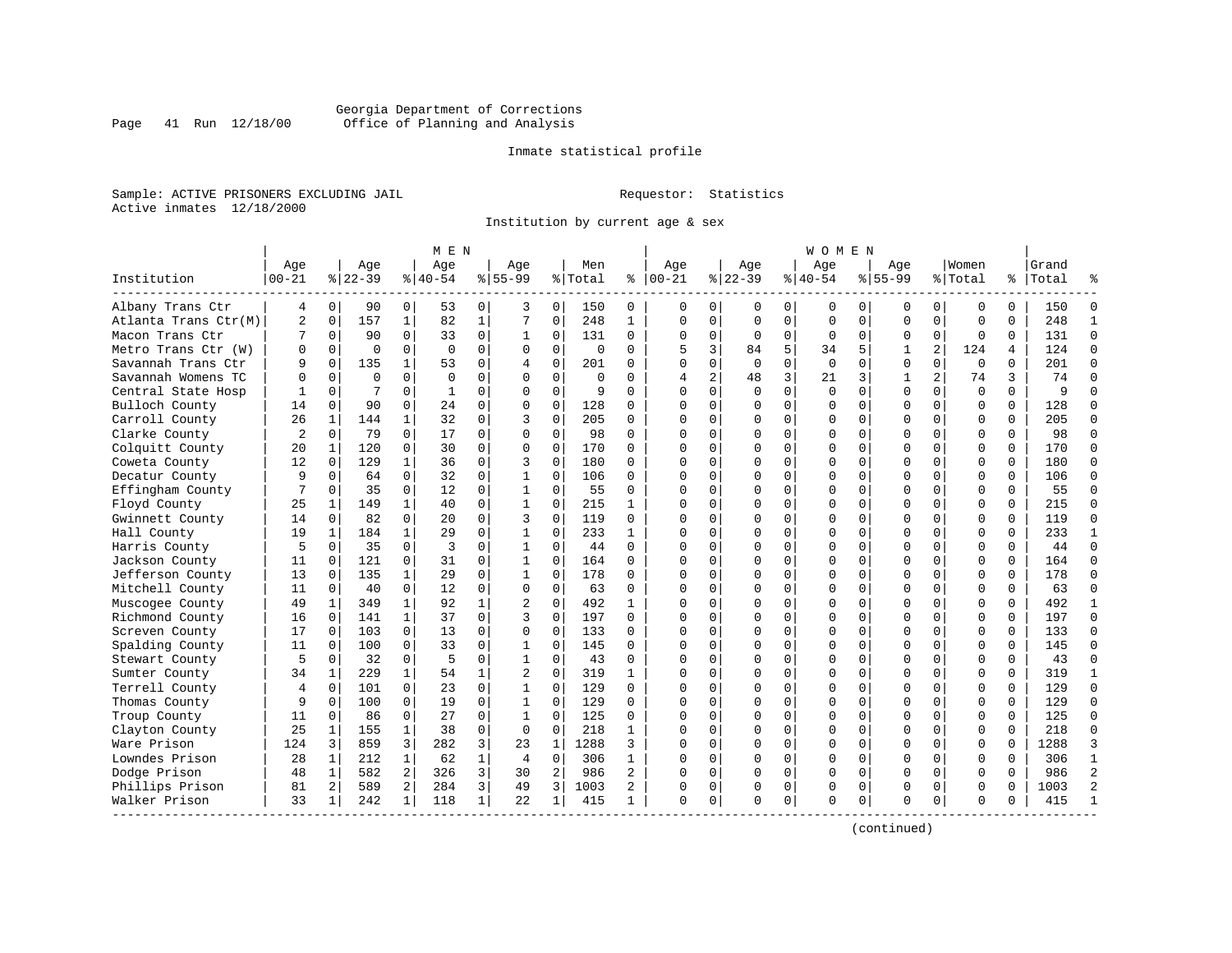#### Georgia Department of Corrections Page 42 Run 12/18/00 Office of Planning and Analysis

# Inmate statistical profile

|  | Sample: ACTIVE PRISONERS EXCLUDING JAIL |  |
|--|-----------------------------------------|--|
|  | Active inmates 12/18/2000               |  |

L Bample: Active Prequestor: Statistics

Institution by current age & sex (CONTINUED)

|                      |           |                |          |                | M E N     |                |              |                |          |                |          |             |             |          | W O M E N |          |             |          |          |          |       |        |
|----------------------|-----------|----------------|----------|----------------|-----------|----------------|--------------|----------------|----------|----------------|----------|-------------|-------------|----------|-----------|----------|-------------|----------|----------|----------|-------|--------|
|                      | Age       |                | Age      |                | Age       |                | Aqe          |                | Men      |                | Age      |             | Age         |          | Age       |          | Aqe         |          | Women    |          | Grand |        |
| Institution          | $00 - 21$ |                | $ 22-39$ |                | $8 40-54$ |                | $8155 - 99$  |                | % Total  | ి              | $ 00-21$ |             | $8$   22-39 |          | $ 40-54$  |          | $8155 - 99$ |          | % Total  | ႜ        | Total |        |
| Wayne Prison         | 3         | 0              | 113      | 0              | 73        | 1              | 9            | 1              | 198      | 0              | 0        | 0           | O           | 0        | 0         | O        | n           | 0        | U        | 0        | 198   |        |
| Arrendale Prison     | 539       | 14             | 519      | 2              | 135       | $\mathbf{1}$   | 7            | $\Omega$       | 1200     | 3              | $\Omega$ | 0           | ∩           | $\Omega$ | 0         | 0        | $\Omega$    | $\Omega$ | U        | $\Omega$ | 1200  |        |
| Montgomery Prison    | 30        | $\mathbf{1}$   | 271      | $\mathbf{1}$   | 83        | $\mathbf{1}$   | 4            | $\Omega$       | 388      | $\mathbf{1}$   | O        | 0           | $\Omega$    | $\Omega$ | $\Omega$  | $\Omega$ | $\Omega$    | $\Omega$ | $\Omega$ | $\Omega$ | 388   |        |
| Lee Prison           | 53        | $\mathbf{1}$   | 443      | 2              | 169       | $\overline{a}$ | 16           | $\mathbf{1}$   | 681      | $\overline{2}$ | Ω        | 0           |             | $\Omega$ | O         | $\Omega$ |             | $\Omega$ | $\Omega$ | O        | 681   |        |
| Putnam Prison        | 13        | $\Omega$       | 88       | $\Omega$       | 38        | $\Omega$       | $\Omega$     | $\Omega$       | 139      | $\cap$         |          | 0           |             | $\Omega$ | ი         | $\Omega$ |             | $\Omega$ | $\Omega$ | $\Omega$ | 139   |        |
| Georgia State Prison | 27        | 1              | 795      | 3              | 345       | 3              | 28           | 2              | 1195     | 3              | $\cap$   | 0           |             | $\Omega$ | N         | O        | $\Omega$    | 0        | $\Omega$ | $\Omega$ | 1195  |        |
| Mens Prison          | 4         | $\Omega$       | 158      | 1              | 238       | $\overline{a}$ | 257          | 17             | 657      | 2              | ∩        | 0           |             | $\Omega$ | O         | O        | ∩           | 0        | U        | $\Omega$ | 657   | -1     |
| Jackson Prison-Diag  | 185       | 5              | 938      | 4              | 410       | 4              | 55           | 4              | 1588     | 4              | ∩        | 0           |             | $\Omega$ | 0         | O        | $\Omega$    | 0        | 0        | 0        | 1588  |        |
| Jackson Prison-Perm  | 3         | O              | 140      |                | 89        | 1              | 11           | 1              | 243      | 1              | Λ        | 0           |             | $\Omega$ | 0         | O        |             | U        | 0        | O        | 243   |        |
| Coastal Prison       | 187       | 5              | 875      | 3              | 379       | 4              | 37           | 2              | 1478     | 4              | Λ        | 0           |             | $\Omega$ | U         |          |             | 0        | $\Omega$ | O        | 1478  |        |
| Scott Prison         | 63        |                | 726      | 3              | 320       | 3              | 33           | $\mathcal{D}$  | 1142     | ς              | O        | 0           |             | $\Omega$ | O         | U        | $\Omega$    | $\Omega$ | $\Omega$ | $\Omega$ | 1142  |        |
| Rivers Prison        | 64        | $\overline{2}$ | 664      | 3              | 326       | 3              | 36           | 2              | 1090     | ς              | Ω        | 0           |             | $\Omega$ | O         | O        | $\Omega$    | $\Omega$ | $\Omega$ | $\Omega$ | 1090  |        |
| Rutledge Prison      | 18        | $\Omega$       | 286      |                | 236       | 2              | 49           | 3              | 589      | 1              | Ω        | 0           |             | $\Omega$ | O         | O        |             | $\Omega$ | $\Omega$ | $\Omega$ | 589   |        |
| Central Prison       | 23        | 1              | 397      | 2              | 315       | 3              | 50           | 3              | 785      | $\overline{2}$ |          | 0           |             | $\Omega$ | ი         | O        |             | $\Omega$ | $\Omega$ | $\Omega$ | 785   |        |
| Augusta Med Prison   | 76        | 2              | 569      | 2              | 359       | 3              | 86           | 6              | 1090     | ς              | Λ        | 0           |             | $\Omega$ | O         | O        | ∩           | $\Omega$ | $\Omega$ | $\Omega$ | 1090  |        |
| Rogers Prison        | 171       | 5              | 863      | 3              | 217       | $\overline{a}$ | 10           | $\mathbf{1}$   | 1261     | 3              | ∩        | 0           |             | $\Omega$ | O         | O        | ∩           | 0        | U        | $\Omega$ | 1261  |        |
| Burruss Prison       | 30        | -1             | 197      | 1              | 58        | $\mathbf{1}$   | 10           | $\mathbf{1}$   | 295      | 1              | Λ        | 0           |             | $\Omega$ | 0         | O        | ∩           | 0        | U        | $\Omega$ | 295   |        |
| Bostick Prison       | 14        | $\Omega$       | 217      |                | 242       | $\overline{a}$ | 137          | 9              | 610      | 1              | O        | 0           |             | $\Omega$ | O         | O        |             | $\Omega$ | $\Omega$ | O        | 610   |        |
| Valdosta Prison      | 44        | $\mathbf{1}$   | 557      |                | 221       | $\overline{a}$ | 33           | 2              | 855      | 2              | ∩        | 0           |             | $\Omega$ | $\Omega$  | U        |             | $\Omega$ | $\Omega$ | O        | 855   |        |
| Hays Prison          | 131       | ς              | 759      | 3              | 344       | 3              | 35           | 2              | 1269     | ς              | $\Omega$ | 0           |             | $\Omega$ | O         | U        | $\Omega$    | $\Omega$ | $\Omega$ | $\Omega$ | 1269  |        |
| Hancock Prison       | 101       | ς              | 889      | 3              | 356       | 3              | 43           | 3              | 1389     | ς              | ∩        | 0           |             | $\Omega$ | O         | U        | ∩           | $\Omega$ | $\Omega$ | $\Omega$ | 1389  |        |
| Telfair Prison       | 72        | 2              | 732      | 3              | 245       | $\overline{a}$ | 20           | 1              | 1069     | ς              | Ω        | 0           |             | $\Omega$ | O         | U        |             | $\Omega$ | 0        | $\Omega$ | 1069  |        |
| Autry Prison         | 69        | $\overline{a}$ | 806      | 3              | 393       | $\overline{4}$ | 66           | $\overline{4}$ | 1334     | 3              | Ω        | 0           |             | $\Omega$ | N         | O        |             | $\Omega$ | $\Omega$ | $\Omega$ | 1334  |        |
| Washington Mens Pris | 34        | $\mathbf{1}$   | 86       | $\Omega$       | 34        | $\Omega$       | $\mathbf{1}$ | $\Omega$       | 155      | U              | Λ        | 0           |             | $\Omega$ | ი         | O        |             | $\Omega$ | $\Omega$ | $\Omega$ | 155   | ſ      |
| Wilcox Prison        | 73        | 2              | 769      | 3              | 442       | 4              | 54           | 4              | 1338     | 3              | U        | 0           |             | $\Omega$ | O         | O        | ∩           | 0        | $\Omega$ | 0        | 1338  |        |
| Calhoun Prison       | 79        | 2              | 765      | 3              | 346       | 3              | 42           | 3              | 1232     | ς              | U        | 0           |             | $\Omega$ | O         | O        | $\Omega$    | $\Omega$ | $\Omega$ | $\Omega$ | 1232  |        |
| Dooly Prison         | 66        | 2              | 664      | 3              | 354       | 3              | 34           | 2              | 1118     | ς              | Ω        | 0           |             | $\Omega$ | O         | O        |             | $\Omega$ | $\Omega$ | O        | 1118  |        |
| Macon Prison         | 90        | 2              | 891      | 3              | 324       | 3              | 60           | 4              | 1365     | ς              | Λ        | 0           |             | $\Omega$ | O         | U        |             | 0        | U        | U        | 1365  |        |
| Smith Prison         | 77        | 2              | 781      | 3              | 244       | $\overline{2}$ | 19           | 1              | 1121     | ς              | ∩        | 0           |             | $\Omega$ | U         | U        | $\Omega$    | $\Omega$ | $\Omega$ | U        | 1121  |        |
| Homerville Prison    | 4         | $\Omega$       | 110      | $\Omega$       | 51        | $\Omega$       | 4            | $\Omega$       | 169      | 0              | $\Omega$ | 0           | $\Omega$    | $\Omega$ | O         | ∩        | $\Omega$    | $\Omega$ | ∩        | $\Omega$ | 169   | $\cap$ |
| Washingtn Women Pris | $\Omega$  | $\Omega$       | $\Omega$ | $\Omega$       | $\Omega$  | $\Omega$       | $\Omega$     | $\Omega$       | $\Omega$ | 0              | 53       | 32          | 526         | 29       | 235       | 32       | 23          | 36       | 837      | 30       | 837   |        |
| Baldwin Prison       | 76        | 2              | 461      | $\overline{2}$ | 193       | $\overline{a}$ | 20           | $\mathbf{1}$   | 750      | $\overline{2}$ | $\Omega$ | $\Omega$    | $\Omega$    | $\Omega$ | $\Omega$  | $\Omega$ | $\Omega$    | $\Omega$ | 0        | $\Omega$ | 750   |        |
| Metro Womens Prison  | U         | $\Omega$       | $\Omega$ | $\Omega$       | $\Omega$  | $\Omega$       | $\Omega$     | $\Omega$       | $\Omega$ | 0              | 32       | 19          | 448         | 25       | 191       | 26       | 21          | 33       | 692      | 25       | 692   |        |
| Pulaski Womens Pris  | O         | $\mathbf 0$    | $\Omega$ | $\Omega$       | $\Omega$  | 0              |              | $\Omega$       | $\Omega$ | $\Omega$       | 74       | 44          | 696         | 39       | 249       | 34       | 18          | 28       | 1037     | 38       | 1037  |        |
| Pelham PreTrans Unit | 6         | 0              | 131      |                | 50        | 0              | 1            | $\Omega$       | 188      | 0              | $\Omega$ | $\mathbf 0$ | $\Omega$    | 0        | $\Omega$  | $\Omega$ | $\Omega$    | 0        | $\Omega$ | 0        | 188   |        |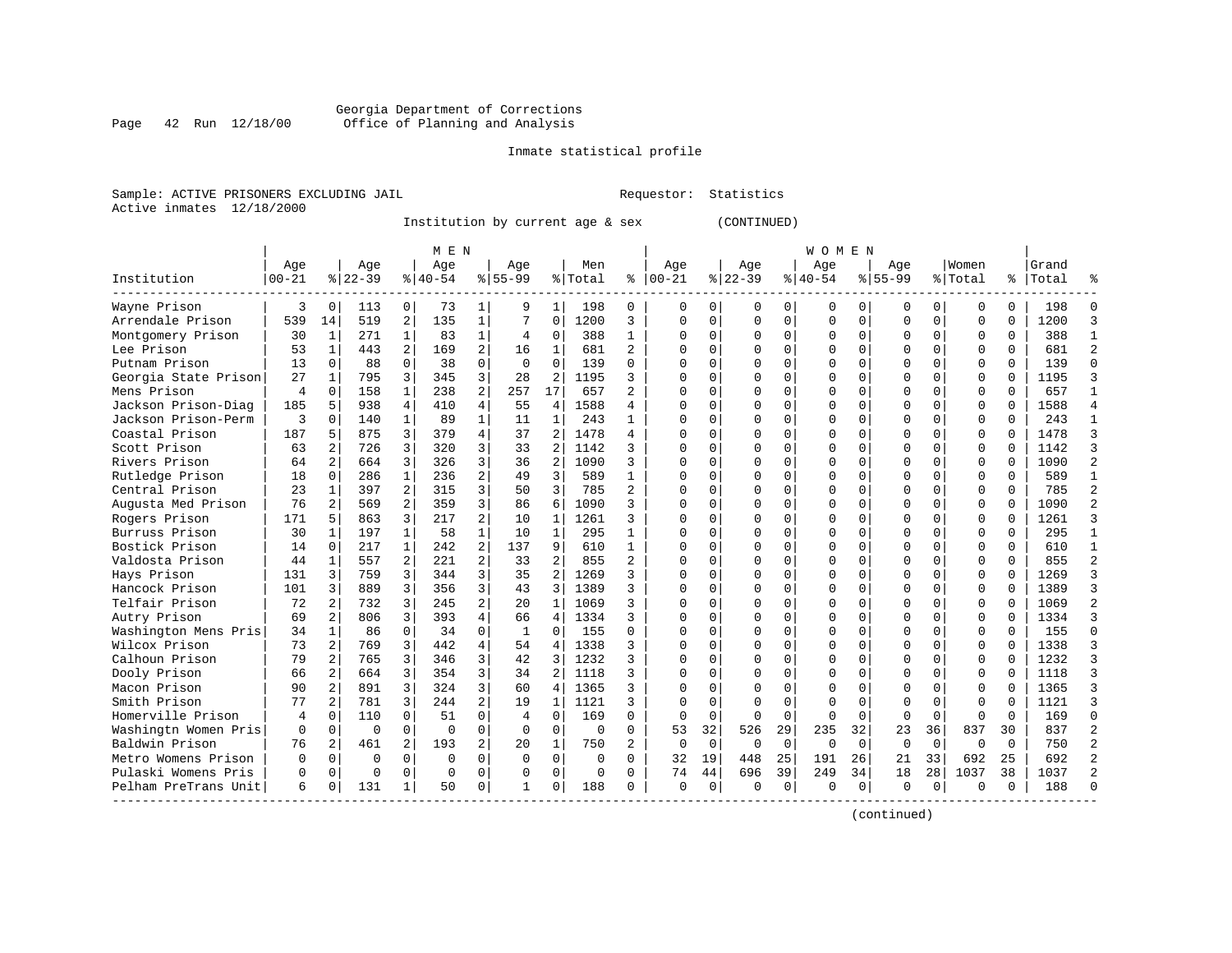# Georgia Department of Corrections<br>Page 43 Run 12/18/00 Office of Planning and Analysis Page 43 Run 12/18/00 Office of Planning and Analysis

# Inmate statistical profile

Sample: ACTIVE PRISONERS EXCLUDING JAIL **Requestor:** Statistics Active inmates 12/18/2000

Institution by current age & sex (CONTINUED)

|                      |                 | M E N |                  |       |                                                 |       |                 |       |                |          |                 |       |                  |          | W O M E N        |       |                 |        |                  |       |                    |       |
|----------------------|-----------------|-------|------------------|-------|-------------------------------------------------|-------|-----------------|-------|----------------|----------|-----------------|-------|------------------|----------|------------------|-------|-----------------|--------|------------------|-------|--------------------|-------|
| Institution          | Age<br>$ 00-21$ |       | Age<br>$ 22-39 $ |       | Age<br>$8 40-54$                                |       | Age<br>$ 55-99$ |       | Men<br>% Total | ႜ        | Age<br>$ 00-21$ |       | Age<br>$ 22-39 $ |          | Age<br>$ 40-54 $ |       | Age<br>$ 55-99$ |        | Women<br>% Total |       | Grand<br>%   Total | ႜ     |
|                      |                 |       |                  |       |                                                 |       |                 |       |                |          |                 |       |                  |          |                  |       |                 |        |                  |       |                    |       |
| Milan Prison         | 50              |       | 159              |       | 49                                              |       |                 | 0     | 259            |          |                 |       |                  |          | $\Omega$         |       | 0               |        |                  | 0.    | 259                |       |
| West Central Prison  | 18              | 0     | 128              | 0     | 37                                              |       |                 | 0     | 187            | $\Omega$ |                 |       |                  | 0        | $\Omega$         |       |                 |        |                  | 0     | 187                |       |
| D Ray James Prison   | 130             |       | 994              |       | 381                                             |       | 35              | 2     | 1540           |          |                 |       |                  |          | $\Omega$         |       |                 |        |                  | U     | 1540               |       |
| Coffee Corr Facility | 93              |       | 633              | 2     | 252                                             |       | 24              |       | 1002           |          |                 |       |                  |          |                  |       |                 |        |                  | U     | 1002               |       |
| Wheeler Corr Facilty | 99              |       | 736              |       | 330                                             |       | 39              |       | 1204           |          |                 |       |                  |          |                  |       |                 |        |                  | U     | 1204               |       |
| Transfer Inst Unkn   | $\Omega$        |       | $\Omega$         |       |                                                 |       |                 |       |                |          |                 |       |                  |          |                  |       |                 |        |                  |       |                    |       |
| Montgomery BC        | 29              |       | 61               |       |                                                 |       |                 |       | 90             |          |                 |       |                  |          |                  |       | $\Omega$        |        |                  |       | 90                 |       |
| Scott BC             | 25              |       | 60               |       |                                                 |       |                 |       | 85             |          |                 |       |                  |          |                  |       |                 |        |                  |       | 85                 |       |
| Burruss BC           | 46              |       | 97               |       |                                                 |       |                 |       | 143            |          |                 |       |                  |          |                  |       |                 |        |                  | 0     | 143                |       |
| Hays BC              | 52              |       | 134              |       |                                                 |       |                 |       | 186            |          |                 |       |                  |          |                  |       |                 |        |                  | U     | 186                | ∩     |
| Baldwin BC           | 51              |       | 163              |       |                                                 |       |                 |       | 214            |          |                 |       |                  |          |                  |       | $\Omega$        |        |                  | 0     | 215                |       |
| Treutlen BC          | 19              |       | 25               | 0     |                                                 |       | <sup>0</sup>    | 0     | 44             |          | $\cap$          | 0     | $\Omega$         | $\Omega$ | 0                | 0     | $\Omega$        |        |                  |       | 44                 |       |
| Total reported       |                 |       |                  |       | 3743 100 25616 100 10661 100 1541 100 41561 100 |       |                 |       |                |          | 168 100         |       | 1803 100         |          | 730 100          |       |                 | 64 100 | 2765 100         |       | 44326 100          |       |
| Percent reported     |                 | 100.0 |                  | 100.0 |                                                 | 100.0 |                 | 100.0 |                | 100.0    |                 | 100.0 |                  | 100.0    |                  | 100.0 |                 | 100.0  |                  | 100.0 |                    | 100.0 |
| Not Reported         | 0               |       | 0                |       | $\Omega$                                        |       | 0               |       | $\Omega$       |          | $\Omega$        |       | $\Omega$         |          | $\mathbf 0$      |       | $\Omega$        |        | $\Omega$         |       | 0                  |       |
| Total                | 3743            |       | 25616            |       | 10661                                           |       | 1541            |       | 41561          |          | 168             |       | 1803             |          | 730              |       | 64              |        | 2765             |       | 44326              |       |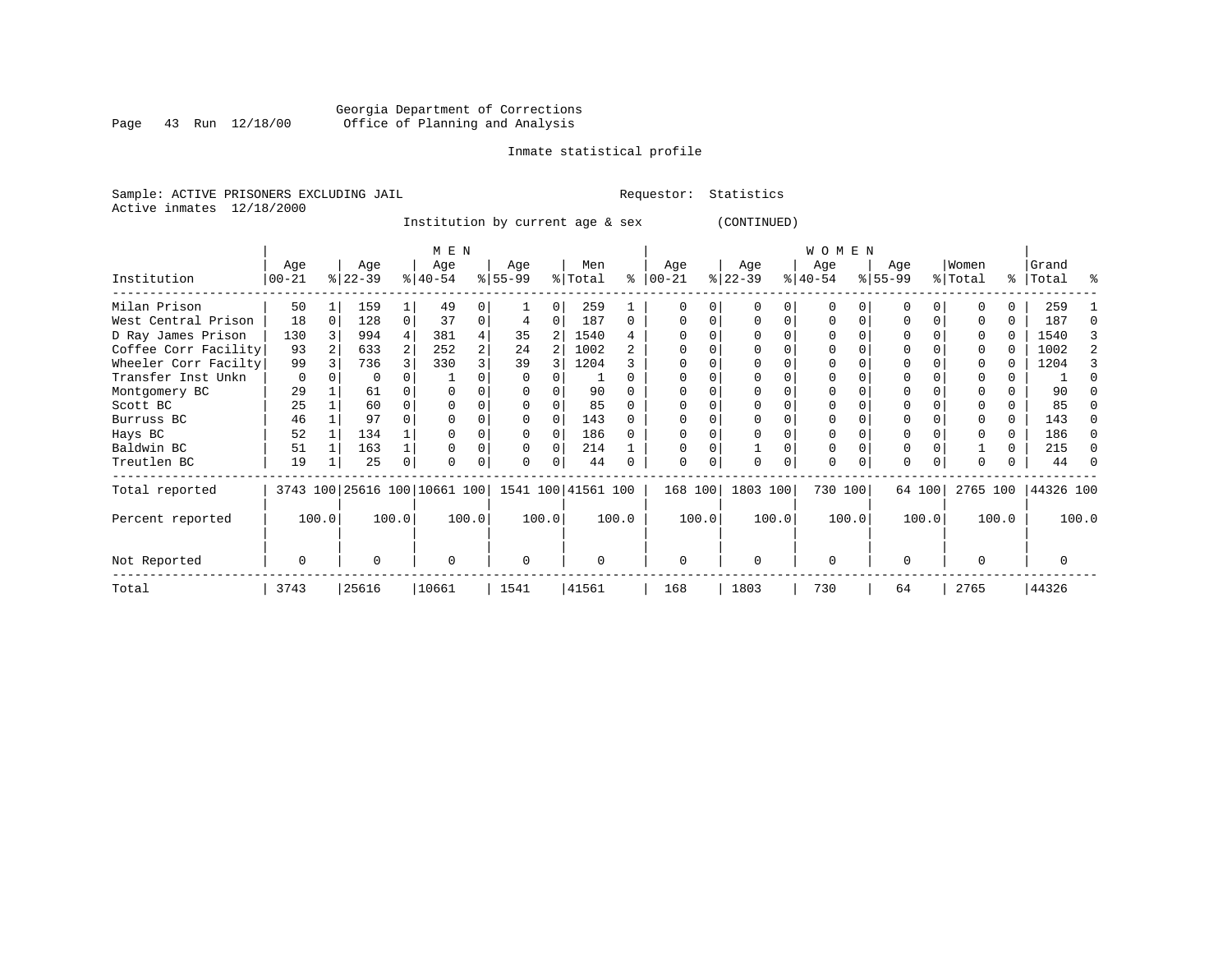# Georgia Department of Corrections<br>Page 44 Run 12/18/00 Office of Planning and Analysis Page 44 Run 12/18/00 Office of Planning and Analysis

# Inmate statistical profile

Sample: ACTIVE PRISONERS EXCLUDING JAIL **Requestor:** Statistics Active inmates 12/18/2000

Misdemeanors And Felonies by current age & sex

| Crime Type                   | Aqe<br>$ 00 - 21$ |      | Aqe<br>$8122 - 39$                                    |          | M E N<br>Aqe<br>$8140 - 54$ |                | Age<br>$8155 - 99$ |                | Men<br>% Total | ∻              | Aqe<br>00-21 |                                       | Aqe<br>$ 22-39 $ |                | <b>WOMEN</b><br>Aqe<br>$8 40-54$ |                           | Aqe<br>$8155 - 99$ |                        | Women<br>% Total |          | Grand<br>%   Total % |      |
|------------------------------|-------------------|------|-------------------------------------------------------|----------|-----------------------------|----------------|--------------------|----------------|----------------|----------------|--------------|---------------------------------------|------------------|----------------|----------------------------------|---------------------------|--------------------|------------------------|------------------|----------|----------------------|------|
| <b>MISDEMEANOR</b><br>FELONY | 10                | 0    | 43<br>3722 100 25524 100 10608 100 1536 100 41390 100 | $\Omega$ | 27                          | 0 <sup>1</sup> | $4^{\circ}$        | 0 <sup>1</sup> | 84             | $\overline{0}$ |              | $\overline{0}$<br>$\Omega$<br>167 100 | 5<br>1794 100    | 0 <sup>1</sup> | 2                                | 0 <sup>1</sup><br>727 100 | 0                  | $\mathbf{0}$<br>63 100 | 2751 100         | $\Omega$ | 44141 100            | 91 0 |
| Total reported               |                   |      | 3732 100 25567 100 10635 100 1540 100 41474 100       |          |                             |                |                    |                |                |                | 167          | 100                                   |                  | 1799 100       |                                  | 729 100                   |                    | 63 100                 | 2758 100         |          | 44232 100            |      |
| Percent reported             |                   | 99.7 |                                                       | 99.8     |                             | 99.8           |                    | 99.9           |                | 99.8           |              | 99.4                                  |                  | 99.8           |                                  | 99.9                      |                    | 98.4                   |                  | 99.7     |                      | 99.8 |
| NOT REPORTED                 |                   |      | 49                                                    |          | 26                          |                |                    |                | 87             |                |              |                                       | 4                |                |                                  |                           |                    |                        | 7                |          | 94                   |      |
| Total                        | 3743              |      | 25616                                                 |          | 10661                       |                | 1541               |                | 41561          |                | 168          |                                       | 1803             |                | 730                              |                           | 64                 |                        | 2765             |          | 44326                |      |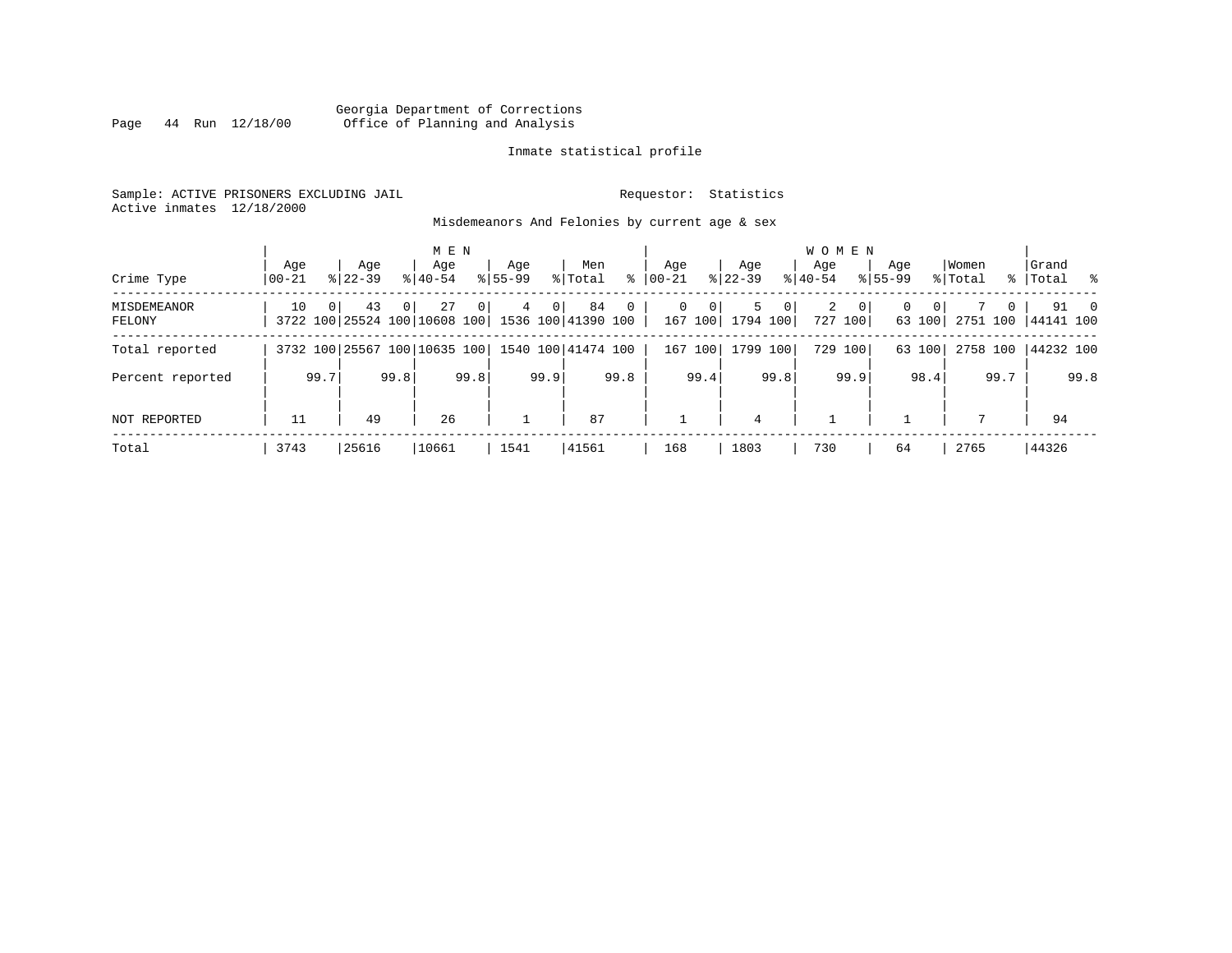# Georgia Department of Corrections<br>Page 45 Run 12/18/00 Office of Planning and Analysis Page 45 Run 12/18/00 Office of Planning and Analysis

# Inmate statistical profile

Sample: ACTIVE PRISONERS EXCLUDING JAIL **Requestor:** Statistics Active inmates 12/18/2000

Crimes By Group by current age & sex

|                      |           |             |                |              | M E N                        |             |             |             |                    |             |                          |              |                |                | W O M E N   |             |             |                |                          |          |           |                |
|----------------------|-----------|-------------|----------------|--------------|------------------------------|-------------|-------------|-------------|--------------------|-------------|--------------------------|--------------|----------------|----------------|-------------|-------------|-------------|----------------|--------------------------|----------|-----------|----------------|
|                      | Age       |             | Age            |              | Age                          |             | Age         |             | Men                |             | Age                      |              | Age            |                | Age         |             | Aqe         |                | Women                    |          | Grand     |                |
| Crimes By Group      | $00 - 21$ |             | $ 22-39$       |              | $8140 - 54$                  |             | $8155 - 99$ |             | % Total            | နွ          | $ 00 - 21$               |              | $8$   22-39    |                | $8140 - 54$ |             | $8155 - 99$ |                | % Total                  | ⊱        | Total     |                |
| HOMICIDE             | 240       | 6           | 2947           | 12           | 1691                         | 16          | 420         | 27          | 5298               | 13          | 21                       | 13           | 215            | 12             | 127         | 17          | 35          | 56             | 398                      | 14       | 5696      | 13             |
| ABORTION             | $\Omega$  | $\mathbf 0$ | $\Omega$       | $\mathbf 0$  | $\Omega$                     | $\mathbf 0$ | $\Omega$    | $\mathbf 0$ | $\Omega$           | $\mathbf 0$ | $\Omega$                 | $\Omega$     | $\mathbf 0$    | $\mathbf 0$    | $\Omega$    | $\mathbf 0$ | $\Omega$    | $\mathbf 0$    | $\mathbf 0$              | $\Omega$ | $\Omega$  | $\Omega$       |
| BODILY INJRY&REL OFF | 544       | 15          | 3775           | 15           | 1390                         | 13          | 187         | 12          | 5896               | 14          | 22                       | 13           | 183            | 10             | 81          | 11          | 6           | 10             | 292                      | 11       | 6188      | 14             |
| ARSON & REL OFF      | 20        | 1           | 187            | $\mathbf{1}$ | 64                           | 1           | 9           | 1           | 280                | 1           | $\overline{\mathcal{L}}$ | $\mathbf{1}$ | 10             | $\mathbf{1}$   | 11          | 2           | 1           | $\overline{c}$ | 24                       | 1        | 304       | 1              |
| DAMAGE OF PROPERTY   | 12        | $\Omega$    | 66             | $\Omega$     | 24                           | $\Omega$    | 3           | $\Omega$    | 105                | $\Omega$    | -1                       | $\mathbf{1}$ | 6              | O              | 1           | $\Omega$    | O           | $\Omega$       | 8                        | $\Omega$ | 113       | $\Omega$       |
| BURGLARY & REL OFF   | 549       | 15          | 3127           | 12           | 1082                         | 10          | 45          | 3           | 4803               | 12          | 19                       | 11           | 117            | 7              | 39          | .5          | 0           | $\Omega$       | 175                      | 6        | 4978      | 11             |
| FORGERY & REL OFF    | 50        | 1           | 725            | 3            | 322                          | 3           | 9           | $\mathbf 1$ | 1106               | 3           | 12                       | 7            | 291            | 16             | 86          | 12          | 5           | 8              | 394                      | 14       | 1500      | 3              |
| THEFT                | 272       | 7           | 1609           | 6            | 664                          | 6           | 63          | 4           | 2608               | 6           | 15                       | 9            | 221            | 12             | 108         | 15          | 1           | $\overline{a}$ | 345                      | 13       | 2953      | 7              |
| <b>ROBBERY</b>       | 1177      | 32          | 4371           | 17           | 1128                         | 11          | 69          | 4           | 6745               | 16          | 48                       | 29           | 157            | 9              | 38          | 5           | $\Omega$    | $\Omega$       | 243                      | 9        | 6988      | 16             |
| SEXUAL OFFENSES      | 278       | 7           | 2806           | 11           | 1934                         | 18          | 500         | 32          | 5518               | 13          | 4                        | 2            | 44             | $\overline{2}$ | 25          | 3           | 0           | 0              | 73                       | 3        | 5591      | 13             |
| OBSCENITY CRIMES     | $\Omega$  | $\Omega$    | $\Omega$       | $\Omega$     | 2                            | $\Omega$    | 1           | $\Omega$    | 3                  | n           | <sup>0</sup>             | $\Omega$     | $\Omega$       | O              | $\Omega$    | $\Omega$    | $\Omega$    | O              | $\Omega$                 | $\Omega$ | 3         | $\Omega$       |
| TREASON & REL OFF    | $\Omega$  | 0           | 1              | $\Omega$     | $\Omega$                     | O           | O           | 0           | 1                  | O           | <sup>0</sup>             | $\Omega$     | $\Omega$       | $\Omega$       | $\Omega$    | $\Omega$    | $\Omega$    | $\Omega$       | $\Omega$                 | 0        | -1        | $\Omega$       |
| CRIMES INVOLVNG GOVT | 74        | 2           | 598            | 2            | 174                          | 2           | 6           | $\mathbf 0$ | 852                |             | <sup>0</sup>             | $\Omega$     | 30             | 2              | 17          | 2           | 0           | $\Omega$       | 47                       |          | 899       | $\mathfrak{D}$ |
| FALSIFICATIONS       | 1         | $\mathbf 0$ | 26             | $\Omega$     | 6                            | 0           | O           | 0           | 33                 | O           | ∩                        | 0            | 5              | O              | 1           | 0           | 0           | $\Omega$       | 6                        | 0        | 39        | $\Omega$       |
| OBSTRUCT LAW ENFORCE | 8         | 0           | 72             | 0            | 26                           | 0           | 4           | 0           | 110                | O           | <sup>0</sup>             | 0            |                | U              | 4           | 1           | 0           | 0              | 11                       | 0        | 121       | $\Omega$       |
| DISORDERLY CONDUCT   |           | $\mathbf 0$ | 30             | U            | 8                            | 0           | O           | 0           | 45                 | O           |                          |              | -1             | O              | O           | 0           | 0           | O              | 2                        | N        | 47        | ∩              |
| GAMBLING & REL OFF   | $\Omega$  | $\Omega$    | $\overline{2}$ | U            | $\mathbf{1}$                 | $\Omega$    | 1           | $\Omega$    | $\overline{4}$     | n           | $\cap$                   | $\Omega$     | $\mathbf{1}$   | O              | $\Omega$    | $\Omega$    | $\Omega$    | $\Omega$       | $\mathbf{1}$             | $\Omega$ | 5         |                |
| CRUELTY TO CHILDREN  | 11        | $\Omega$    | 173            | $\mathbf{1}$ | 51                           | $\Omega$    | 11          | 1           | 246                | 1           | 5                        | 3            | 69             | 4              | 11          | 2           | $\Omega$    | $\Omega$       | 85                       | 3        | 331       | -1             |
| CRIMES WITH GUNS     | 3         | $\mathbf 0$ | 121            | $\Omega$     | 56                           | 1           | 5           | $\Omega$    | 185                | O           | $\Omega$                 | $\Omega$     | $\overline{2}$ | O              | $\Omega$    | $\mathbf 0$ | $\Omega$    | $\Omega$       | $\overline{\mathcal{L}}$ | $\Omega$ | 187       | $\Omega$       |
| INVASION PRIVACY     | 2         | 0           | 6              | O            | 9                            | $\Omega$    | 1           | 0           | 18                 | $\Omega$    | $\Omega$                 | $\Omega$     | $\Omega$       | U              | $\Omega$    | 0           | $\Omega$    | $\Omega$       | $\Omega$                 | 0        | 18        | $\Omega$       |
| RACKETEERING         | $\Omega$  | 0           | 8              | 0            | 11                           | $\Omega$    | 1           | 0           | 20                 | 0           | $\Omega$                 | $\Omega$     | 3              | O              |             | 0           | U           | $\Omega$       | 4                        | O        | 24        | $\Omega$       |
| DRUG ABUSE OFFENSES  | 420       | 11          | 3781           | 15           | 1467                         | 14          | 123         | 8           | 5791               | 14          | 14                       | 8            | 357            | 20             | 140         | 19          | 13          | 21             | 524                      | 19       | 6315      | 14             |
| DRUG TRAFFICKING     | 30        | 1           | 701            | 3            | 218                          | 2           | 32          | 2           | 981                | 2           | 1                        | $\mathbf{1}$ | 46             | 3              | 22          | 3           | 2           | 3              | 71                       | 3        | 1052      | 2              |
| <b>AUTO CRIMES</b>   | 3         | $\mathbf 0$ | 291            | 1            | 250                          | 2           | 40          | 3           | 584                | 1           | 0                        | $\Omega$     | 10             | 1              | 10          | 1           | $\Omega$    | $\Omega$       | 20                       | 1        | 604       | $\mathbf{1}$   |
| REVENUE & CONTRABAND | 0         | $\mathbf 0$ | 0              | $\mathbf 0$  | $\mathbf 0$                  | $\mathbf 0$ | 0           | $\mathbf 0$ | 0                  | $\Omega$    | $\Omega$                 | $\Omega$     | $\Omega$       | $\mathbf 0$    | O           | $\mathbf 0$ | $\Omega$    | 0              | $\mathbf 0$              | $\Omega$ | $\Omega$  | $\Omega$       |
| CRIMES OF OTH STATES | $\Omega$  | 0           | $\overline{2}$ | $\Omega$     | $\Omega$                     | $\Omega$    | O           | $\Omega$    | 2                  | $\Omega$    | $\Omega$                 | $\Omega$     | $\Omega$       | $\Omega$       | $\Omega$    | $\Omega$    | 0           | $\Omega$       | $\Omega$                 | 0        | 2         | $\Omega$       |
| MISC. FELONIES       | 21        | 1           | 90             | 0            | 26                           | $\Omega$    | 5           | $\mathbf 0$ | 142                | 0           | 2                        | 1            | 19             | 1              | 5           | 1           | $\Omega$    | $\Omega$       | 26                       |          | 168       | ∩              |
| MISDEMEANORS         | 10        | 0           | 43             | 0            | 27                           | 0           | 4           | 0           | 84                 | 0           | $\Omega$                 | 0            | 5              | 0              | 2           | 0           | 0           | 0              |                          | N        | 91        |                |
| Total reported       |           |             |                |              | 3732 100 25558 100 10631 100 |             |             |             | 1539 100 41460 100 |             | 167 100                  |              | 1799 100       |                | 729 100     |             |             | 63 100         | 2758 100                 |          | 44218 100 |                |
| Percent reported     |           | 99.7        |                | 99.8         |                              | 99.7        |             | 99.9        |                    | 99.8        |                          | 99.4         |                | 99.8           |             | 99.9        |             | 98.4           |                          | 99.7     |           | 99.8           |
| NOT REPORTED         | 11        |             | 58             |              | 30                           |             | 2           |             | 101                |             | 1                        |              | 4              |                | 1           |             | 1           |                | 7                        |          | 108       |                |
| Total                | 3743      |             | 25616          |              | 10661                        |             | 1541        |             | 41561              |             | 168                      |              | 1803           |                | 730         |             | 64          |                | 2765                     |          | 44326     |                |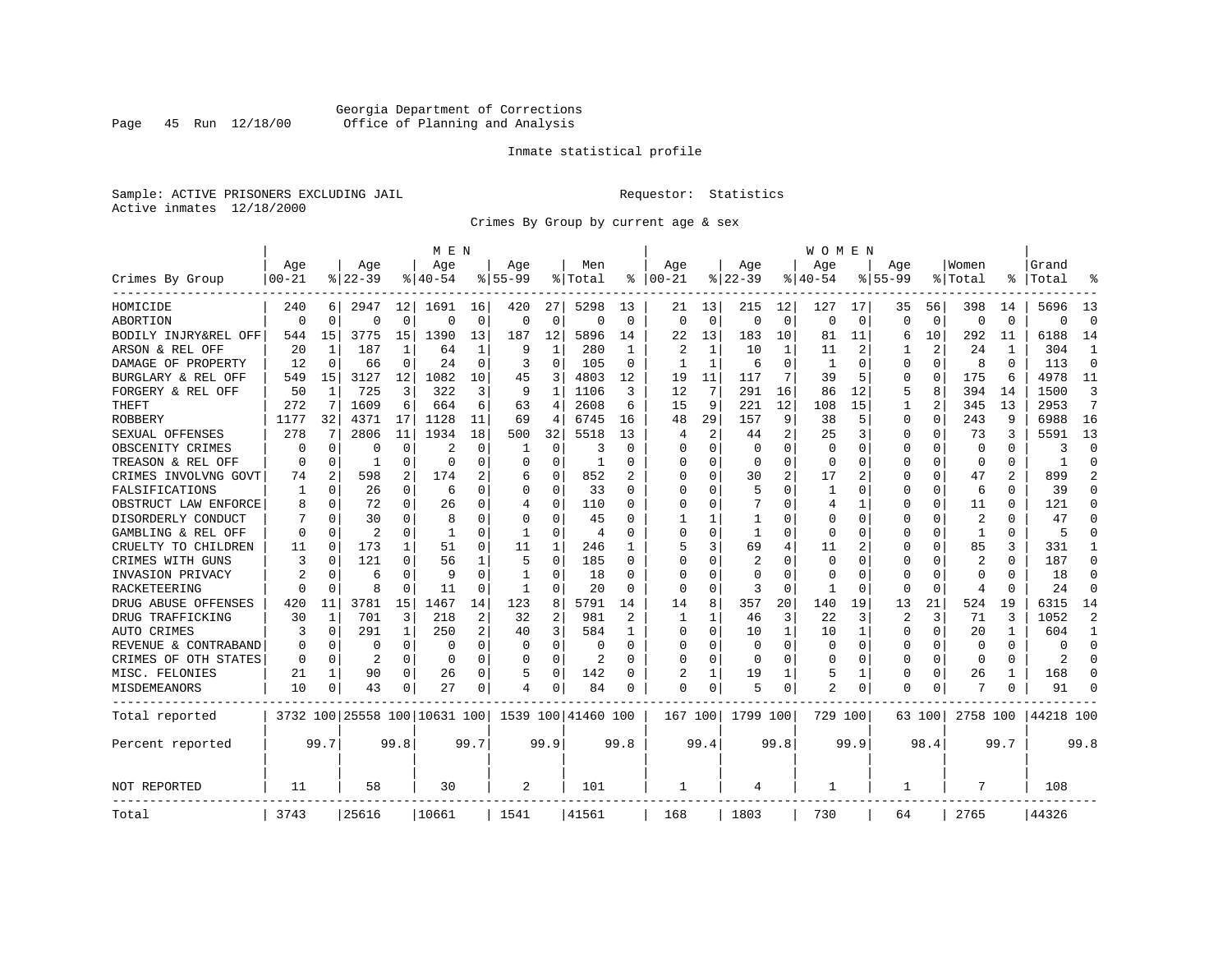# Georgia Department of Corrections<br>Page 46 Run 12/18/00 Office of Planning and Analysis Page 46 Run 12/18/00 Office of Planning and Analysis

# Inmate statistical profile

Sample: ACTIVE PRISONERS EXCLUDING JAIL **Requestor:** Statistics Active inmates 12/18/2000

Most Serious Offense by current age & sex

|                              |          |             |                         |             | M E N            |             |                    |          |                |          |                   |             |                  |          | WOMEN            |             |                    |             |                  |          |                    |          |
|------------------------------|----------|-------------|-------------------------|-------------|------------------|-------------|--------------------|----------|----------------|----------|-------------------|-------------|------------------|----------|------------------|-------------|--------------------|-------------|------------------|----------|--------------------|----------|
| Most Serious Offense   00-21 | Aqe      |             | Age<br>$ 22-39 $        |             | Aqe<br>$8 40-54$ |             | Age<br>$8155 - 99$ |          | Men<br>% Total |          | Age<br>$% 100-21$ |             | Age<br>$ 22-39 $ |          | Age<br>$8 40-54$ |             | Aqe<br>$8155 - 99$ |             | Women<br>% Total |          | Grand<br>%   Total |          |
| Misdemeanors                 |          |             |                         |             |                  |             |                    |          |                |          |                   |             |                  |          |                  |             |                    |             |                  |          |                    |          |
| abandonment                  |          | 0           |                         | 0           | $\Omega$         | 0           | $\Omega$           | 0        |                | 0        | 0                 | 0           | 0                | 0        | 0                | 0           | U                  | 0           | $\Omega$         | $\Omega$ |                    |          |
| stalking                     | ∩        | $\mathbf 0$ | $\overline{\mathbf{c}}$ | $\mathbf 0$ | $\Omega$         | 0           | $\Omega$           | 0        | $\overline{2}$ | $\Omega$ | $\Omega$          | $\mathbf 0$ | $\mathbf 0$      | 0        | 0                | $\mathbf 0$ | $\Omega$           | $\mathbf 0$ | $\Omega$         | $\Omega$ |                    | $\Omega$ |
| aggravated assault           |          | $\mathbf 0$ |                         | $\mathbf 0$ | $\Omega$         | 0           | $\Omega$           | 0        | 1              | $\Omega$ | $\mathbf{0}$      | $\mathbf 0$ | $\mathbf 0$      | 0        | 0                | $\mathbf 0$ | 0                  | $\mathbf 0$ | $\Omega$         | $\Omega$ |                    | $\Omega$ |
| simple assault               |          | $\Omega$    | 3                       | $\Omega$    | $\overline{2}$   | $\mathbf 0$ | $\Omega$           | 0        | 5              | $\Omega$ | $\Omega$          | 0           | 1                | $\Omega$ | $\Omega$         | 0           | $\Omega$           | $\Omega$    |                  | $\Omega$ |                    | $\Omega$ |
| simple battery               |          | $\Omega$    | 6                       | $\Omega$    | $\overline{4}$   | $\Omega$    | $\mathbf{1}$       | $\Omega$ | 13             | $\Omega$ | $\Omega$          | $\Omega$    | $\overline{2}$   | 0        | $\Omega$         | $\Omega$    | O                  | $\Omega$    | $\overline{2}$   | $\Omega$ | 1.5                | $\Omega$ |
| reckless conduct             |          | $\Omega$    |                         | $\Omega$    | $\Omega$         | $\Omega$    | $\Omega$           | $\Omega$ | $\mathbf{1}$   | $\Omega$ | $\Omega$          | $\Omega$    | $\Omega$         | $\Omega$ | $\Omega$         | $\Omega$    | O                  | $\Omega$    | $\Omega$         | $\Omega$ |                    | $\Omega$ |
| receiving stolen goo         |          | $\Omega$    |                         | $\Omega$    | $\Omega$         | $\Omega$    | O                  | $\Omega$ | $\overline{c}$ | $\Omega$ | $\Omega$          | $\Omega$    | $\Omega$         | 0        | $\Omega$         | $\Omega$    | Ω                  | $\Omega$    | $\Omega$         | $\Omega$ |                    | $\Omega$ |
| theft by taking              |          | $\Omega$    | $\Omega$                | $\Omega$    |                  | $\Omega$    |                    | $\Omega$ |                | $\Omega$ | $\Omega$          | $\cap$      | $\Omega$         | 0        |                  | $\Omega$    | Ω                  | $\Omega$    |                  | $\Omega$ |                    | $\Omega$ |
| robbery                      |          | $\Omega$    |                         | $\Omega$    | $\Omega$         | $\Omega$    | U                  | $\Omega$ |                | $\cap$   | $\Omega$          |             | $\Omega$         | 0        | $\Omega$         | $\Omega$    | Λ                  | $\Omega$    | $\Omega$         | $\Omega$ |                    | $\Omega$ |
| bad checks                   |          | $\Omega$    | $\Omega$                | $\cap$      |                  | $\Omega$    | U                  | $\cap$   |                | $\cap$   | ∩                 |             | -1               | 0        | $\Omega$         | $\Omega$    | U                  | $\Omega$    |                  | $\Omega$ |                    | $\cap$   |
| poss of narcotics            |          | $\Omega$    |                         | $\cap$      |                  | $\Omega$    |                    | $\Omega$ | $\overline{2}$ | $\cap$   | ∩                 |             | $\Omega$         | 0        | $\Omega$         | $\Omega$    | U                  | $\Omega$    | $\Omega$         | $\Omega$ |                    | $\cap$   |
| poss of marijuana            |          | $\Omega$    | $\overline{c}$          | $\cap$      |                  | $\Omega$    | U                  | $\Omega$ | 3              | $\cap$   | $\cap$            |             | $\Omega$         | 0        | $\Omega$         | $\Omega$    | Λ                  | $\Omega$    | $\Omega$         | $\Omega$ |                    | $\Omega$ |
| viol motor yeh law           |          | $\Omega$    | $\mathfrak{D}$          | $\Omega$    |                  | $\Omega$    | O                  | $\Omega$ | $\sqrt{2}$     | $\Omega$ | U                 |             | $\Omega$         | O        | $\Omega$         | $\Omega$    |                    | $\Omega$    | ∩                | $\Omega$ |                    | $\Omega$ |
| d.u.i.                       |          | $\Omega$    |                         | $\Omega$    |                  | $\Omega$    | $\overline{c}$     | $\Omega$ | 14             | $\Omega$ | U                 |             | $\Omega$         | O        | $\Omega$         | $\Omega$    |                    | $\Omega$    | ∩                | $\Omega$ | 14                 | $\Omega$ |
| obstr of law enf off         |          | $\Omega$    | ζ                       | $\Omega$    |                  | $\Omega$    |                    | 0        |                | 0        | $\Omega$          | $\Omega$    | $\Omega$         | O        | $\Omega$         | $\Omega$    | Ω                  | $\Omega$    | ∩                | $\Omega$ |                    | $\Omega$ |
| impersonating anothe         |          | $\Omega$    | $\overline{a}$          | $\Omega$    | $\Omega$         | $\Omega$    | U                  | $\Omega$ | ζ              | $\Omega$ | $\Omega$          | $\Omega$    | $\Omega$         | O        | $\Omega$         | $\Omega$    | U                  | $\Omega$    | ∩                | $\Omega$ |                    | $\Omega$ |
| criminal trespassing         | $\Omega$ | $\Omega$    | $\overline{a}$          | $\Omega$    | $\overline{2}$   | $\Omega$    | ∩                  | $\Omega$ | 4              | $\Omega$ | $\Omega$          |             | $\Omega$         | O        | $\Omega$         | $\Omega$    | U                  | $\Omega$    | ∩                | $\Omega$ |                    | $\Omega$ |
| sexual battery               |          | $\Omega$    | $\Omega$                | $\Omega$    |                  | $\Omega$    | U                  | 0        | $\mathbf{1}$   | $\Omega$ | $\Omega$          | $\Omega$    | $\mathbf 0$      | O        | $\Omega$         | $\Omega$    | U                  | $\Omega$    | ∩                | $\Omega$ |                    | $\Omega$ |
| escape                       |          | 0           |                         | $\Omega$    |                  | $\Omega$    | O                  | $\Omega$ | $\overline{2}$ | $\Omega$ | 0                 | $\Omega$    | $\Omega$         | 0        | $\Omega$         | $\Omega$    | Ω                  | $\Omega$    | ∩                | $\Omega$ |                    | $\Omega$ |
| cpwl & concealed wea         |          | $\mathbf 0$ |                         | $\Omega$    |                  | $\Omega$    | O                  | $\Omega$ | 3              | $\Omega$ | 0                 | 0           | $\mathbf 0$      | $\Omega$ | $\Omega$         | $\mathbf 0$ | Ω                  | $\Omega$    |                  | $\Omega$ |                    | $\Omega$ |
| shoplifting                  | $\Omega$ | $\Omega$    | 3                       | $\Omega$    |                  | $\Omega$    | O                  | $\Omega$ | 4              | $\Omega$ | U                 | $\Omega$    | $\mathbf 0$      | $\Omega$ | $\Omega$         | $\Omega$    | O                  | $\Omega$    | ∩                | $\Omega$ |                    | $\Omega$ |
| pointing gun at anot         | $\Omega$ | $\mathbf 0$ |                         | $\Omega$    | ∩                | $\mathbf 0$ |                    | 0        |                | 0        | U                 | $\Omega$    | $\Omega$         | 0        | $\Omega$         | $\Omega$    | U                  | $\Omega$    | $\Omega$         | $\Omega$ |                    | U        |
| theft/lost/property<         | 0        | 0           |                         | 0           | ∩                | 0           | U                  | 0        |                | ∩        | U                 | 0           | $\Omega$         | 0        | 0                | 0           | U                  | $\mathbf 0$ | ∩                | $\Omega$ |                    |          |
| FELONIES                     |          |             |                         |             |                  |             |                    |          |                |          |                   |             |                  |          |                  |             |                    |             |                  |          |                    |          |
|                              |          |             |                         |             |                  |             |                    |          |                |          |                   |             |                  |          |                  |             | (continued)        |             |                  |          |                    |          |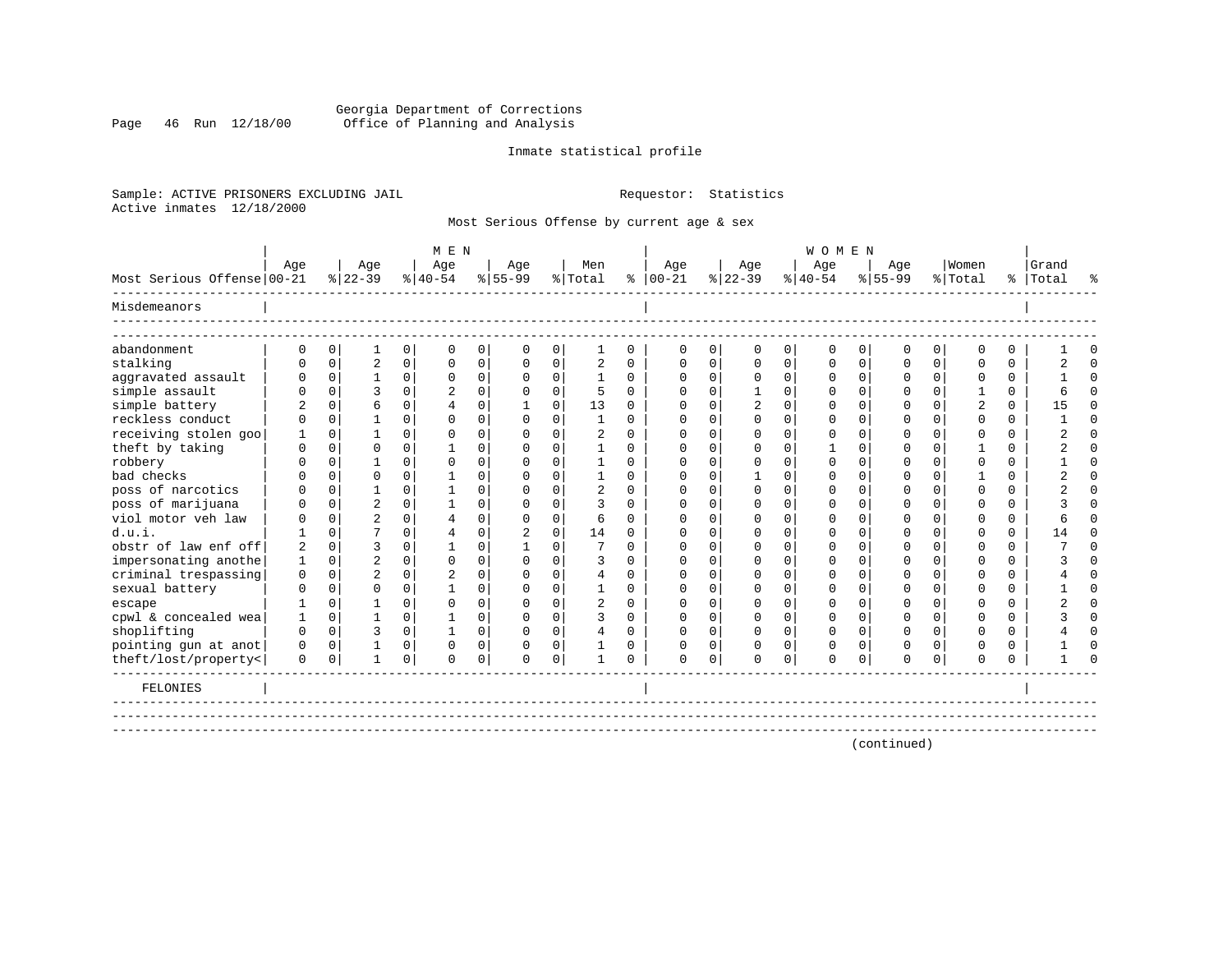Georgia Department of Corrections<br>Page 47 Run 12/18/00 Office of Planning and Analysis Office of Planning and Analysis

Inmate statistical profile

|                            |          |              |                |              |                |              |              |          | Most Serious Offense by current age & sex |          |             |              |             |             | (CONTINUED)  |          |           |             |              |              |           |  |
|----------------------------|----------|--------------|----------------|--------------|----------------|--------------|--------------|----------|-------------------------------------------|----------|-------------|--------------|-------------|-------------|--------------|----------|-----------|-------------|--------------|--------------|-----------|--|
|                            |          |              |                |              | M E N          |              |              |          |                                           |          |             |              |             |             | W O M E N    |          |           |             |              |              |           |  |
|                            | Age      |              | Age            |              | Age            |              | Age          |          | Men                                       |          | Age         |              | Age         |             | Age          |          | Age       |             | Women        |              | Grand     |  |
| Most Serious Offense 00-21 |          |              | $ 22-39$       |              | $8 40-54$      |              | $8 55-99$    |          | % Total                                   |          | $% 100-21$  |              | $ 22-39$    |             | $ 40-54$     |          | $8 55-99$ |             | % Total      |              | %   Total |  |
| FELONIES                   |          |              |                |              |                |              |              |          |                                           |          |             |              |             |             |              |          |           |             |              |              |           |  |
|                            |          |              |                |              |                |              |              |          |                                           |          |             |              |             |             |              |          |           |             |              |              |           |  |
| veh homicide tit 40        | $\Omega$ | 0            | 1              | 0            | 0              | 0            | $\Omega$     | $\Omega$ | 1                                         | 0        | 0           | 0            | 0           | 0           | 0            | 0        | 0         | $\Omega$    |              | O            |           |  |
| misc misdemeanor           |          | 0            | 0              | 0            | 3              | 0            | $\Omega$     | 0        | 4                                         | 0        | 0           | 0            | 1           | 0           | 1            | 0        | 0         | 0           | 2            | 0            | 6         |  |
| MISC. HOMICIDE OFFEN       | $\Omega$ | $\Omega$     | $\overline{c}$ | 0            | $\overline{a}$ | $\mathbf 0$  | $\Omega$     | $\Omega$ | 4                                         | $\Omega$ | $\Omega$    | $\Omega$     | $\Omega$    | $\Omega$    | $\Omega$     | $\Omega$ | $\Omega$  | $\Omega$    | $\Omega$     | $\Omega$     |           |  |
| <b>MURDER</b>              | 142      | 4            | 2026           | 8            | 1322           | 12           | 319          | 21       | 3809                                      | 9        | 10          | 6            | 111         | 6           | 68           | 9        | 25        | 40          | 214          | 8            | 4023      |  |
| VOLUNTARY MANSLAUGHT       | 57       | 2            | 688            | 3            | 280            | 3            | 74           | 5        | 1099                                      | 3        | 11          | 7            | 77          | 4           | 48           | 7        | 8         | 13          | 144          | 5            | 1243      |  |
| INVOLUNTARY MANSLAUG       | 20       | -1           | 79             | $\Omega$     | 20             | $\Omega$     | 10           | 1        | 129                                       | $\Omega$ | $\Omega$    | 0            | 12          | 1           | 2            | $\Omega$ | 0         | $\mathbf 0$ | 14           | 1            | 143       |  |
| RECKLESS ABANDONMENT       | 0        | $\Omega$     | 0              | 0            | $\Omega$       | 0            | $\Omega$     | $\Omega$ | O                                         | U        | O           | O            |             | 0           | 0            | 0        | 0         | 0           |              | 0            |           |  |
| FETICIDE                   | $\Omega$ | $\Omega$     | $\overline{2}$ | $\Omega$     |                | $\Omega$     | $\Omega$     | $\Omega$ | 4                                         | $\Omega$ | $\Omega$    | $\Omega$     | $\Omega$    | $\Omega$    | $\Omega$     | $\Omega$ | 0         | $\Omega$    | $\Omega$     | $\Omega$     | 4         |  |
| VEHICULAR HOMICIDE         | 21       | 1            | 143            | 1            | 66             | 1            | 14           |          | 244                                       | 1        | 0           | 0            | 14          | 1           |              | 1        | 2         | 3           | 23           | $\mathbf{1}$ | 267       |  |
| HOMICIDE BY PILOT, DU      | $\Omega$ | 0            | 5              | $\mathbf 0$  | $\Omega$       | $\mathbf 0$  | $\mathbf 0$  | 0        | 5                                         | 0        | $\Omega$    | 0            | $\Omega$    | $\mathbf 0$ | 1            | 0        | 0         | 0           |              | 0            | 6         |  |
| CONCEAL DEATH OF ANO       | $\Omega$ | $\Omega$     |                | $\Omega$     | $\Omega$       | $\Omega$     | $\mathbf{1}$ | $\Omega$ | 3                                         | $\Omega$ | O           | $\Omega$     | $\Omega$    | $\Omega$    | $\Omega$     | $\Omega$ | U         | $\Omega$    | <sup>0</sup> | $\Omega$     |           |  |
| CRIMINAL ATTEMPT MUR       | $\Omega$ | $\Omega$     | 2              | 0            | 1              | $\Omega$     | 2            | 0        | 5                                         | 0        | O           | O            | $\Omega$    | 0           | -1           | 0        | 0         | 0           |              | 0            |           |  |
| MISC. ASSAULT/BATTER       | 1        | $\Omega$     | 27             | 0            | 11             | $\mathbf 0$  | 1            | $\Omega$ | 40                                        | 0        | $\Omega$    | $\Omega$     | $\Omega$    | 0           | $\Omega$     | $\Omega$ | 0         | 0           | 0            | 0            | 40        |  |
| AGGRAVATED ASSAULT         | 342      | 9            | 2336           | 9            | 838            | 8            | 125          | 8        | 3641                                      | 9        | 18          | 11           | 132         |             | 54           | 7        | 4         | 6           | 208          | 8            | 3849      |  |
| CRMNL ATTEMPT AGG AS       | 0        | $\Omega$     | 3              | 0            | 1              | 0            | $\mathbf 0$  | $\Omega$ | 4                                         | 0        | $\mathbf 0$ | $\Omega$     | $\mathbf 0$ | 0           | $\mathbf 0$  | 0        | 0         | $\mathbf 0$ | 0            | 0            | 4         |  |
| AGGRAVATED BATTERY         | 56       | 2            | 287            | 1            | 119            | 1            | 18           |          | 480                                       | 1        | 2           | $\mathbf{1}$ | 18          | 1           | 12           | 2        | 1         | 2           | 33           | 1            | 513       |  |
| TERRORIST THREATS &        | 21       | $\mathbf{1}$ | 153            | 1            | 59             | $\mathbf{1}$ |              | $\Omega$ | 240                                       | 1        | O           | $\Omega$     | 5           | 0           | 5            | 1        | 0         | $\Omega$    | 10           | $\Omega$     | 250       |  |
| FALSE IMPRISONMENT         | 7        | $\Omega$     | 64             | 0            | 20             | 0            | 3            | $\Omega$ | 94                                        | 0        | $\Omega$    | 0            | 2           | 0           | $\mathbf{1}$ | $\Omega$ | 0         | 0           | 3            | $\Omega$     | 97        |  |
| KIDNAPPING                 | 93       | 2            | 649            | 3            | 245            | 2            | 24           | 2        | 1011                                      | 2        |             | 1            | 13          | 1           |              | 1        | 0         | 0           | 21           | 1            | 1032      |  |
| INTERFERENCE WITH CU       | 1        | $\Omega$     | 2              | 0            | $\mathbf 0$    | 0            | $\mathbf 0$  | $\Omega$ | 3                                         | 0        | $\Omega$    | $\Omega$     | $\Omega$    | 0           | 0            | $\Omega$ | 0         | $\Omega$    | $\Omega$     | 0            | 3         |  |
| AGG ASSLT ON POLICE        | 16       | $\Omega$     | 167            | $\mathbf{1}$ | 57             | $\mathbf{1}$ | 6            | $\Omega$ | 246                                       | 1        | U           | O            | 6           | $\Omega$    | 2            | $\Omega$ | U         | $\Omega$    |              | $\Omega$     | 254       |  |
| AGG BATRY PEACE OFFI       | O        | $\Omega$     | 7              | $\Omega$     | 2              | $\Omega$     | $\Omega$     | $\Omega$ | 9                                         | 0        | 0           | 0            | O           | $\Omega$    | 0            | $\Omega$ | Ω         | $\Omega$    | <sup>0</sup> | 0            | 9         |  |
| SIMPLE BATTERY MISD        | $\Omega$ | $\Omega$     | -1             | $\Omega$     | 3              | $\Omega$     | $\Omega$     | $\Omega$ | 4                                         | O        | $\Omega$    | $\Omega$     | 0           | $\Omega$    | 0            | $\Omega$ | 0         | $\Omega$    | $\Omega$     | $\Omega$     |           |  |
| RECK COND-HIV INFCTD       | $\Omega$ | $\Omega$     | 6              | $\Omega$     | 4              | $\Omega$     | $\Omega$     | $\Omega$ | 10                                        | $\Omega$ | $\Omega$    | O            | 6           | $\Omega$    | 0            | $\Omega$ |           | 2           |              | $\Omega$     | 17        |  |
| STALKING                   | $\Omega$ | $\Omega$     | 0              | 0            | 1              | $\Omega$     | $\Omega$     | $\Omega$ | -1                                        | $\Omega$ | $\Omega$    | 0            | $\Omega$    | 0           | 0            | 0        | 0         | 0           | <sup>0</sup> | 0            | 1         |  |
| AGGRAVATED STALKING        | 6        | $\Omega$     | 68             | $\Omega$     | 27             | $\Omega$     | 3            | 0        | 104                                       | U        |             | -1           |             | $\Omega$    | <sup>0</sup> | $\Omega$ | 0         | 0           | 2            | 0            | 106       |  |
| CRIMINAL ATTEMPT KID       |          | $\Omega$     | 5              | 0            | 3              | $\Omega$     | $\Omega$     | $\Omega$ | 9                                         | 0        | O           | O            | $\Omega$    | 0           | 0            | O        | 0         | $\Omega$    | <sup>0</sup> | 0            | 9         |  |
| MISC. ARSON                | $\Omega$ | $\Omega$     | $\mathbf{1}$   | $\Omega$     | 1              | $\Omega$     | 1            | $\Omega$ | 3                                         | 0        | 0           | $\Omega$     | $\Omega$    | $\Omega$    | -1           | 0        | 0         | $\Omega$    | 1            | $\Omega$     | 4         |  |
| FIRST DEGREE ARSON         | 14       | $\Omega$     | 157            | $\mathbf 1$  | 51             | $\Omega$     | 8            |          | 230                                       | 1        | 2           | 1            | 10          | 1           | 8            | 1        | 1         | 2           | 21           | 1            | 251       |  |
| SECOND DEGREE ARSON        | 6        | 0            | 28             | 0            | 11             | 0            | 0            | 0        | 45                                        | 0        | $\Omega$    | 0            | $\Omega$    | $\mathbf 0$ | 2            | 0        | 0         | 0           | 2            | 0            | 47        |  |
| CRIMINAL POSS EXPLOS       | $\Omega$ | $\Omega$     | $\mathbf{1}$   | $\Omega$     | $\mathbf{1}$   | $\Omega$     | $\Omega$     | $\Omega$ | $\mathfrak{D}$                            | $\Omega$ | $\Omega$    | 0            | $\cap$      | $\Omega$    | $\Omega$     | $\Omega$ | U         | $\Omega$    | $\Omega$     | 0            |           |  |
| ---------------            |          |              |                |              |                |              |              |          |                                           |          |             |              |             |             |              |          |           |             |              |              |           |  |

(continued)

Sample: ACTIVE PRISONERS EXCLUDING JAIL **Requestor:** Statistics Active inmates 12/18/2000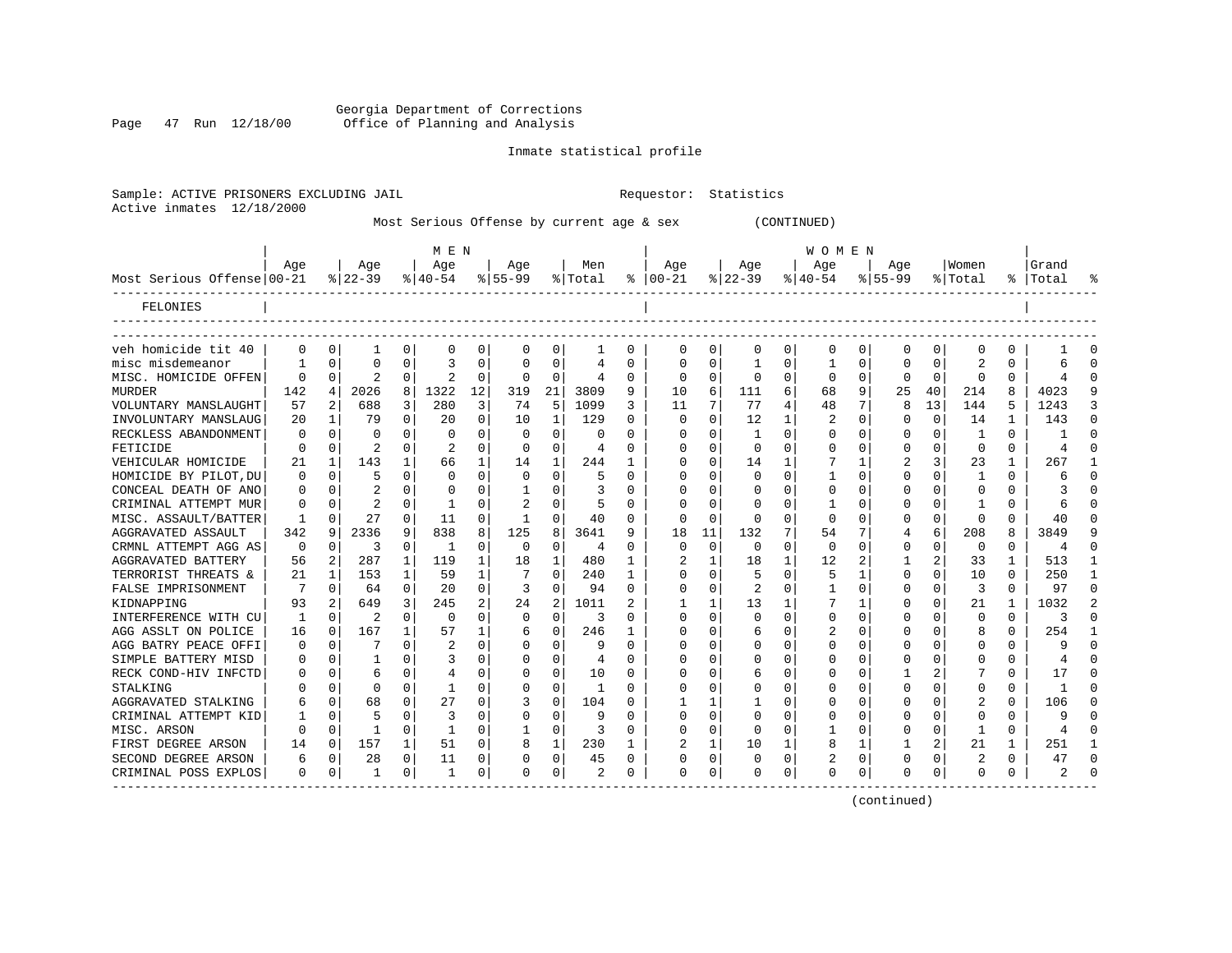# Georgia Department of Corrections<br>Page 48 Run 12/18/00 Office of Planning and Analysis Page 48 Run 12/18/00 Office of Planning and Analysis

# Inmate statistical profile

|                           | Sample: ACTIVE PRISONERS EXCLUDING JAIL | Requestor: Statistics |  |
|---------------------------|-----------------------------------------|-----------------------|--|
| Active inmates 12/18/2000 |                                         |                       |  |

Most Serious Offense by current age & sex (CONTINUED)

|                            |     |                |           |             | M E N        |    |                |             |         |    |               |              |          |          | W O M E N |             |             |          |                         |          |           |          |
|----------------------------|-----|----------------|-----------|-------------|--------------|----|----------------|-------------|---------|----|---------------|--------------|----------|----------|-----------|-------------|-------------|----------|-------------------------|----------|-----------|----------|
|                            | Age |                | Age       |             | Age          |    | Age            |             | Men     |    | Aqe           |              | Age      |          | Age       |             | Aqe         |          | Women                   |          | Grand     |          |
| Most Serious Offense 00-21 |     |                | $8 22-39$ |             | $8 40-54$    |    | $8 55-99$      |             | % Total |    | $8   00 - 21$ |              | $ 22-39$ |          | $ 40-54$  |             | $8155 - 99$ |          | % Total                 |          | %   Total |          |
| MISC. CRIMINAL DAMAG       | 0   | 0              | 1         | $\Omega$    | $\Omega$     | 0  | 0              | 0           | 1       | 0  | 0             | 0            | -1       | 0        | 0         | 0           | 0           | $\Omega$ |                         | 0        | 2         | ∩        |
| CRIM. DAMAGE 1ST DEG       | 3   | $\Omega$       | 18        | 0           | 5            | 0  | $\Omega$       | 0           | 26      | 0  | $\Omega$      | $\Omega$     | -1       | 0        | $\Omega$  | $\Omega$    | 0           | 0        | -1                      | 0        | 27        | $\cap$   |
| CRIM. DAMAGE 2ND DEG       | 6   | $\Omega$       | 43        | 0           | 17           | 0  |                | O           | 69      | 0  |               | 1            |          | O        |           | $\Omega$    | O           | 0        | 5                       | 0        | 74        |          |
| VANDALISM TO CHURCH        |     | $\Omega$       | O         | O           | <sup>0</sup> | U  |                | $\Omega$    | 2       | U  |               | $\Omega$     |          | $\Omega$ | O         | $\Omega$    | O           | 0        |                         | 0        | 3         |          |
| ALTER I.D.                 |     | $\Omega$       |           | O           |              | 0  | O              | $\mathbf 0$ |         | U  | C             | $\mathbf 0$  | $\Omega$ | 0        | $\Omega$  | 0           | O           | $\Omega$ | $\Omega$                | O        |           |          |
| <b>BURGLARY</b>            | 540 | 14             | 3106      | 12          | 1059         | 10 | 44             | 3           | 4749    | 11 | 19            | 11           | 116      | 6        | 38        | 5           | O           | $\Omega$ | 173                     | б        | 4922      | 11       |
| POSS BURGLAR TOOLS         |     | 0              | 11        | $\mathbf 0$ | 7            | U  | -1             | 0           | 26      | 0  | $\Omega$      | $\mathbf 0$  | 1        | 0        | 1         | 0           | 0           | $\Omega$ | $\overline{\mathbf{c}}$ | 0        | 28        | $\Omega$ |
| CRMNL ATMPT COMMIT B       |     | $\Omega$       | 10        | 0           | 16           | 0  | O              | 0           | 28      | 0  | O             | 0            | 0        | 0        | 0         | 0           | 0           | $\Omega$ | 0                       | 0        | 28        | ∩        |
| MISC. FORGERY              |     | $\Omega$       | 10        | 0           | 2            | 0  | O              | 0           | 13      | 0  | $\Omega$      | $\Omega$     |          | $\Omega$ | $\Omega$  | $\Omega$    | 0           | $\Omega$ | 2                       | O        | 15        | $\Omega$ |
| FORGERY 1ST DEGREE         |     |                | 646       | 3           | 290          | 3  |                | 0           | 984     | 2  | 12            | 7            | 273      | 15       | 72        | 10          | 3           | 5        | 360                     | 13       | 1344      | 3        |
| FORGERY 2ND DEGREE         |     | $\Omega$       | 11        | 0           | 8            | 0  |                | 0           | 19      | U  | $\cap$        | $\Omega$     | 3        | 0        | 3         | C           | O           | O        | 6                       | O        | 25        |          |
| <b>BAD CHECKS</b>          |     | n              | 3         | 0           |              | 0  |                | 0           | 6       | 0  | C             | $\Omega$     | $\Omega$ | 0        | U         | $\Omega$    | 0           | O        | $\Omega$                | O        | б         |          |
| THEFT CREDIT CARD          |     | $\Omega$       | 15        | $\Omega$    | 6            | O  |                | $\Omega$    | 23      | 0  |               | $\Omega$     |          | $\Omega$ | 2         | $\Omega$    | O           | $\Omega$ | 4                       | 0        | 27        |          |
| FRAUDULENT CREDIT CA       |     | $\mathbf 0$    | 27        | $\Omega$    | 8            | O  |                | $\Omega$    | 41      | U  |               | 0            |          | $\Omega$ | 6         | 1           | O           | $\Omega$ | 13                      | N        | 54        |          |
| TELECOMMUNICATIONS F       | O   | $\mathbf 0$    |           | 0           | 0            | U  |                | $\Omega$    | 2       | U  |               | 0            | 0        | $\Omega$ |           | $\mathbf 0$ | $\Omega$    | $\Omega$ | $\Omega$                | $\Omega$ |           |          |
| CRMNL ATMPT COMMIT F       |     | 0              | 1         | 0           | 0            | 0  |                | 0           | 1       | U  |               | $\Omega$     | U        | 0        | O         | 0           | O           | U        | <sup>0</sup>            | 0        |           |          |
| MISC. FRAUD                |     | n              | 10        | 0           | 5            | 0  | 2              | 0           | 17      | U  | n             | 0            | 4        | 0        | 3         | 0           | 2           | 3        | 9                       | 0        | 26        | n        |
| THEFT BY TAKING            |     | 2              | 501       | 2           | 190          | 2  | 28             | 2           | 810     | 2  | 2             | 1            | 67       | 4        | 30        | 4           | O           | 0        | 99                      | 4        | 909       |          |
| THEFT BY DECEPTION         |     | 0              | 22        |             | 12           | 0  |                | 0           | 39      | U  |               | 1            | 4        | 0        | 0         | 0           | 0           |          | 6                       | U        | 45        |          |
| THEFT BY EXTORTION         |     | n              |           | U           |              | U  |                | O           |         | U  | C             | 0            | O        | 0        | O         | 0           | O           | U        | $\cap$                  | U        |           |          |
| THEFT OF LOST PROPER       | O   | $\Omega$       | $\Omega$  | O           | 3            | 0  | $\Omega$       | 0           | 3       | 0  | C             | $\Omega$     | $\Omega$ | 0        | 0         | $\Omega$    | O           | 0        | $\Omega$                | 0        | κ         |          |
| THEFT BY REC STOLEN        | 119 | 3              | 597       | 2           | 165          | 2  | 10             | 1           | 891     | 2  |               | $\mathbf{1}$ | 28       | 2        |           | $\Omega$    | O           | 0        | 31                      | 1        | 922       |          |
| THEFT OF SERVICES          |     | $\Omega$       | 4         | 0           | -1           | O  | O              | $\Omega$    | 5       | U  |               | 1            | ำ        | $\Omega$ |           | 0           | O           | 0        | $\overline{\mathbf{c}}$ | 0        |           |          |
| THEFT BY CONVERSION        |     | $\Omega$       | 22        | O           | 13           | 0  |                | 0           | 36      | U  |               | 1            |          | 0        |           | $\mathbf 0$ | O           | O        |                         | O        | 43        |          |
| CONVSN PAYMNTS REAL        | U   | $\Omega$       | -1        | U           | $\Omega$     | U  |                | $\Omega$    | 1       | U  |               | $\Omega$     |          | O        | U         | 0           | O           | U        | $\Omega$                | 0        | -1        |          |
| THEFT OF MOTOR VEH,        | 24  | 1              | 114       | 0           | 29           | 0  | ∩              | 0           | 167     | U  |               | 1            |          | 0        | O         | 0           | 0           | 0        | 6                       | 0        | 173       | ∩        |
| THEFT BRING PROP IN        | -1  | 0              | 17        | 0           | 2            | 0  |                | 0           | 22      | U  | O             | 0            | O        | 0        | O         | 0           | 0           | 0        | 0                       | O        | 22        |          |
| THEFT RECV PROP OUT        | 0   | $\Omega$       | 3         | 0           | 0            | 0  | 2              | 0           | 5       | 0  | O             | $\Omega$     | 0        | 0        | 0         | 0           | 0           | 0        | 0                       | U        |           |          |
| THEFT BY SHOPLIFTING       | 8   | $\Omega$       | 239       | 1           | 220          | 2  | 13             | 1           | 480     |    |               | 4            | 110      | 6        | 73        | 10          |             |          | 191                     |          | 671       |          |
| ENTERING VEHICLE           | 29  | 1              | 88        | 0           | 28           | 0  | $\overline{2}$ | O           | 147     | U  | $\Omega$      | $\Omega$     | 2        | O        | 1         | $\Omega$    | O           | $\Omega$ | 3                       | 0        | 150       |          |
| ROBBERY                    | 478 | 13             | 1723      | 7           | 432          | 4  | 20             | 1           | 2653    | 6  | 34            | 20           | 102      | 6        | 28        | 4           | 0           | $\Omega$ | 164                     | 6        | 2817      |          |
| ARMED ROBBERY              | 633 | 17             | 2455      | 10          | 679          | б. | 49             | 3           | 3816    | 9  | 13            | 8            | 45       | 3        | 10        | 1           | 0           | $\Omega$ | 68                      | 2        | 3884      |          |
| HIJACKING MOTOR VEHI       | 12  | $\mathbf 0$    | 27        | $\mathbf 0$ | 0            | 0  | 0              | 0           | 39      | 0  |               | 1            | -1       | 0        | 0         | 0           | 0           | 0        | 2                       | $\Omega$ | 41        |          |
| CRIMINAL ATTEMPT ROB       | 10  | 0              | 32        | 0           | 11           | 0  |                | 0           | 53      | U  |               | 0            |          | $\Omega$ | 0         | 0           | O           | $\Omega$ | 3                       | 0        | 56        |          |
| CRMNL ATMPT ARMED RO       | 44  | 1 <sup>1</sup> | 134       | 1           | 6            | 0  | $\Omega$       | 0           | 184     | 0  | $\Omega$      | 0            | 6        | 0        | $\Omega$  | 0           | O           | 0        | 6                       | 0        | 190       |          |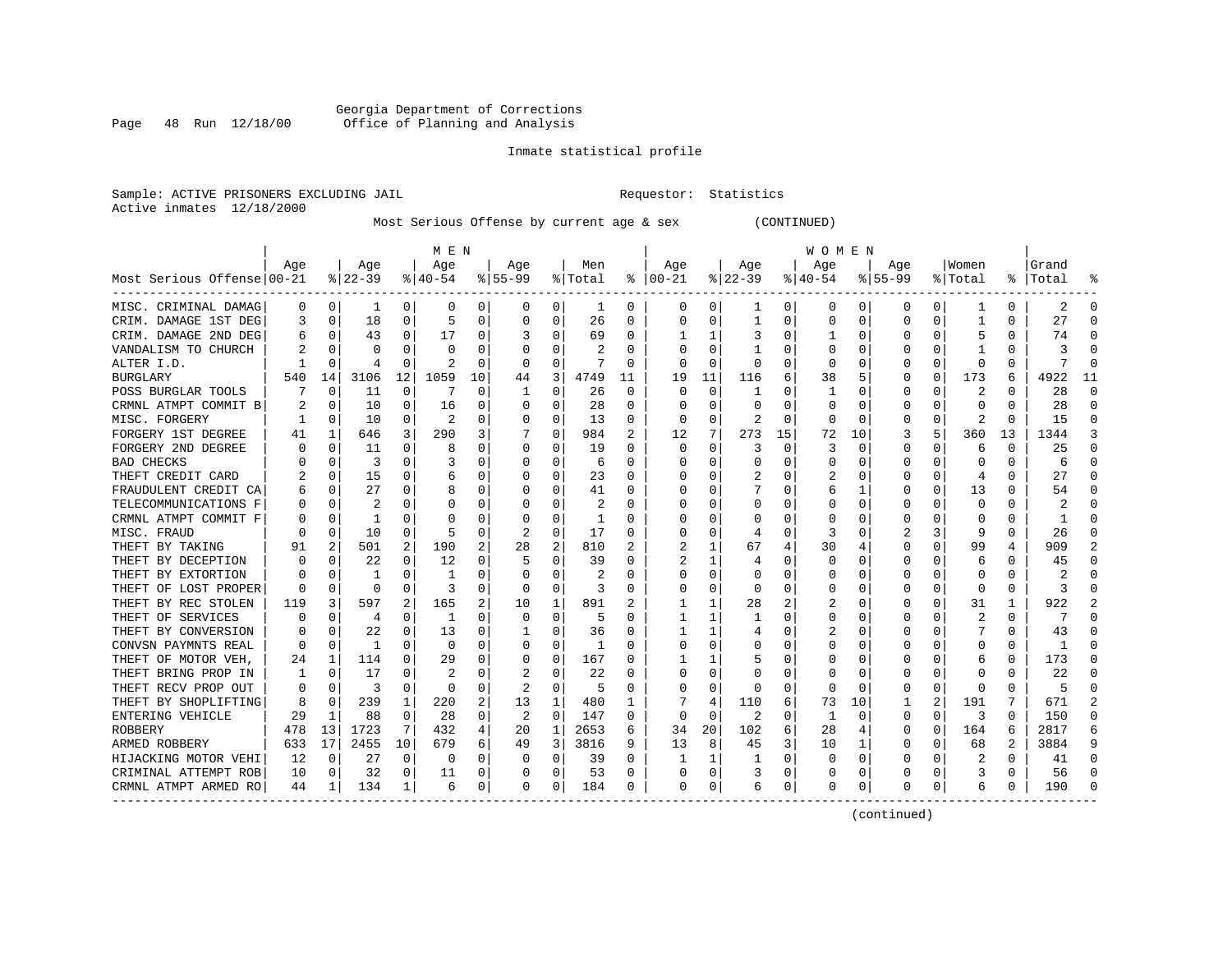#### Georgia Department of Corrections Page 49 Run 12/18/00 Office of Planning and Analysis

# Inmate statistical profile

| Sample: ACTIVE PRISONERS EXCLUDING JAIL | Requestor: Statistics |  |
|-----------------------------------------|-----------------------|--|
| Active inmates 12/18/2000               |                       |  |

Most Serious Offense by current age & sex (CONTINUED)

|                            |          |                |              |             | M E N        |          |          |             |         |          |              |          |              |   | W O M E N |                |             |          |               |          |           |                |
|----------------------------|----------|----------------|--------------|-------------|--------------|----------|----------|-------------|---------|----------|--------------|----------|--------------|---|-----------|----------------|-------------|----------|---------------|----------|-----------|----------------|
|                            | Age      |                | Age          |             | Age          |          | Age      |             | Men     |          | Age          |          | Age          |   | Age       |                | Age         |          | Women         |          | Grand     |                |
| Most Serious Offense 00-21 |          |                | $8 22-39$    |             | $8 40-54$    |          | $ 55-99$ |             | % Total | ႜ        | $ 00-21$     |          | $ 22-39$     |   | $ 40-54$  |                | $8155 - 99$ |          | % Total       |          | %   Total |                |
| MISC. SEXUAL               | 0        | 0              | 11           | 0           | 8            | 0        | 1        | 0           | 20      | 0        | 0            | 0        | 0            | 0 | 1         | 0              | 0           | 0        |               | 0        | 21        | $\Omega$       |
| RAPE                       | 58       | 2              | 861          | 3           | 642          | 6        | 79       | 5           | 1640    | 4        | <sup>0</sup> | 0        | $\mathbf{1}$ | 0 | 3         | $\mathbf 0$    | $\Omega$    | 0        | 4             | 0        | 1644      | Δ              |
| SODOMY                     |          | 0              | 17           | 0           | 15           | $\Omega$ | 5        | 0           | 42      | 0        |              | 0        | $\Omega$     | 0 | 0         | 0              | 0           | O        | $\Omega$      | $\Omega$ | 42        | ∩              |
| AGGRAVATED SODOMY          |          | 0              | 110          | $\Omega$    | 86           | 1        | 31       | 2           | 235     | 1        |              | $\Omega$ | 1            | 0 | 3         | $\mathbf 0$    | 0           | 0        | 4             | $\Omega$ | 239       | -1             |
| INCEST                     |          | $\Omega$       | 23           | 0           | 40           | $\Omega$ | 6        | $\Omega$    | 70      | 0        |              | $\Omega$ | $\Omega$     | 0 |           | $\mathbf 0$    | 0           | $\Omega$ | $\Omega$      | 0        | 70        | $\Omega$       |
| <b>BIGAMY</b>              |          | $\mathbf 0$    | $\mathbf{1}$ | 0           | $\Omega$     | 0        |          | 0           |         | 0        |              | $\Omega$ |              | 0 |           | $\mathbf 0$    | 0           | 0        | $\Omega$      | $\Omega$ | -1        | $\Omega$       |
| AGGRAVATED SEXUAL BA       |          | $\Omega$       | 38           | $\Omega$    | 29           | $\Omega$ | 8        | 1           | 78      | 0        |              | 0        | 1            | 0 | O         | 0              | 0           | 0        | -1            | $\Omega$ | 79        | $\Omega$       |
| STATUATORY RAPE            | 70       | 2              | 314          | $\mathbf 1$ | 35           | 0        | 10       | 1           | 429     | 1        |              | 1        | 4            | 0 | $\Omega$  | 0              | 0           | $\Omega$ | .5            | $\Omega$ | 434       | -1             |
| CHILD MOLESTATION          | 104      | 3              | 905          | 4           | 684          | 6        | 238      | 15          | 1931    | 5        | 3            | 2        | 19           | 1 | 12        | 2              | 0           | $\Omega$ | 34            | 1        | 1965      | $\overline{4}$ |
| ENTICING CHILD-INDEC       | 2        | 0              | 20           | 0           | 9            | 0        | 4        | 0           | 35      | 0        |              | 0        | 3            | 0 | $\Omega$  | 0              | 0           | O        | 3             | 0        | 38        | $\Omega$       |
| AGGRAV. CHILD MOLEST       | 24       | 1              | 462          | 2           | 376          | 4        | 116      | 8           | 978     |          | $\Omega$     | $\Omega$ | 15           | 1 | 6         | 1              | $\Omega$    | $\Omega$ | 21            | 1        | 999       | $\overline{2}$ |
| SEXL/ASSLT/AGN/PERS/       | $\Omega$ | 0              | 4            | U           | $\Omega$     | $\Omega$ | $\Omega$ | 0           | 4       | O        | <sup>0</sup> | $\Omega$ | $\Omega$     | O | C         | $\Omega$       | $\Omega$    | $\Omega$ | $\Omega$      | 0        |           | $\Omega$       |
| CRIMINAL ATTPT RAPE        | 3        | $\mathbf 0$    | 38           | $\Omega$    | 8            | $\Omega$ | 2        | 0           | 51      | O        |              | $\Omega$ | $\Omega$     | 0 | C         | $\mathbf 0$    | $\Omega$    | $\Omega$ | $\Omega$      | $\Omega$ | 51        | $\Omega$       |
| CRIMINAL ATTPT SODOM       |          | 0              | $\mathbf{1}$ | $\Omega$    | $\Omega$     | 0        | O        | 0           | 1       | O        |              | $\Omega$ | 0            | 0 |           | 0              | U           | $\Omega$ | $\mathbf 0$   | $\Omega$ |           |                |
| CRIMINAL ATTPT AGG S       |          | $\mathbf 0$    | $\mathbf{1}$ | 0           | 2            | $\Omega$ | O        | 0           | 3       | O        |              | $\Omega$ | 0            | 0 |           | 0              | U           | $\Omega$ | $\Omega$      | $\Omega$ |           | $\Omega$       |
| MISC. OBSCENITY            |          | $\mathbf 0$    | O            | U           | 2            | 0        |          | 0           | 3       | O        |              | 0        | 0            | 0 | C         | 0              | U           | 0        | <sup>0</sup>  | 0        |           | ∩              |
| MISC. PUBLIC ORDER         |          | $\mathbf 0$    | 1            | 0           | $\Omega$     | 0        | U        | 0           | 1       | O        | ∩            | 0        | $\Omega$     | 0 | O         | 0              | 0           | $\Omega$ | <sup>0</sup>  | 0        |           | ∩              |
| BRIBERY GOVT OFFICER       |          | 0              | 2            | 0           | $\Omega$     | 0        | n        | 0           | 2       | 0        |              | 0        | $\Omega$     | 0 | C         | 0              | 0           | 0        | 0             | 0        |           |                |
| VIOLATE OATH PUBLIC        |          | 0              | 1            | U           | C            | 0        |          | $\Omega$    |         | 0        |              | 0        | 0            | 0 |           | 0              | 0           | O        | O             | O        |           |                |
| DEFRAUDING STATE           |          | $\Omega$       | O            | U           | 3            | 0        | O        | $\Omega$    | 3       | O        | ∩            | 0        | 1            | 0 |           | 0              | U           | U        | 2             | 0        |           |                |
| FALSE CERTIFICATES         |          | $\Omega$       |              | O           | $\mathsf{C}$ | 0        | O        | $\Omega$    | 1       | O        |              | $\Omega$ | $\Omega$     | 0 | O         | 0              | 0           | O        | 0             | 0        |           | ∩              |
| INFLUENCING WITNESS        | 0        | 0              | 4            | U           | -1           | 0        | 0        | 0           | 5       | 0        |              | 0        | 0            | 0 | O         | 0              | 0           | $\Omega$ | 0             | 0        |           |                |
| OBSTR OF LAW ENF OFF       | 74       | $\overline{c}$ | 590          | 2           | 170          | 2        | 6        | $\mathbf 0$ | 840     | 2        |              | 0        | 29           | 2 | 16        | $\overline{2}$ | 0           | 0        | 45            | 2        | 885       |                |
| PERJURY                    |          | $\mathbf 0$    | 2            | 0           | 0            | $\Omega$ |          | 0           | 2       | 0        |              | 0        | 1            | 0 |           | $\mathbf 0$    | 0           | 0        | $\mathbf{1}$  | $\Omega$ |           | $\Omega$       |
| <b>FALSE SWEARING</b>      |          | $\mathbf 0$    | 0            | U           | $\Omega$     | 0        | n        | 0           | 0       | O        | ∩            | 0        | 1            | 0 | C         | 0              | 0           | 0        | -1            | 0        |           | ∩              |
| IMPERSONATION              |          | $\mathbf 0$    | 1            | U           | 0            | 0        | O        | 0           | 1       | 0        | ∩            | 0        | 0            | 0 | 0         | 0              | 0           | 0        | 0             | 0        |           | ∩              |
| FALSE STATEMENTS GOV       |          | $\mathbf 0$    | 19           | 0           | 6            | 0        | O        | 0           | 26      | 0        |              | 0        | 3            | 0 |           | 0              | 0           | 0        | 4             | N        | 30        |                |
| IMPRSNTNG ANTHR RBAL       |          | 0              | 4            | 0           | $\Omega$     | 0        | 0        | 0           | 4       | 0        |              | 0        | 0            | 0 |           | 0              | 0           | O        | O             | 0        |           |                |
| <b>ESCAPE</b>              |          | 0              | 65           | U           | 24           | 0        | 4        | $\Omega$    | 100     | 0        | ∩            | U        | 3            | 0 |           | $\Omega$       | 0           | U        | 4             | 0        | 104       | ∩              |
| AIDING ESCAPE              |          | $\Omega$       | 1            | U           | $\Omega$     | $\Omega$ |          | $\Omega$    |         | O        | <sup>0</sup> | 0        | 1            | 0 | $\Omega$  | $\Omega$       | 0           | U        |               | 0        |           |                |
| HINDERING APPREH OR        |          | $\Omega$       | 3            | 0           | 2            | 0        | O        | $\Omega$    | 6       | $\Omega$ |              | $\Omega$ | 1            | 0 | 2         | 0              | 0           | 0        | 3             | 0        |           |                |
| MUTINY IN PENAL INST       |          | $\mathbf 0$    | 1            | 0           | $\Omega$     | 0        |          | 0           | 1       | 0        |              | $\Omega$ | 0            | 0 | C         | 0              | 0           | 0        | 0             | 0        |           |                |
| <b>BAIL JUMPING</b>        |          | $\mathbf 0$    | 2            | 0           | C            | 0        |          | 0           | 2       | 0        |              | 0        | 2            | 0 |           | 0              | 0           | $\Omega$ |               | O        |           |                |
| FALSE PUBLIC ALARM         |          | $\mathbf 0$    | $\mathbf{1}$ | O           |              | $\Omega$ |          | 0           | 2       | 0        |              | 0        |              | 0 | $\Omega$  | 0              | U           | $\Omega$ | C             | 0        |           |                |
| CRIM INTER WITH GOVT       | 7        | 0              | 29           | 0           | 7            | 0        | O        | 0           | 43      | 0        |              | 1        | -1           | 0 | $\Omega$  | 0              | O           | 0        | $\mathcal{D}$ | 0        | 45        |                |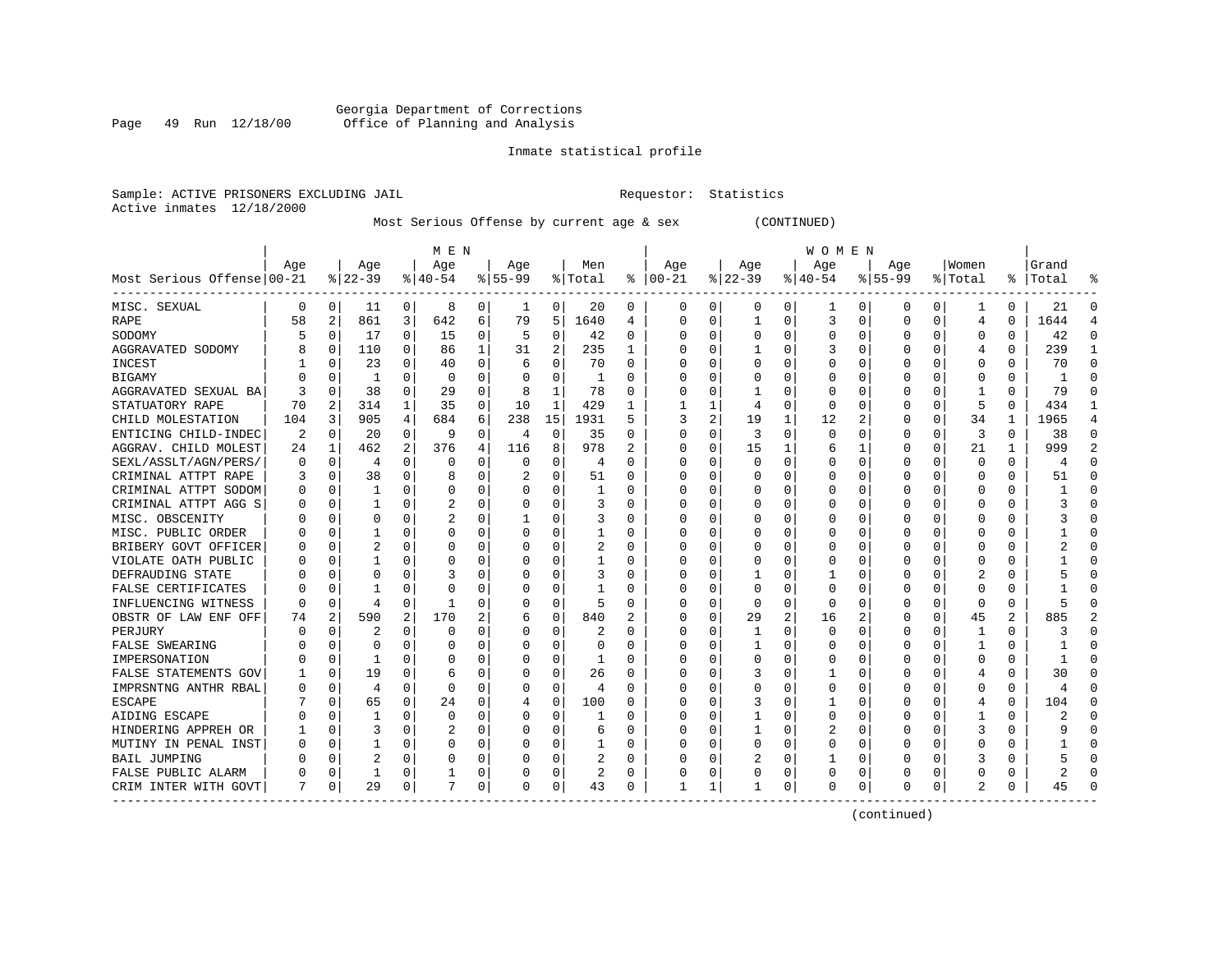#### Georgia Department of Corrections Page 50 Run 12/18/00 Office of Planning and Analysis

# Inmate statistical profile

| Sample: ACTIVE PRISONERS EXCLUDING JAIL | Requestor: Statistics |  |
|-----------------------------------------|-----------------------|--|
| Active inmates 12/18/2000               |                       |  |

Most Serious Offense by current age & sex (CONTINUED)

|                            | M E N        |             |                |              |              |          |              |             |                |              | <b>WOMEN</b>  |              |              |                |           |             |             |                |                         |              |            |          |  |  |
|----------------------------|--------------|-------------|----------------|--------------|--------------|----------|--------------|-------------|----------------|--------------|---------------|--------------|--------------|----------------|-----------|-------------|-------------|----------------|-------------------------|--------------|------------|----------|--|--|
|                            | Aqe          |             | Age            |              | Aqe          |          | Aqe          |             | Men            |              | Aqe           |              | Aqe          |                | Aqe       |             | Aqe         |                | Women                   |              | Grand      |          |  |  |
| Most Serious Offense 00-21 |              |             | $8 22-39$      |              | $8 40-54$    |          | $ 55-99$     |             | % Total        |              | $8   00 - 21$ |              | $ 22-39$     |                | $ 40-54 $ |             | $8155 - 99$ |                | % Total                 |              | %   Total  | ႜ        |  |  |
| MISC. GAMBLING/RELAT       | 0            | 0           | 0              | 0            | 1            | 0        | 0            | 0           | ı              | 0            | 0             | $\mathbf{0}$ | 0            | 0              | 0         | 0           | 0           | 0              | 0                       | 0            |            | $\Omega$ |  |  |
| COMMERICAL GAMBLING        | $\Omega$     | $\mathbf 0$ | 0              | O            | $\mathbf 0$  | 0        | 1            | 0           | 1              | O            | $\Omega$      | 0            | 0            | 0              | $\Omega$  | 0           | $\Omega$    | $\Omega$       | $\mathbf 0$             | $\Omega$     |            | $\cap$   |  |  |
| SOLICIT/ACCEPTING BR       |              | $\Omega$    | $\mathbf{1}$   | U            | $\Omega$     | $\Omega$ | $\Omega$     | $\Omega$    | $\mathbf{1}$   | $\Omega$     | $\Omega$      | 0            | $\mathbf{1}$ | 0              | $\Omega$  | $\mathbf 0$ | U           | $\Omega$       | -1                      | $\Omega$     |            |          |  |  |
| BUS HIJACKING              | O            | $\Omega$    | $\mathbf{1}$   | $\Omega$     | $\Omega$     | 0        | O            | $\mathbf 0$ | $\mathbf{1}$   | $\Omega$     | <sup>0</sup>  | $\Omega$     | $\Omega$     | $\Omega$       | $\Omega$  | 0           | O           | $\Omega$       | $\Omega$                | $\Omega$     |            |          |  |  |
| CRUELTY TO CHILDREN        | 10           | 0           | 170            | $\mathbf{1}$ | 44           | 0        | 8            | $\mathbf 1$ | 232            | $\mathbf{1}$ | 5             | 3            | 68           | $\overline{4}$ | 10        | 1           | $\Omega$    | $\Omega$       | 83                      | 3            | 315        |          |  |  |
| SEX EXPLOITATION CHI       |              | $\mathbf 0$ | 3              | 0            | 6            | 0        |              | $\mathbf 0$ | 12             | $\Omega$     | $\Omega$      | 0            | $\Omega$     | 0              | $\cap$    | 0           | $\Omega$    | $\Omega$       | $\mathbf 0$             | $\Omega$     | 12         | $\Omega$ |  |  |
| ABANDONMENT OF CHILD       | $\Omega$     | 0           | 0              | 0            | -1           | $\Omega$ | O            | $\Omega$    | 1              | $\Omega$     | <sup>0</sup>  | 0            | $\Omega$     | $\Omega$       | $\Omega$  | $\Omega$    | 0           | 0              | $\Omega$                | $\Omega$     |            | ∩        |  |  |
| CNTRBTNG DELINOENCY        |              | $\mathbf 0$ | O              | 0            | $\Omega$     | $\Omega$ | O            | $\Omega$    | 1              | $\Omega$     | <sup>0</sup>  | 0            | 1            | 0              |           | 0           | U           | 0              | $\overline{\mathbf{c}}$ | $\Omega$     |            | $\Omega$ |  |  |
| MISC WEAPON/EXPLOSIV       | O            | 0           | 4              | 0            | -1           | $\Omega$ | O            | $\Omega$    | 5              | $\Omega$     | <sup>0</sup>  | 0            | $\Omega$     | 0              | $\Omega$  | 0           | 0           | 0              | 0                       | $\Omega$     |            |          |  |  |
| CARRY CONCEALED WEAP       |              | $\mathbf 0$ |                |              |              | 0        | 0            | $\Omega$    | $\overline{4}$ | 0            |               | 0            | $\Omega$     | 0              |           | 0           | 0           | O              | O                       | O            |            |          |  |  |
| POSS OF FIREARM DUR        |              | $\Omega$    | 9              | U            | 6            | $\Omega$ |              | $\Omega$    | 16             | $\Omega$     | <sup>0</sup>  | $\Omega$     | 1            | U              | O         | 0           | U           | U              |                         | 0            | 17         |          |  |  |
| POSS OF CERTAIN WEAP       | O            | 0           | 16             | 0            | 7            | 0        | 2            | 0           | 25             | $\Omega$     | <sup>0</sup>  | 0            | $\Omega$     | 0              | O         | 0           | O           | 0              | $\Omega$                | 0            | 25         | $\cap$   |  |  |
| POSS FIREARM CONVCT        | 2            | 0           | 86             | $\Omega$     | 41           | 0        | 2            | $\mathbf 0$ | 131            | $\Omega$     | <sup>0</sup>  | $\Omega$     | -1           | 0              | O         | 0           | O           | $\Omega$       | -1                      | $\Omega$     | 132        |          |  |  |
| CARRYING WEAPON AT S       |              | $\mathbf 0$ | 4              | 0            | $\mathbf 0$  | $\Omega$ | 0            | $\mathbf 0$ | 4              | O            |               | $\Omega$     | $\Omega$     | 0              |           | 0           | 0           | $\Omega$       | $\mathbf 0$             | 0            |            |          |  |  |
| MISC INVASION OF PRI       | $\Omega$     | 0           | $\Omega$       | 0            | $\mathbf{1}$ | $\Omega$ | $\Omega$     | 0           | 1              | $\Omega$     | $\Omega$      | 0            | $\Omega$     | O              | $\Omega$  | 0           | U           | $\Omega$       | $\Omega$                | $\Omega$     |            | $\cap$   |  |  |
| PEEPING TOM                |              | 0           | 6              | 0            | 8            | $\Omega$ | 1            | $\Omega$    | 17             | $\Omega$     | ∩             | 0            | $\Omega$     | U              | $\Omega$  | 0           | U           | 0              | <sup>0</sup>            | $\Omega$     | 17         | $\Omega$ |  |  |
| RACKETEERING               |              | 0           | 8              | 0            | 11           | $\Omega$ | 1            | 0           | 20             | $\Omega$     | <sup>0</sup>  | 0            | 3            | O              | ı         | 0           | U           | $\Omega$       | 4                       | 0            | 24         | $\Omega$ |  |  |
| S/D NARCOTICS, OPIAT       |              | $\mathbf 0$ | 78             | U            | 49           | $\Omega$ | 5            | 0           | 133            | O            | <sup>0</sup>  | $\Omega$     |              | O              | 3         | $\mathbf 0$ |             |                |                         |              | 140        |          |  |  |
| S/D DEP, STIM, CNTRF D     | 4            | $\Omega$    | 53             | U            | 18           | $\Omega$ |              | $\Omega$    | 77             | $\Omega$     |               | 1            | 4            | 0              | 3         | $\Omega$    | U           | U              | q                       | 0            | 86         |          |  |  |
| SALE-DIST OF LSD           | $\Omega$     | $\Omega$    | $\mathfrak{D}$ | U            | $\Omega$     | $\Omega$ | $\Omega$     | $\Omega$    | 2              | $\Omega$     | <sup>0</sup>  | $\Omega$     | $\Omega$     | 0              | $\Omega$  | $\Omega$    | 0           | 0              | $\Omega$                | 0            | 2          |          |  |  |
| SALE/DIST OF MARIJUA       | 23           | 1           | 172            | $\mathbf 1$  | 79           | 1        | 10           | 1           | 284            | 1            | 1             | 1            | 11           | 1              | 4         | 1           |             | $\overline{a}$ | 17                      | 1            | 301        |          |  |  |
| POSS NARCOTICS, OPIA       |              | 0           | 117            | $\Omega$     | 72           | 1        | 6            | $\Omega$    | 204            | $\Omega$     | $\Omega$      | $\Omega$     | 23           | $\mathbf{1}$   | 9         | 1           | 0           | $\Omega$       | 32                      | 1            | 236        | -1       |  |  |
| POSS DEP, STIM, CNTRF      | 6            | $\mathbf 0$ | 85             | 0            | 39           | $\Omega$ |              | $\mathbf 0$ | 132            | 0            | -1            | $\mathbf{1}$ | 12           | $\mathbf 1$    | 4         | 1           | 1           | $\overline{a}$ | 18                      | $\mathbf{1}$ | 150        | $\cap$   |  |  |
| POSS OF L.S.D.             | -1           | 0           | 6              | $\Omega$     | $\Omega$     | $\Omega$ | O            | 0           | 7              | $\Omega$     | $\Omega$      | $\Omega$     | $\Omega$     | $\Omega$       | 1         | 0           | 0           | $\Omega$       | $\mathbf{1}$            | $\Omega$     | 8          | $\cap$   |  |  |
| POSS OF MARIJUANA          | 28           | 1           | 175            | $\mathbf{1}$ | 45           | 0        | 5            | 0           | 253            | 1            | -1            | 1            | 17           | 1              |           | 0           | 4           | 6              | 23                      | 1            | 276        | -1       |  |  |
| ILLEGAL ATTM TO OBT        | 0            | 0           | 6              | 0            | २            | 0        | 2            | $\Omega$    | 11             | 0            | <sup>0</sup>  | $\Omega$     | 10           | 1              | 4         | 1           | 0           | 0              | 14                      |              | 25         |          |  |  |
| VIOLATE GA CNTRL SBS       |              | $\mathbf 0$ | 58             | 0            | 19           | $\Omega$ | $\Omega$     | $\Omega$    | 79             | $\Omega$     | $\Omega$      | $\Omega$     |              | O              |           | $\Omega$    | $\Omega$    | O              | 4                       | $\Omega$     | 83         | $\Omega$ |  |  |
| VIOLATE DNGROUS DRGS       | <sup>0</sup> | $\Omega$    | 1              | U            | $\Omega$     | $\Omega$ | O            | $\Omega$    | 1              | $\Omega$     | <sup>0</sup>  | 0            | $\Omega$     | O              | $\Omega$  | $\Omega$    | U           | U              | $\Omega$                | 0            | -1         |          |  |  |
| UNLWFL MFG/DEL/DIST        |              | $\Omega$    | 24             | $\Omega$     | 9            | 0        | O            | $\Omega$    | 35             | $\Omega$     | <sup>0</sup>  | $\Omega$     | -1           | 0              | O         | $\Omega$    | U           | 0              | -1                      | 0            | 36         | ∩        |  |  |
| POSS DRUG RELATED MA       | $\Omega$     | $\Omega$    | 2              | $\Omega$     | 3            | $\Omega$ | O            | $\Omega$    | 5              | $\Omega$     | <sup>0</sup>  | $\Omega$     | 1            | 0              |           | 0           | $\Omega$    | $\Omega$       | $\mathbf{1}$            | $\Omega$     | $\sqrt{2}$ |          |  |  |
| SALE/DIST CONT SUB P       | 12           | 0           | 39             | $\Omega$     | 12           | $\Omega$ | 0            | $\Omega$    | 63             | O            | 0             | $\Omega$     | 2            | 0              |           | 0           | 0           | $\Omega$       | $\overline{c}$          | 0            | 65         |          |  |  |
| SALE/DIST CONT SUB S       | .5           | $\Omega$    | 24             | $\Omega$     | 4            | $\Omega$ | $\mathbf{1}$ | $\Omega$    | 34             | $\Omega$     | $\Omega$      | $\Omega$     | -1           | $\Omega$       | $\Omega$  | $\Omega$    | 0           | $\Omega$       | 1                       | $\Omega$     | 35         | ∩        |  |  |
| SALE/DISTRIBUTION CO       | 137          | 4           | 1418           | 6            | 529          | 5        | 42           | 3           | 2126           | 5            |               | 2            | 111          | 6              | 45        | 6           | 3           | 5              | 163                     | 6            | 2289       |          |  |  |
| POSSESSION OF COCAIN       | 189          | 5           | 1503           | 6            | 579          | 5        | 47           | 3           | 2318           | 6            | 5             | 3            | 158          | 9              | 64        | 9           | 3           | 5              | 230                     | 8            | 2548       | 6        |  |  |
| CRMNL ATPT VIOL SUBS       | 1            | 0           | 18             | 0            | -7           | 0        | 1            | 0           | 27             | 0            | $\Omega$      | 0            | -1           | 0              | 0         | 0           | 0           | 0              | 1                       | 0            | 28         |          |  |  |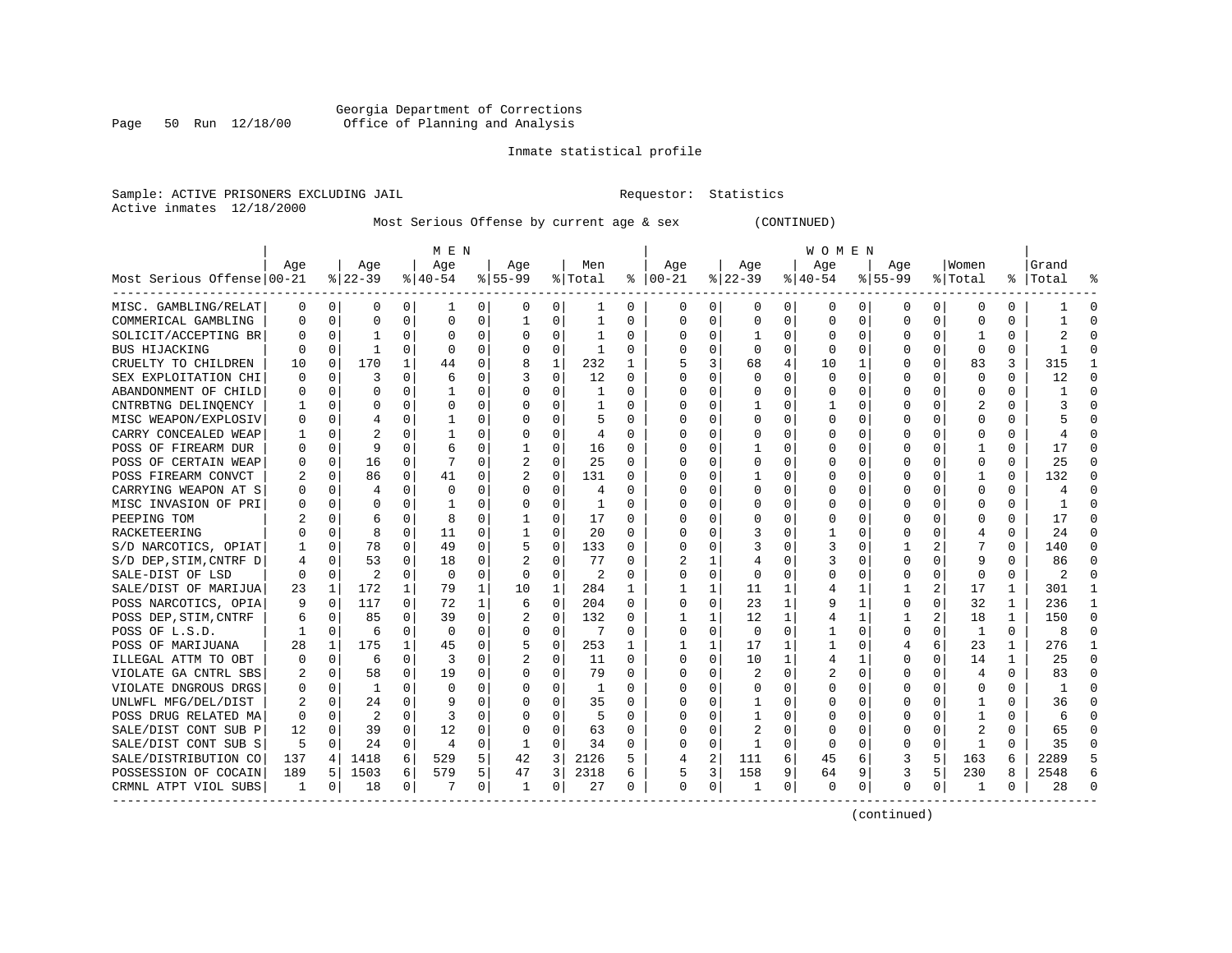#### Georgia Department of Corrections Page 51 Run 12/18/00 Office of Planning and Analysis

# Inmate statistical profile

| Sample: ACTIVE PRISONERS EXCLUDING JAIL | Requestor: Statistics |  |
|-----------------------------------------|-----------------------|--|
| Active inmates 12/18/2000               |                       |  |

Most Serious Offense by current age & sex (CONTINUED)

|                            |     |          |           |              | M E N          |          |           |          |         |              | W O M E N     |              |          |          |          |              |           |                |          |              |           |          |  |
|----------------------------|-----|----------|-----------|--------------|----------------|----------|-----------|----------|---------|--------------|---------------|--------------|----------|----------|----------|--------------|-----------|----------------|----------|--------------|-----------|----------|--|
|                            | Age |          | Age       |              | Age            |          | Age       |          | Men     |              | Age           |              | Age      |          | Age      |              | Age       |                | Women    |              | Grand     |          |  |
| Most Serious Offense 00-21 |     |          | $ 22-39 $ |              | $ 40-54 $      |          | $8 55-99$ |          | % Total |              | $8   00 - 21$ |              | $ 22-39$ |          | $ 40-54$ |              | $8 55-99$ |                | % Total  |              | %   Total |          |  |
| MISC. DRUGS TRAFFICK       | 16  | 0 I      | 171       | $\mathbf{1}$ | 47             | 0        | 4         | 0        | 238     |              |               | 0            | 14       | 1        | 7        |              |           | 2              | 22       | 1            | 260       |          |  |
| COCAINE LESS 200 GRA       | q   | 0        | 332       | $\mathbf 1$  | 105            | 1        | 20        | 1        | 466     | 1            | $\Omega$      | 0            | 16       | 1        | 10       | 1            | 0         | 0              | 26       | 1            | 492       |          |  |
| COCAINE 201-400 GRAM       |     | $\Omega$ | 50        | $\Omega$     | 14             | 0        | 2         | 0        | 67      | $\Omega$     | ∩             | $\Omega$     | 5        | $\Omega$ | 3        | 0            | 0         | $\Omega$       | 8        | $\Omega$     | 75        | $\Omega$ |  |
| COCAINE 401 OR MORE        |     | $\Omega$ | 88        | 0            | 23             | 0        |           | $\Omega$ | 116     | $\Omega$     |               | $\mathbf{1}$ |          | 0        | ∩        | $\Omega$     | 1         | $\overline{a}$ | 10       | $\Omega$     | 126       | ∩        |  |
| NARCOTICS LESS 14 GR       |     | $\Omega$ | 2         | 0            | 1              | $\Omega$ | U         | $\Omega$ | 3       | $\Omega$     |               | $\Omega$     |          | U        |          | $\Omega$     | O         | $\Omega$       | $\Omega$ | $\Omega$     |           | $\cap$   |  |
| NARCOTICS 15-28 GRAM       |     | $\Omega$ |           | 0            | $\Omega$       | 0        | 0         | 0        |         | $\Omega$     |               | 0            |          | 0        |          | $\Omega$     | 0         | 0              | 0        | $\Omega$     |           |          |  |
| NARCOTICS 29 MORE GR       |     | $\Omega$ | 5         | 0            | $\overline{c}$ | 0        | 0         | 0        |         | 0            |               | 0            |          | 0        |          | $\Omega$     |           | 0              | O        | 0            |           |          |  |
| MARIJUANA 101-2000 P       |     | $\Omega$ | 13        | 0            |                | 0        |           | 0        | 20      | 0            |               | 0            |          | U        |          | $\Omega$     | O         | 0              |          | 0            | 21        |          |  |
| MARIJUANA 2001-10000       |     | $\Omega$ | 1         | U            | O              | 0        | U         | O        |         | <sup>0</sup> |               | $\cap$       | U        | U        |          | $\Omega$     | O         | 0              | $\Omega$ | 0            |           |          |  |
| TRFFKNG MTHAQUALONE>       |     | $\Omega$ |           | U            | $\cap$         | $\Omega$ | U         | $\Omega$ | 1       | <sup>0</sup> |               | $\cap$       | U        | U        |          | ∩            |           | <sup>n</sup>   | $\Omega$ | 0            |           |          |  |
| AMPHETAMINE 28-199 G       |     | $\Omega$ | 9         | 0            | 13             | 0        | U         | O        | 22      | $\Omega$     |               |              |          | U        |          | $\Omega$     |           |                |          | 0            | 23        |          |  |
| AMPHETAMINE 200-399        |     | $\Omega$ |           |              | $\Omega$       | 0        | U         | 0        |         | $\Omega$     |               |              |          |          |          | $\Omega$     | O         | U              |          | 0            |           |          |  |
| AMPHETAMINE 400+ GRA       |     | $\Omega$ |           |              |                | 0        | U         | 0        |         |              |               |              |          | U        |          | $\Omega$     | 0         | U              |          | 0            |           |          |  |
| USE COMM FACLTY VIO        |     | $\Omega$ |           |              |                | 0        |           | U        | 2       |              |               |              |          | U        |          | $\Omega$     |           | 0              | C        | 0            |           |          |  |
| ATT/CONSPRCY COMMT C       |     | $\Omega$ | 17        | 0            |                | 0        |           | 0        | 25      | $\Omega$     |               |              |          | U        |          | $\Omega$     | U         | 0              |          | 0            | 26        |          |  |
| ILLGL DIST CONTRLLD        |     | $\Omega$ | O         | $\Omega$     | -1             | $\Omega$ | $\Omega$  | $\Omega$ | 1       | $\Omega$     |               | $\Omega$     |          | U        |          | $\Omega$     | O         | $\Omega$       | O        | 0            |           | $\cap$   |  |
| VIOL MOTOR VEHICLE L       |     | $\Omega$ | 63        | $\Omega$     | 38             | $\Omega$ | 7         | $\Omega$ | 111     | $\Omega$     |               | 0            |          | U        |          | $\Omega$     | U         | 0              |          | $\Omega$     | 118       |          |  |
| DRVNG HABTL VIOLATOR       |     | $\Omega$ | 224       | 1            | 202            | 2        | 32        | 2        | 458     | 1            |               | 0            |          | U        |          | 1            | 0         | 0              | 13       | $\Omega$     | 471       | -1       |  |
| HABIT TRAF VOIL/IMPA       |     | $\Omega$ | 2         | $\Omega$     | 10             | $\Omega$ | -1        | 0        | 13      | $\Omega$     |               | $\Omega$     |          | O        |          | $\Omega$     | 0         | 0              | $\Omega$ | $\Omega$     | 13        | $\Omega$ |  |
| HABIT TRAF VIOL/OTHE       |     | $\Omega$ | 2         | 0            | <sup>0</sup>   | 0        |           | 0        | 2       | $\Omega$     |               | $\Omega$     |          | U        |          | $\Omega$     |           | 0              | $\Omega$ | 0            | ৴.        |          |  |
| MISC. MRALS/PBLIC H/       |     | $\Omega$ |           | 0            |                | 0        |           | O        | 2       | $\Omega$     |               | 0            |          | U        |          | $\Omega$     |           | 0              | $\Omega$ | $\Omega$     |           |          |  |
| VIOLATN GAME AND FIS       |     | $\Omega$ |           |              | $\Omega$       | $\Omega$ |           | O        |         | <sup>0</sup> |               |              |          | U        |          | <sup>0</sup> |           |                | O        | 0            |           |          |  |
| MISC CORRECTIONL INS       |     | $\Omega$ | 6         |              |                | 0        |           | O        |         | $\Omega$     |               | <sup>n</sup> | U        | U        |          | $\Omega$     |           |                | $\Omega$ | <sup>n</sup> |           |          |  |
| VIOLATION OTHR STATE       |     | $\Omega$ |           |              | $\cap$         | 0        | U         | 0        |         | $\Omega$     | ∩             | $\Omega$     | $\Omega$ | U        |          | $\Omega$     | 0         | 0              | $\Omega$ | 0            |           |          |  |
| CONSPIRACY                 |     | $\Omega$ | 54        | $\Omega$     | q              | $\Omega$ |           | 0        | 83      | $\Omega$     |               |              | 13       |          |          | $\Omega$     | 0         | 0              | 16       |              | 99        |          |  |
| CRIMINAL ATTEMPT           |     | 0        | 23        | 0            | 11             | 0        |           | U        | 38      | 0            |               |              | 5        | U        | 2        | 0            |           | 0              |          | 0            | 45        |          |  |
| AIRCRAFT HIJACKING         |     | $\Omega$ | 1         | 0            | $\Omega$       | 0        | U         | 0        | 1       | $\Omega$     | O             | 0            | O        | U        |          | 0            | U         | 0              | 0        | 0            |           | $\Omega$ |  |
| CRIMINAL SOLICITATIO       |     | $\Omega$ |           | 0            | 2              | 0        | U         | $\Omega$ | 9       | $\Omega$     | $\Omega$      | $\Omega$     |          | U        |          | $\Omega$     | 0         | $\Omega$       | 0        | 0            |           | ∩        |  |
| PARTY TO A CRIME           |     | $\Omega$ | 5         | 0            | 3              | 0        | U         | $\Omega$ | 9       | $\Omega$     |               | 1            |          | 0        |          | $\Omega$     | 0         | $\Omega$       | 3        | $\Omega$     | 12        | $\cap$   |  |
| CRIMINAL TRESPASSING       |     | $\Omega$ | 0         | 0            |                | 0        | 0         | 0        |         | 0            |               | $\Omega$     |          | 0        |          | 0            | 0         | 0              | $\Omega$ | $\Omega$     |           | ∩        |  |
| GANG PARTICIPATION         |     | 0        | 0         | 0            | $\Omega$       | 0        | 0         | 0        |         |              | $\Omega$      | 0            | 0        | 0        |          | 0            | 0         | 0              | O        | 0            |           |          |  |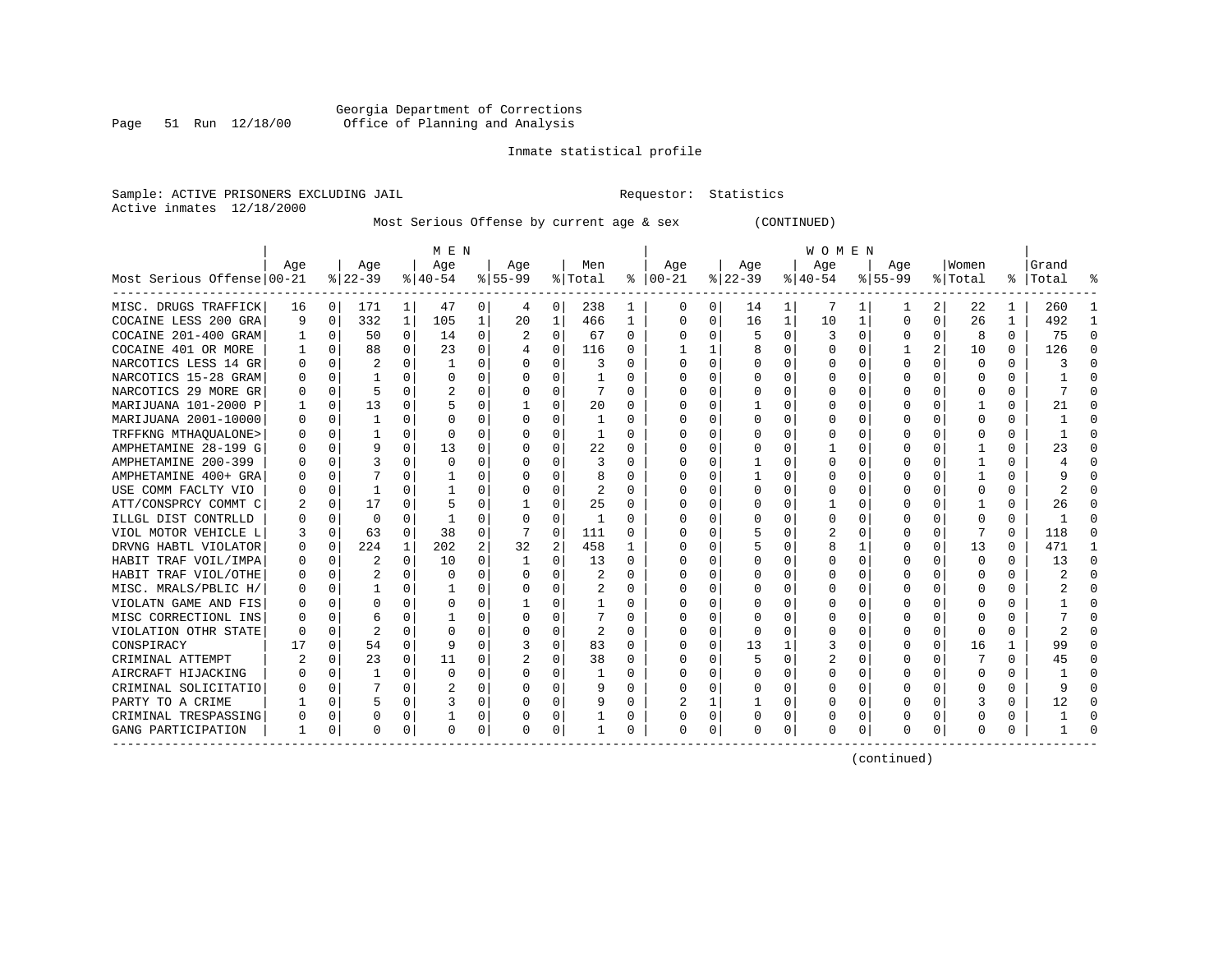Georgia Department of Corrections Page 52 Run 12/18/00 Office of Planning and Analysis

# Inmate statistical profile

| Sample: ACTIVE PRISONERS EXCLUDING JAIL<br>Active inmates | 12/18/2000 |           |                              |              |                                           | Requestor:   | Statistics     |                     |             |          |             |  |
|-----------------------------------------------------------|------------|-----------|------------------------------|--------------|-------------------------------------------|--------------|----------------|---------------------|-------------|----------|-------------|--|
|                                                           |            |           |                              |              | Most Serious Offense by current age & sex |              | (CONTINUED)    |                     |             |          |             |  |
|                                                           | Age        | Age       | M E N<br>Age                 | Age          | Men                                       | Age          | Age            | <b>WOMEN</b><br>Age | Age         | Women    | Grand       |  |
| Most Serious Offense 00-21                                |            | $8 22-39$ | $8140 - 54$                  | $8155 - 99$  | $\frac{8}{6}$<br>% Total                  | 00-21        | $ 22-39 $      | $8 40-54$           | $8155 - 99$ | % Total  | %   Total % |  |
| Total reported                                            |            |           | 3732 100 25567 100 10635 100 |              | 1540 100 41474 100                        | 167 100      | 1799 100       | 729 100             | 63 100      | 2758 100 | 44232 100   |  |
| Percent reported                                          | 99.7       | 99.8      | 99.8                         | 99.9         | 99.8                                      | 99.4         | 99.8           | 99.9                | 98.4        | 99.7     | 99.8        |  |
| NOT REPORTED                                              | 11         | 49        | 26                           | $\mathbf{1}$ | 87                                        | $\mathbf{1}$ | $\overline{4}$ |                     |             |          | 94          |  |
| Total                                                     | 3743       | 25616     | 10661                        | 1541         | 41561                                     | 168          | 1803           | 730                 | 64          | 2765     | 44326       |  |